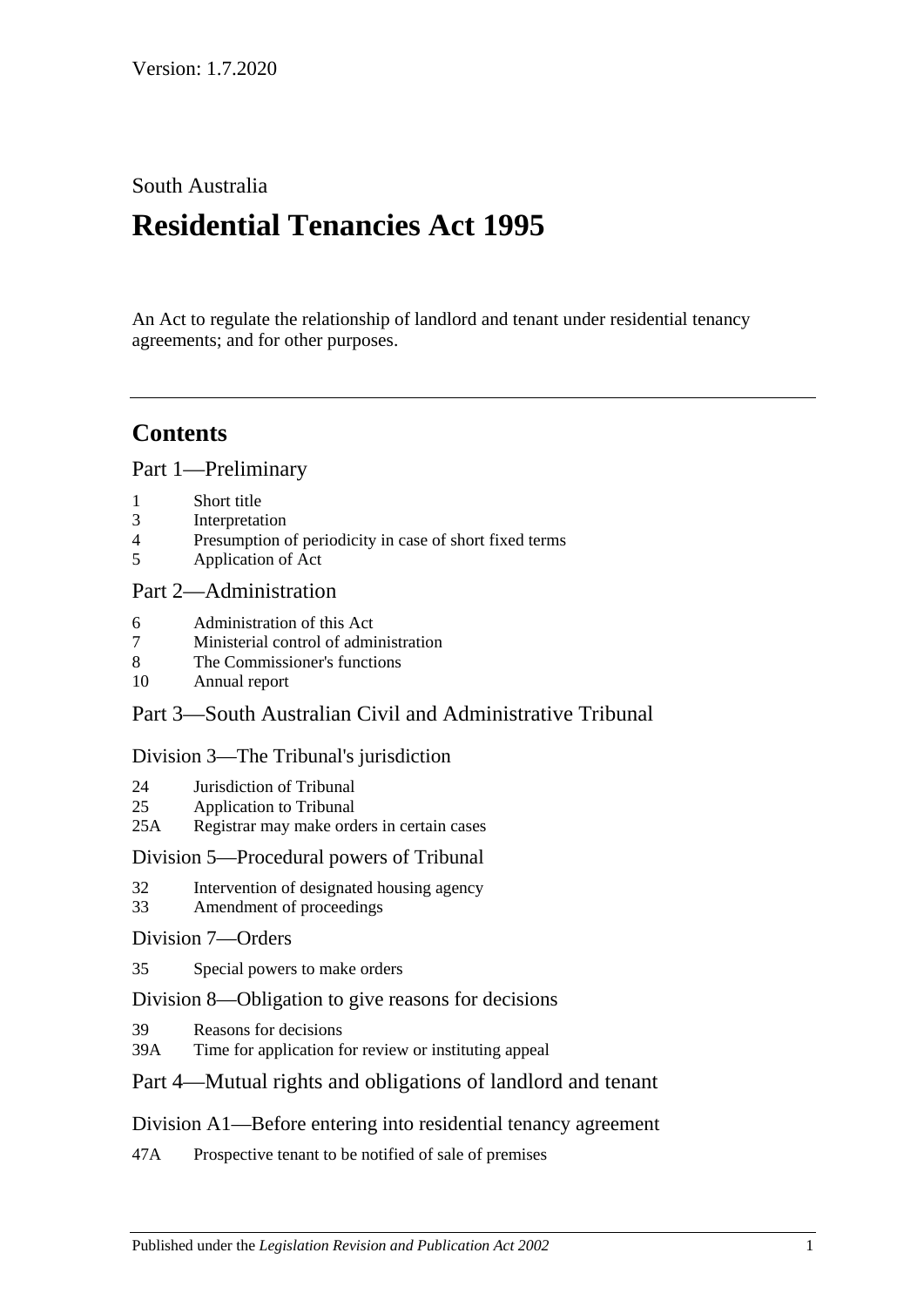### [Division 1—Entering into residential tenancy agreement](#page-14-6)

- [Information to be provided by landlords to tenants](#page-14-7)
- [Residential tenancy agreements](#page-15-0)
- [Cost of preparing agreement](#page-17-0)
- False [information from tenant](#page-17-1)

### [Division 2—Discrimination against tenants with children](#page-17-2)

[Discrimination against tenants with children](#page-17-3)

#### [Division 3—Rent](#page-17-4)

- [Permissible consideration for residential tenancy](#page-17-5)
- [Rent in advance](#page-18-0)
- [Variation of rent](#page-18-1)
- [Excessive rent](#page-20-0)
- 56A [Manner of payment of rent](#page-20-1)
- [Landlord's duty to keep proper records of rent and other payments](#page-21-0)
- [Duty to provide statement or give receipt for rent](#page-21-1)
- 58A [Payment of rent by electronic transaction](#page-21-2)
- [Accrual and apportionment of rent](#page-21-3)
- [Abolition of distress for rent](#page-22-0)

### [Division 4—Bonds](#page-22-1)

- [Bond](#page-22-2)
- [Receipt of bond and transmission to Commissioner](#page-23-0)
- [Repayment of bond](#page-23-1)

### [Division 5—Tenant's entitlement to possession and quiet enjoyment](#page-25-0)

- [Vacant possession etc](#page-25-1)
- [Quiet enjoyment](#page-25-2)

#### [Division 6—Security of premises](#page-26-0)

[Security of premises](#page-26-1)

### [Division 7—Landlord's obligation in regard to condition of the premises](#page-26-2)

- [Cleanliness](#page-26-3)
- [Landlord's obligation to repair](#page-26-4)

### [Division 8—Tenant's obligations in relation to the premises and ancillary property](#page-27-0)

- [Tenant's responsibility for cleanliness, damage and loss](#page-27-1)
- [Alteration of premises](#page-28-0)

### [Division 9—Tenant's conduct on the premises](#page-28-1)

[Tenant's conduct](#page-28-2)

### [Division 9A—Landlord's obligation to advise of sale of premises](#page-29-0)

71A [Sale of residential premises](#page-29-1)

### [Division 10—Landlord's right of entry](#page-29-2)

[Right of entry](#page-29-3)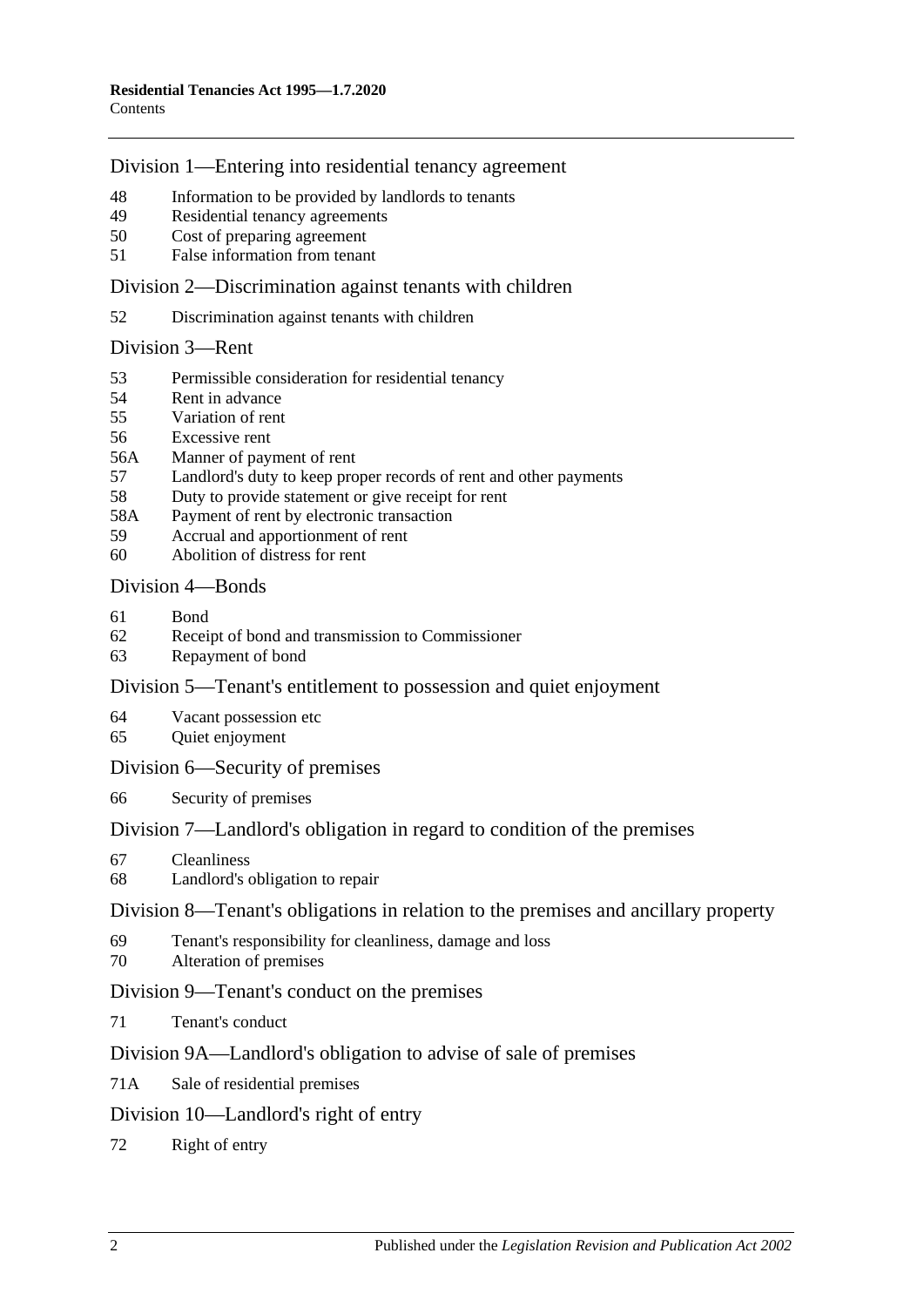[Division 11—Statutory charges](#page-31-0)

73 [Statutory charges](#page-31-1)

[Division 12—Assignment](#page-32-0)

74 [Assignment of tenant's rights under residential tenancy agreement](#page-32-1)

### [Division 13—Tenant's vicarious liability](#page-33-0)

75 [Vicarious liability](#page-33-1)

### [Division 14—Harsh or unconscionable terms](#page-33-2)

76 [Harsh or unconscionable terms](#page-33-3)

### [Division 15—Miscellaneous](#page-34-0)

- 77 [Accelerated rent and liquidated damages](#page-34-1)
- 78 [Duty of mitigation](#page-34-2)
- 78A [Compensation for expenses](#page-34-3)

### [Part 5—Termination of residential tenancy agreements](#page-35-0)

### [Division 1—Termination generally](#page-35-1)

- 79 [Termination of residential tenancy](#page-35-2)
- 79A [Agreement for fixed term continues if not terminated](#page-35-3)

### [Division 2—Termination by the landlord](#page-35-4)

- 80 [Notice of termination by landlord on ground of breach of agreement](#page-35-5)
- 81 [Termination because possession is required by landlord for certain purposes](#page-37-0)
- 82 [Termination of residential tenancy by community housing providers with members who](#page-37-1)  [are tenants](#page-37-1)
- 83 [Termination by landlord without specifying a ground of termination](#page-38-0)
- 83A [Notice to be given at end of fixed term](#page-38-1)
- 83B [Termination where agreement frustrated](#page-38-2)
- 84 [Limitation of right to terminate](#page-39-0)

#### [Division 3—Termination by tenant](#page-39-1)

- 85 [Notice of termination by tenant on ground of breach of the agreement](#page-39-2)
- 85A [Termination by tenant if residential premises for sale](#page-40-0)
- 86 [Termination by tenant without specifying a ground of termination](#page-40-1)
- 86A [Notice to be given at end of fixed term](#page-40-2)
- 86B [Termination where agreement frustrated](#page-40-3)

#### [Division 4—Termination by the Tribunal](#page-41-0)

- 87 [Termination on application by landlord](#page-41-1)
- 88 [Termination on application by tenant](#page-41-2)
- 89 [Termination based on hardship](#page-42-0)
- 89A [Termination based on domestic abuse](#page-42-1)
- 90 [Tribunal may terminate tenancy if tenant's conduct unacceptable](#page-44-0)

#### [Division 5—Notices of termination](#page-45-0)

- 91 [Form of notice of termination](#page-45-1)
- 92 [Termination of periodic tenancy](#page-46-0)
- 92A [Notice of termination void if no action taken](#page-46-1)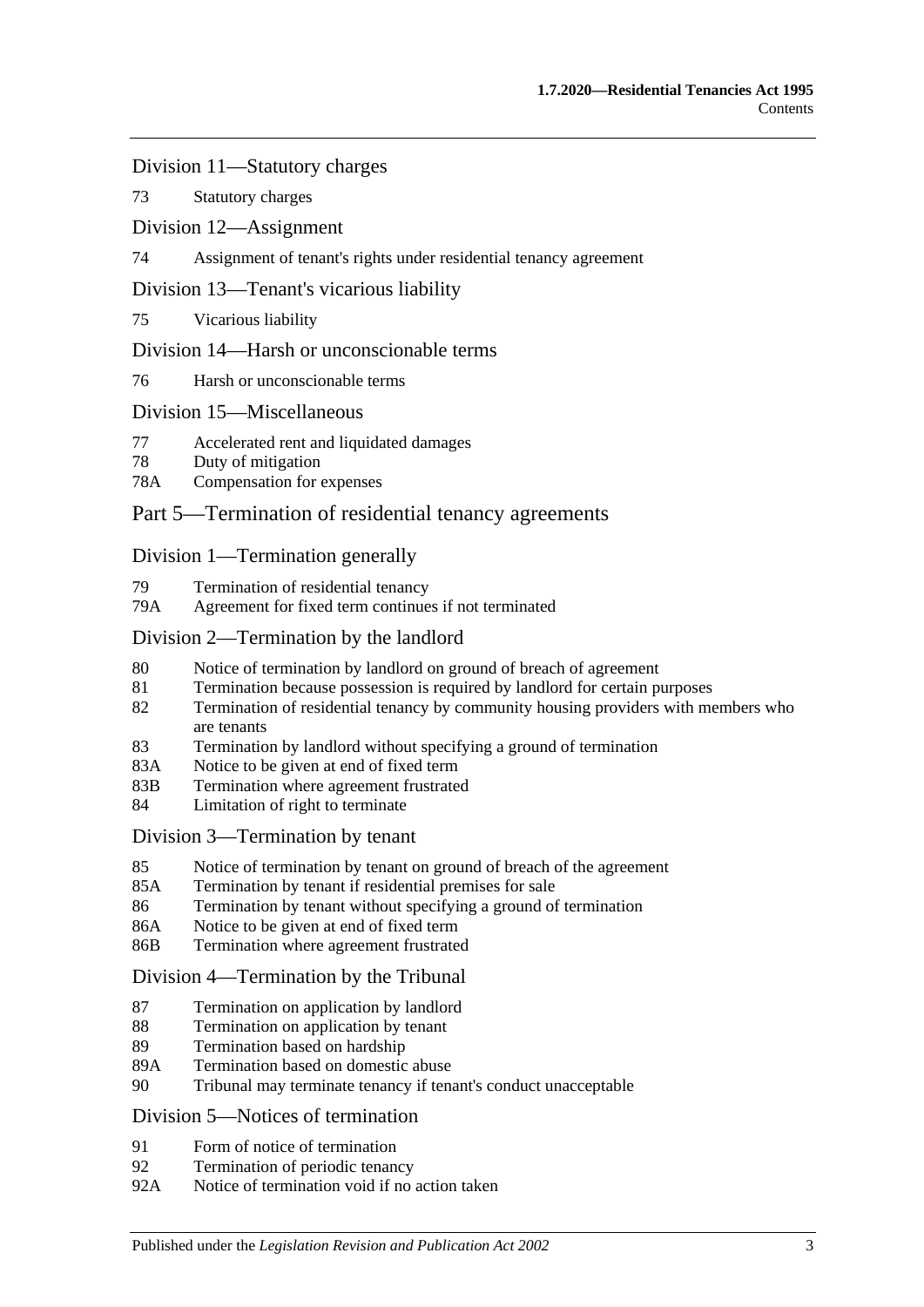### [Division 6—Repossession of premises](#page-47-0)

- 93 [Order for possession](#page-47-1)<br>94 Abandoned premises
- [Abandoned premises](#page-47-2)
- 95 [Repossession of premises](#page-48-0)
- 96 [Forfeiture of head tenancy not to result automatically in destruction of right to possession](#page-48-1)  [under residential tenancy agreement](#page-48-1)

#### [Division 7—Abandoned property](#page-49-0)

- 97 [Abandoned property](#page-49-1)
- 97A [Offence to deal with abandoned property in unauthorised way](#page-49-2)
- 97B [Action to deal with abandoned property other than personal documents](#page-49-3)
- 97C [Action to deal with abandoned personal documents](#page-50-0)

#### [Division 8—Enforcement of orders for possession](#page-50-1)

99 [Enforcement of orders for possession](#page-50-2)

#### [Part 5A—Residential tenancy databases](#page-51-0)

- 99A [Definitions](#page-51-1)
- 99B [Application](#page-52-0)
- 99C [Extra-territorial operation of Part](#page-52-1)
- 99D [Notice of usual use of database](#page-53-0)
- 99E [Notice of listing if database used](#page-53-1)
- 99F [Listing can be made only for particular breaches by particular persons](#page-54-0)
- 99G [Further restriction on listing](#page-55-0)<br>99H Ensuring quality of listing—
- [Ensuring quality of listing—landlord's or agent's obligation](#page-55-1)
- 99I [Ensuring quality of listing—database operator's obligation](#page-56-0)
- 99J [Providing copy of personal information listed](#page-56-1)
- 99K [Keeping personal information listed](#page-56-2)
- 99L [Powers of Tribunal](#page-57-0)
- 99M [Notifying relevant non-parties of Tribunal order about listing](#page-57-1)

### [Part 6—Residential Tenancies Fund](#page-58-0)

- 100 [Residential Tenancies Fund](#page-58-1)
- 101 [Application of income](#page-58-2)
- 102 [Accounts and audit](#page-59-0)

### Part [7—Rooming houses](#page-59-1)

#### Division [1—Interpretation](#page-59-2)

103 [Interpretation](#page-59-3)

### Division [2—Rooming house agreements](#page-59-4)

- 104 [Standard terms of rooming house agreements](#page-59-5)
- 105 [Copies of written agreements](#page-59-6)

#### Division [3—House rules](#page-60-0)

- 105A [House rules](#page-60-1)
- 105B [Amendment of house rules](#page-60-2)
- 105C [Application to Tribunal if house rules are considered unreasonable](#page-60-3)
- 105D [Availability of house rules](#page-61-0)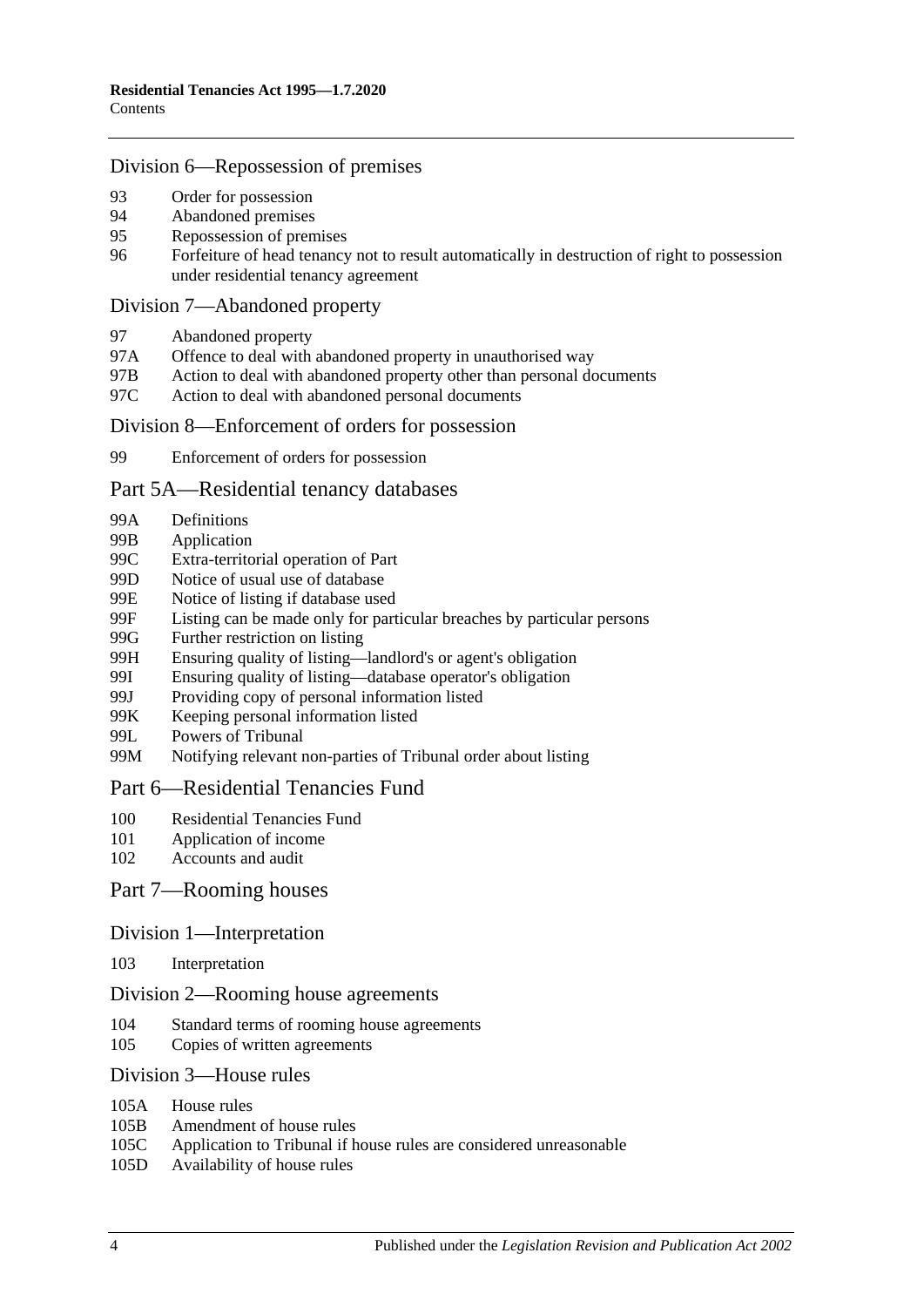### Division [4—Mutual rights and obligations of proprietors and residents](#page-61-1)

Subdivision [1—Rent and other charges](#page-61-2)

- 105E [Permissible consideration and statutory charges](#page-61-3)
- 105F [Rent in advance](#page-61-4)
- 105G [Duty to provide statement or give receipt for payments](#page-62-0)
- 105H [Payment of rent by electronic transaction](#page-62-1)
- 105I [Rent increases](#page-63-0)
- 105J [Rent decreases](#page-63-1)

[Subdivision](#page-64-0) 2—Bonds

- [105K](#page-64-1) Bond
- 105L [Receipt of bond and transmission to Commissioner](#page-64-2)
- 105M [Repayment of bond](#page-64-3)

Subdivision [3—Other obligations of proprietor](#page-66-0)

- 105N [Use and enjoyment of room and facilities](#page-66-1)
- 105O [Security of premises and personal property](#page-67-0)
- 105P [Obligation to repair and keep room and premises clean](#page-67-1)
- 105Q [Sale of rooming house](#page-68-0)

Subdivision [4—Other obligations of resident](#page-68-1)

105R [General obligations of resident](#page-68-2)

Subdivision [5—Miscellaneous](#page-69-0)

105S [Accelerated rent and liquidated damages](#page-69-1)

105T [Goods not to be taken in lieu of amounts owing to proprietor](#page-69-2)

Division [5—Termination of rooming house agreement](#page-69-3)

- 105U [Termination of rooming house agreement](#page-69-4)
- 105UA [Termination based on abuse of rooming house resident](#page-71-0)
- 105V [Abandoned room](#page-72-0)
- 105W [Abandoned property](#page-73-0)

[Part 8—Dispute resolution](#page-74-0)

[Division 1—Conciliation](#page-74-1)

Subdivision [1—Definitions for this Division](#page-74-2)

106 [Definitions](#page-74-3)

Subdivision [2—Conciliation of dispute by Commissioner](#page-74-4)

107 [Conciliation of dispute by Commissioner](#page-74-5)

Subdivision [4—Duties and procedure](#page-74-6)

108A [Functions of Commissioner in conciliation of dispute](#page-74-7)<br>108B Procedure

[Procedure](#page-75-0)

108C [Restriction on evidence](#page-75-1)

[Division 2—Intervention](#page-75-2)

109 [Power to intervene](#page-75-3)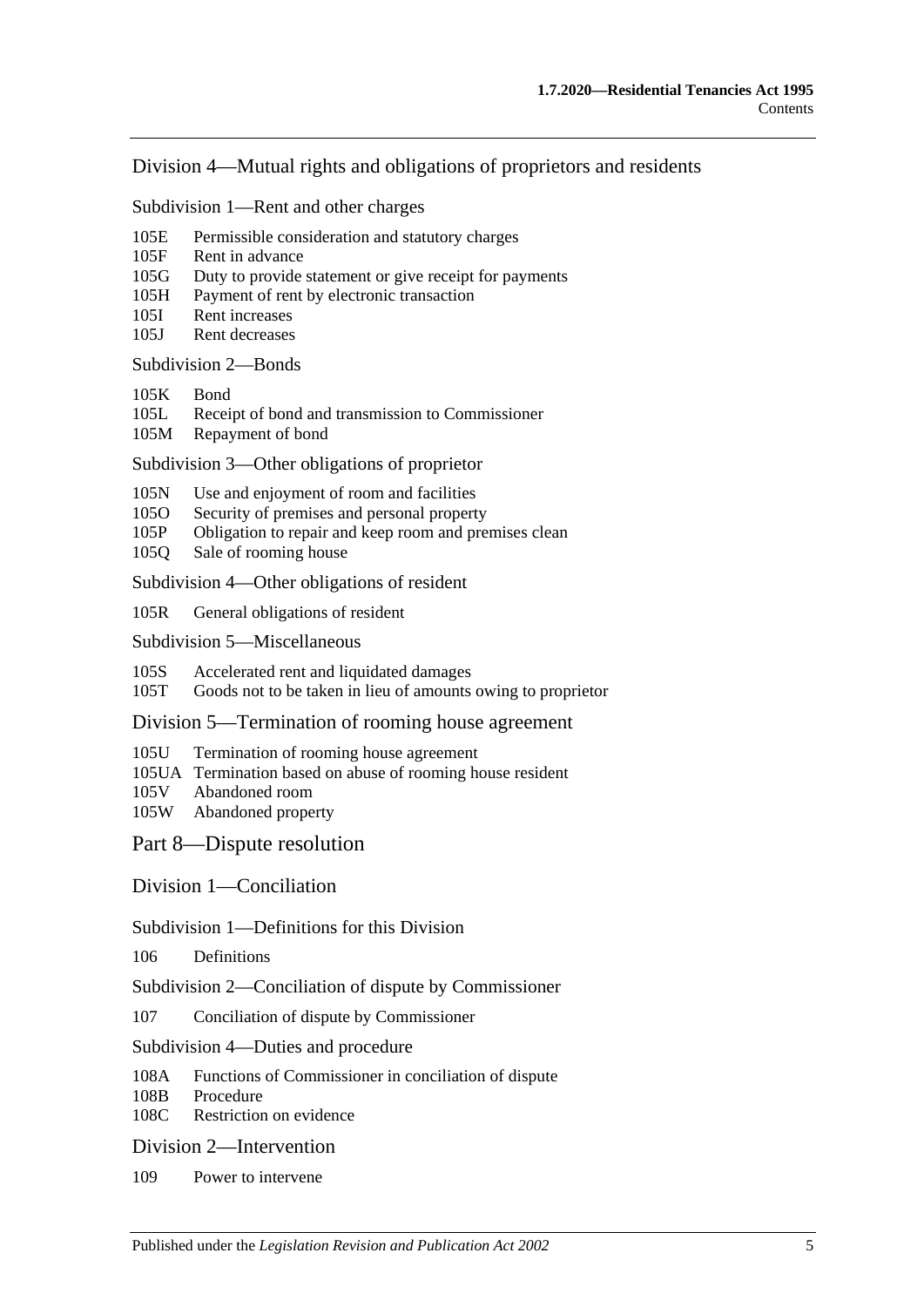### [Division 3—Powers of the Tribunal](#page-75-4)

- 110 [Powers of Tribunal](#page-75-5)
- 111 [Conditional and alternative orders](#page-76-0)
- 112 [Restraining orders](#page-76-1)

#### [Division 4—Representation](#page-77-0)

- 113 [Representation](#page-77-1)
- 114 [Remuneration of representative](#page-78-0)

#### [Part 9—Miscellaneous](#page-78-1)

- 115 [Contract to avoid Act](#page-78-2)
- 117 [Notice by landlord not waived by acceptance of rent](#page-79-0)
- 117A [Liability to prosecution not to derogate from civil liability](#page-79-1)
- 118 [Exemptions](#page-79-2)
- 119 [Tribunal may exempt agreement or premises from provision of Act](#page-79-3)
- 120 [Service](#page-79-4)
- 121 [Regulations](#page-80-0)

### Schedule 1—Transitional provisions—*[Residential Tenancies \(Miscellaneous\)](#page-80-1)  [Amendment Act](#page-80-1) 2013*

- 1 [Interpretation](#page-80-2)
- 2 [Operation of amendments](#page-80-3)
- 3 [Registrar and deputy registrars](#page-80-4)
- 4 [Jurisdiction of Tribunal](#page-81-0)
- 5 [Interest payable on repayment of bond](#page-81-1)
- 6 [Abandoned property](#page-81-2)<br>7 Application to existin
- [Application to existing house rules](#page-81-3)
- 8 [Other provisions](#page-81-4)

### Schedule 2—Transitional provisions—*[Residential Tenancies \(Miscellaneous\)](#page-82-0)  [Amendment Act](#page-82-0) 2016*

- 1 [Interpretation](#page-82-1)
- 2 [Operation of amendments](#page-82-2)

[Legislative history](#page-83-0)

### <span id="page-5-0"></span>**The Parliament of South Australia enacts as follows:**

# **Part 1—Preliminary**

#### <span id="page-5-1"></span>**1—Short title**

This Act may be cited as the *Residential Tenancies Act 1995*.

#### <span id="page-5-2"></span>**3—Interpretation**

(1) In this Act, unless the contrary intention appears—

*abuse* and *act of abuse* have the same meaning as in the *[Intervention Orders](http://www.legislation.sa.gov.au/index.aspx?action=legref&type=act&legtitle=Intervention%20Orders%20(Prevention%20of%20Abuse)%20Act%202009)  [\(Prevention of Abuse\) Act](http://www.legislation.sa.gov.au/index.aspx?action=legref&type=act&legtitle=Intervention%20Orders%20(Prevention%20of%20Abuse)%20Act%202009) 2009*;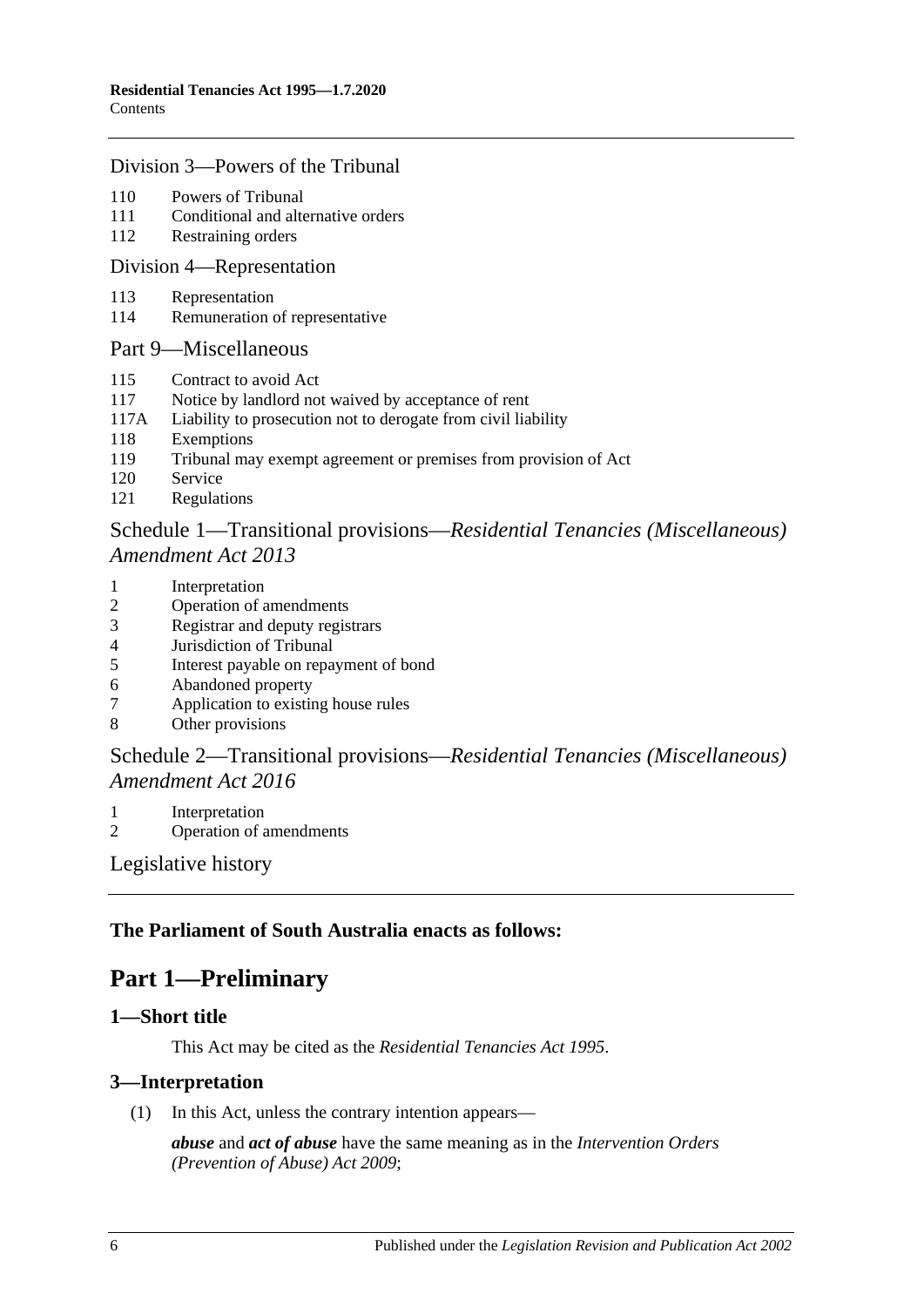*ancillary property* means property (not forming part of premises subject to a residential tenancy agreement) that is provided by the landlord, either under the residential tenancy agreement or independently of the agreement, for use by the tenant;

*bailiff* means a bailiff appointed under the *[South Australian Civil and Administrative](http://www.legislation.sa.gov.au/index.aspx?action=legref&type=act&legtitle=South%20Australian%20Civil%20and%20Administrative%20Tribunal%20Act%202013)  [Tribunal Act](http://www.legislation.sa.gov.au/index.aspx?action=legref&type=act&legtitle=South%20Australian%20Civil%20and%20Administrative%20Tribunal%20Act%202013) 2013*;

*bond* means an amount a tenant is required to pay under a residential tenancy agreement, or an agreement collateral to a residential tenancy agreement, as security for the performance of obligations under a residential tenancy agreement;

*collateral agreement*, in relation to a residential tenancy agreement for residential premises in a prescribed retirement village, includes a domestic services agreement that a tenant of the premises is required to enter into as a condition of the residential tenancy agreement or otherwise as a condition of admission as a resident of the village;

*Commissioner* means the Commissioner for Consumer Affairs;

*co-tenant* means a tenant who is 1 of 2 or more tenants under a residential tenancy agreement;

*decision*, of the Tribunal, has the same meaning as in the *[South Australian Civil and](http://www.legislation.sa.gov.au/index.aspx?action=legref&type=act&legtitle=South%20Australian%20Civil%20and%20Administrative%20Tribunal%20Act%202013)  [Administrative Tribunal Act](http://www.legislation.sa.gov.au/index.aspx?action=legref&type=act&legtitle=South%20Australian%20Civil%20and%20Administrative%20Tribunal%20Act%202013) 2013*;

*Deputy President* means a Deputy President of the Tribunal appointed under the *[South](http://www.legislation.sa.gov.au/index.aspx?action=legref&type=act&legtitle=South%20Australian%20Civil%20and%20Administrative%20Tribunal%20Act%202013)  [Australian Civil and Administrative Tribunal Act](http://www.legislation.sa.gov.au/index.aspx?action=legref&type=act&legtitle=South%20Australian%20Civil%20and%20Administrative%20Tribunal%20Act%202013) 2013*;

*Deputy Registrar* means a Deputy Registrar of the Tribunal appointed under the *[South](http://www.legislation.sa.gov.au/index.aspx?action=legref&type=act&legtitle=South%20Australian%20Civil%20and%20Administrative%20Tribunal%20Act%202013)  [Australian Civil and Administrative Tribunal Act](http://www.legislation.sa.gov.au/index.aspx?action=legref&type=act&legtitle=South%20Australian%20Civil%20and%20Administrative%20Tribunal%20Act%202013) 2013*;

*domestic abuse* means an act of abuse committed by a person against a domestic associate or a former domestic associate of the person;

<span id="page-6-1"></span><span id="page-6-0"></span>*domestic associate*—2 persons are domestic associates, 1 of the other, if—

- (a) they are married to each other; or
- (b) they are domestic partners; or
- <span id="page-6-2"></span>(c) they are in some other form of intimate personal relationship in which their lives are interrelated and the actions of 1 affect the other; or
- (d) 1 is the child, stepchild or grandchild, or is under the guardianship, of the other (regardless of age); or
- (e) 1 is a child, stepchild or grandchild, or is under the guardianship, of a person who is or was formerly in a relationship with the other under [paragraph](#page-6-0) (a), [\(b\)](#page-6-1) or [\(c\)](#page-6-2) (regardless of age); or
- (f) 1 is a child and the other is a person who acts in *loco parentis* in relation to the child; or
- (g) 1 is a child who normally or regularly resides or stays with the other; or
- (h) they are brothers or sisters or brother and sister; or
- (i) they are otherwise related to each other by or through blood, marriage, a domestic partnership or adoption; or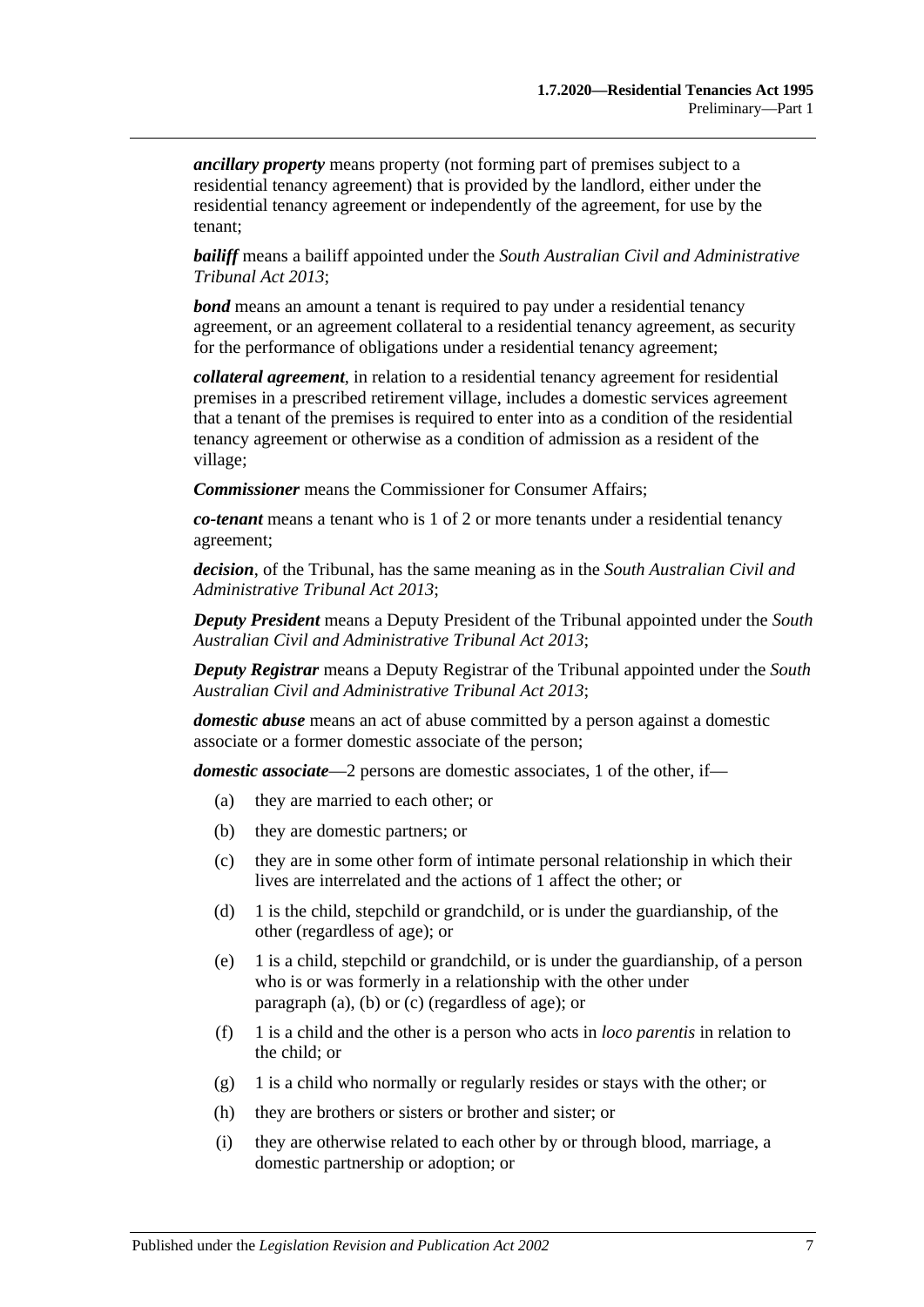- (j) they are related according to Aboriginal or Torres Strait Islander kinship rules or are both members of some other culturally recognised family group; or
- (k) 1 is the carer (within the meaning of the *[Carers Recognition Act](http://www.legislation.sa.gov.au/index.aspx?action=legref&type=act&legtitle=Carers%20Recognition%20Act%202005) 2005*) of the other;

*domestic facility requiring instructions* means an appliance or device provided by a landlord for the use of a tenant for which it would be reasonable to expect the tenant to require instructions:

*domestic partner* means a person who is a domestic partner within the meaning of the *[Family Relationships Act](http://www.legislation.sa.gov.au/index.aspx?action=legref&type=act&legtitle=Family%20Relationships%20Act%201975) 1975*, whether declared as such under that Act or not;

*domestic services agreement* means an agreement with a tenant of residential premises in a prescribed retirement village for the provision of domestic services (such as meals, cleaning, gardening and laundry of linen);

*Fund* means the Residential Tenancies Fund;

*housing assessment order* has the same meaning as in the *[Housing Improvement](http://www.legislation.sa.gov.au/index.aspx?action=legref&type=act&legtitle=Housing%20Improvement%20Act%202016)  Act [2016](http://www.legislation.sa.gov.au/index.aspx?action=legref&type=act&legtitle=Housing%20Improvement%20Act%202016)*;

*housing demolition order* has the same meaning as in the *[Housing Improvement](http://www.legislation.sa.gov.au/index.aspx?action=legref&type=act&legtitle=Housing%20Improvement%20Act%202016)  Act [2016](http://www.legislation.sa.gov.au/index.aspx?action=legref&type=act&legtitle=Housing%20Improvement%20Act%202016)*;

*housing improvement order* has the same meaning as in the *[Housing Improvement](http://www.legislation.sa.gov.au/index.aspx?action=legref&type=act&legtitle=Housing%20Improvement%20Act%202016)  Act [2016](http://www.legislation.sa.gov.au/index.aspx?action=legref&type=act&legtitle=Housing%20Improvement%20Act%202016)*;

*intervention order* means an intervention order issued by a court under the *[Intervention Orders \(Prevention of Abuse\) Act](http://www.legislation.sa.gov.au/index.aspx?action=legref&type=act&legtitle=Intervention%20Orders%20(Prevention%20of%20Abuse)%20Act%202009) 2009*;

*landlord* means—

- (a) the person who grants the right of occupancy under a residential tenancy agreement; or
- (b) a successor in title to the tenanted premises whose title is subject to the tenant's interest,

and includes a prospective landlord and a former landlord;

*lawyer* means a person entitled to practise the profession of the law under the *[Legal](http://www.legislation.sa.gov.au/index.aspx?action=legref&type=act&legtitle=Legal%20Practitioners%20Act%201981)  [Practitioners Act](http://www.legislation.sa.gov.au/index.aspx?action=legref&type=act&legtitle=Legal%20Practitioners%20Act%201981) 1981*;

*notice to vacate* has the same meaning as in the *[Housing Improvement Act](http://www.legislation.sa.gov.au/index.aspx?action=legref&type=act&legtitle=Housing%20Improvement%20Act%202016) 2016*;

*personal documents* means official documents, photographs, correspondence or other documents that it would be reasonable to expect a person might wish to keep;

*preliminary rent control notice* has the same meaning as in the *[Housing Improvement](http://www.legislation.sa.gov.au/index.aspx?action=legref&type=act&legtitle=Housing%20Improvement%20Act%202016)  Act [2016](http://www.legislation.sa.gov.au/index.aspx?action=legref&type=act&legtitle=Housing%20Improvement%20Act%202016)*;

*premises* includes a part of premises;

*prescribed retirement village* means a complex of residential premises or a number of separate complexes of residential premises that would be a retirement village within the meaning of the *[Retirement Villages Act](http://www.legislation.sa.gov.au/index.aspx?action=legref&type=act&legtitle=Retirement%20Villages%20Act%202016) 2016* except that no resident or prospective resident of the village pays an ingoing contribution (within the meaning of that Act) in consideration for, or in contemplation of, admission as a resident of the village;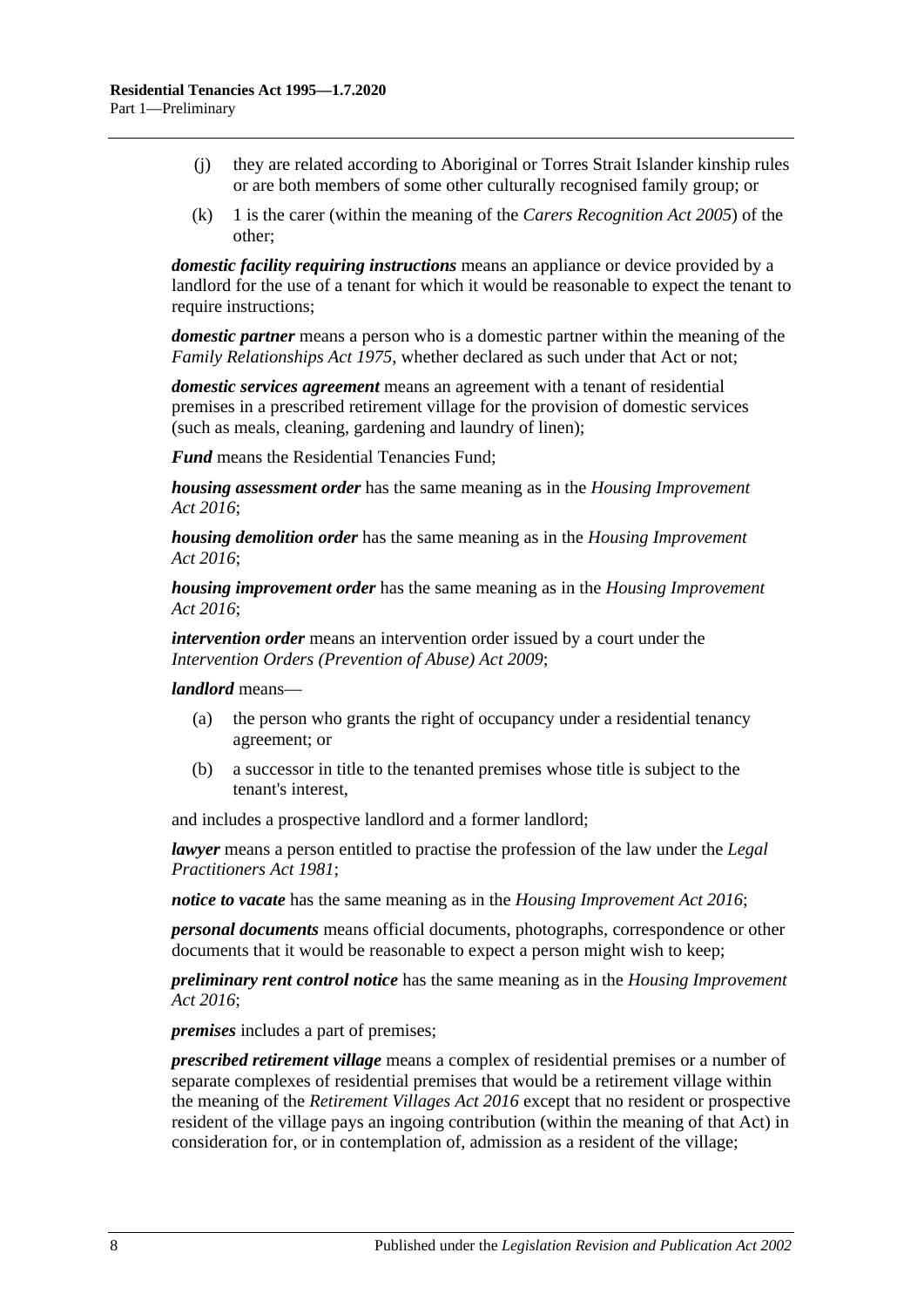*President* means the President of the Tribunal appointed under the *[South Australian](http://www.legislation.sa.gov.au/index.aspx?action=legref&type=act&legtitle=South%20Australian%20Civil%20and%20Administrative%20Tribunal%20Act%202013)  [Civil and Administrative Tribunal Act](http://www.legislation.sa.gov.au/index.aspx?action=legref&type=act&legtitle=South%20Australian%20Civil%20and%20Administrative%20Tribunal%20Act%202013) 2013*;

*registered community housing provider* means a community housing provider registered under the *Community Housing Providers National Law*;

*Registrar* means the Registrar of the Tribunal appointed under the *[South Australian](http://www.legislation.sa.gov.au/index.aspx?action=legref&type=act&legtitle=South%20Australian%20Civil%20and%20Administrative%20Tribunal%20Act%202013)  [Civil and Administrative Tribunal Act](http://www.legislation.sa.gov.au/index.aspx?action=legref&type=act&legtitle=South%20Australian%20Civil%20and%20Administrative%20Tribunal%20Act%202013) 2013*;

<span id="page-8-0"></span>*rent* consists of—

- (a) the amount payable under a residential tenancy agreement for the right to occupy premises for a period of the tenancy; and
- (b) if the residential tenancy agreement is for residential premises in a prescribed retirement village and there is a domestic services agreement collateral to the residential tenancy agreement—the amount payable under the domestic services agreement for the period of the tenancy referred to in [paragraph](#page-8-0) (a);

*rent control notice* means a notice under Part 3 Division 3 of the *[Housing](http://www.legislation.sa.gov.au/index.aspx?action=legref&type=act&legtitle=Housing%20Improvement%20Act%202016)  [Improvement Act](http://www.legislation.sa.gov.au/index.aspx?action=legref&type=act&legtitle=Housing%20Improvement%20Act%202016) 2016* fixing the maximum rent payable for premises;

*residential premises* means premises for occupation as a place of residence;

*residential tenancy agreement* means an agreement (other than a rooming house agreement) under which a person grants another person, for valuable consideration, a right (which may, but need not, be an exclusive right<sup>1</sup>) to occupy premises for the purpose of residence;

*rooming house* means residential premises in which—

- (a) rooms are available, on a commercial basis, for residential occupation; and
- (b) accommodation is available for at least three persons on a commercial basis;

*rooming house agreement* means an agreement under which accommodation is provided (with or without meals, or other facilities or services) in a rooming house;

*rooming house proprietor* means a person who carries on a business involving the provision of accommodation under rooming house agreements;

*rooming house resident* means a person who boards or lodges in a rooming house;

*statutory charges* means—

- (a) rates or charges imposed under the *[Local Government Act](http://www.legislation.sa.gov.au/index.aspx?action=legref&type=act&legtitle=Local%20Government%20Act%201999) 1999*; and
- (b) rates or charges imposed under the *[Water Industry Act](http://www.legislation.sa.gov.au/index.aspx?action=legref&type=act&legtitle=Water%20Industry%20Act%202012) 2012*; and
- (c) land tax under the *[Land Tax Act](http://www.legislation.sa.gov.au/index.aspx?action=legref&type=act&legtitle=Land%20Tax%20Act%201936) 1936*; and
- (d) levies under the *[Emergency Services Funding Act](http://www.legislation.sa.gov.au/index.aspx?action=legref&type=act&legtitle=Emergency%20Services%20Funding%20Act%201998) 1998*; and
- (e) levies under the *[Landscape South Australia Act](http://www.legislation.sa.gov.au/index.aspx?action=legref&type=act&legtitle=Landscape%20South%20Australia%20Act%202019) 2019*; and
- (f) any charges of a kind imposed under an Act and declared by regulation to be statutory charges;

*tenancy dispute* means—

(a) a claim under a residential tenancy agreement, a rooming house agreement, or an agreement collateral to a residential tenancy agreement or a rooming house agreement; or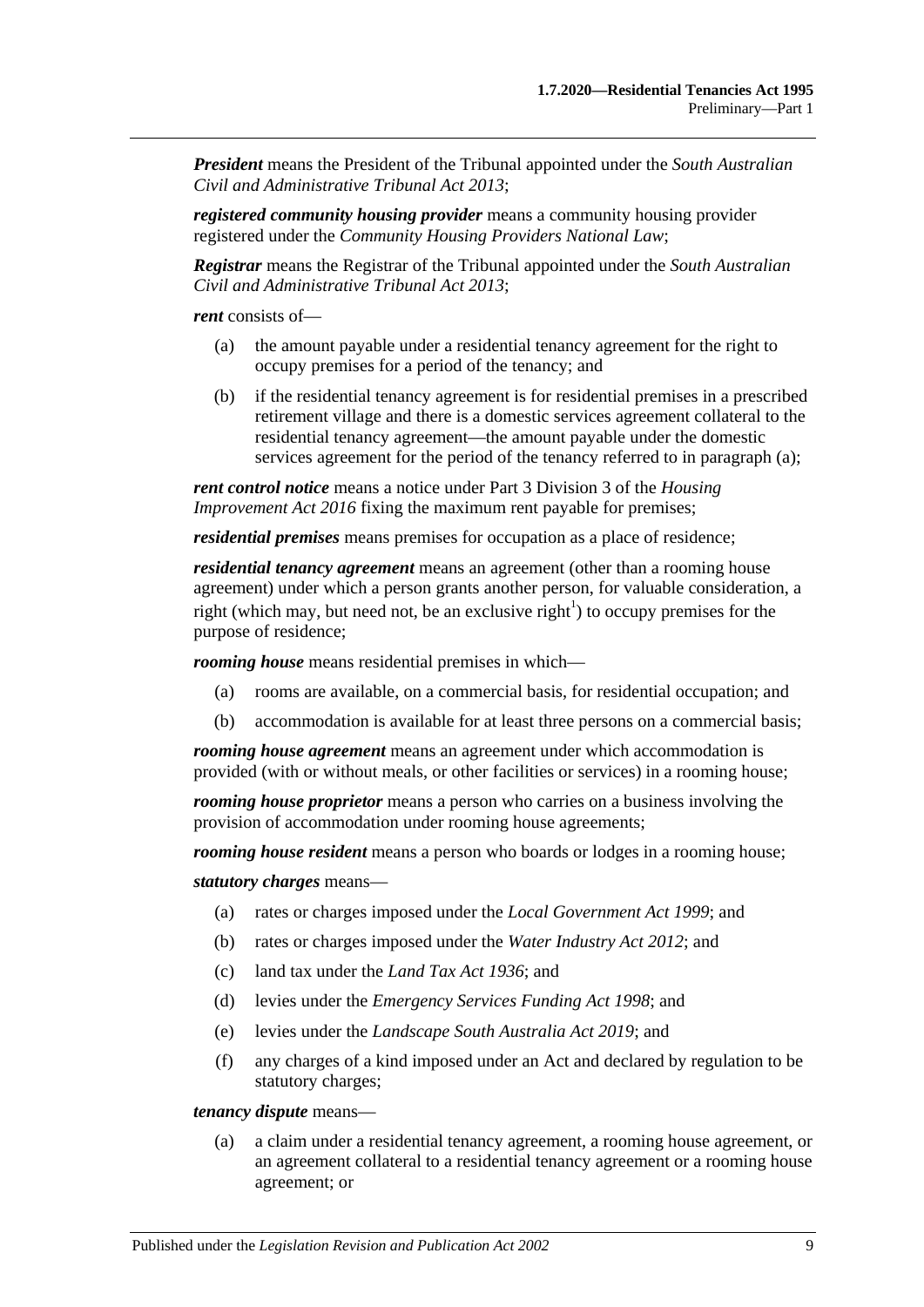- (b) a dispute between parties or former parties to a residential tenancy agreement, a rooming house agreement, or an agreement collateral to a residential tenancy agreement or a rooming house agreement, about matters arising under the agreement or this Act; or
- (c) any matter that may be the subject of an application under this Act to the Tribunal;

*tenant* means the person who is granted a right of occupancy under a residential tenancy agreement or a person to whom the right passes by assignment or operation of law and includes a prospective tenant or a former tenant;

*Tribunal* means the South Australian Civil and Administrative Tribunal established under the *[South Australian Civil and Administrative Tribunal Act](http://www.legislation.sa.gov.au/index.aspx?action=legref&type=act&legtitle=South%20Australian%20Civil%20and%20Administrative%20Tribunal%20Act%202013) 2013*.

- (2) If this Act provides for something to be done within a specified period from a particular day, the period will be taken not to include the particular day.
- (3) If this Act provides that action may be taken after the expiration of a specified period of days, the period will be taken to be a period of clear days.
- (4) For the purposes of this Act, a residential tenancy agreement includes an agreement granting a corporation the right to occupy premises that are occupied, or that are intended to be occupied, as a place of residence by a natural person.

**Note—**

1 However, it should be noted that the Act confers certain protections against intrusion on the premises by the landlord. Hence, even if the agreement does not, in its terms, confer an exclusive right to occupation, the Act will (at least in some respects) assimilate the right of occupation to the exclusive right conferred by a lease.

### <span id="page-9-0"></span>**4—Presumption of periodicity in case of short fixed terms**

- (1) If a residential tenancy agreement is entered into for a short fixed term, the agreement is taken to be an agreement for a periodic tenancy with a period equivalent to the length of the fixed term unless the landlord establishes that—
	- (a) the tenant genuinely wanted a tenancy ending at the end of the short fixed term and the term was fixed at the tenant's request; or
	- (b) before the residential tenancy agreement was entered into—
		- (i) the landlord gave the tenant a notice containing a warning in the form required by regulation; and
		- (ii) the tenant signed a statement in the form required by regulation acknowledging that the tenant did not expect to continue in possession of the premises after the end of the term stated in the agreement.
- (2) A *short fixed term* is a term of 90 days or less.

### <span id="page-9-1"></span>**5—Application of Act**

- (1) This Act does not apply to—
	- (a) an agreement giving a right of occupancy in—
		- (i) a hotel or motel; or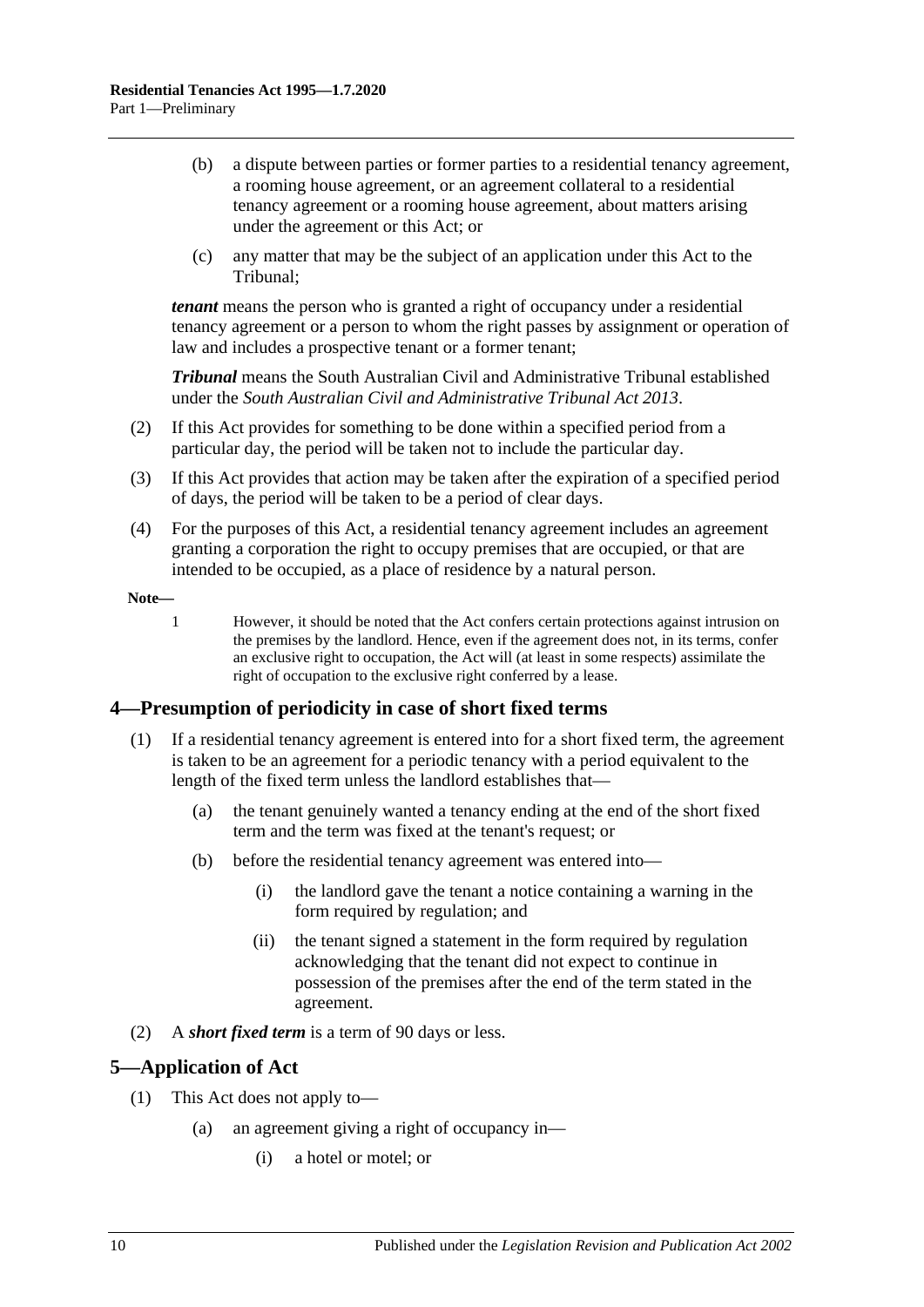(ii) an educational institution, college, hospital or nursing home; or

#### **Example—**

An agreement under which a right of occupancy is given to a student in accommodation provided within an educational institution or college would not be an agreement to which this Act applies (but this Act would apply, subject to this Act, to an agreement under which a right of occupancy is given to a student in accommodation that is not within an educational institution or college).

- (iii) club premises; or
- (iv) a home for aged or disabled persons administered by an eligible organisation under the *Aged or Disabled Persons Care Act 1954* of the Commonwealth; or
- (v) a retirement village within the meaning of the *[Retirement Villages](http://www.legislation.sa.gov.au/index.aspx?action=legref&type=act&legtitle=Retirement%20Villages%20Act%202016)  Act [2016](http://www.legislation.sa.gov.au/index.aspx?action=legref&type=act&legtitle=Retirement%20Villages%20Act%202016)* (other than an agreement of a kind referred to in section 57 of that Act); or
- (vi) a supported residential facility within the meaning of the *[Supported](http://www.legislation.sa.gov.au/index.aspx?action=legref&type=act&legtitle=Supported%20Residential%20Facilities%20Act%201992)  [Residential Facilities Act](http://www.legislation.sa.gov.au/index.aspx?action=legref&type=act&legtitle=Supported%20Residential%20Facilities%20Act%201992) 1992*; or
- (vii) prescribed premises, or premises of a prescribed class; or
- (ab) an agreement to which the *[Residential Parks Act](http://www.legislation.sa.gov.au/index.aspx?action=legref&type=act&legtitle=Residential%20Parks%20Act%202007) 2007* applies; or
- (b) an agreement (other than a rooming house agreement) under which a person boards or lodges with another; or
- <span id="page-10-1"></span>(c) an agreement genuinely entered into for the purpose of conferring on a person a right to occupy premises for a holiday; or
- (d) an agreement conferring a right to occupy premises for the purpose of residence but under which no rent is payable; or

#### **Example—**

An agreement under which families exchange houses for an agreed period would not be a residential tenancy agreement if no rent were payable under the agreement.

- <span id="page-10-0"></span>(e) an agreement for the sale of land that confers a right to occupy premises for a period of 28 days or less on a party to the agreement; or
- (f) a mortgage; or
- (g) an agreement arising under a scheme in which—
	- (i) a complex of adjacent premises is owned by a company; and
	- (ii) the premises are let by the company to persons who jointly have a controlling interest in the company; or
- (h) a prescribed agreement or an agreement of a prescribed class.
- (1a) The regulations may exclude prescribed classes of agreements that relate to land owned (wholly or in part) by the South Australian Housing Trust, or by a subsidiary of the South Australian Housing Trust, from the operation of [subsection](#page-10-0) (1)(e).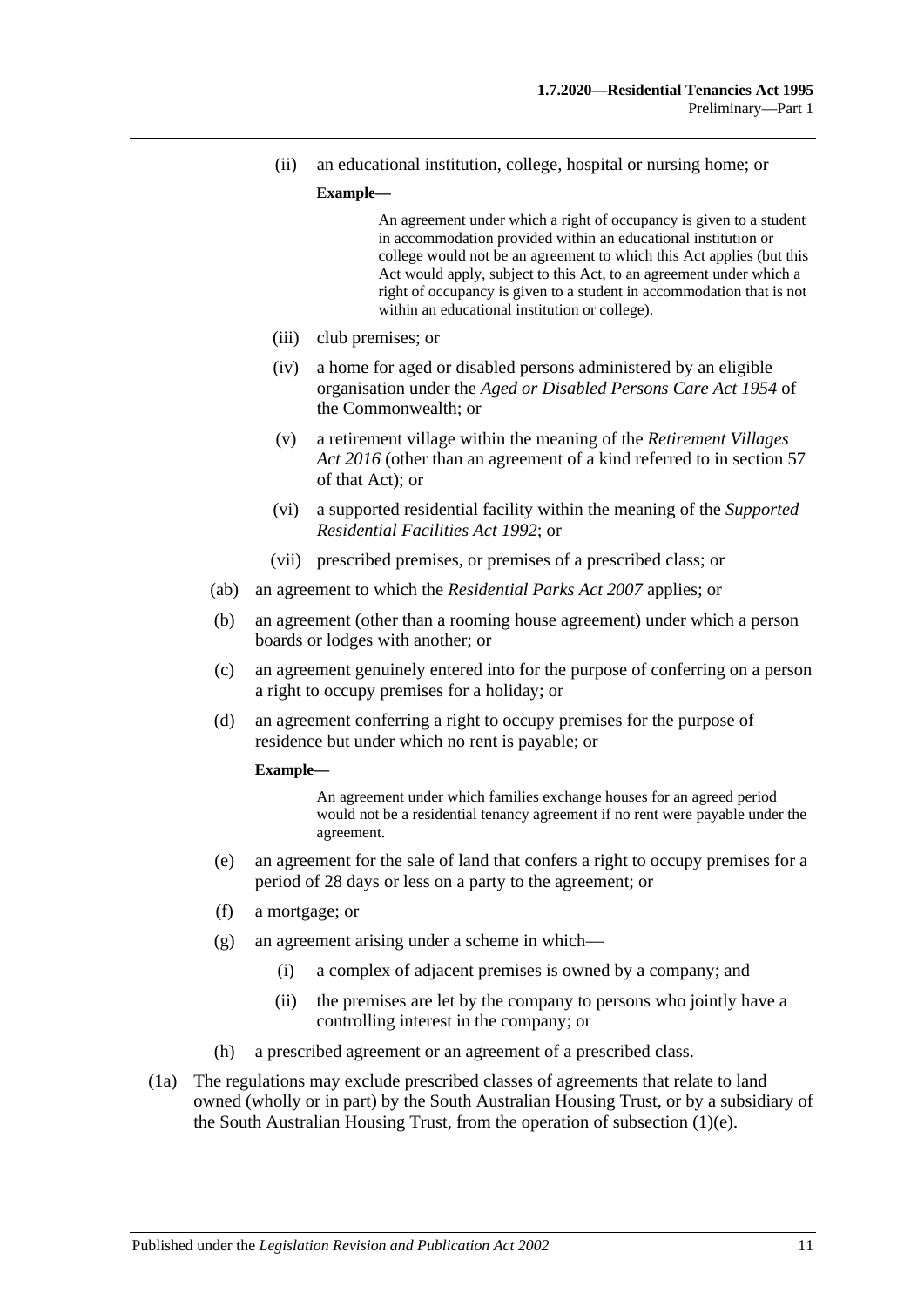- (1b) For the purposes of this Act, an agreement conferring a right to occupy premises for a fixed term of 60 days or longer is to be taken, in the absence of proof to the contrary, not to be an agreement referred to in [subsection](#page-10-1)  $(1)(c)$ .
- (1c) For the purposes of this Act, a residential tenancy agreement for residential premises in a prescribed retirement village is to be taken not to be an agreement under which a person boards or lodges with another.
- (2) The following provisions of this Act (and only those provisions) apply to residential tenancy agreements under which the South Australian Housing Trust or a subsidiary of the South Australian Housing Trust is the landlord, to residential tenancies arising under those agreements and to related disputes—
	- (a) [Part 3](#page-12-1) (*South Australian Civil and Administrative Tribunal*);
	- (ab) [Section](#page-25-2) 65 (*Quiet enjoyment*);
	- (b) [Section](#page-26-1) 66 (*Security of premises*);
	- (c) [Section](#page-28-2) 71 (*Tenant's conduct*);
	- (ca) [Section](#page-41-1) 87 (*Termination on application by landlord*);
	- (cb) [Section](#page-42-1) 89A (*Termination based on domestic abuse*);
	- (d) [Section](#page-44-0) 90 (*Tribunal may terminate tenancy where tenant's conduct unacceptable*);
	- (e) [Section](#page-47-1) 93 (*Order for possession*);
	- (f) [Section](#page-50-2) 99 (*Enforcement orders for possession*);
	- (g) [Division 3](#page-75-4) of [Part 8](#page-74-0) (*Powers of the tribunal*);
	- (h) [Division 4](#page-77-0) of [Part 8](#page-74-0) (*Representation*).

# <span id="page-11-0"></span>**Part 2—Administration**

### <span id="page-11-1"></span>**6—Administration of this Act**

The Commissioner is responsible for the administration of this Act.

#### <span id="page-11-2"></span>**7—Ministerial control of administration**

The Commissioner is, in the administration of this Act, subject to control and direction by the Minister.

#### <span id="page-11-3"></span>**8—The Commissioner's functions**

The Commissioner has the following functions:

- (a) investigating and researching matters affecting the interests of parties to residential tenancy agreements and rooming house agreements; and
- (b) publishing reports and information on subjects of interest to the parties to residential tenancy agreements and rooming house agreements; and
- (c) giving advice (to an appropriate extent) on the provisions of this Act and other subjects of interest to the parties to residential tenancy agreements and rooming house agreements; and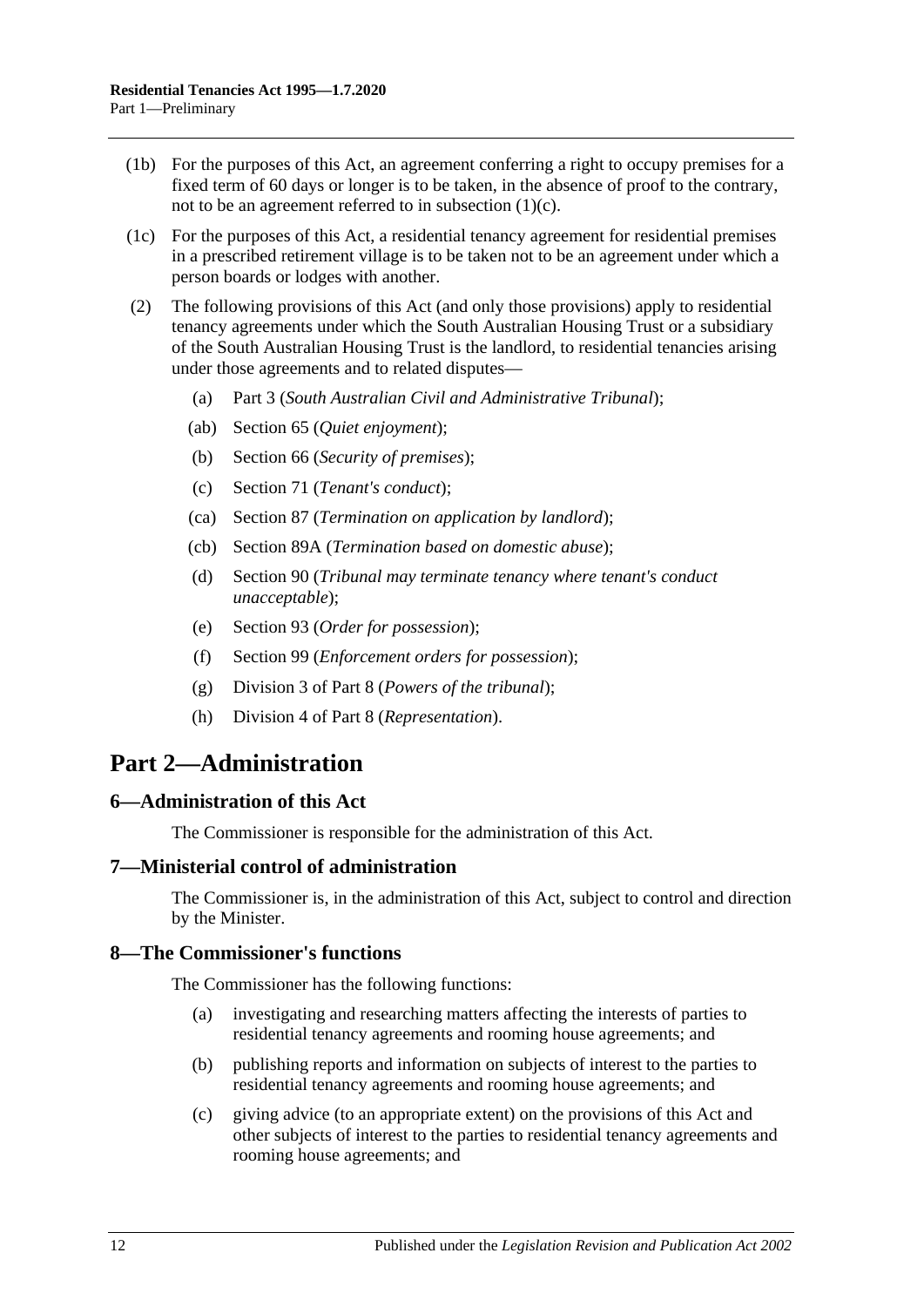- (d) investigating suspected infringements of this Act and taking appropriate action to enforce the Act; and
- (e) making reports to the Minister on questions referred to the Commissioner by the Minister and other questions of importance affecting the administration of this Act; and
- (f) administering the Fund.

### <span id="page-12-0"></span>**10—Annual report**

- (1) The Commissioner must, on or before 31 October in each year, prepare and forward to the Minister a report on the administration of this Act for the year ending on the preceding 30 June.
- (2) The report must include a report on the administration of the Fund.
- (3) The Minister must, within six sitting days after receiving a report under this section, have copies of the report laid before both Houses of Parliament.

# <span id="page-12-1"></span>**Part 3—South Australian Civil and Administrative Tribunal**

## <span id="page-12-2"></span>**Division 3—The Tribunal's jurisdiction**

### <span id="page-12-3"></span>**24—Jurisdiction of Tribunal**

- (1) The Tribunal has—
	- (a) exclusive jurisdiction to hear and determine a tenancy dispute;
	- (b) subject to the regulations—jurisdiction to hear and determine claims or disputes arising from tenancies granted for residential purposes by the South Australian Housing Trust or a subsidiary of the South Australian Housing Trust, or arising under agreements collateral to such tenancies (including such agreements that may involve a third party).
- (2) However, the Tribunal does not have jurisdiction to hear and determine a monetary claim if the amount claimed exceeds \$40 000 unless the parties to the proceedings consent in writing to the claim being heard and determined by the Tribunal (and if consent is given, it is irrevocable).
- <span id="page-12-4"></span>(3) If a monetary claim is above the Tribunal's jurisdictional limit, the claim and any other claims related to the same tenancy may be brought in a court competent to hear and determine a claim founded on contract for the amount of the claim.
- (4) A court in which proceedings are brought under [subsection](#page-12-4) (3) may exercise the powers of the Tribunal under this Act and, to such extent as may be necessary and appropriate, the powers of the Tribunal under the *[South Australian Civil and](http://www.legislation.sa.gov.au/index.aspx?action=legref&type=act&legtitle=South%20Australian%20Civil%20and%20Administrative%20Tribunal%20Act%202013)  [Administrative Tribunal Act](http://www.legislation.sa.gov.au/index.aspx?action=legref&type=act&legtitle=South%20Australian%20Civil%20and%20Administrative%20Tribunal%20Act%202013) 2013*.
- (5) If the plaintiff in proceedings brought in a court under this section recovers less than \$40 000, the plaintiff is not entitled to costs unless the court is satisfied that there were reasonable grounds for the plaintiff to believe that the plaintiff was entitled to \$40 000 or more.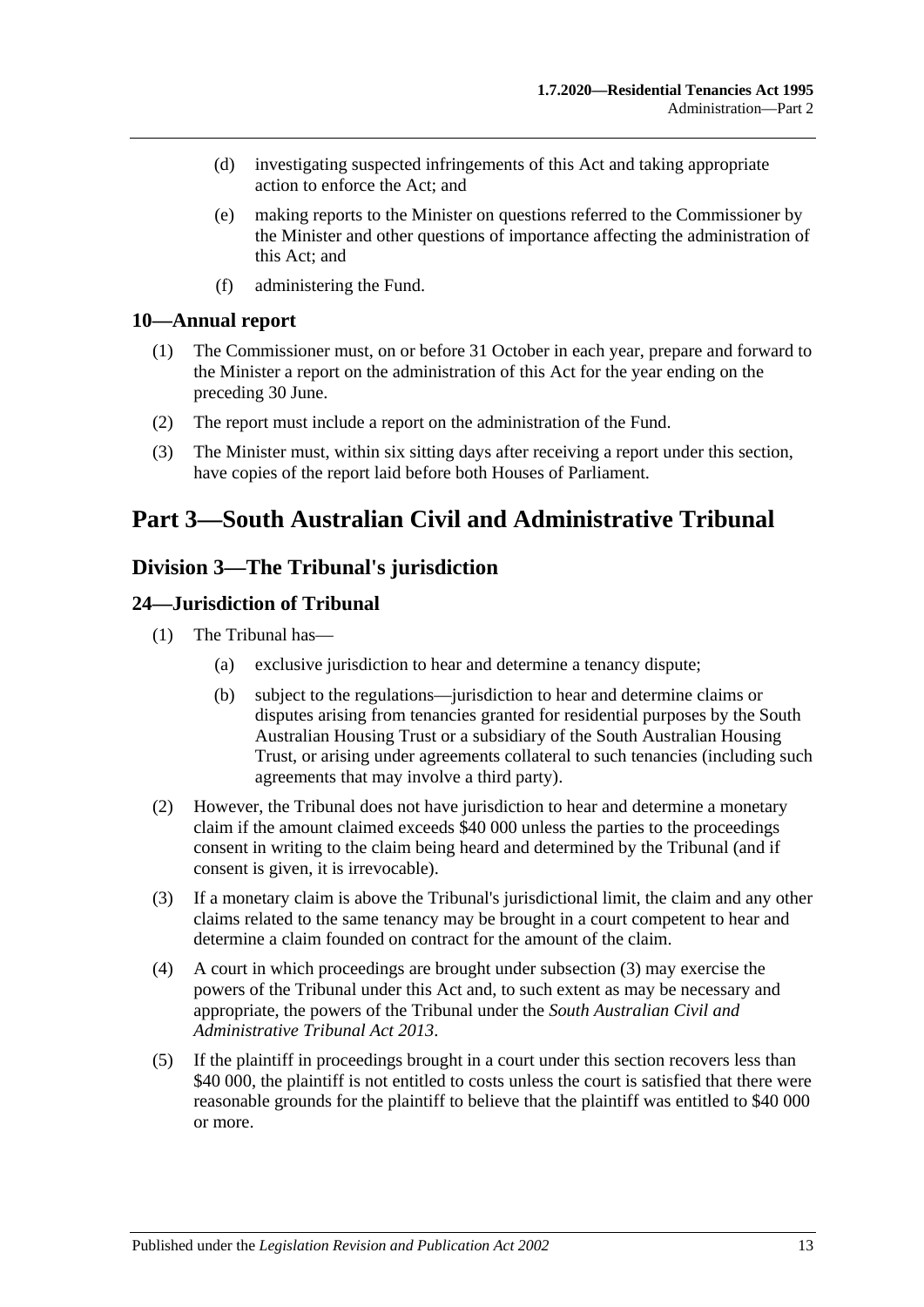### <span id="page-13-7"></span><span id="page-13-0"></span>**25—Application to Tribunal**

Despite any requirement under the *[South Australian Civil and Administrative Tribunal](http://www.legislation.sa.gov.au/index.aspx?action=legref&type=act&legtitle=South%20Australian%20Civil%20and%20Administrative%20Tribunal%20Act%202013)  Act [2013](http://www.legislation.sa.gov.au/index.aspx?action=legref&type=act&legtitle=South%20Australian%20Civil%20and%20Administrative%20Tribunal%20Act%202013)*, a requirement to give notice of an application under this Act—

- (a) may, if relevant, be directed to an occupier or subtenant of premises; and
- (b) if [paragraph](#page-13-7) (a) applies, need not address the occupier or subtenant by name.

### <span id="page-13-1"></span>**25A—Registrar may make orders in certain cases**

The Registrar or a Deputy Registrar of the Tribunal may make an order in relation to a tenancy dispute with the written consent of the parties to the dispute (and such an order operates as an order of the Tribunal).

## <span id="page-13-2"></span>**Division 5—Procedural powers of Tribunal**

### <span id="page-13-3"></span>**32—Intervention of designated housing agency**

- (3) The Tribunal may, on the application of a designated housing agency, allow the designated housing agency to intervene in proceedings before the Tribunal when a registered community housing provider is a party to the proceedings.
- (4) If a designated housing agency is allowed to intervene in proceedings, it may intervene in the manner and to the extent directed by the Tribunal, and on other conditions determined by the Tribunal.
- (5) In this section—

*designated housing agency* means—

- (a) the Minister responsible for the administration of the *[Community Housing](http://www.legislation.sa.gov.au/index.aspx?action=legref&type=act&legtitle=Community%20Housing%20Providers%20(National%20Law)%20(South%20Australia)%20Act%202013)  [Providers \(National Law\) \(South Australia\) Act](http://www.legislation.sa.gov.au/index.aspx?action=legref&type=act&legtitle=Community%20Housing%20Providers%20(National%20Law)%20(South%20Australia)%20Act%202013) 2013*; or
- (b) the South Australian Housing Trust.

### <span id="page-13-4"></span>**33—Amendment of proceedings**

The Tribunal may amend proceedings if satisfied that the amendment will contribute to the expeditious and just resolution of the questions in issue between the parties.

### <span id="page-13-5"></span>**Division 7—Orders**

### <span id="page-13-8"></span><span id="page-13-6"></span>**35—Special powers to make orders**

- (1) The Tribunal may make an order in the nature of an injunction (including an interim injunction) or an order for specific performance.
- (2) However, a member of the Tribunal who is not legally qualified cannot make an order under [subsection](#page-13-8) (1) without the approval of the President or a Deputy President of the Tribunal.
- (6) The Tribunal may, in the exercise of its jurisdiction, make ancillary or incidental orders.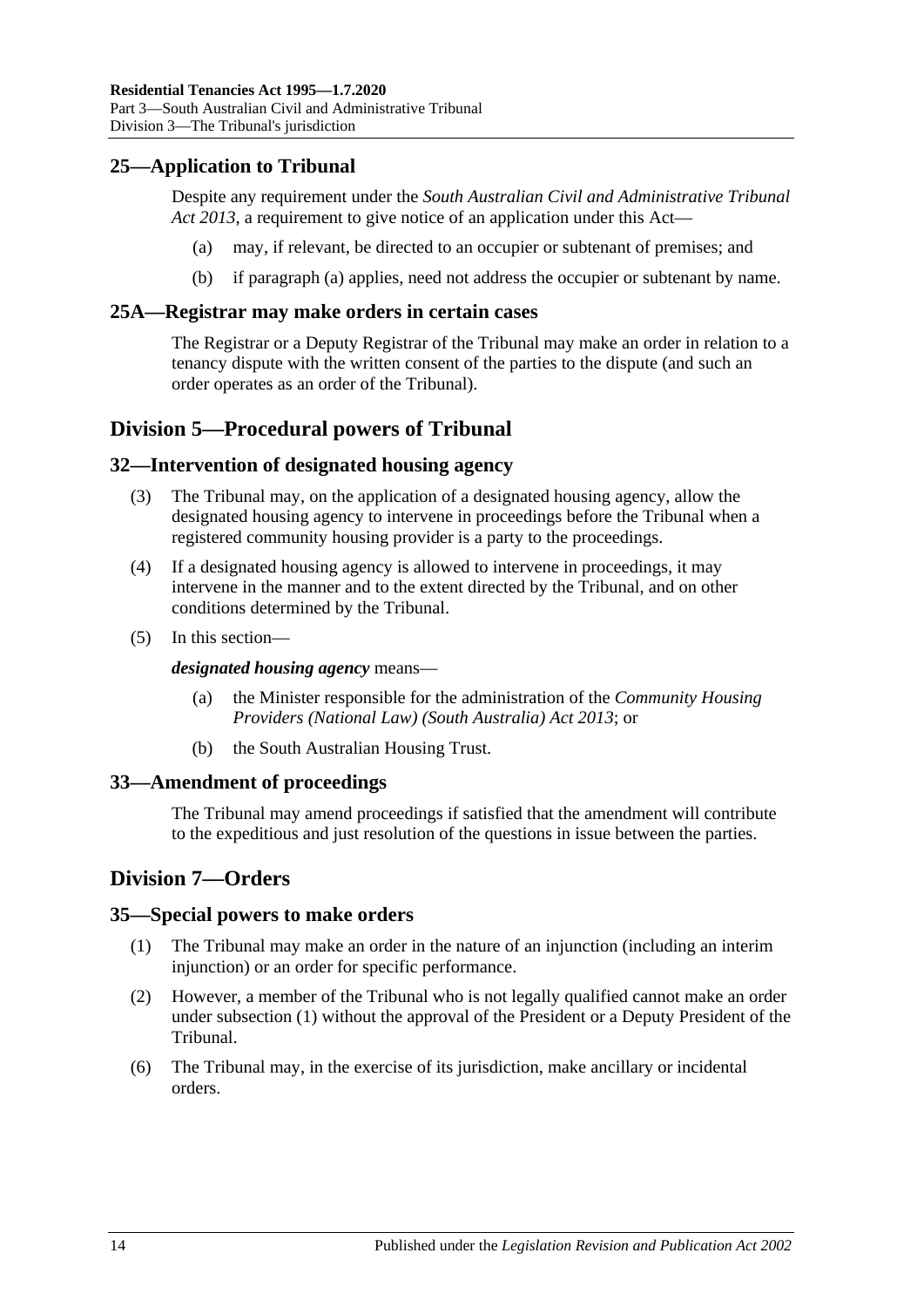### <span id="page-14-0"></span>**Division 8—Obligation to give reasons for decisions**

### <span id="page-14-1"></span>**39—Reasons for decisions**

The Tribunal must, if requested by a person affected by a decision of the Tribunal, where written reasons have not been given, state in writing the reasons for the Tribunal's decision.

### <span id="page-14-2"></span>**39A—Time for application for review or instituting appeal**

Furthermore, if the reasons for a decision of the Tribunal have not been given in writing and—

- (a) an applicant for review of the decision of the Tribunal under section 70 of the *[South Australian Civil and Administrative Tribunal Act](http://www.legislation.sa.gov.au/index.aspx?action=legref&type=act&legtitle=South%20Australian%20Civil%20and%20Administrative%20Tribunal%20Act%202013) 2013*; or
- (b) a person appealing against a decision of the Tribunal under section 71 of the *[South Australian Civil and Administrative Tribunal Act](http://www.legislation.sa.gov.au/index.aspx?action=legref&type=act&legtitle=South%20Australian%20Civil%20and%20Administrative%20Tribunal%20Act%202013) 2013*,

requests the Tribunal within 1 month of the making of the decision to state the reasons in writing, the time for making the application for review or instituting the appeal (as the case may be) runs from the time when the person receives the written statement of reasons.

# <span id="page-14-3"></span>**Part 4—Mutual rights and obligations of landlord and tenant**

### <span id="page-14-4"></span>**Division A1—Before entering into residential tenancy agreement**

### <span id="page-14-5"></span>**47A—Prospective tenant to be notified of sale of premises**

A landlord must ensure that a prospective tenant is advised, before entering into a residential tenancy agreement, if the landlord has advertised, or intends to advertise, the residential premises for sale and of any existing sales agency agreement for the sale of the residential premises.

### <span id="page-14-6"></span>**Division 1—Entering into residential tenancy agreement**

### <span id="page-14-7"></span>**48—Information to be provided by landlords to tenants**

- (1) A landlord must ensure that a tenant is given, before or at the time the landlord and tenant enter into a residential tenancy agreement, a written notice setting out—
	- (a) if an agent is acting for the landlord—the agent's name, telephone number and address for service of documents; and
	- (b) the landlord's full name and address for service of documents (which must not be the agent's address for service); and
	- (c) if no agent is acting for the landlord—the landlord's telephone number; and
	- (d) the full name and address of any person with superior title to the landlord; and
	- (e) if the landlord is a company—the address of the registered office of the company; and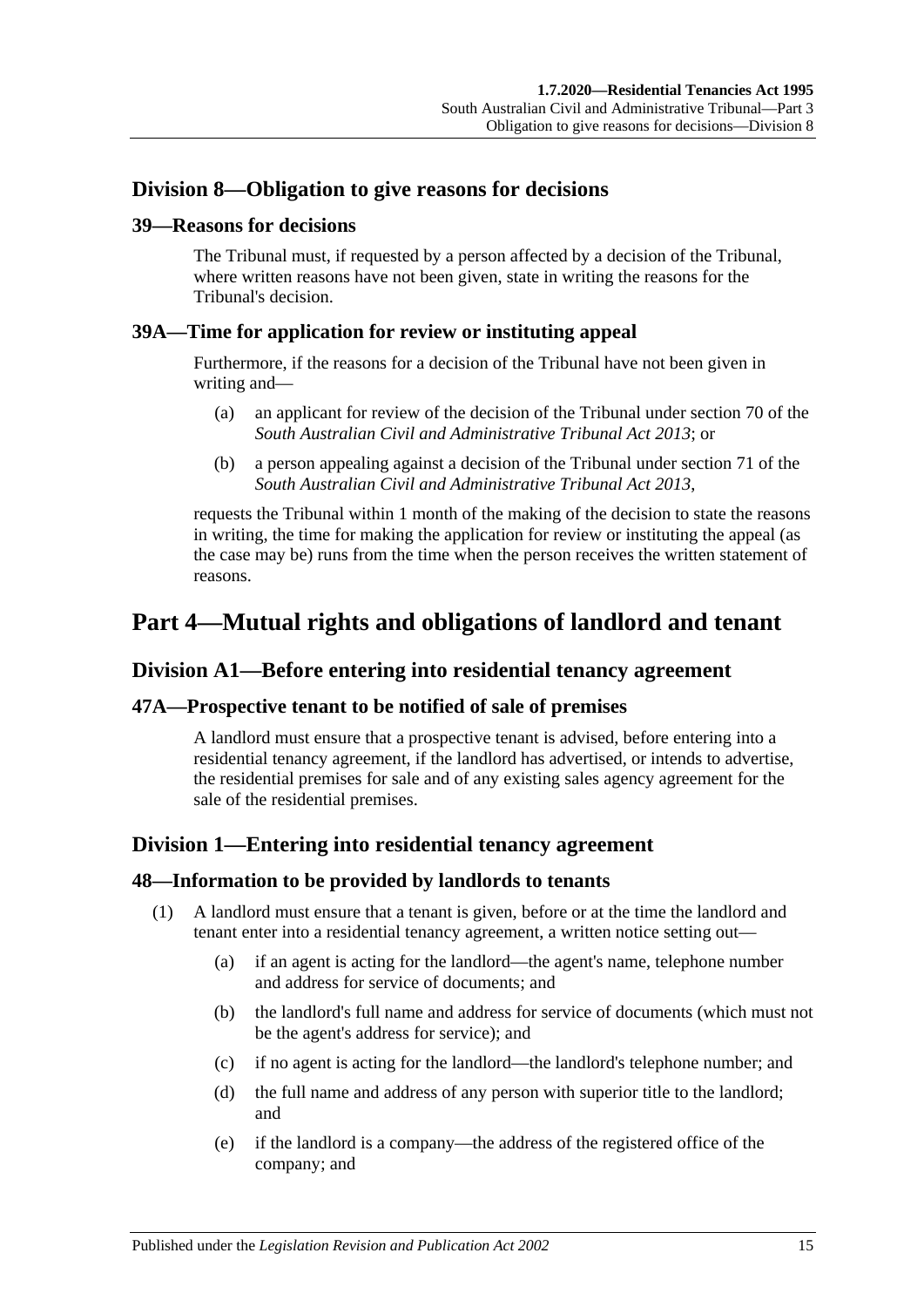(f) any other information required by the Commissioner.

Maximum penalty: \$1 250.

Expiation fee: \$210.

<span id="page-15-2"></span>(2) A landlord must take reasonable steps to ensure that a tenant is given, before or at the time the tenant commences occupation of the premises under a residential tenancy agreement, manufacturers' manuals, or written or oral instructions, about the operation of any domestic facilities requiring instructions.

**Note—**

Domestic facilities requiring instructions should also be listed in the tenancy agreement—see [section](#page-28-3) 69(3a).

- (3) If a person succeeds another as the landlord, the new landlord must, within 14 days, ensure that the tenant is given a written notice setting out—
	- (a) if an agent is acting for the new landlord—the agent's name, telephone number and address for service of documents; and
	- (b) the new landlord's full name and address for service of documents (which must not be the agent's address for service); and
	- (c) if no agent is acting for the new landlord—the new landlord's telephone number; and
	- (d) if the new landlord is a company—the address of the registered office of the company; and
	- (e) any other information required by the Commissioner.

Maximum penalty: \$1 250.

Expiation fee: \$210.

(4) If a name, address or telephone number of which the landlord is required to notify the tenant under this section changes, the landlord must, within 14 days of becoming aware of the change, notify the tenant in writing of the change.

Maximum penalty: \$1 250.

Expiation fee: \$210.

#### <span id="page-15-1"></span><span id="page-15-0"></span>**49—Residential tenancy agreements**

- (1) A written residential tenancy agreement entered into after the commencement of this section must—
	- (a) state clearly in a prominent position at the beginning of the agreement that—
		- (i) the agreement is a residential tenancy agreement; and
		- (ii) the parties to the agreement should consider obtaining legal advice about their rights and obligations under the agreement; and
	- (b) set out—
		- (i) if an agent is acting for the landlord—the agent's name, address and telephone number, and, if the agent is registered as an agent under the *[Land Agents Act](http://www.legislation.sa.gov.au/index.aspx?action=legref&type=act&legtitle=Land%20Agents%20Act%201994) 1994*, his or her registration number under that Act; and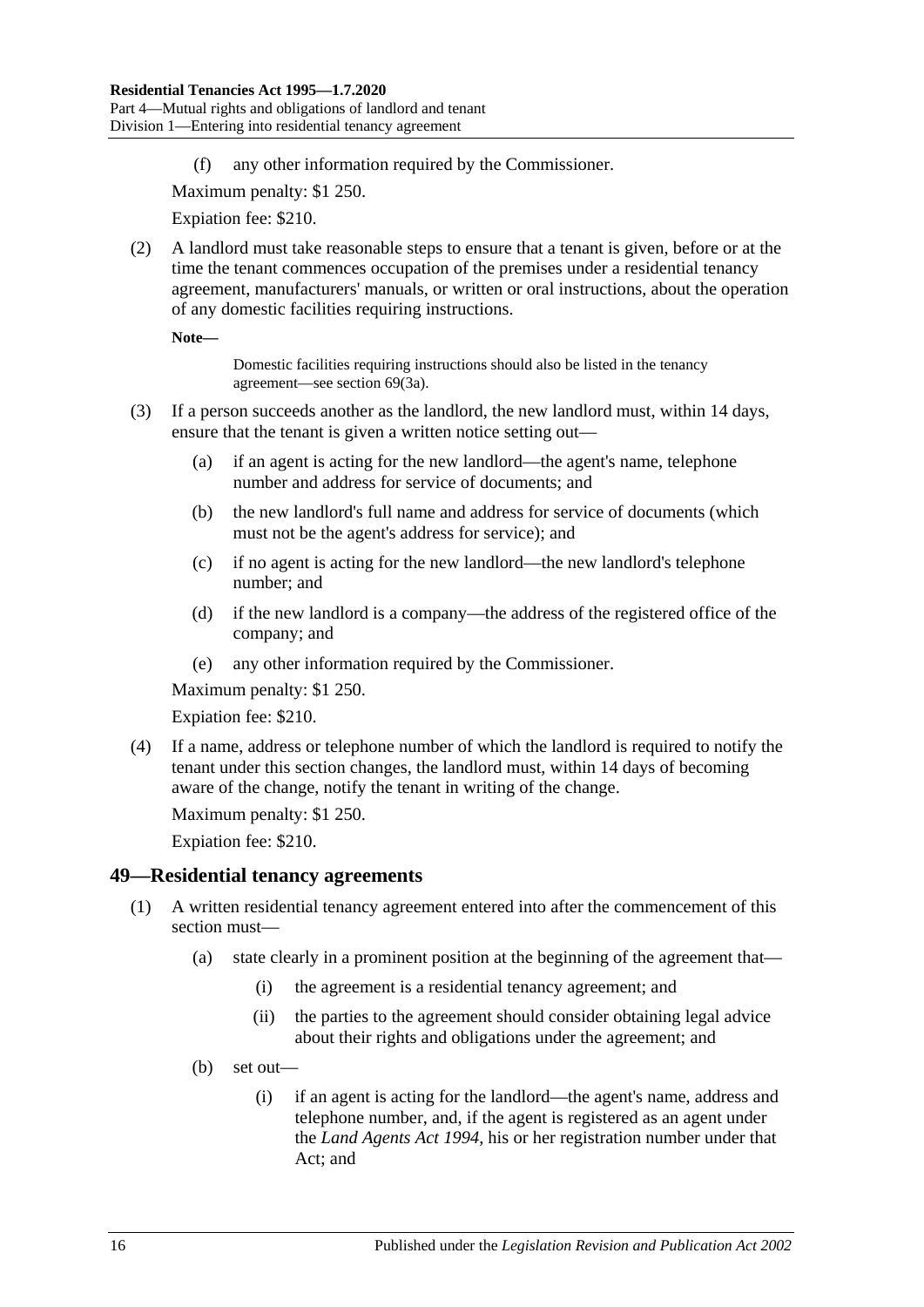- (ii) the landlord's full name and address for service of documents (which must not be the agent's address for service); and
- (iii) if no agent is acting for the landlord—the landlord's telephone number; and
- (iv) the tenant's name; and
- (v) the address of the residential premises; and
- (vi) the terms of the agreement, including—
	- (A) the amount of rent payable; and
	- (B) the interval between rental payment times; and
	- (C) the method by which rent is to be paid; and
	- (D) the amount of the bond; and
	- (E) any agreement reached as to responsibility for rates and charges for water supply; and
	- (F) responsibility for insurance of the premises and the contents of the premises; and
	- (G) any other terms of the agreement (including, for example, terms in relation to pets or responsibility for repairs); and
- (c) be dated and signed by the parties to the agreement; and
- (d) comply with any other requirements prescribed by the regulations.
- <span id="page-16-0"></span>(2) A provision of a residential tenancy agreement that does not comply with [subsection](#page-15-1) (1) that requires the tenant to pay a bond is unenforceable.
- (3) A landlord must not enter into a residential tenancy agreement unless the landlord or an agent acting for the landlord has first given the tenant a written guide that explains the tenant's rights and obligations under such an agreement and is in the form approved by the Commissioner for the purposes of this section.

Maximum penalty: \$2 500.

Expiation fee: \$210.

- (4) The matters specified or agreed in a written residential tenancy agreement entered into after the commencement of this section may not be varied unless the variation is in writing and dated and signed by the landlord and tenant.
- (5) A landlord under a written residential tenancy agreement must keep a copy of the agreement, and any variation of the agreement, whether in paper or electronic form, for at least 2 years following termination of the agreement.

Maximum penalty: \$2 500.

Expiation fee: \$210.

- (6) If a landlord (or an agent acting for a landlord) invites or requires a tenant or prospective tenant to sign a written residential tenancy agreement, the landlord must ensure that—
	- (a) the tenant receives a copy of the residential tenancy agreement when the tenant signs it; and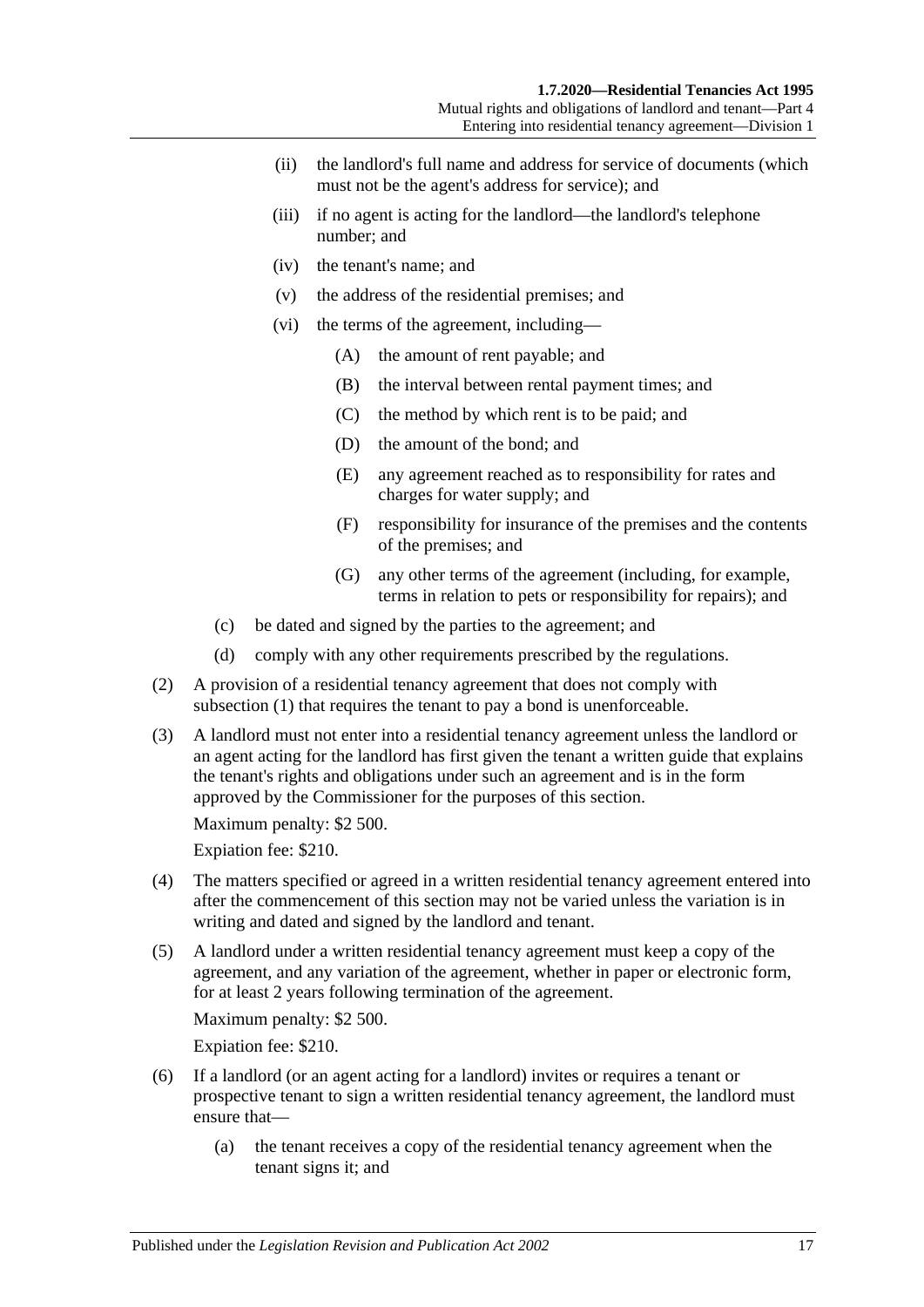(b) if the agreement has not then been signed by the landlord, a copy of the agreement, as executed by all parties, is delivered to the tenant within 21 days after the tenant gives the agreement back to the landlord or the landlord's agent to complete its execution.

Maximum penalty: \$5 000.

Expiation fee: \$315.

(7) Subject to [subsection](#page-16-0) (2), a failure to comply with this section does not make the residential tenancy agreement illegal, invalid or unenforceable.

### <span id="page-17-0"></span>**50—Cost of preparing agreement**

The cost of preparing a written residential tenancy agreement must be borne by the landlord.

**Note—**

Residential tenancy agreements are exempt from stamp duty.

### <span id="page-17-1"></span>**51—False information from tenant**

A tenant must not give a landlord false information about the tenant's identity or place of occupation.

Maximum penalty: \$1 250.

## <span id="page-17-2"></span>**Division 2—Discrimination against tenants with children**

### <span id="page-17-3"></span>**52—Discrimination against tenants with children**

(1) A person must not refuse to grant a tenancy to another on the ground that it is intended that a child should live on the premises.

Maximum penalty: \$2 500.

- (2) A person must not—
	- (a) instruct a person not to grant; or
	- (b) state an intention (by advertisement or in any other way) not to grant,

a tenancy on the ground that it is intended that a child should live on the premises. Maximum penalty: \$2 500.

(3) However, this section does not apply if the landlord, or an agent appointed by the landlord to manage the premises, resides in the premises to which the tenancy relates.

## <span id="page-17-4"></span>**Division 3—Rent**

### <span id="page-17-5"></span>**53—Permissible consideration for residential tenancy**

(1) A person must not require or receive from a tenant or prospective tenant a payment, other than rent or a bond (or both), for a residential tenancy or the renewal or extension of a residential tenancy.

Maximum penalty: \$2 500.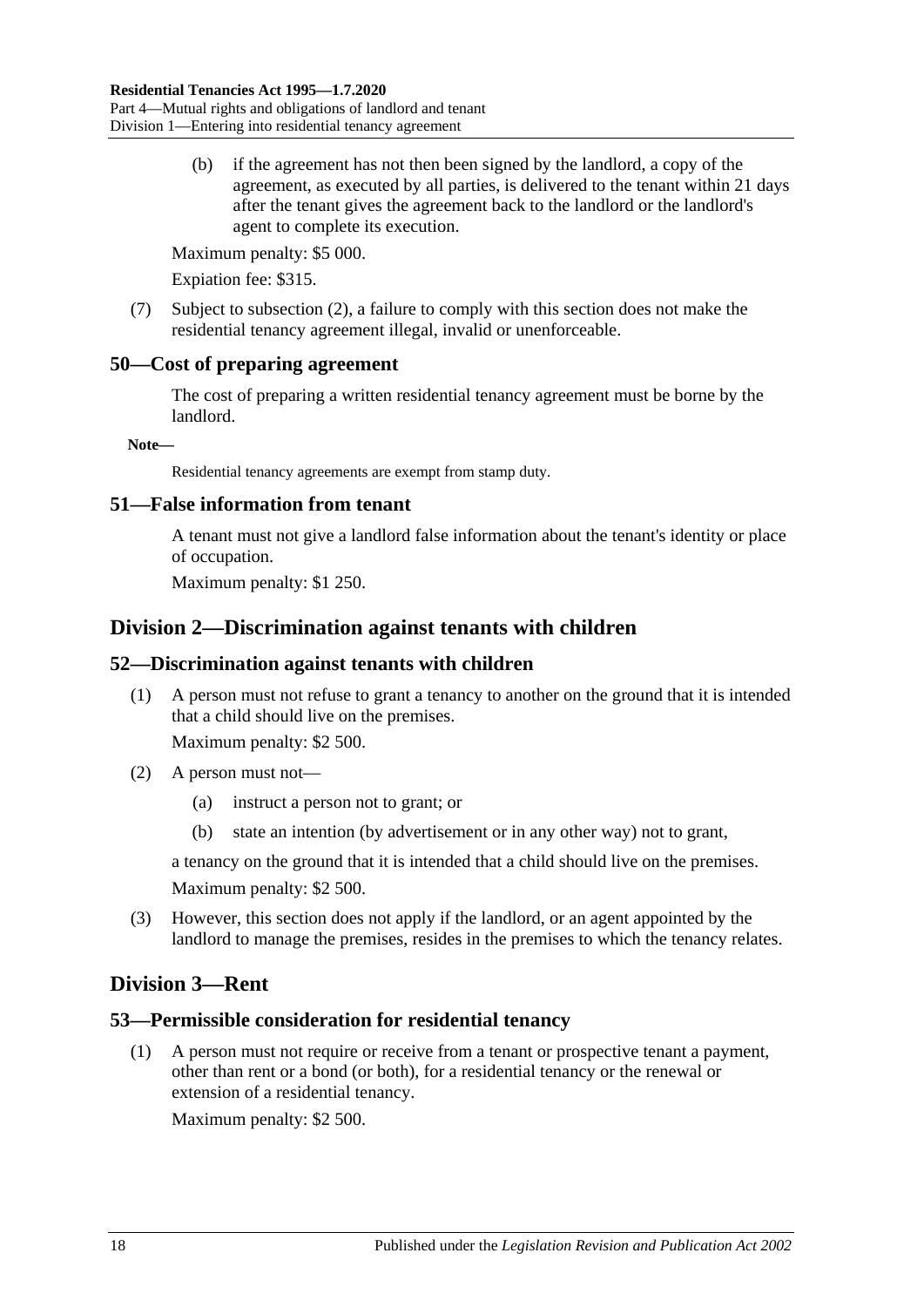- (2) However—
	- (a) the landlord may lawfully require or receive consideration for an option to enter into a residential tenancy agreement but, in that case, the following condition applies:
		- (i) if the prospective tenant enters into the residential tenancy agreement, the landlord must apply the consideration towards rent payable under the agreement;
		- (ii) if the prospective tenant does not exercise the option to enter into the residential tenancy agreement, the landlord may retain the consideration; and
	- (b) the landlord may require the tenant to reimburse the landlord for rates and charges for water supply that are to be borne by the tenant under the residential tenancy agreement or a collateral agreement; and
	- (c) the landlord may lawfully require or receive a payment of a class the landlord is authorised to require or receive by another provision of this Act or under the regulations.

### <span id="page-18-0"></span>**54—Rent in advance**

(1) A person must not require<sup>1</sup> the payment of more than two weeks' rent under a residential tenancy agreement before the end of the first two weeks of the tenancy.

Maximum penalty: \$2 500.

Expiation fee: \$210.

(2) If rent has been paid under a residential tenancy agreement, a person must not require<sup>1</sup> a further payment of rent until the end of the last period for which rent has been paid. Maximum penalty: \$2 500.

Expiation fee: \$210.

(3) A person must not require another to give a post-dated cheque or other post-dated negotiable instrument in payment of rent under a residential tenancy agreement.

Maximum penalty: \$2 500.

Expiation fee: \$210.

- **Note—**
	- 1 The prohibition is against *requiring* payment of rent for more than two weeks in advance. Hence, if a tenant voluntarily elects to pay rent for more than two weeks in advance, the landlord (or the landlord's agent) may lawfully accept the payment.

### <span id="page-18-2"></span><span id="page-18-1"></span>**55—Variation of rent**

- (1) The landlord may increase the rent payable under a residential tenancy agreement by giving written notice to the tenant specifying the date as from which the increase takes effect.
- (2) However—
	- (a) the right to increase the rent may be excluded or limited by the terms of the residential tenancy agreement; and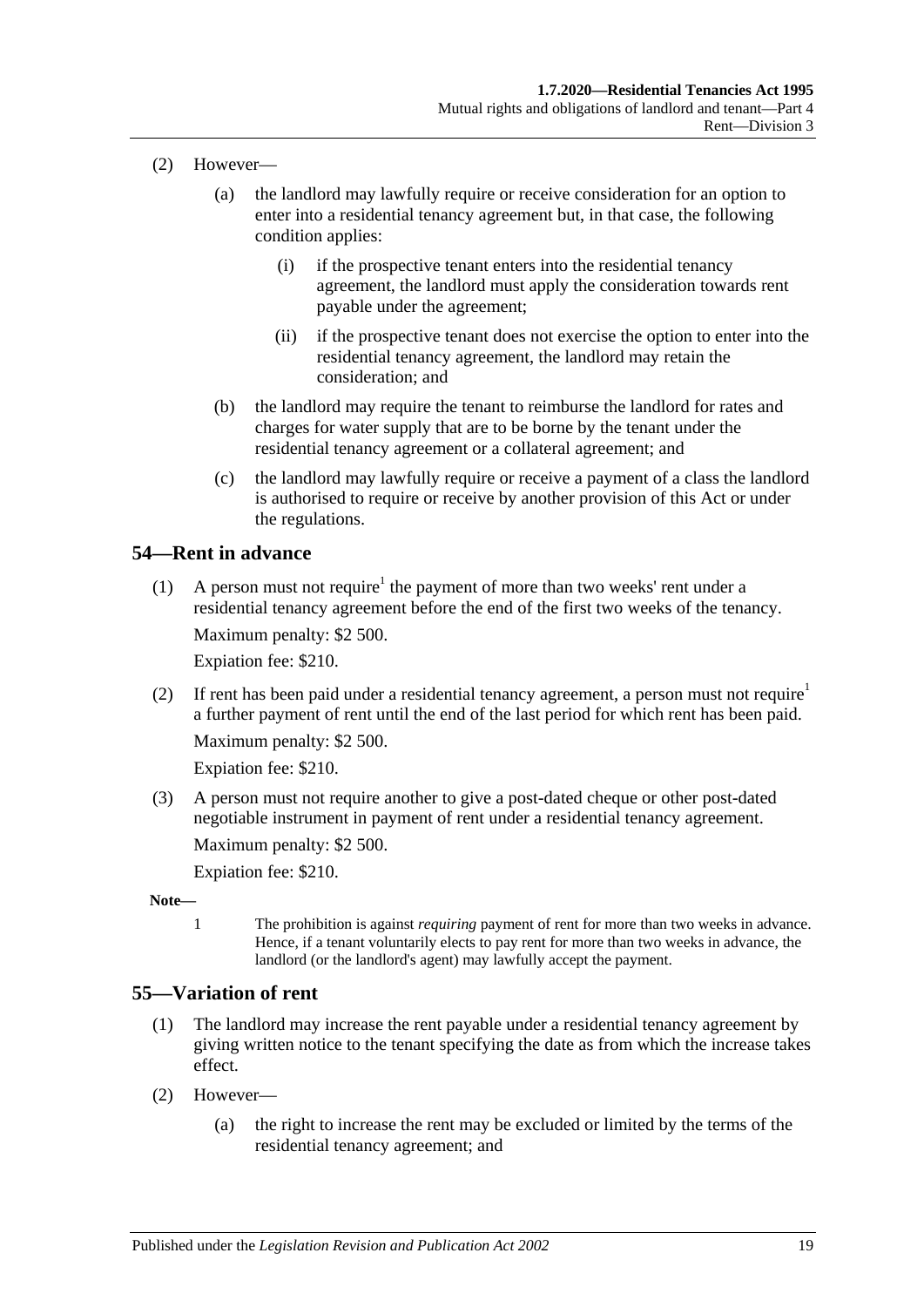- (b) if the tenancy is for a fixed term, the residential tenancy agreement is taken to exclude an increase in rent during the term unless it specifically allows for an increase in rent; and
- (c) the date fixed for an increase of rent must be at least 12 months after the date of the agreement or, if there has been a previous increase of rent under this section, the last increase and at least 60 days after the notice is given but—
	- (i) if a rent control notice that has applied in respect of the rented property ceases to be in force, the landlord may, by notice given under this section within 60 days after the rent control notice ceases to be in force, increase the rent for the premises from a date falling at least 14 days after the notice is given; and
	- (ii) if the landlord is a registered community housing provider, and the residential tenancy agreement provides for variation of rent in accordance with the tenant's income, the landlord may increase the rent on the ground of a variation in the tenant's income from a date falling at least 14 days after the notice of the increased rent is given; and
	- (iii) if the landlord is a registered community housing provider under a residential tenancy agreement that allows the landlord to change the basis of calculating the rent payable under the agreement, and the landlord gives the tenant written notice that there is to be a change in the basis of calculating rent as from a specified date (which must be at least 60 days after the notice is given and at least 12 months from the date of the agreement, or if there has been a previous change in the basis of rent calculation, at least 12 months from the date of the last such change), the rent may be increased to accord with the new basis of rent calculation as from the specified date without further notice under this section.
- <span id="page-19-0"></span>(2a) Despite [subsections](#page-18-2) (1) and [\(2\),](#page-20-2) the rent payable under a residential tenancy agreement may be increased at any time by mutual agreement between the landlord and the tenant.
- (3) The rent payable under a residential tenancy agreement may be reduced by mutual agreement between the landlord and the tenant.
- (4) A reduction of rent may be made on a temporary basis so that the rent reverts to the level that would have been otherwise applicable at the end of a specified period.
- (5) If the rent payable under a residential tenancy agreement is increased or reduced under this section, the terms of the agreement are varied accordingly.
- (6) This section does not affect the operation of a provision of a residential tenancy agreement under which the rent payable under the agreement changes automatically at stated intervals on a basis set out in the agreement.
- (7) For the purposes of this section, a series of residential tenancy agreements between the same parties and relating to the same premises is treated as a single residential tenancy agreement unless at least 12 months have elapsed since rent for the premises was fixed or last increased.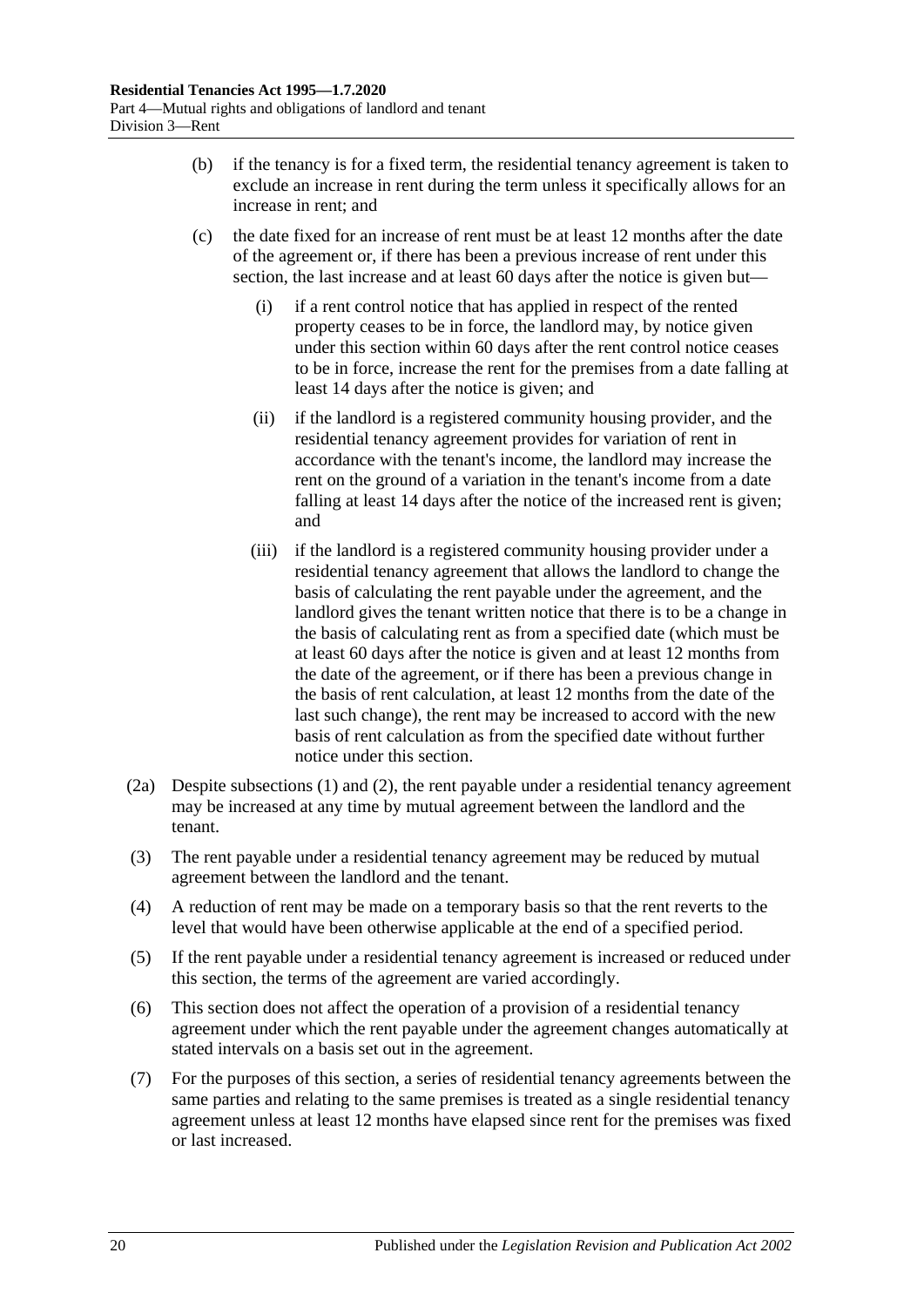### <span id="page-20-0"></span>**56—Excessive rent**

- (1) The Tribunal may, on application by a tenant, declare that the rent payable under a residential tenancy agreement is excessive.
- <span id="page-20-2"></span>(2) In deciding whether the rent payable under a residential tenancy agreement is excessive, the Tribunal must have regard to—
	- (a) the general level of rents for comparable premises in the same or similar localities; and
	- (b) the estimated capital value of the premises at the date of the application; and
	- (c) the outgoings for which the landlord is liable under the agreement; and
	- (d) the estimated cost of services provided by the landlord and the tenant under the agreement; and
	- (e) the nature and value of furniture, equipment and other personal property provided by the landlord for the tenant's use; and
	- (f) the state of repair and general condition of the premises; and
	- (fa) the estimated cost of goods and services provided under any domestic services agreement collateral to the residential tenancy agreement; and
	- (fb) if the rent was purportedly increased under [section](#page-19-0) 55(2a)—whether the tenant was put under undue pressure to agree to the increase; and
	- (g) other relevant matters.
- (3) If the Tribunal finds, on an application under this section, that the rent payable under a residential tenancy agreement is excessive, the Tribunal may, by order—
	- (a) fix the rent payable for the premises and vary the agreement by reducing the rent payable under the agreement accordingly; and
	- (b) fix a date (which cannot be before the date of the application) from which the variation takes effect; and
	- (c) fix a period (which cannot exceed one year) for which the order is to remain in force.
- (4) The Tribunal may, on application by the landlord, vary or revoke an order under this section if satisfied that it is just to do so.
- (5) If, while an order remains in force under this section, a landlord asks for or receives rent for the premises to which the order relates exceeding the amount fixed by the order, the landlord is guilty of an offence.

Maximum penalty: \$2 500.

### <span id="page-20-1"></span>**56A—Manner of payment of rent**

A landlord under a residential tenancy agreement must permit a tenant to pay rent under the agreement by at least 1 means that does not involve the payment of cash by the tenant or the collection of rent from the tenant by a third party who charges a fee, payable by the tenant, for the collection service.

Maximum penalty: \$5 000.

Expiation fee: \$315.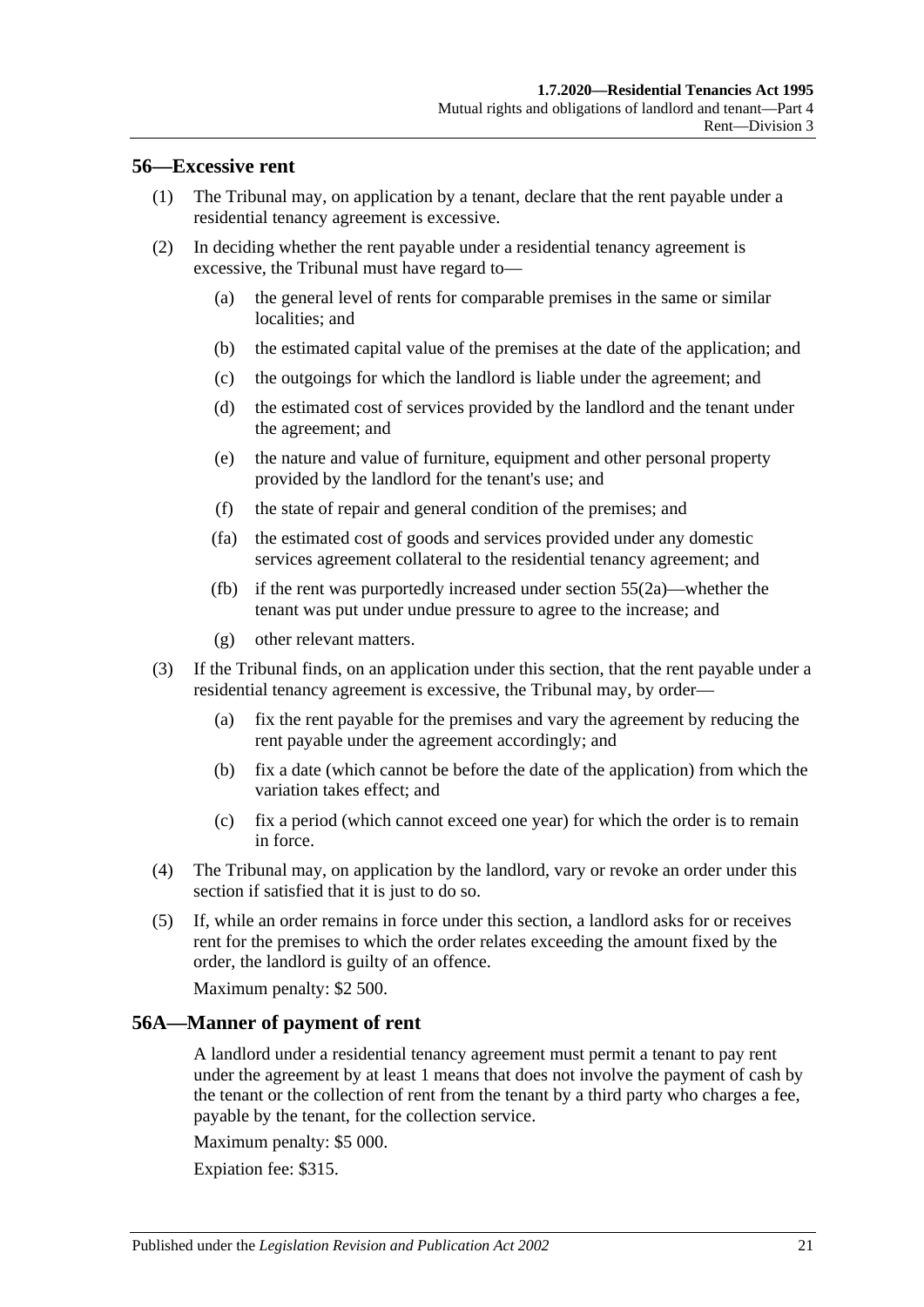### <span id="page-21-4"></span><span id="page-21-0"></span>**57—Landlord's duty to keep proper records of rent and other payments**

- (1) A landlord under a residential tenancy agreement must ensure that the following information is recorded in respect of payments received under the agreement:
	- (a) the date on which the payment was received;
	- (b) the name of the person making the payment;
	- (c) the amount paid;
	- (d) the address of the premises to which the payment relates;
	- (e) if the payment is for rent—the period of the tenancy to which the payment relates;
	- (f) if the payment is a bond—a statement of that fact;
	- (g) if the payment is not for rent or a bond—a description of the purpose of the payment, including, if applicable, the period of time to which the payment relates.

Maximum penalty: \$1 250.

Expiation fee: \$210.

- (2) A person must not—
	- (a) make a false entry in a record of a payment received under a residential tenancy agreement; or
	- (b) falsify the record in any other way.

Maximum penalty: \$2 500.

### <span id="page-21-1"></span>**58—Duty to provide statement or give receipt for rent**

(1) A landlord under a residential tenancy agreement must, at the written request of the tenant, give the tenant a statement of the information recorded by the landlord under [section](#page-21-4) 57(1) in respect of the rent received during the period specified in the request (and such statement must be given to the tenant within 7 days of the making of the request).

Maximum penalty: \$2 500.

Expiation fee: \$210.

(2) If a tenant pays rent other than into an ADI account, the person who receives the rent must, within 48 hours after receiving the rent, give the tenant a receipt setting out the information required to be recorded by the landlord under [section](#page-21-4) 57(1) in respect of the rent received.

Maximum penalty: \$2 500.

Expiation fee: \$210.

#### <span id="page-21-2"></span>**58A—Payment of rent by electronic transaction**

If a tenant pays rent into an ADI account kept by the landlord or the landlord's agent, the payment will be taken to have been made when it is credited to the ADI account.

#### <span id="page-21-3"></span>**59—Accrual and apportionment of rent**

(1) The rent payable under a residential tenancy agreement accrues from day to day.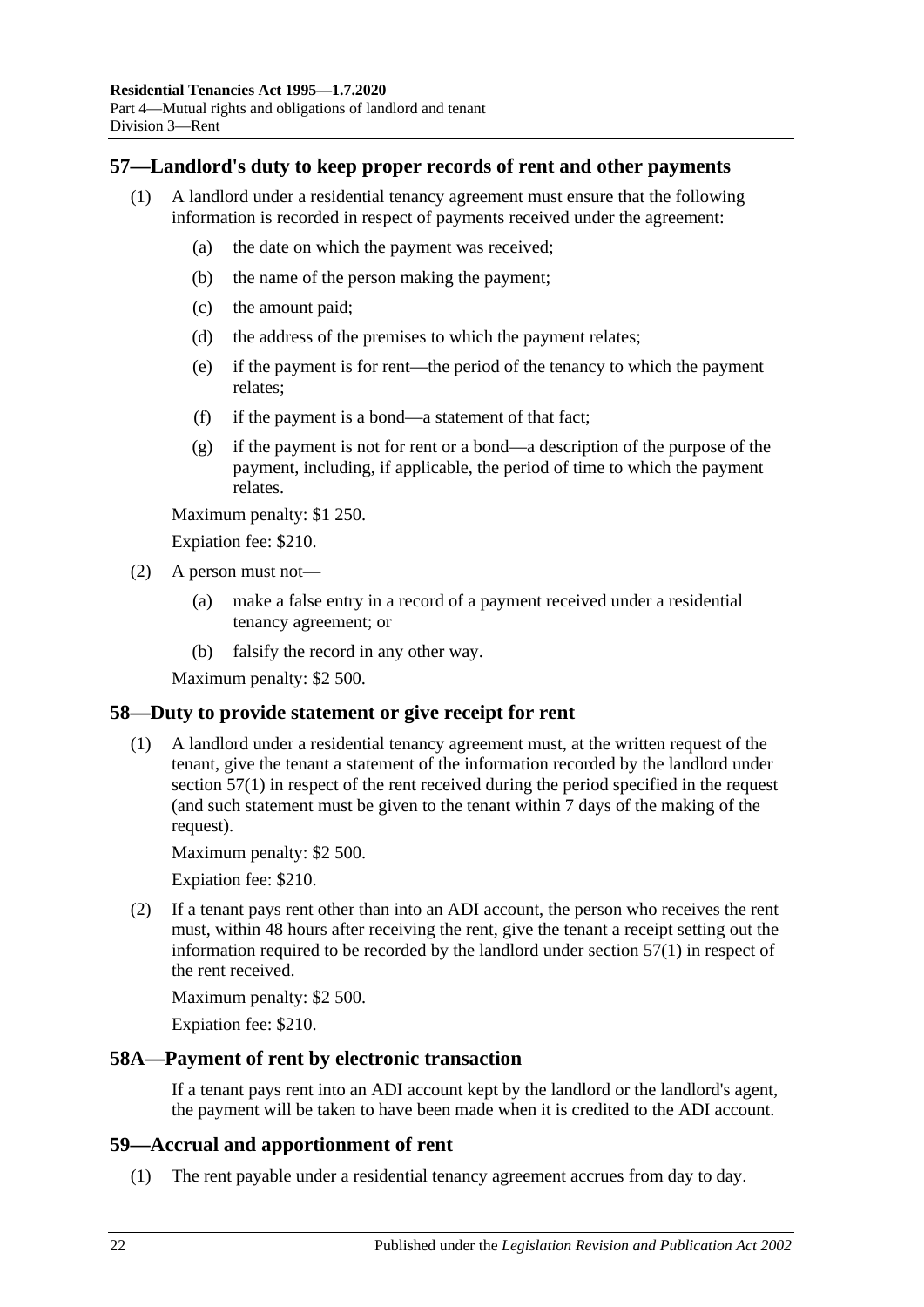(2) If rent is paid in advance, and the tenancy ends before the end of the period for which rent has been paid, the landlord must refund the appropriate proportion of the amount paid to the tenant or apply it towards other liabilities of the tenant to the landlord.

### <span id="page-22-0"></span>**60—Abolition of distress for rent**

A landlord is not entitled to distrain goods of a tenant for non-payment of the rent payable under a residential tenancy agreement.

## <span id="page-22-1"></span>**Division 4—Bonds**

#### <span id="page-22-2"></span>**61—Bond**

- (1) A person must not—
	- (a) require more than one bond for the same residential tenancy agreement; or
	- (b) require the payment of a bond exceeding the relevant limit.

Maximum penalty: \$5 000.

- <span id="page-22-3"></span>(2) If at least two years have elapsed since a bond was given or last increased, the landlord may by written notice to the tenant require the tenant to increase the bond by a specified additional amount, within a specified period (which must be at least 60 days from the date of the notice), but not so that the total amount of the bond exceeds the relevant limit.
- (2a) A requirement under [subsection](#page-22-3) (2) has effect as if it were a term of the residential tenancy agreement.
- (3) The *relevant limit* is—
	- (a) if the rent payable under the agreement does not exceed an amount (which must be at least \$250 per week) prescribed by regulation for the purposes of this paragraph—four weeks rent under the agreement;
	- (b) if the rent payable under the agreement exceeds an amount prescribed by regulation for the purposes of this paragraph—six weeks rent under the agreement.
- (4) The relevant limit is, in the first instance, calculated by reference to the rent—or if the rent varies, the lowest rent—payable during the first six months of the tenancy (expressed as a weekly rent) and if there is to be an increase in the amount of the bond, the relevant limit is calculated by reference to the rent (expressed as a weekly rent) payable when the notice of increase is given.
- (5) For the purposes of determining the relevant limit, any amount payable under a domestic services agreement collateral to the residential tenancy agreement is not to be regarded as rent.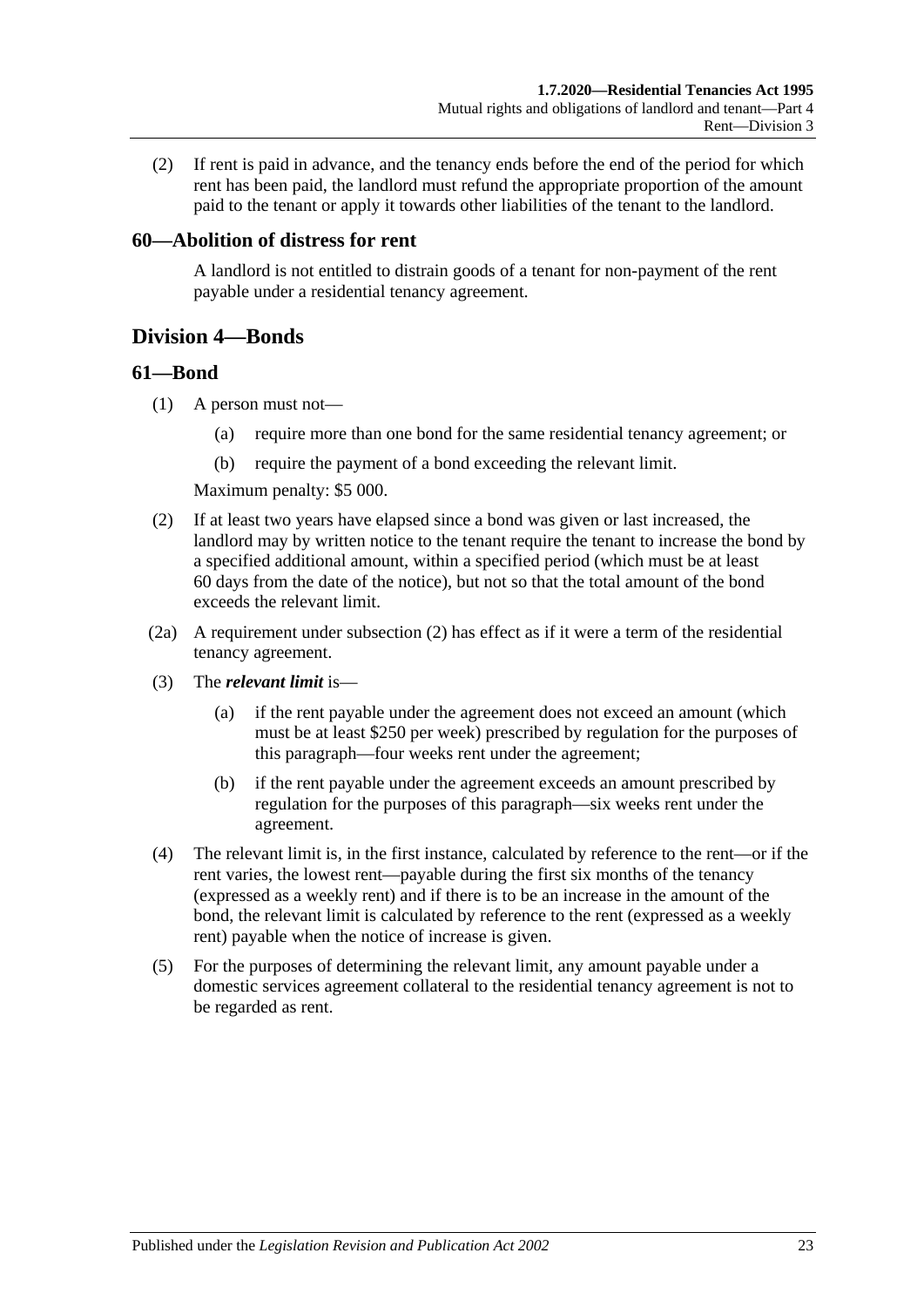### <span id="page-23-0"></span>**62—Receipt of bond and transmission to Commissioner**

(1) A person must, within 48 hours after receiving an amount paid by way of a bond, give the person who paid a receipt stating the date payment was received, the name of the person from whom the payment was received, the amount paid, and the address of the premises to which the payment relates.

Maximum penalty: \$2 500.

Expiation fee: \$210.

(2) A person who receives an amount by way of a bond must pay the amount of the bond to the Commissioner within the period allowed by regulation.

Maximum penalty: \$5 000.

Expiation fee: \$315.

### <span id="page-23-1"></span>**63—Repayment of bond**

- (1) An application may be made to the Commissioner for—
	- (a) payment of the whole amount of the bond either to the landlord or the tenant; or
	- (b) payment of a specified amount of the bond to the landlord and the balance to the tenant.
- (2) The application—
	- (a) must be in a form approved by the Commissioner; and
	- (b) may be made jointly by the landlord and the tenant or by either the landlord or the tenant.
- (3) If the application is undisputed, the Commissioner must pay out the amount of the bond as specified in the application.
- <span id="page-23-2"></span>(4) If an application is liable to be disputed, the Commissioner must give the respondent written notice of the application (in a form the Commissioner considers appropriate) and inform the respondent that, if the respondent wants to dispute the application, a written notice of dispute must be lodged with the Commissioner within ten days after the date the notice is given to the respondent.
- <span id="page-23-3"></span>(5) If the respondent does not give the Commissioner written notice of dispute within 10 days after the day on which the Commissioner's notice under [subsection](#page-23-2) (4) is given to the respondent, the Commissioner may pay out the amount of the bond as proposed in the application.
- (5a) However, if the application is made by the landlord alone more than 12 months after the termination of the residential tenancy agreement—
	- (a) the Commissioner must refer the application to the Tribunal for determination; and
	- (b) the Tribunal may authorise payment of the amount of the bond as proposed in the application if the Tribunal is satisfied, on the basis of information provided by the landlord, that the landlord is entitled to the payment.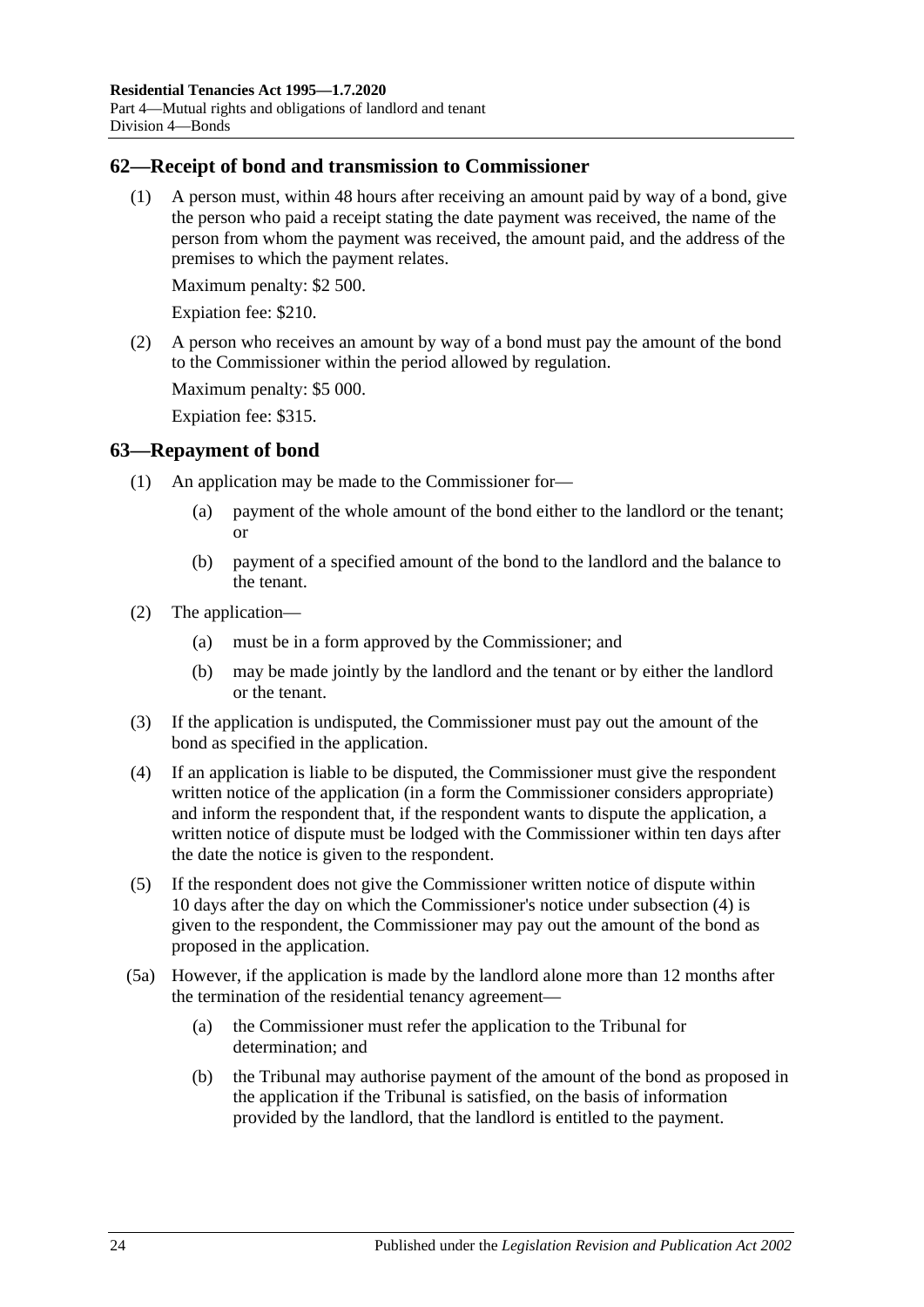- (6) If the Commissioner receives a written notice of dispute before the amount of the bond is paid out under [subsection](#page-23-3) (5), the Commissioner must refer the dispute to the Tribunal for determination.
- <span id="page-24-0"></span>(7) Despite a preceding subsection, if—
	- (a) the bond has been provided or paid on behalf of the tenant by a third party prescribed by the regulations, or in circumstances prescribed by the regulations; and
	- (b) the Commissioner is given notice of the third party's interest in accordance with the regulations,

then—

- (c) the third party is entitled to make application to the Commissioner for the payment of the whole, or a specified part, of the bond; and
- $(d)$
- (i) if the application is made with the consent of the landlord—the Commissioner must pay out the amount of the bond as specified in the application;
- (ii) in any other case—the Commissioner must give the landlord and, if the tenant is still in possession of the premises, the tenant, written notice of the application (in a form the Commissioner considers appropriate) and—
	- (A) if the Commissioner does not receive a written notice of dispute from the party or parties to whom the notice of the application was given within ten days after the date on which the original notice is given—the Commissioner may pay out the amount of the bond as proposed in the application;
	- (B) in any other case—the Commissioner must refer the matter to the Tribunal for determination.
- (8) If a payment is made under [subsection](#page-24-0) (7) and the tenant is still in possession of the premises, the landlord may require the tenant to provide a new bond in accordance with [section](#page-22-2) 61.
- <span id="page-24-1"></span> $(9)$  If—
	- (a) a bond is provided on behalf of the tenant by a third party prescribed by the regulations in circumstances prescribed by the regulations; and
	- (b) the landlord makes application to the Commissioner for the payment of the whole, or a specified part, of the amount payable under the bond,

then—

- (c) if the application is made with the consent of the third party—the Commissioner must pay out the amount as specified in the application;
- (d) in any other case—the Commissioner must give the third party and, if the tenant is still in possession of the premises, the tenant, written notice of the application (in a form the Commissioner considers appropriate) and—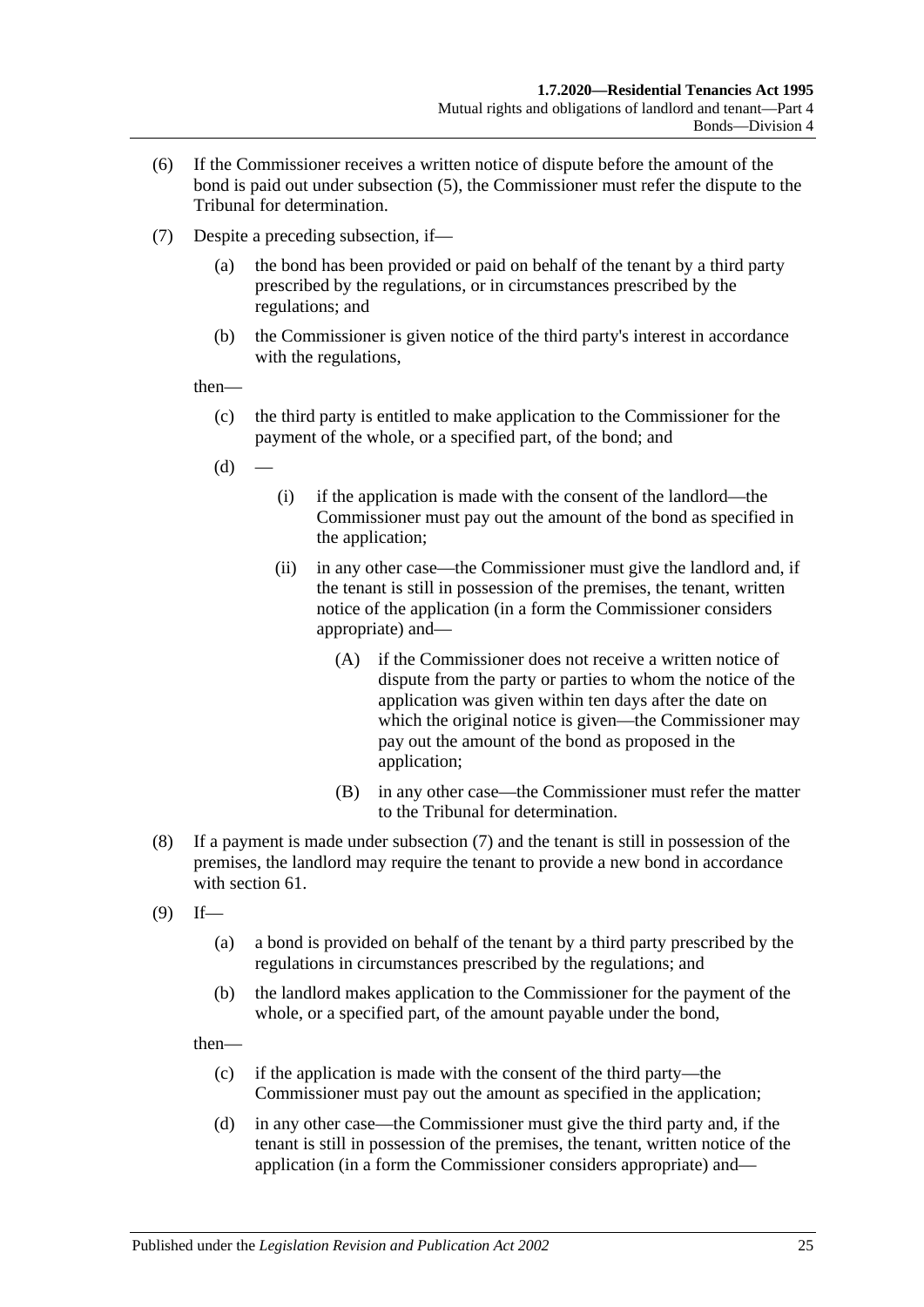- (i) if the Commissioner does not receive a written notice of dispute from the party or parties to whom the notice of the application was given within ten days after the date on which the original notice is given—the Commissioner may pay out the amount as proposed in the application;
- (ii) in any other case—the Commissioner must refer the matter to the Tribunal for determination.
- (10) If a payment is made under [subsection](#page-24-1) (9), the third party must reimburse the Fund to the extent of the payment.
- (11) A payment under this section will be made from the Fund.
- (13) For the purposes of this section—
	- (a) an application is undisputed if it is a joint application by the landlord and the tenant; or an application by the landlord that the whole of the amount of the bond be paid to the tenant; or an application by the tenant that the whole of the amount of the bond be paid to the landlord;
	- (b) an application that does not fall into any of those categories is liable to be disputed;
	- (c) if the application was made by the landlord, the tenant is the respondent; if the application was made by the tenant, the landlord is the respondent.

### <span id="page-25-0"></span>**Division 5—Tenant's entitlement to possession and quiet enjoyment**

#### <span id="page-25-1"></span>**64—Vacant possession etc**

- (1) It is a term of a residential tenancy agreement that the tenant is entitled to vacant possession of the premises (except for a part of the premises in respect of which a right to exclusive possession is not given by the agreement) from the day the tenancy begins.
- (2) It is a term of a residential tenancy agreement that there is no legal impediment of which the landlord has, or ought to have knowledge, to the tenant's occupation of the premises for the period of the tenancy as a place of residence.

### <span id="page-25-2"></span>**65—Quiet enjoyment**

- (1) It is a term of a residential tenancy agreement that—
	- (a) the tenant is entitled to quiet enjoyment of the premises without interruption by the landlord or a person claiming under the landlord or with superior title to the landlord's title; and
	- (b) the landlord will not cause or permit an interference with the reasonable peace, comfort or privacy of the tenant in the tenant's use of the premises; and
	- (c) the landlord will take reasonable steps to prevent other tenants of the landlord in occupation of adjacent premises from causing or permitting interference with the reasonable peace, comfort or privacy of the tenant in the tenant's use of the premises.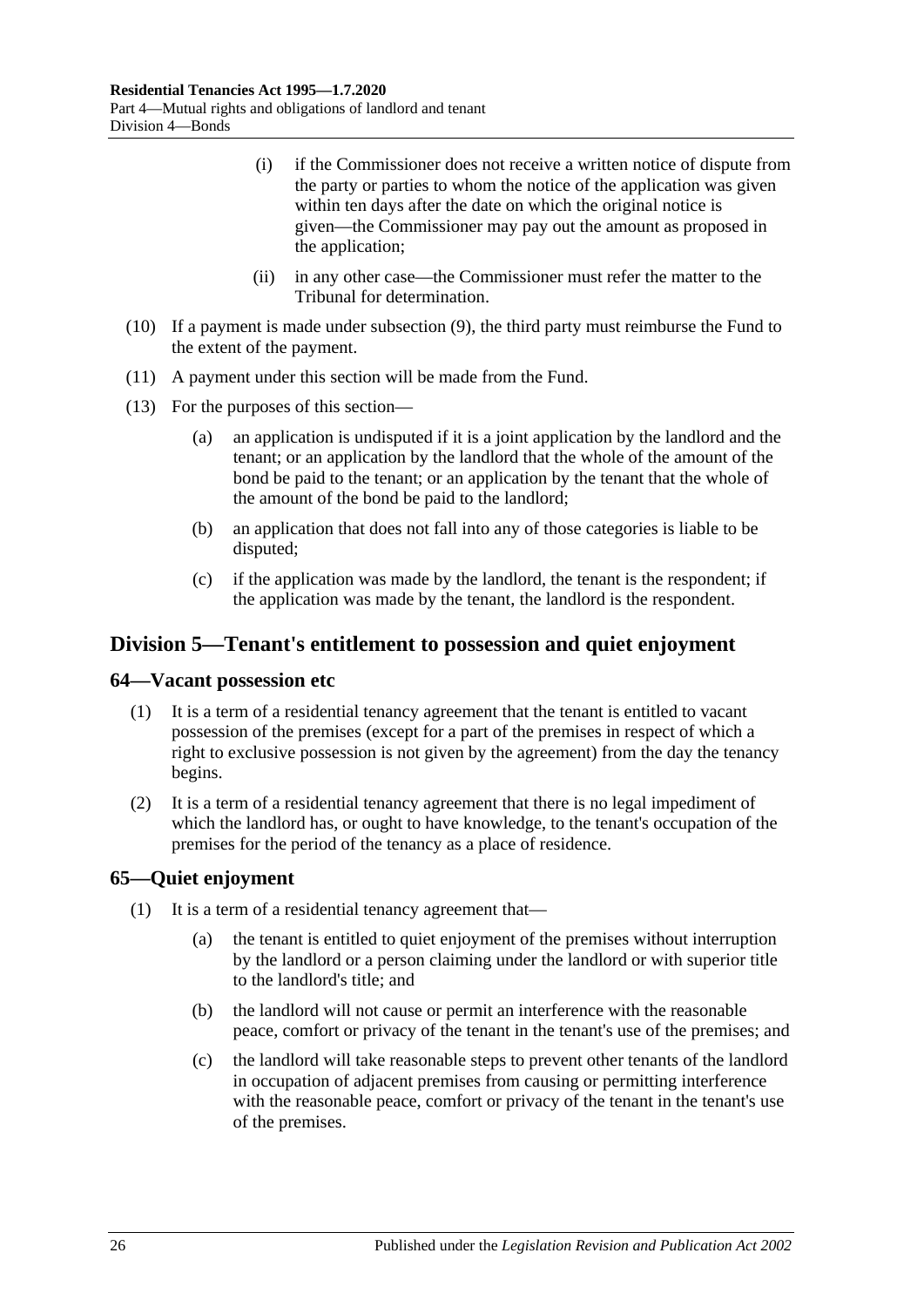(2) If the landlord causes or permits interference with the reasonable peace, comfort or privacy of the tenant in the tenant's use of the premises in circumstances that amount to harassment of the tenant, the landlord is guilty of an offence. Maximum penalty: \$5 000.

## <span id="page-26-0"></span>**Division 6—Security of premises**

### <span id="page-26-1"></span>**66—Security of premises**

- <span id="page-26-5"></span>(1) It is a term of a residential tenancy agreement that—
	- (a) the landlord will take reasonable steps to provide and maintain the locks and other devices that are necessary to ensure the premises are reasonably secure; and
	- (b) neither the landlord nor the tenant will alter or remove a lock or security device or add a lock or security device without the consent of the other; and
	- (c) neither the landlord nor the tenant will unreasonably withhold his or her consent to the alteration, removal or addition of a lock or security device by, and at the expense of, the other.
- (2) A landlord or tenant who, without reasonable excuse, contravenes the term of the agreement arising under [subsection](#page-26-5) (1)(b) is guilty of an offence. Maximum penalty: \$5 000.
- (3) If the landlord's agent, without reasonable excuse, alters or removes a lock or security device, or adds a lock or security device, without the tenant's consent, the agent is guilty of an offence.

Maximum penalty: \$5 000.

### <span id="page-26-2"></span>**Division 7—Landlord's obligation in regard to condition of the premises**

### <span id="page-26-3"></span>**67—Cleanliness**

It is a term of a residential tenancy agreement that the landlord will ensure that the premises, and ancillary property, are in a reasonable state of cleanliness when the tenant goes into occupation of the premises.

### <span id="page-26-6"></span><span id="page-26-4"></span>**68—Landlord's obligation to repair**

- (1) It is a term of a residential tenancy agreement that the landlord—
	- (a) will ensure that the premises, and ancillary property, are in a reasonable state of repair at the beginning of the tenancy and will keep them in a reasonable state of repair having regard to their age, character and prospective life; and
	- (b) will comply with statutory requirements affecting the premises.
- (1a) The obligation to repair applies even though the tenant had notice of the state of disrepair before entering into occupation.
- (2) However—
	- (a) the landlord will not be regarded as being in breach of the obligation to repair unless—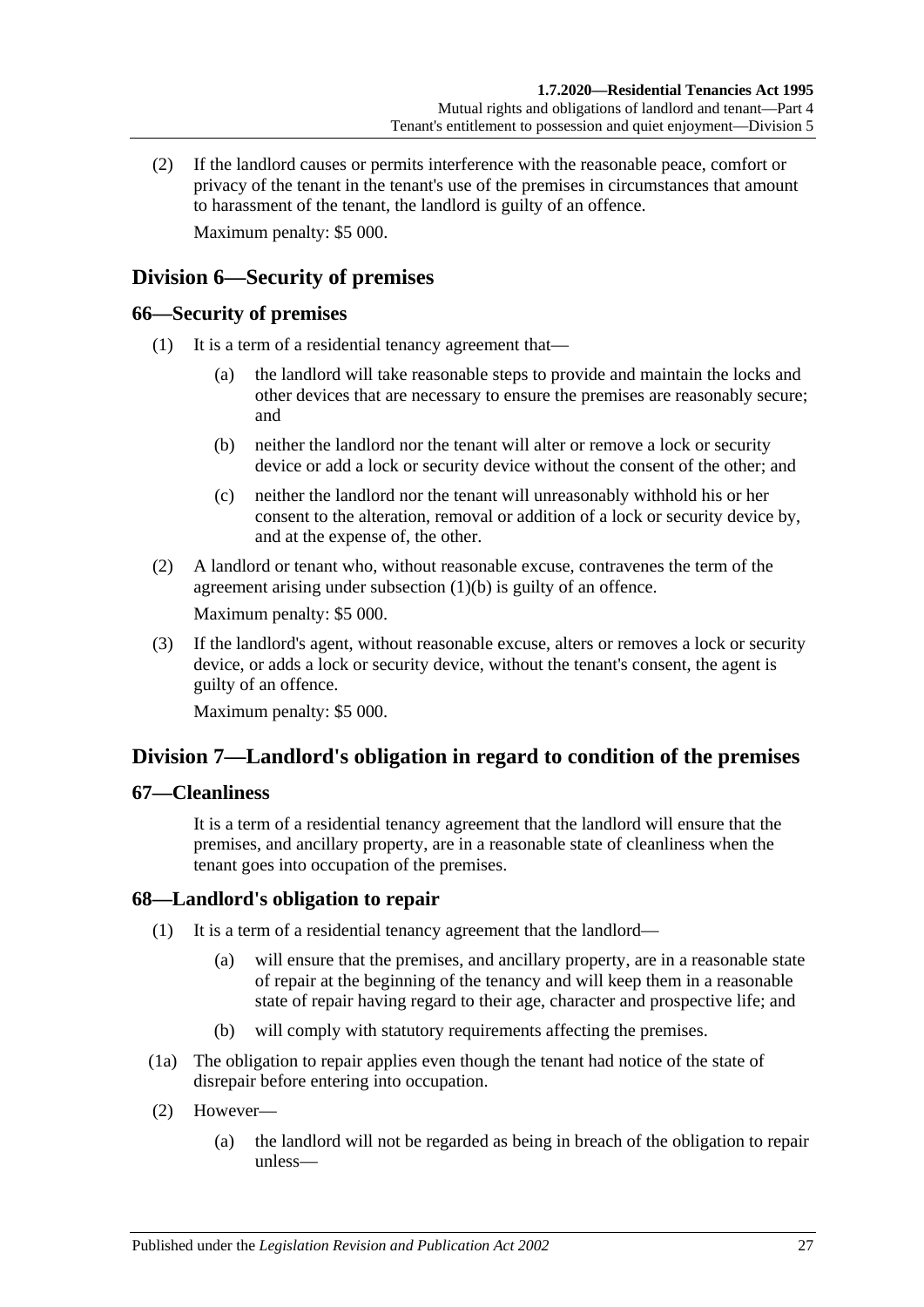- (i) the landlord has notice of the defect requiring repair; and
- (ii) the landlord fails to act with reasonable diligence to have the defect repaired; and
- (b) if the landlord is a registered community housing provider, the regulations may limit the extent of the obligation imposed by [subsection](#page-26-6) (1).
- $(3)$  If—
	- (a) premises or ancillary property are in a state of disrepair that does not arise from a contravention of the residential tenancy agreement by the tenant; and
	- (b) the state of disrepair is, unless remedied, likely to result in personal injury or damage to property or undue inconvenience; and
	- (c) the landlord—
		- (i) has been notified of the state of disrepair by the tenant but has failed to take reasonable action to remedy the state of disrepair; or
		- (ii) has not been notified of the state of disrepair despite the tenant's reasonable attempts to do so,

then the tenant is entitled—

- (d) to reasonable compensation from the landlord in respect of any damage to property resulting from the state of disrepair after the tenant has notified, or made a reasonable attempt to notify, the landlord of the state of disrepair (however, the tenant must take reasonable steps to mitigate any loss and is not entitled to compensation for damage that could have been avoided by those steps); and
- (e) to recover from the landlord reasonable costs incurred by the tenant in having the state of disrepair remedied, but only if the repairs are carried out by a person who is licensed to carry out the necessary work and the person provides the landlord with a report on the work carried out and the apparent cause of the state of disrepair.
- (5) The Tribunal may, on application by the tenant, order the landlord to pay to the tenant compensation to which the tenant is entitled under this section.

## <span id="page-27-0"></span>**Division 8—Tenant's obligations in relation to the premises and ancillary property**

#### <span id="page-27-1"></span>**69—Tenant's responsibility for cleanliness, damage and loss**

- (1) It is a term of a residential tenancy agreement that the tenant—
	- (a) must keep the premises and ancillary property in a reasonable state of cleanliness; and
	- (ab) must replace, or compensate the landlord for the reasonable cost of replacing, any ancillary property lost or destroyed while in the care of the tenant; and
	- (b) must notify the landlord of damage to the premises or ancillary property; and
	- (c) must not intentionally or negligently cause or permit damage to the premises or ancillary property.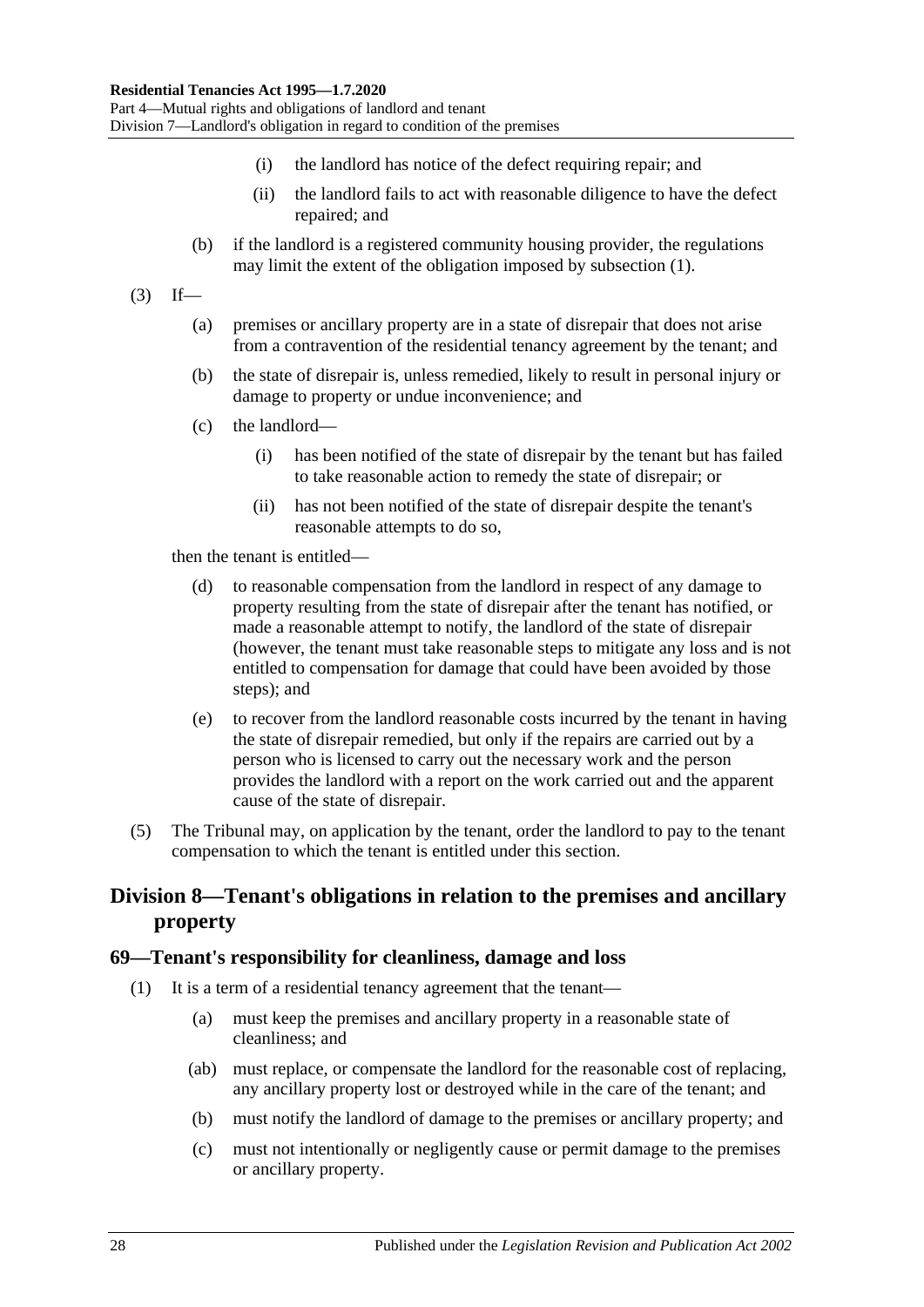(2) A tenant who intentionally causes serious damage to the premises or ancillary property is guilty of an offence.

Maximum penalty: \$2 500.

- (3) It is a term of a residential tenancy agreement that, at the end of the tenancy, the tenant must give the premises and ancillary property back to the landlord in reasonable condition and in a reasonable state of cleanliness.
- <span id="page-28-3"></span>(3a) If a tenant unintentionally causes damage to the premises or ancillary property as a result of the use of a domestic facility requiring instruction, the landlord is not entitled to compensation for the damage unless—
	- (a) the domestic facility is listed in the residential tenancy agreement as a domestic facility requiring instruction; and
	- (b) the landlord complied with [section](#page-15-2) 48(2) in relation to the domestic facility.
- (4) In deciding whether premises or other property is in reasonable condition, its condition when the tenant took possession of it, and the probable effect of reasonable wear and tear since that time, must be taken into account.

### <span id="page-28-4"></span><span id="page-28-0"></span>**70—Alteration of premises**

- (1) It is a term of a residential tenancy agreement that a tenant must not, without the landlord's written consent, make an alteration or addition to the premises.
- (1a) It is a term of a residential tenancy agreement that a landlord will not unreasonably withhold his or her consent to an alteration or addition to the premises that is necessary to ensure the provision of infrastructure or a service of a prescribed kind.
- (1b) [Subsection](#page-28-4) (1) does not apply in relation to an alteration or addition required under a housing improvement order or a housing demolition order that the tenant has been authorised to carry out under section 19 of the *[Housing Improvement Act](http://www.legislation.sa.gov.au/index.aspx?action=legref&type=act&legtitle=Housing%20Improvement%20Act%202016) 2016* by the Minister responsible for the administration of that Act.
- (2) A tenant may remove a fixture affixed to the premises by the tenant unless its removal would cause damage to the premises.
- (3) If a tenant causes damage to the premises by making an alteration or addition to the premises or by removing a fixture, the tenant must notify the landlord and, at the option of the landlord, repair the damage or compensate the landlord for the reasonable cost of repairing the damage.

## <span id="page-28-1"></span>**Division 9—Tenant's conduct on the premises**

### <span id="page-28-2"></span>**71—Tenant's conduct**

It is a term of a residential tenancy agreement that—

- (a) the tenant must not use the premises, or cause or permit the premises to be used, for an illegal purpose; and
- (b) the tenant must not cause or permit a nuisance; and
- (c) the tenant must not cause or permit an interference with the reasonable peace, comfort or privacy of another person who resides in the immediate vicinity of the premises.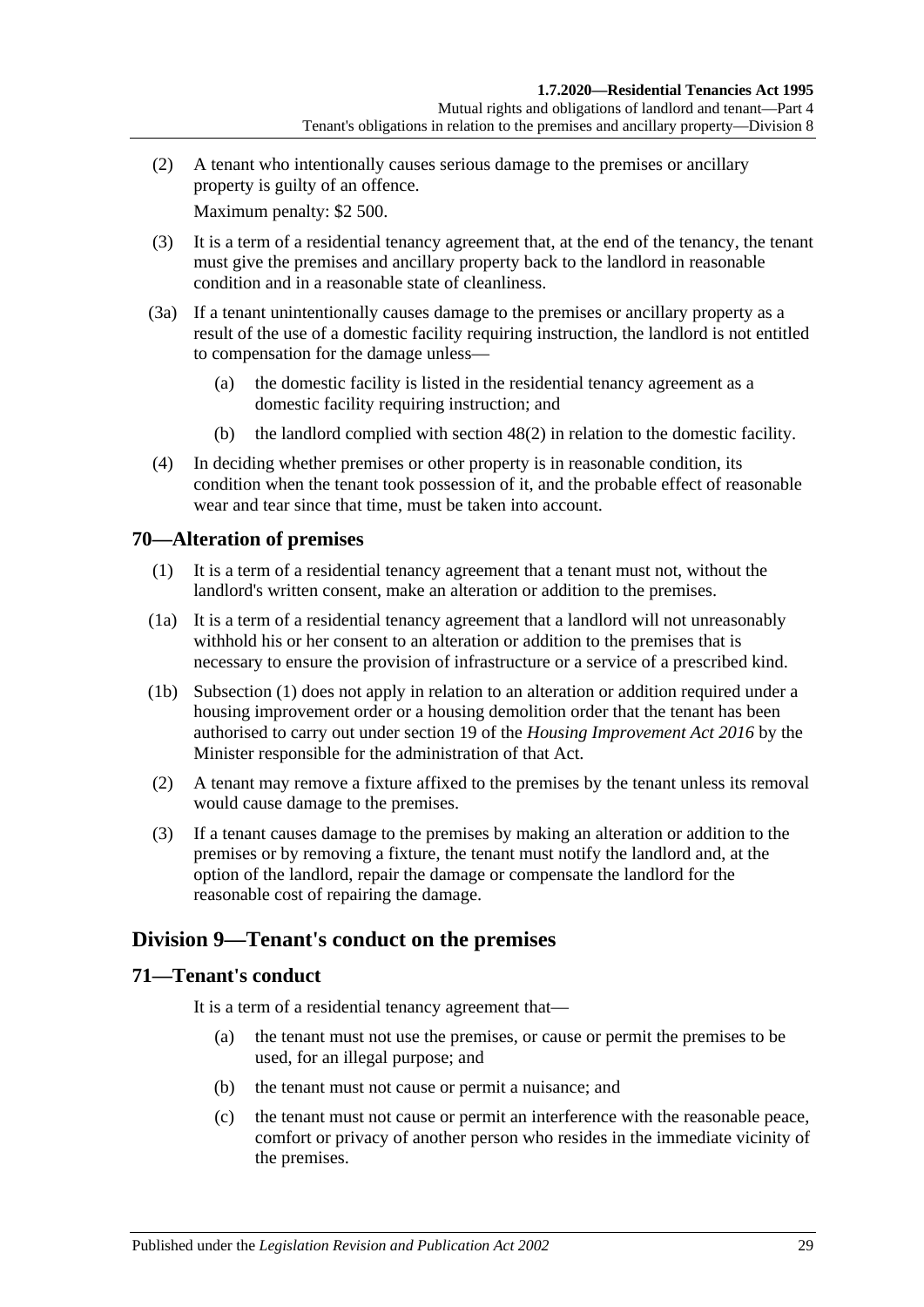# <span id="page-29-0"></span>**Division 9A—Landlord's obligation to advise of sale of premises**

### <span id="page-29-1"></span>**71A—Sale of residential premises**

- (1) It is a term of a residential tenancy agreement that—
	- (a) the landlord will give the tenant written notice of the landlord's intention to sell the residential premises not later than 14 days after the landlord enters into a sales agency agreement for the sale of the premises or determines to make the premises available for inspection by prospective purchasers; and
	- (b) the residential premises will not be advertised for sale or made available for inspection by prospective purchasers before the day falling 14 days after the tenant is given notice of the landlord's intention to sell the premises.
- (2) It is a term of a residential tenancy agreement that, if a contract is entered into for the sale of the residential premises, the landlord must, not less than 14 days before the day of settlement under the contract or, if the day of settlement is less than 14 days after the day on which the contract is entered into, as soon as possible after the contract is entered into, give the tenant written notice of the name of the purchaser under the contract and the date from which rent is to be paid to him or her.

# <span id="page-29-2"></span>**Division 10—Landlord's right of entry**

## <span id="page-29-3"></span>**72—Right of entry**

- <span id="page-29-4"></span>(1) It is a term of a residential tenancy agreement that the landlord (or an agent of the landlord) may enter the premises—
	- (a) in an emergency; or
	- (b) to collect rent (if a reasonable alternative method of payment of rent not involving attendance at the premises has been offered to, but not accepted by, the tenant)—
		- (i) not more than once each week; and
		- (ii) only at a time previously arranged with the tenant (which may only be outside normal hours if the arrangement has been made no more than 7 days before the day of entry); or
	- (c) to inspect the premises—
		- (i) not more than once each 4 weeks; and
		- (ii) only in accordance with a written notice given to the tenant no less than 7 and no more than 14 days before the day of entry—
			- (A) stating the purpose of the proposed entry and the date of the proposed entry; and
			- (B) specifying a period of up to 2 hours (which must be within normal hours) within which the proposed entry will occur,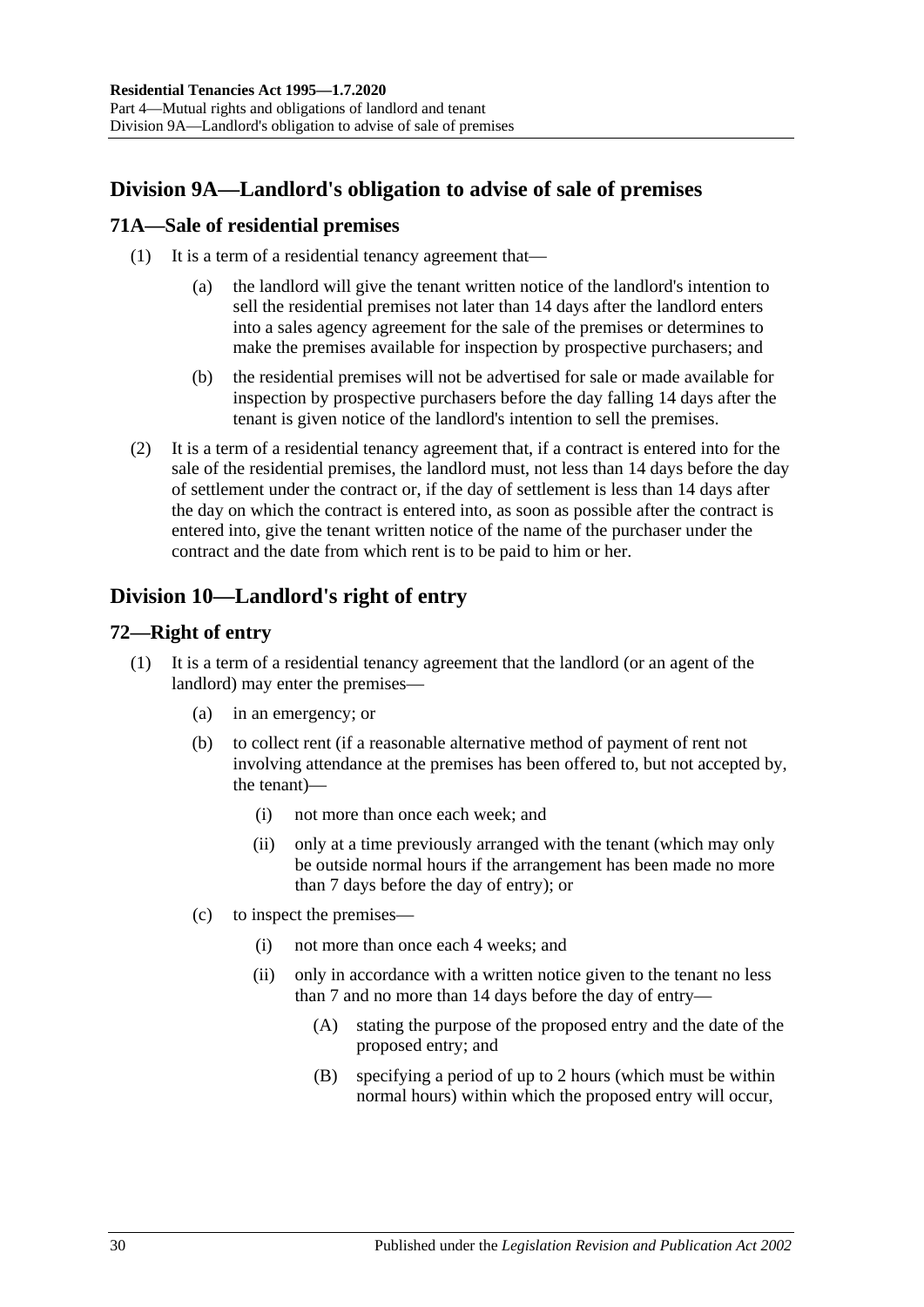(however, if the premises are in a remote location or it is necessary for the landlord or agent to be accompanied by a person for the purposes of the inspection, the notice need not specify a 2 hour period within which the proposed entry is to occur, but the entry must occur within normal hours); or

- (ca) to inspect the premises in accordance with an order of the Tribunal under section  $89A(4)(b)$ ; or
- (d) to carry out garden maintenance, but only—
	- (i) at a time previously arranged with the tenant no more than 7 days before the day of entry; or
	- (ii) in accordance with a written notice given to the tenant no less than 7 and no more than 14 days before the day of entry stating the purpose of the proposed entry and the date and time (which must be within normal hours) of the proposed entry; or
	- (iii) at the request of the tenant; or
- (e) to carry out necessary maintenance (other than garden maintenance) or repairs (other than in an emergency), but only at the request of the tenant, or at a time within normal hours of which the tenant has been given at least 48 hours notice; or
- (ea) to carry out the requirements of a housing assessment order or housing improvement order at a reasonable time of which the tenant has been given at least 48 hours notice; or
- (f) to show the premises to prospective tenants—
	- (i) at the request of the tenant; or
	- (ii) during the period of 28 days preceding the termination of the tenancy agreement, but only on a reasonable number of occasions and only at a time within normal hours of which the tenant has been given reasonable notice; or
- (g) to show the premises to prospective purchasers, on not more than 2 occasions in any 7 day period (unless the tenant has agreed otherwise), but only—
	- (i) at a time previously arranged with the agreement of the tenant (who must not unreasonably refuse to agree to times when the premises are to be available for inspection by prospective purchasers); or
	- (ii) if agreement cannot be reached with the tenant—at a time within normal hours of which the tenant has been given reasonable notice; or
- <span id="page-30-0"></span>(h) if the landlord has given the tenant notice of a breach of the residential tenancy agreement under [section](#page-35-5) 80—to determine whether the breach has been remedied, but only in accordance with a written notice in the prescribed form given to the tenant no less than 7 and no more than 14 days before the day of entry stating the purpose of the proposed entry and the date and time (which must be within normal hours) of the proposed entry; or
- (i) for some other genuine purpose, but only—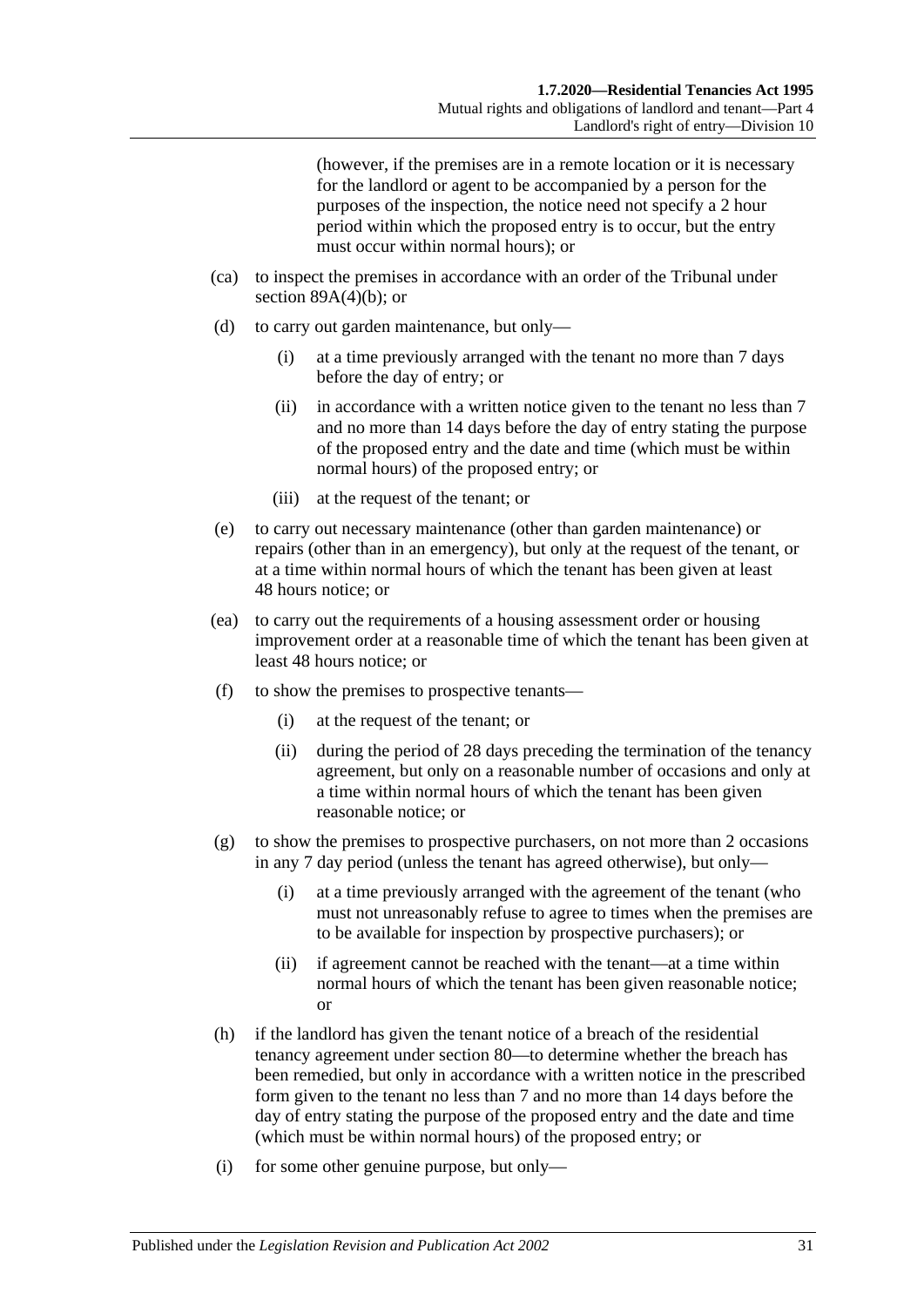- (i) in accordance with a written notice given to the tenant no less than 7 and no more than 14 days before the day of entry and stating the purpose of the proposed entry and the date and time (which must be within normal hours) of the proposed entry; or
- (ii) with the consent of the tenant; or
- (j) if the landlord believes on reasonable grounds that the tenant has abandoned the premises.
- <span id="page-31-3"></span><span id="page-31-2"></span>(2) It is a term of a residential tenancy agreement that if the tenant has indicated to the landlord that he or she wishes to be present during the period when the landlord or landlord's agent is at the premises, the landlord (or an agent of the landlord) may not enter the premises unless a reasonable effort has been made to arrange for the visit to occur at a time when it is convenient for the tenant to be present (having regard to the work and other commitments of both the tenant and the persons entering the premises).
- (3) [Subsection](#page-31-2) (2) does not apply to entry under [subsection](#page-29-4) (1)(a), [\(h\)](#page-30-0) or (i).
- (4) It is a term of a residential tenancy agreement that neither the landlord nor an agent of the landlord may enter the premises otherwise than in accordance with the preceding subsections.
- (5) This section does not apply to a part of the premises that the tenant uses in common with the landlord or another tenant of the landlord.
- (6) In this section—

*normal hours* means the hours between 8am and 8pm on any day other than a Sunday or public holiday.

### <span id="page-31-0"></span>**Division 11—Statutory charges**

#### <span id="page-31-1"></span>**73—Statutory charges**

- (1) It is a term of a residential tenancy agreement that the landlord must bear all statutory charges imposed in respect of the premises.
- <span id="page-31-6"></span><span id="page-31-5"></span>(2) However, the following provisions apply subject to [subsections](#page-31-4) (3) and [\(4\):](#page-32-2)
	- (a) rates and charges for water supply are to be borne as agreed between the landlord and tenant;
	- (b) in the absence of an agreement—
		- (i) if the supply of water to the premises is separately metered—rates and charges for water supply are to be borne by the tenant; and
		- (ii) in any other case—rates and charges for water supply are to be borne by the landlord.
- <span id="page-31-4"></span>(3) A tenant is not required to pay rates and charges for water supply if—
	- (a) the landlord fails to request payment from the tenant within 3 months of the issue of the bill for those rates and charges by the water supply authority; or
	- (b) the tenant has requested from the landlord a copy of the account for the rates and charges and the landlord has failed to provide the copy to the tenant within 30 days of the request and at no cost.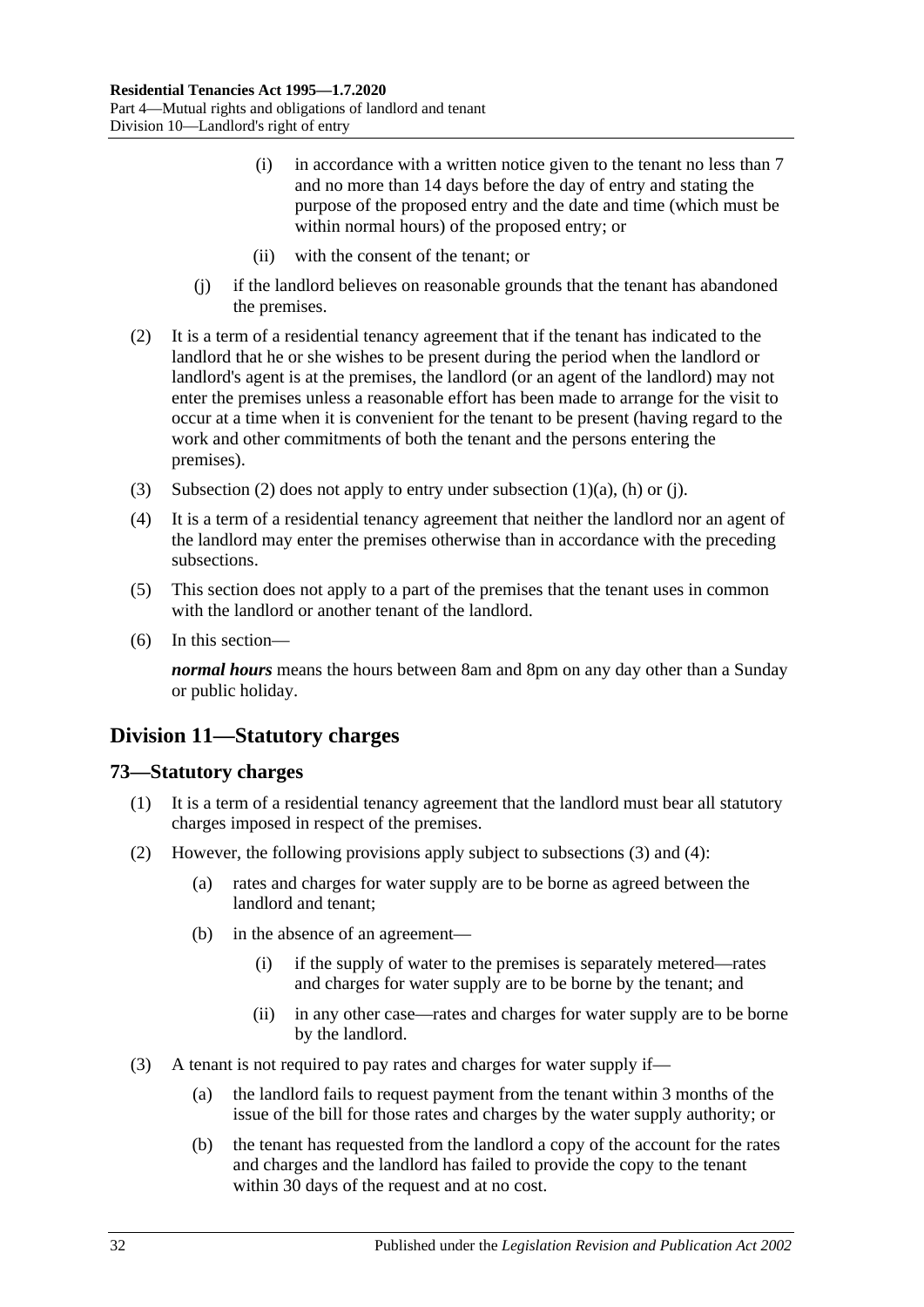- <span id="page-32-2"></span>(4) A landlord must ensure that an amount borne by a tenant under an agreement under [subsection](#page-31-5) (2)(a) or under [subsection](#page-31-6) (2)(b)(i) is reduced by—
	- (a) in the case of a tenant on land held as a single title consisting of a single place of residence—the water security rebate amount; or
	- (b) in the case of a tenant on land held as a single title consisting of more than 1 place of residence—the proportionate water security rebate amount,

(and if the reduction under this subsection results in a negative amount, 0 is to be substituted for that amount).

- (5) If, during the billing period in which a landlord obtained the benefit of the water security rebate amount, the premises to which the rebate relates were subject to more than 1 residential tenancy agreement, the landlord must ensure that a reduction under [subsection](#page-32-2) (4) is applied to the amount borne by a tenant under each tenancy agreement on a pro rata basis according to the number of days in the billing period in which each tenancy agreement respectively applied at the premises.
- (6) In this section—

*proportionate water security rebate amount*, in relation to a tenant on land held as a single title consisting of more than 1 place of residence, is the amount that results from dividing the water security rebate amount for that title by the number of places of residence at the land to which the title relates;

*water security rebate amount*, in relation to rates and charges for water supply to residential premises, means the amount specified in an account for those rates and charges (whether before or after the commencement of this definition) as representing the rebate for water security purposes.

### <span id="page-32-0"></span>**Division 12—Assignment**

#### <span id="page-32-1"></span>**74—Assignment of tenant's rights under residential tenancy agreement**

- (1) A tenant under a residential tenancy agreement may, by written or oral agreement with another—
	- (a) assign the tenant's interest in the agreement to the other; or
	- (b) sub-let the premises to which the residential tenancy agreement relates to the other.
- (2) However, it is a term of a residential tenancy agreement that—
	- (a) the tenant must not assign the tenant's interest, or sub-let the premises, without the written consent of the landlord; but
	- (b) the landlord—
		- (i) must not unreasonably withhold consent (unless the landlord is a registered community housing provider, in which case the landlord has an absolute discretion to withhold consent to an assignment); and
		- (ii) must not make a charge for giving consent or considering an application for consent exceeding the landlord's reasonable expenses.
- (2a) The absence of consent does not invalidate an assignment or sublease unless the landlord is a registered community housing provider.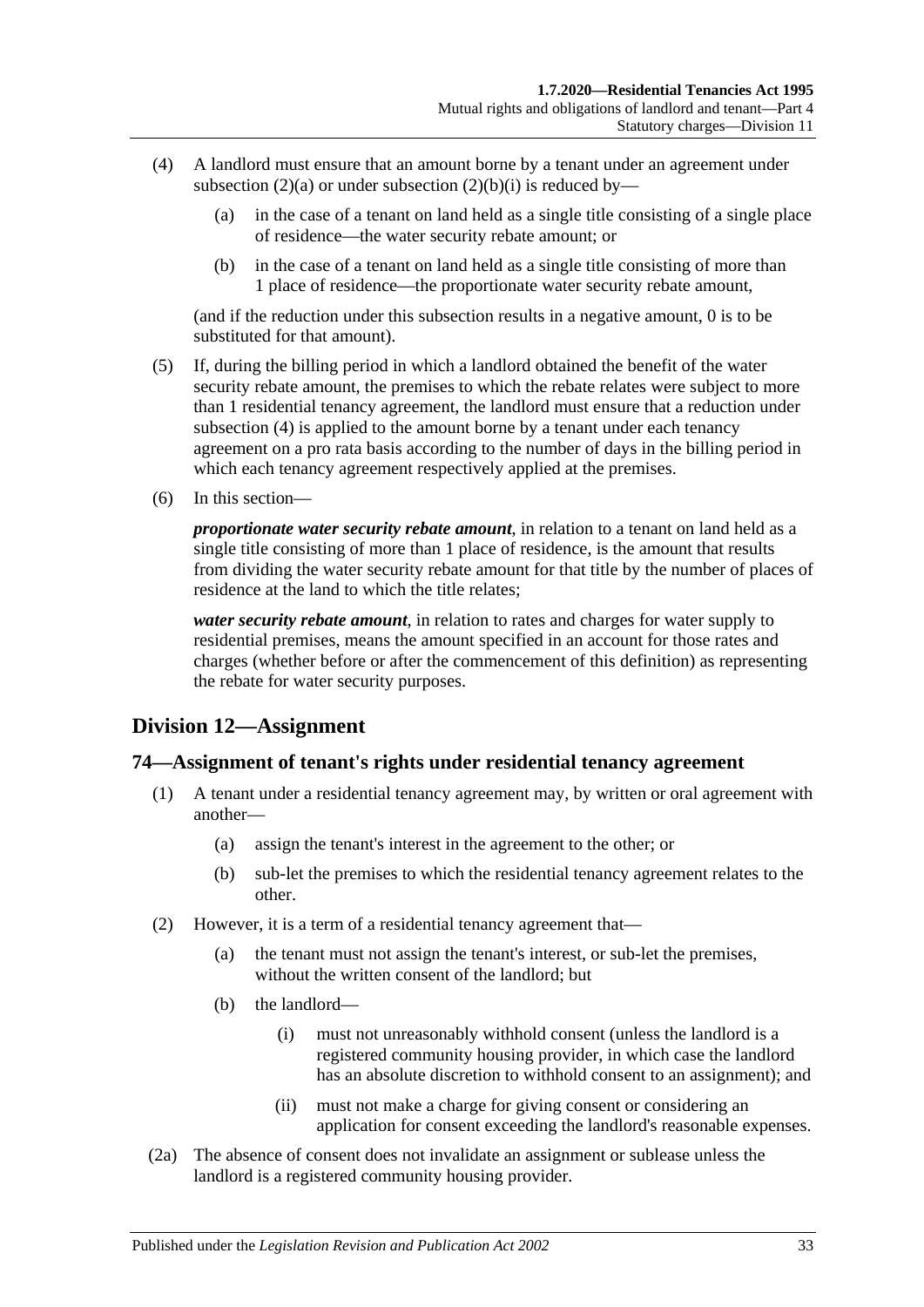(2ab) However, if the landlord's consent to an assignment is not obtained—

- (a) the tenant who assigns the interest remains liable to the landlord under the residential tenancy agreement (together with the new tenant, who is jointly and severally liable) unless the landlord has unreasonably withheld consent; but
- (b) this continuing liability of the assignor does not apply, in the case of a periodic tenancy, to a liability accruing more than 21 days after the landlord became aware or ought reasonably to have become aware of the assignment (whichever is the earlier).
- (2b) If the landlord's consent to an assignment is not obtained and the landlord had, before the assignment, served a notice of termination on the assignor, the landlord may enforce the notice against the assignee.
- (2c) The landlord may terminate a residential tenancy agreement on the ground that the tenant has assigned the tenant's interest, or has granted a sub-tenancy, without the landlord's consent, but only if the landlord has not unreasonably withheld consent and serves the notice of termination within 21 days after the time the landlord became aware or ought reasonably to have become aware of the assignment or sub-tenancy (whichever is the earlier).
- (3) The effect of an assignment under this section is that the assignee is substituted for the assignor as tenant under the residential tenancy agreement (but the assignor remains responsible for liabilities that accrued before the date of the assignment)<sup>1</sup>.
- (4) An assignee is liable to indemnify the assignor for liabilities incurred by the assignor to the landlord because of a breach of the residential tenancy agreement by the assignee.
- (5) If the tenant assigns the tenant's interest, an amount paid by the tenant and held by way of a bond will (unless the parties agree to the contrary) continue to be held as a bond for the proper performance by the assignee of obligations under the residential tenancy agreement.

#### **Note—**

1 If the assignment is made without the landlord's consent, the tenant may also remain liable under the agreement for liabilities that accrue later—see above.

## <span id="page-33-0"></span>**Division 13—Tenant's vicarious liability**

### <span id="page-33-1"></span>**75—Vicarious liability**

It is a term of a residential tenancy agreement that, if a person is on the premises at the invitation or with the consent of the tenant, the tenant is vicariously responsible for an act or omission by the person that would, if it had been an act or omission of the tenant, have constituted a breach of the agreement.

## <span id="page-33-2"></span>**Division 14—Harsh or unconscionable terms**

### <span id="page-33-4"></span><span id="page-33-3"></span>**76—Harsh or unconscionable terms**

(1) The Tribunal may, on application by a tenant, make an order rescinding or varying a term of a residential tenancy agreement if satisfied that the term is harsh or unconscionable.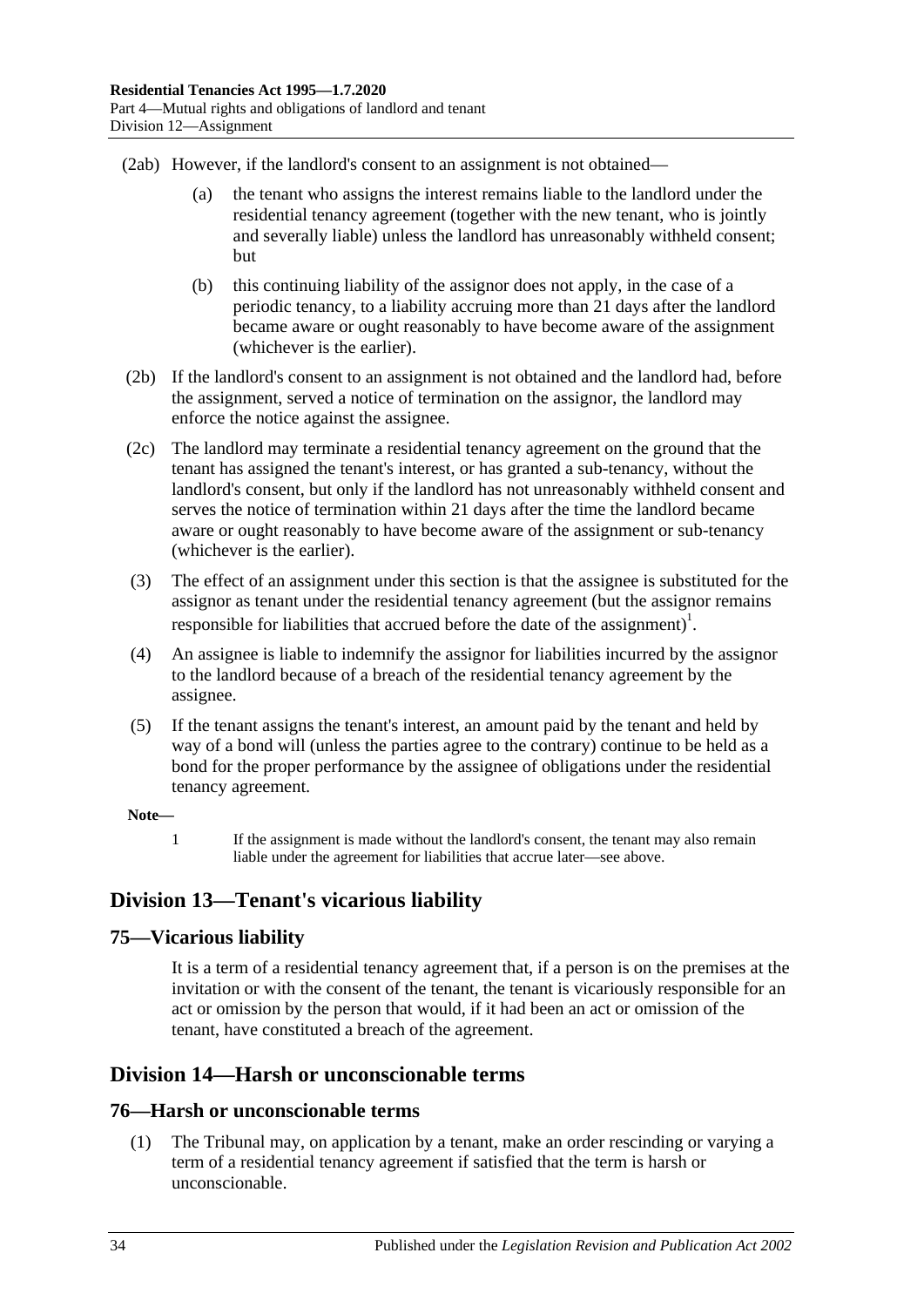(2) On making an order under [subsection](#page-33-4) (1), the Tribunal may make consequential changes to the residential tenancy agreement or another related document.

### <span id="page-34-0"></span>**Division 15—Miscellaneous**

### <span id="page-34-1"></span>**77—Accelerated rent and liquidated damages**

- (1) If a residential tenancy agreement provides that, upon breach by the tenant of a term about rent or other term of the agreement, the tenant is liable to pay—
	- (a) all or any part of the rent remaining payable under the agreement; or
	- (b) rent of an increased amount; or
	- (c) an amount by way of penalty; or
	- (d) an amount by way of liquidated damages,

the provision is void.

- (2) If a residential tenancy agreement provides that, on early or punctual payment of rent, the rent will or may be decreased or the tenant will or may be granted or paid a rebate, refund or other benefit, the tenant is entitled to the reduction, rebate, refund or other benefit in any event.
- (3) If a residential tenancy agreement contains a provision to which this section applies, the landlord is guilty of an offence.

Maximum penalty: \$5 000.

Expiation fee: \$315.

#### <span id="page-34-2"></span>**78—Duty of mitigation**

The rules of the law of contract about mitigation of loss or damage on breach of a contract apply to a breach of a residential tenancy agreement.

### <span id="page-34-3"></span>**78A—Compensation for expenses**

(1) If, as a direct consequence of a tenant being at fault, a landlord reasonably incurs costs or expenses in connection with the residential tenancy agreement, the landlord is entitled to compensation for the costs or expenses.

**Note—**

Examples of faults that may give rise to compensation for costs or expenses under this section:

- the dishonouring of a cheque provided by the tenant;
- the failure of a transaction for the transfer of funds from the tenant to the landlord;
- the loss by the tenant of a record or document.
- (2) The Tribunal may, on application by the landlord, order the tenant to pay to the landlord compensation to which the landlord is entitled under this section.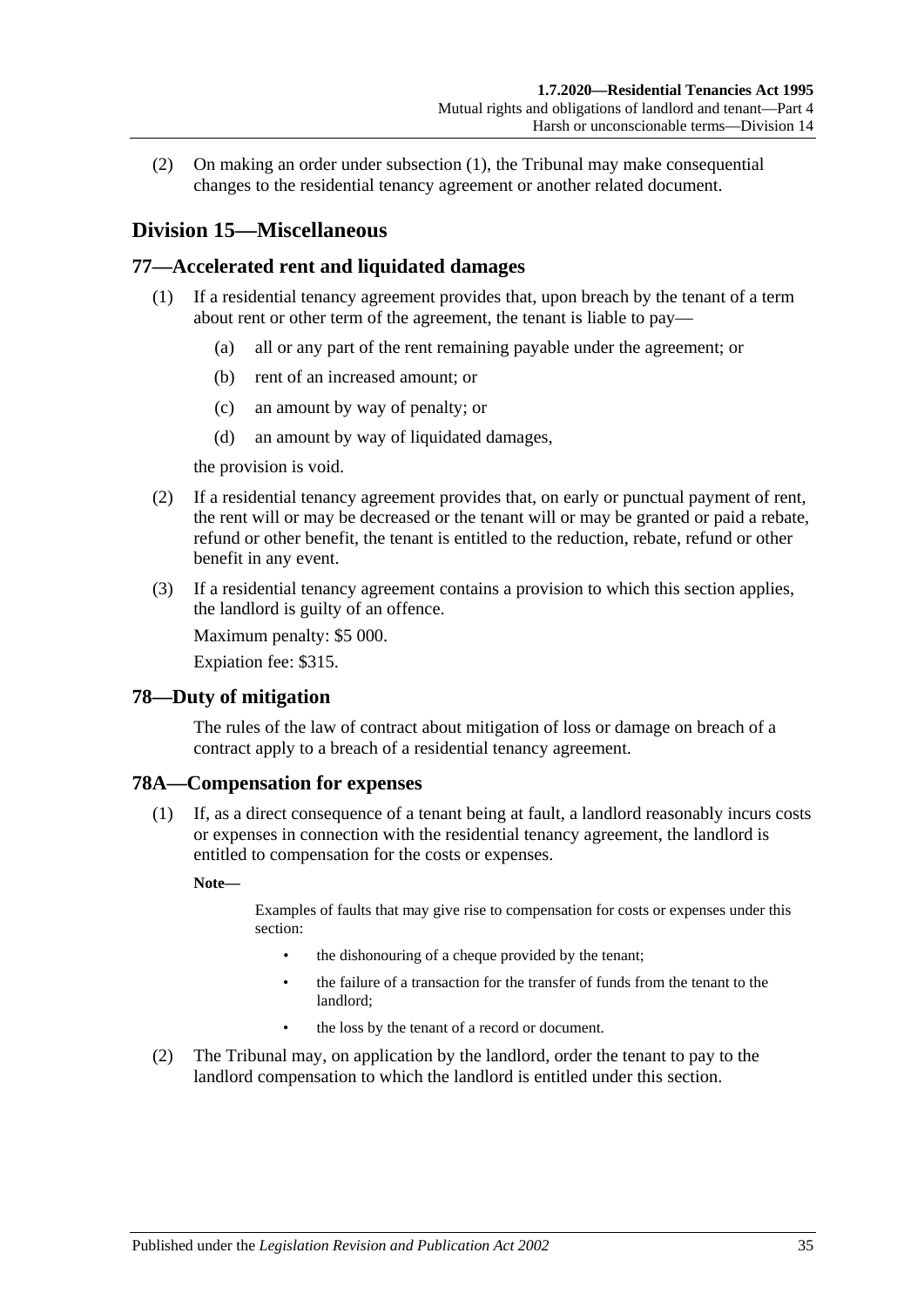# <span id="page-35-0"></span>**Part 5—Termination of residential tenancy agreements**

## <span id="page-35-1"></span>**Division 1—Termination generally**

### <span id="page-35-2"></span>**79—Termination of residential tenancy**

A residential tenancy terminates if—

- (b) the landlord or the tenant terminates the tenancy by notice of termination given to the other (as required under this Act); or
- (c) the Tribunal terminates the tenancy; or
- (d) a person having title superior to the landlord's title becomes entitled to possession of the premises under the order of the Tribunal or a court<sup>1</sup>; or
- (e) a mortgagee takes possession of the premises under a mortgage; or
- (ea) the tenancy terminates by force of a notice to vacate issued in respect of the premises; or
- (f) the tenant abandons the premises; or
- (g) the tenant dies without leaving dependants in occupation of the premises; or
- (h) the tenant gives up possession of the premises with the landlord's consent; or
- (i) the interest of the tenant merges with another estate or interest in the land; or
- (j) disclaimer of the tenancy occurs.

#### **Note—**

1 See [section](#page-48-1) 96.

### <span id="page-35-3"></span>**79A—Agreement for fixed term continues if not terminated**

- (1) If a residential tenancy agreement for a fixed term has not terminated before the end of the fixed term or at the end of the fixed term by notice of termination under [section](#page-38-1) 83A or [86A,](#page-40-2) the agreement continues—
	- (a) as a residential tenancy agreement for a periodic tenancy with a tenancy period equivalent to the interval between rental payment times under the agreement; and
	- (b) with terms of agreement that in other respects are the same as those applying under the agreement immediately before the end of the fixed term.
- (2) This section does not apply in relation to a residential tenancy agreement to which [section](#page-9-0) 4 applies.

## <span id="page-35-4"></span>**Division 2—Termination by the landlord**

### <span id="page-35-5"></span>**80—Notice of termination by landlord on ground of breach of agreement**

- (1) If the tenant breaches a residential tenancy agreement, the landlord may give the tenant a written notice in the form required by regulation—
	- (a) specifying the breach; and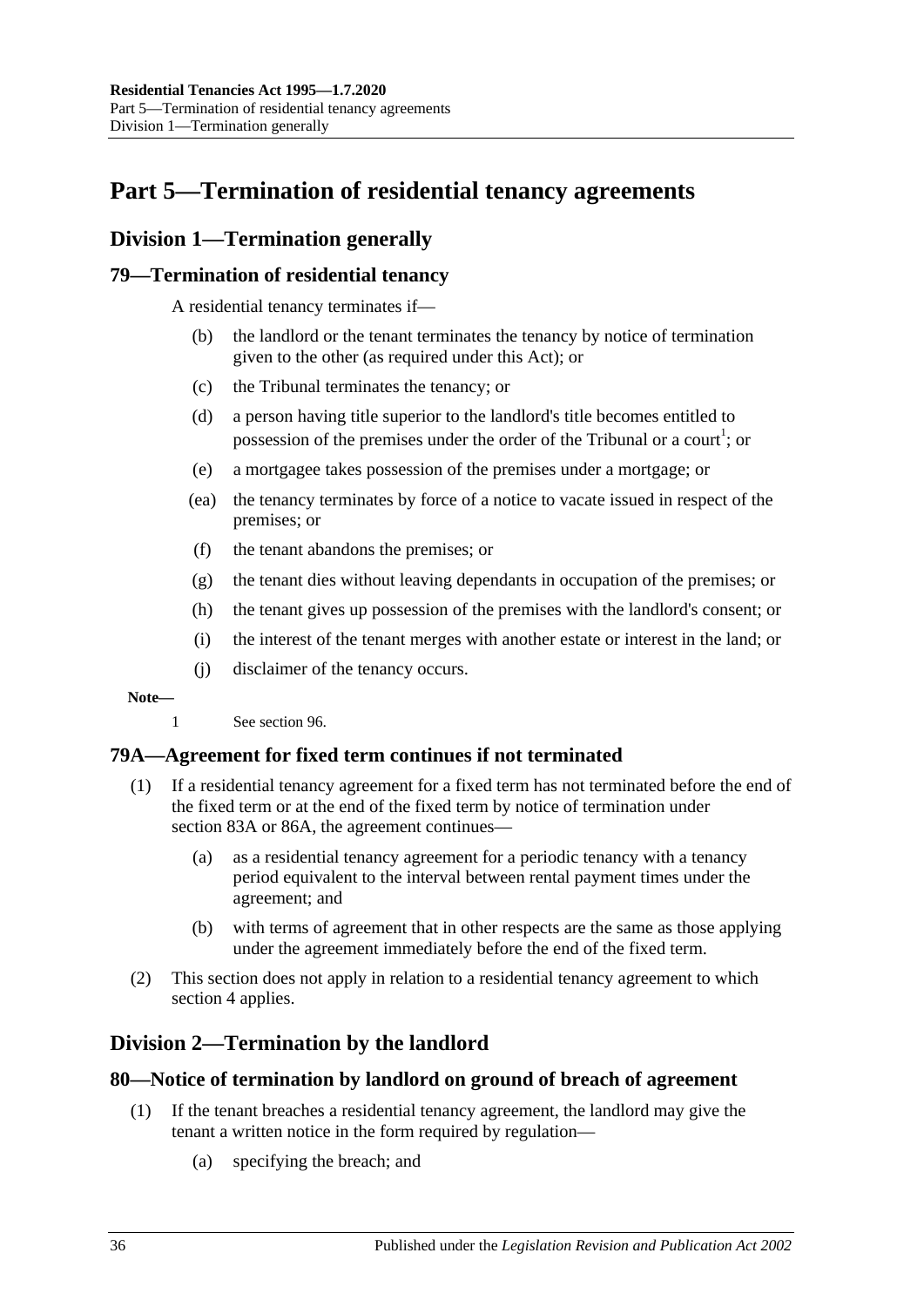- (b) informing the tenant that if the breach is not remedied within a specified period (which must be a period of at least seven days) from the date the notice is given then—
	- (i) the tenancy is terminated by force of the notice; and
	- (ii) the tenant must give up possession of the premises on or before a day specified in the notice (which, subject to [subsection](#page-36-0)  $(2)(c)$ , must be at least seven days after the end of the period allowed for the tenant to remedy the breach).
- <span id="page-36-1"></span><span id="page-36-0"></span>(2) If notice is given under this section on the ground of a failure to pay rent—
	- (a) the notice is ineffectual unless the rent (or any part of the rent) has remained unpaid in breach of the agreement for not less than 14 days before the notice was given; and
	- (b) the notice is not rendered ineffectual by failure by the landlord to make a prior formal demand for payment of the rent; and
	- (c) the day specified in the notice for the tenant to give up possession of the premises if the rent is not paid in accordance with the terms of the notice can be any day after the day on which the tenancy is terminated under the notice<sup>1</sup>; and
	- (d) if the tenant gives up possession of the premises—
		- (i) the landlord is entitled to compensation for any loss (including loss of rent) caused by the termination of the tenancy (but the landlord must take reasonable steps to mitigate any loss and is not entitled to compensation for loss that could have been avoided by those steps); and
		- (ii) the Tribunal may, on application by the landlord, order the tenant to pay to the landlord compensation to which the landlord is entitled under this paragraph.
- (3) If notice is given under this section in respect of a residential tenancy agreement that creates a tenancy for a fixed term, the notice is not ineffectual because the day specified as the day on which the tenant is to give up possession of the premises is earlier than the last day of that term.
- (4) The tenant may at any time after receiving a notice under this section and before giving vacant possession to the landlord, apply to the Tribunal for an order—
	- (a) declaring that the tenant is not in breach of the residential tenancy agreement, or has remedied the breach of the agreement, and that the tenancy is not liable to be terminated under this section; or
	- (b) reinstating the tenancy.
- (5) If the Tribunal is satisfied that a tenancy has been validly terminated under this section, but that it is just and equitable to reinstate the tenancy (or would be just and equitable to reinstate the tenancy if the conditions of the order were complied with), the Tribunal may make an order reinstating the tenancy.
- (6) An order reinstating the tenancy under this section may be made on conditions that the Tribunal considers appropriate.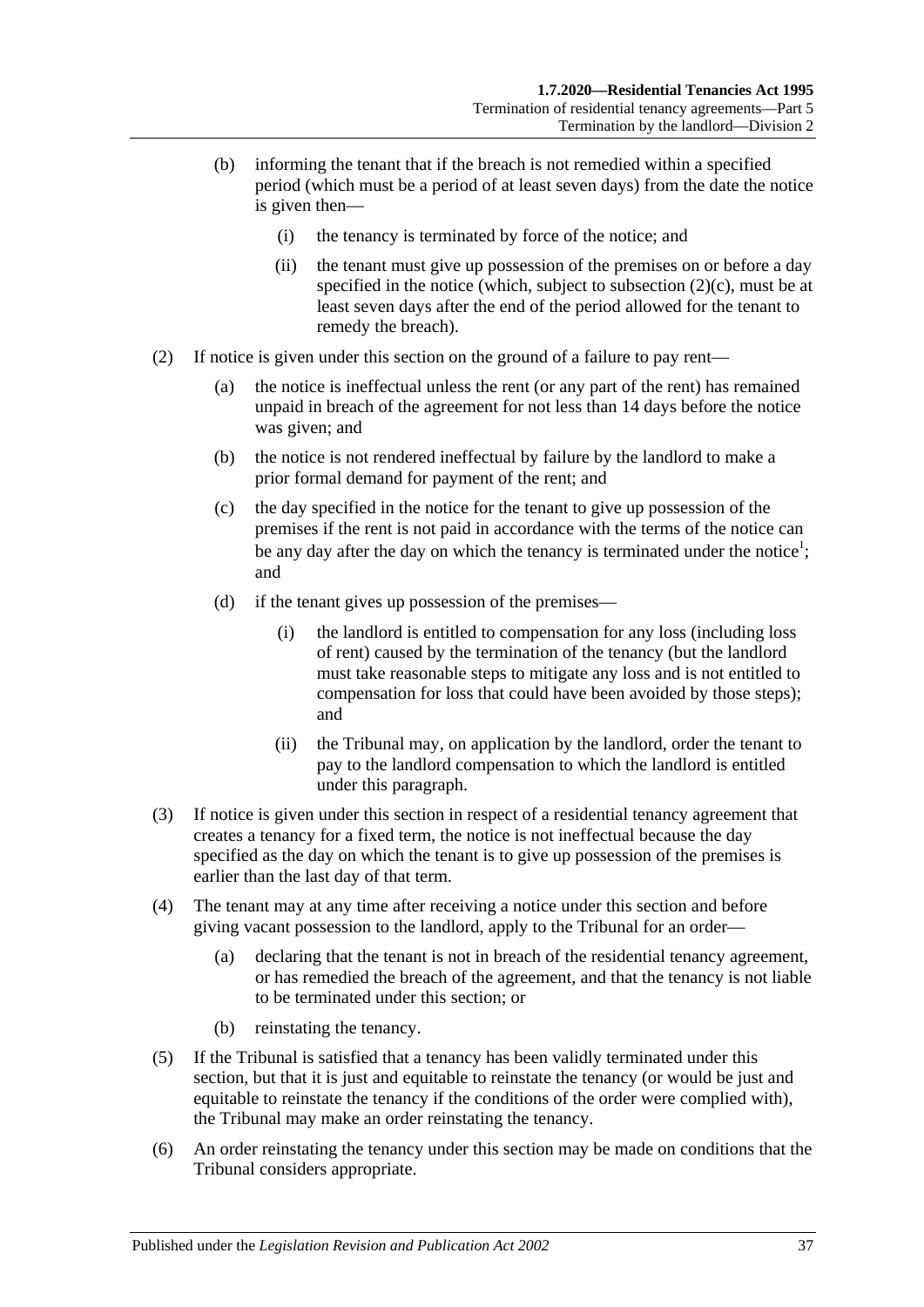(7) On an application for an order reinstating the tenancy, the Tribunal may make alternative orders providing for reinstatement of the tenancy if specified conditions are complied with but, if not, ordering the tenant to give up possession of the premises to the landlord.

**Note—**

1 Ie the requirement to give the tenant at least seven days to give up possession of the premises if the tenant remains in default does not apply.

## **81—Termination because possession is required by landlord for certain purposes**

- (1) A landlord may, by notice of termination given to the tenant, terminate a periodic residential tenancy on the ground that—
	- (a) the landlord requires possession of the premises for demolition; or
	- (b) the landlord requires possession of the premises for repairs or renovations that cannot be carried out conveniently while the tenant remains in possession of the premises; or
	- (c) the landlord requires possession of the premises for—
		- (i) the landlord's own occupation; or
		- (ii) occupation by the landlord's spouse, child or parent; or
		- (iii) occupation by the spouse of the landlord's child or parent; or
	- (d) the landlord has entered into a contract for the sale of the premises under which the landlord is required to give vacant possession of the premises; or
	- (e) the landlord requires possession of the premises for a purpose prescribed by regulation.
- (2) The period of notice given under this section must be at least 60 days or a period equivalent to a single period of the tenancy (whichever is the longer).
- (3) A person must not falsely state the ground of termination in a notice of termination given, or purportedly given, under this section. Maximum penalty: \$2 500.
- (4) A landlord who recovers possession of premises under this section must not, without the consent of the Tribunal, grant a fresh tenancy over the premises within six months after recovering possession.

Maximum penalty: \$2 500.

## **82—Termination of residential tenancy by community housing providers with members who are tenants**

- $(1)$  If—
	- (a) a registered community housing provider is a landlord under a residential tenancy agreement; and
	- (b) it is a requirement that the occupant of the premises be a member of the registered community housing provider,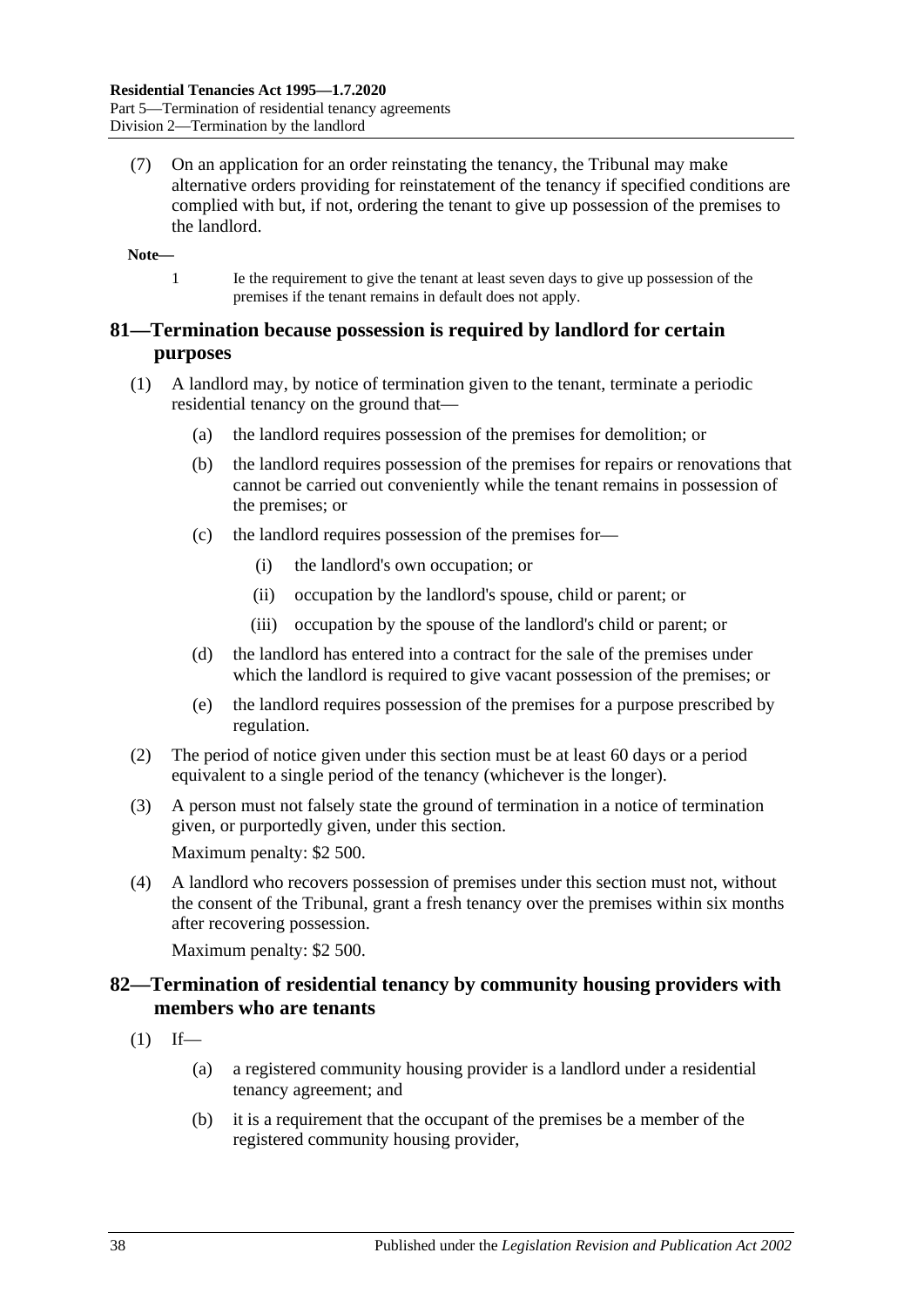the registered community housing provider may, by notice of termination given to the tenant, terminate the residential tenancy on the ground that—

- (c) the tenant has ceased to be a member of the registered community housing provider; or
- (d) the tenant no longer satisfies conditions specified in the agreement as essential to the continuation of the tenancy.
- (2) The period of notice under this section must be at least 28 days.

## **83—Termination by landlord without specifying a ground of termination**

- (1) A landlord may, by notice of termination given to the tenant, terminate the tenancy without specifying a ground of termination.
- (2) However—
	- (a) a tenancy cannot be terminated under this section if—
		- (i) it is for a fixed term; or
		- (ii) a housing assessment order, housing improvement order, housing demolition order, preliminary rent control notice or rent control notice applies in respect of the premises; or
		- (iii) an order is in force under [section](#page-20-0) 56 (Excessive rent) in respect of the premises or proceedings for such an order have been commenced; and
	- (b) a registered community housing provider cannot terminate a tenancy with a member of the registered community housing provider under this section where it is a requirement that the occupant of the premises be a member of the registered community housing provider.
- (3) The period of notice under this section must be at least 90 days.

#### **83A—Notice to be given at end of fixed term**

- (1) A landlord may, by notice of termination given to the tenant, terminate a residential tenancy agreement for a fixed term at the end of the fixed term without specifying a ground of termination.
- (2) The period of notice under this section must be at least 28 days.

#### **83B—Termination where agreement frustrated**

- <span id="page-38-0"></span>(1) A landlord may, by notice of termination given to the tenant, terminate a residential tenancy agreement on the ground that, otherwise than as a result of a breach of the agreement, the premises or a substantial portion of the premises—
	- (a) have been destroyed or rendered uninhabitable; or
	- (b) have ceased to be lawfully usable for residential purposes; or
	- (c) have been acquired by compulsory process.
- <span id="page-38-2"></span><span id="page-38-1"></span>(2) A notice given under [subsection](#page-38-0)  $(1)(a)$  or [\(b\)](#page-38-1) may terminate the agreement immediately.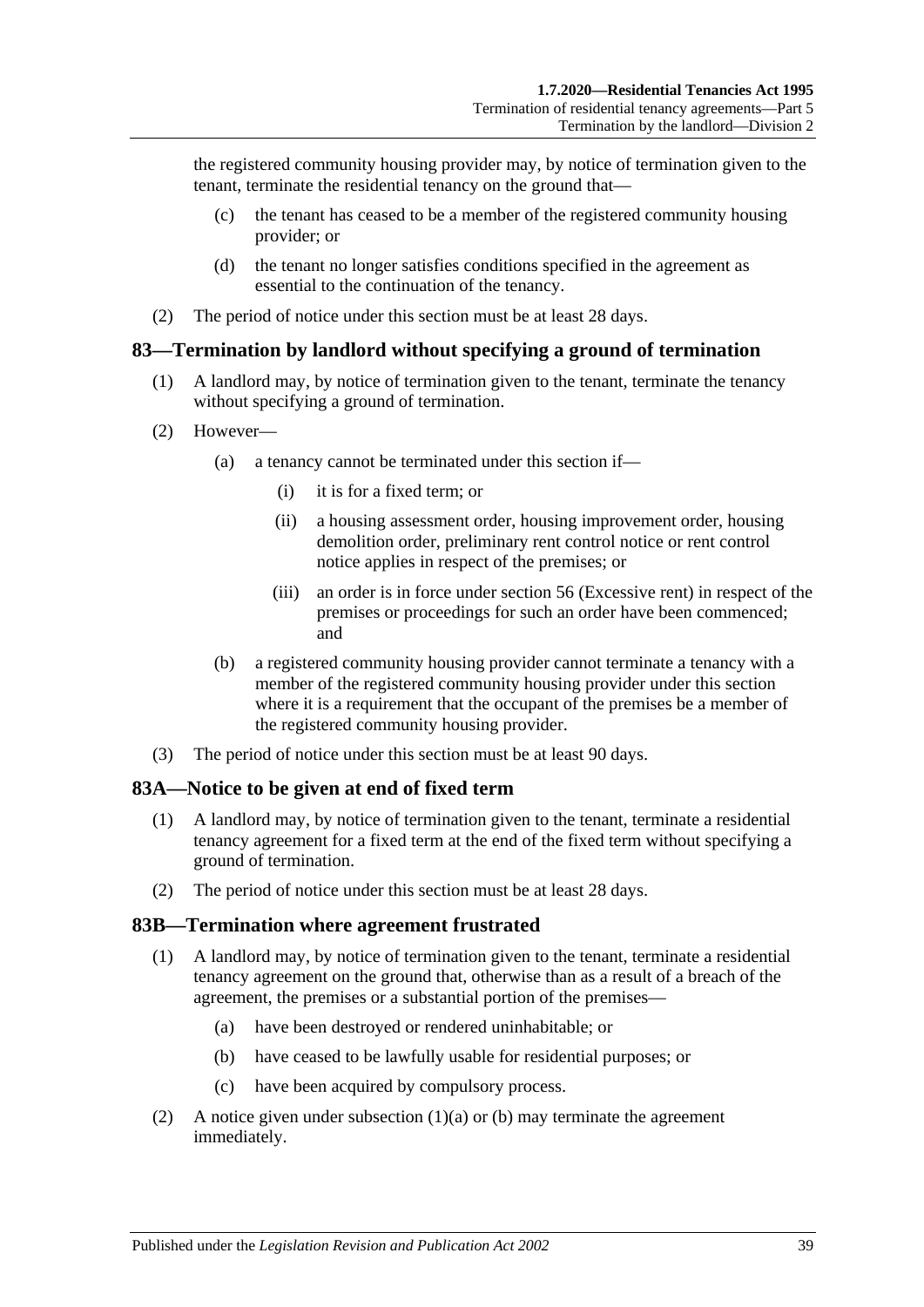(3) A notice given under [subsection](#page-38-2) (1)(c) must provide for a period of notice of at least 60 days.

# **84—Limitation of right to terminate**

- $(1)$  If—
	- (a) premises to which a residential tenancy agreement applies—
		- (i) have, within the preceding 6 months, been the subject of an inspection by an authorised officer within the meaning of the *[Housing Improvement Act](http://www.legislation.sa.gov.au/index.aspx?action=legref&type=act&legtitle=Housing%20Improvement%20Act%202016) 2016* in connection with the administration or enforcement of that Act; or
		- (ii) are subject to a housing assessment order, housing improvement order, housing demolition order, preliminary rent control notice or rent control notice; or
	- (b) an order is in force under [section](#page-20-0) 56 (Excessive rent) in respect of the premises or proceedings for such an order have been commenced,

the landlord may only terminate the tenancy by notice of termination under this Part if the notice of termination is given on 1 or more grounds prescribed by regulation for the purposes of this subsection and the Tribunal authorises the notice of termination.

- (2) The Tribunal may authorise a notice of termination under this section if satisfied of the genuineness of the proposed ground on which the notice is to be given.
- (3) This section does not apply to a notice of termination given by the landlord—
	- (a) to terminate a residential tenancy agreement for a fixed term at the end of the fixed term; or
	- (b) for a failure to pay rent lawfully owed to the landlord.
- (4) This section does not apply if a notice to vacate applies in respect of the premises.

# **Division 3—Termination by tenant**

## <span id="page-39-0"></span>**85—Notice of termination by tenant on ground of breach of the agreement**

- (1) If the landlord breaches a residential tenancy agreement, the tenant may give the landlord a written notice, in the form required by regulation—
	- (a) specifying the breach; and
	- (b) informing the landlord that if the breach is not remedied within a specified period (which must be a period of at least seven days) from the date the notice is given the tenancy is terminated by force of the notice from a date that is also specified in the notice (which must be at least seven days after the end of the period allowed for the landlord to remedy the breach).
- (2) The landlord may, before the time fixed in the tenant's notice for termination of the tenancy or the tenant gives up possession of the premises (whichever is the later), apply to the Tribunal for an order—
	- (a) declaring that the landlord is not in breach of the residential tenancy agreement, or has remedied the breach of the agreement, and that the tenancy is not liable to be terminated under this section; or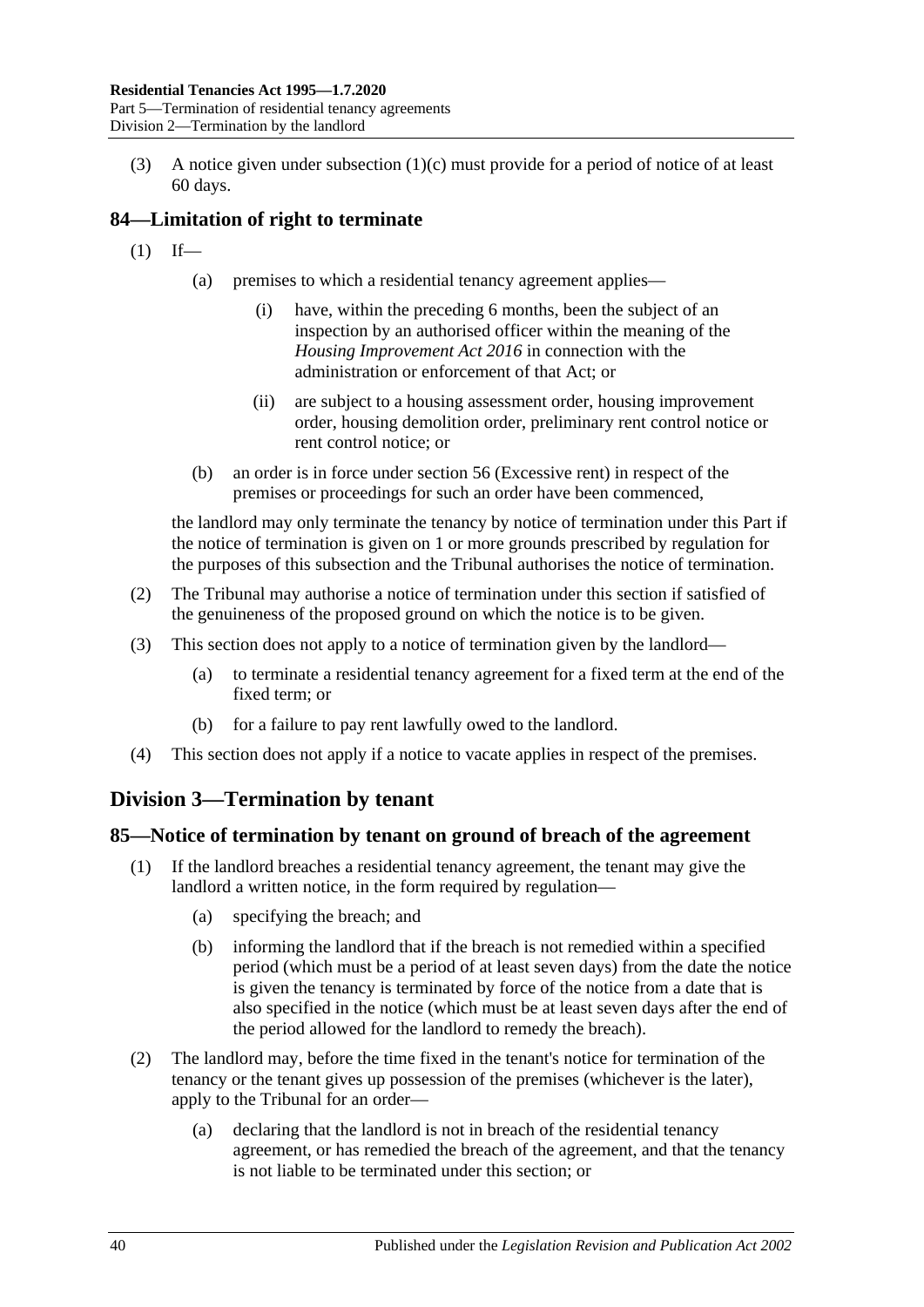- (b) reinstating the tenancy.
- (3) If the Tribunal is satisfied that a tenancy has been validly terminated under this section, but that it is just and equitable to reinstate the tenancy (or would be just and equitable to reinstate the tenancy if the conditions of the order were complied with), the Tribunal may make an order reinstating the tenancy.
- (3a) An order reinstating the tenancy under this section may be made on conditions that the Tribunal considers appropriate.

## <span id="page-40-0"></span>**85A—Termination by tenant if residential premises for sale**

- (1) The tenant under a residential tenancy agreement may, by notice of termination given to the landlord, terminate the tenancy if—
	- (a) within 2 months after the start of the agreement, the landlord enters into a contract for the sale of the residential premises; and
	- (b) the landlord did not, before the residential tenancy agreement was entered into, advise the tenant as required under [section](#page-14-0) 47A.
- (2) A notice of termination under [subsection](#page-40-0) (1) must, if the landlord has given written notice advising the tenant of the contract for the sale of the residential premises (whether in accordance with [section](#page-29-0)  $71A(2)$  or otherwise), be given to the landlord within 2 months after the day on which the notice was given to the tenant.

#### **86—Termination by tenant without specifying a ground of termination**

- (1) The tenant under a residential tenancy agreement for a periodic tenancy may, by notice of termination given to the landlord, terminate the tenancy without specifying a ground of termination.
- (2) The minimum period of notice under this section is 21 days or a period equivalent to a single period of the tenancy (whichever is longer).

#### **86A—Notice to be given at end of fixed term**

- (1) The tenant under a residential tenancy agreement for a fixed term may, by notice of termination given to the landlord, terminate the tenancy at the end of the fixed term without specifying a ground of termination.
- (2) The period of notice under this section must be at least 28 days.

#### <span id="page-40-1"></span>**86B—Termination where agreement frustrated**

- (1) A tenant may, by notice of termination given to the landlord, terminate a residential tenancy agreement on the ground that, otherwise than as a result of a breach of the agreement, the premises or a substantial portion of the premises—
	- (a) have been destroyed or rendered uninhabitable; or
	- (b) have ceased to be lawfully usable for residential purposes; or
	- (c) have been acquired by compulsory process.
- (2) A notice given under [subsection](#page-40-1) (1) may terminate the agreement immediately.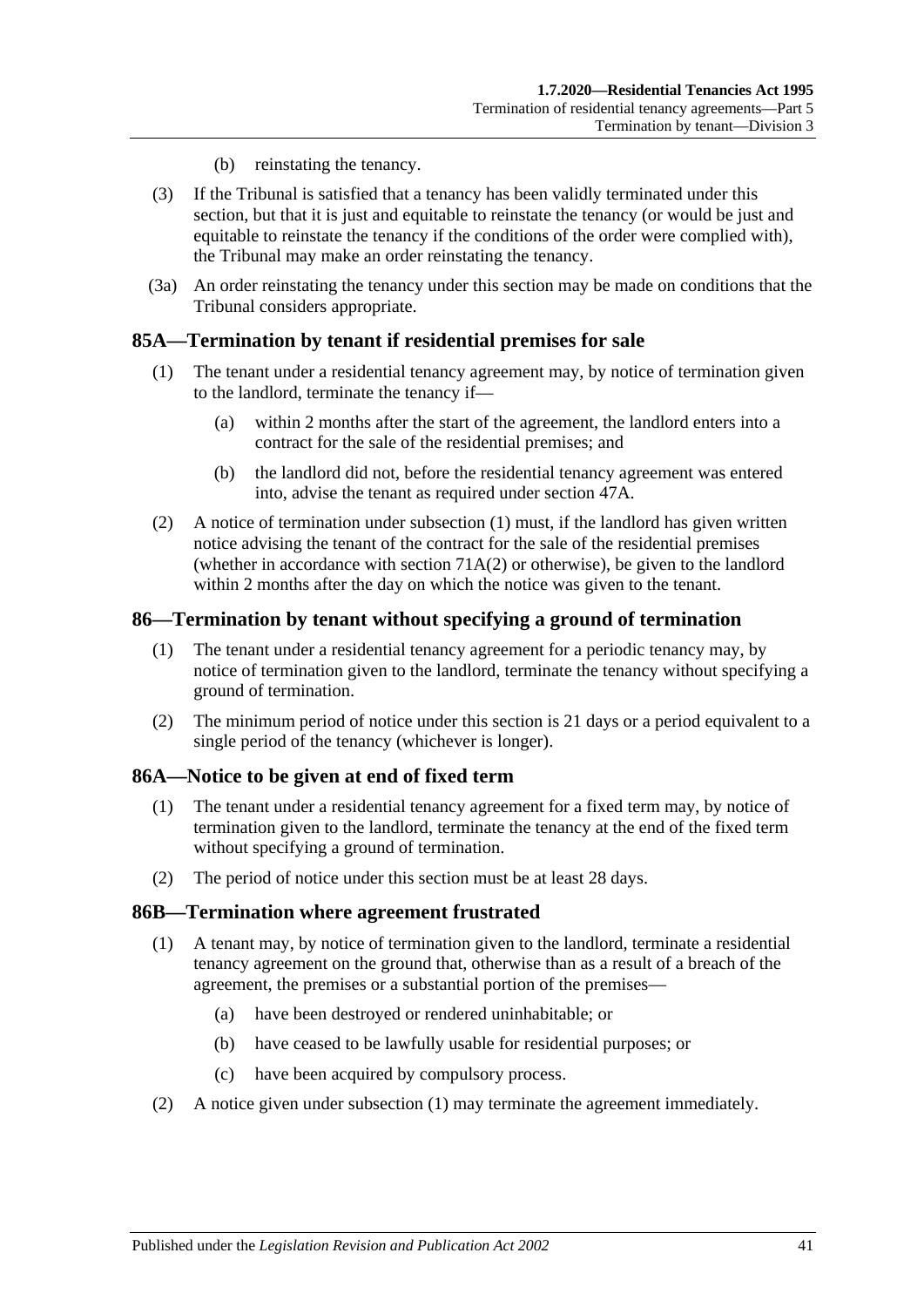# **Division 4—Termination by the Tribunal**

## **87—Termination on application by landlord**

- (1) The Tribunal may, on application by a landlord, terminate a residential tenancy and make an order for possession of the premises if satisfied that—
	- (a) the tenant has committed a breach of the residential tenancy agreement; and
	- (b) the breach is sufficiently serious to justify termination of the tenancy<sup>1</sup>.
- <span id="page-41-0"></span>(1a) The Tribunal may, on application by a landlord, terminate a residential tenancy and make an order for possession of the premises if satisfied that—
	- (a) the tenant has failed to pay rent in breach of the residential tenancy agreement; and
	- (b) on at least 2 occasions in the 12 month period preceding the breach—
		- (i) the tenant was given a notice under [section](#page-35-0) 80 of a breach of the agreement on the ground of a failure to pay rent; and
		- (ii) the notice was not ineffectual within the meaning of [section](#page-36-1) 80(2).
- (1b) On an application under [subsection](#page-41-0) (1a), the Tribunal may make alternative orders providing for the tenant to comply with specified conditions in relation to the payment of rent under the agreement.
- (2) The Tribunal may, on application by a landlord, terminate a residential tenancy and make an order for immediate possession of the premises if the tenant or a person permitted on the premises with the consent of the tenant has, intentionally or recklessly, caused or permitted, or is likely to cause or permit—
	- (a) serious damage to the premises; or
	- (b) personal injury to—
		- (i) the landlord or the landlord's agent; or
		- (ii) a person in the vicinity of the premises.

#### **Note—**

1 A tenancy may be terminated by a notice under [section](#page-35-0) 80 if the tenant fails to remedy a breach after being required to do so by the landlord. This alternative procedure may be appropriate if (for example) the breach is not capable of remedy.

### **88—Termination on application by tenant**

The Tribunal may, on application by a tenant, terminate a residential tenancy and make an order for possession of the premises if satisfied that—

- (a) the landlord has committed a breach of the residential tenancy agreement; and
- (b) the breach is sufficiently serious to justify termination of the tenancy<sup>1</sup>.

**Note—**

1 A tenancy may be terminated by a notice under [section](#page-39-0) 85 if the landlord fails to remedy a breach after being required to do so by the tenant. This alternative procedure may be appropriate if (for example) the breach is not capable of remedy.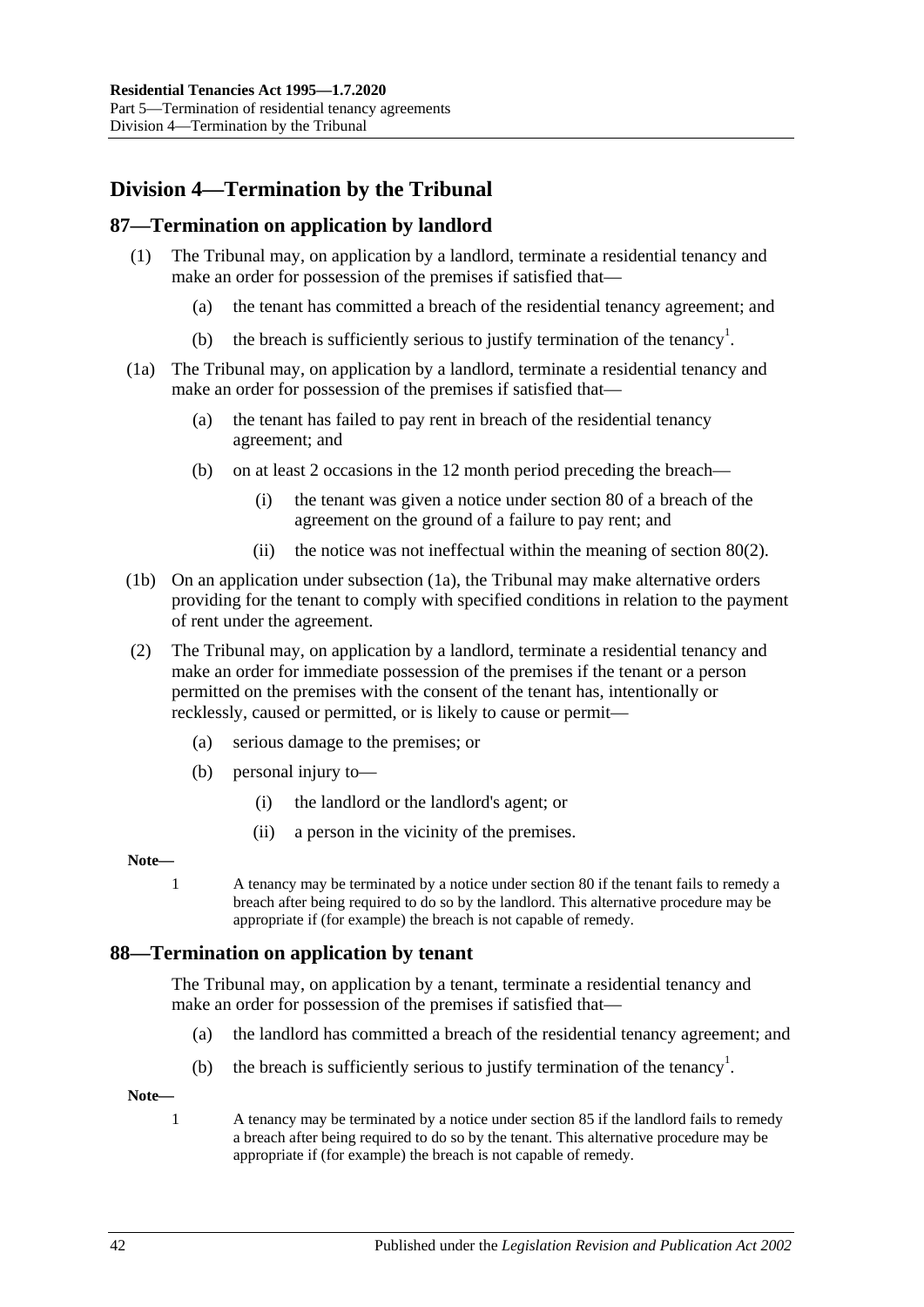## **89—Termination based on hardship**

- (1) If the continuation of a residential tenancy would result in undue hardship to the landlord or the tenant, the Tribunal may, on application by the landlord or the tenant, terminate the agreement from a date specified in the Tribunal's order and make an order for possession of the premises as from that day.
- (2) The Tribunal may also make an order compensating a landlord or tenant for loss and inconvenience resulting, or likely to result, from the early termination of the tenancy.

## <span id="page-42-3"></span>**89A—Termination based on domestic abuse**

- <span id="page-42-1"></span>(1) The Tribunal may, on application by a tenant or a co-tenant, terminate a residential tenancy from a date specified in the Tribunal's order if satisfied—
	- (a) that an intervention order is in force against a person who resides at the residential premises for the protection of—
		- (i) the applicant; or
		- (ii) a domestic associate of the applicant who normally or regularly resides at the residential premises; or
	- (b) that a person who resides at the residential premises has committed domestic abuse against—
		- (i) the applicant; or
		- (ii) a domestic associate of the applicant who normally or regularly resides at the residential premises.
- <span id="page-42-2"></span>(2) The Tribunal may, on application by the South Australian Housing Trust, a subsidiary of the South Australian Housing Trust or a community housing provider registered under the *Community Housing Providers National Law*, terminate a residential tenancy from a date specified in the Tribunal's order if satisfied—
	- (a) that an intervention order is in force against a tenant for the protection of a person who normally or regularly resides at the residential premises; or
	- (b) that a tenant has committed domestic abuse against a person who normally or regularly resides at the residential premises.
- (3) For the purposes of an application under this section, the applicant, the landlord and any tenant or co-tenant under the residential tenancy agreement are parties to proceedings concerning the tenancy dispute.
- <span id="page-42-5"></span><span id="page-42-4"></span><span id="page-42-0"></span>(4) The Tribunal may, on application by a party to proceedings under this section, make 1 or more of the following additional orders:
	- (a) subject to this section, an order requiring the landlord to enter into a new residential tenancy agreement with the applicant or a co-tenant under the terminated agreement (or both) for the remainder of the term of the tenancy;
	- (b) an order that the landlord may enter the residential premises at a time determined by the Tribunal to inspect the premises before a determination is made under this section;
	- (c) an order for possession of the premises on a date specified by the Tribunal;
	- (d) if the Tribunal is satisfied that—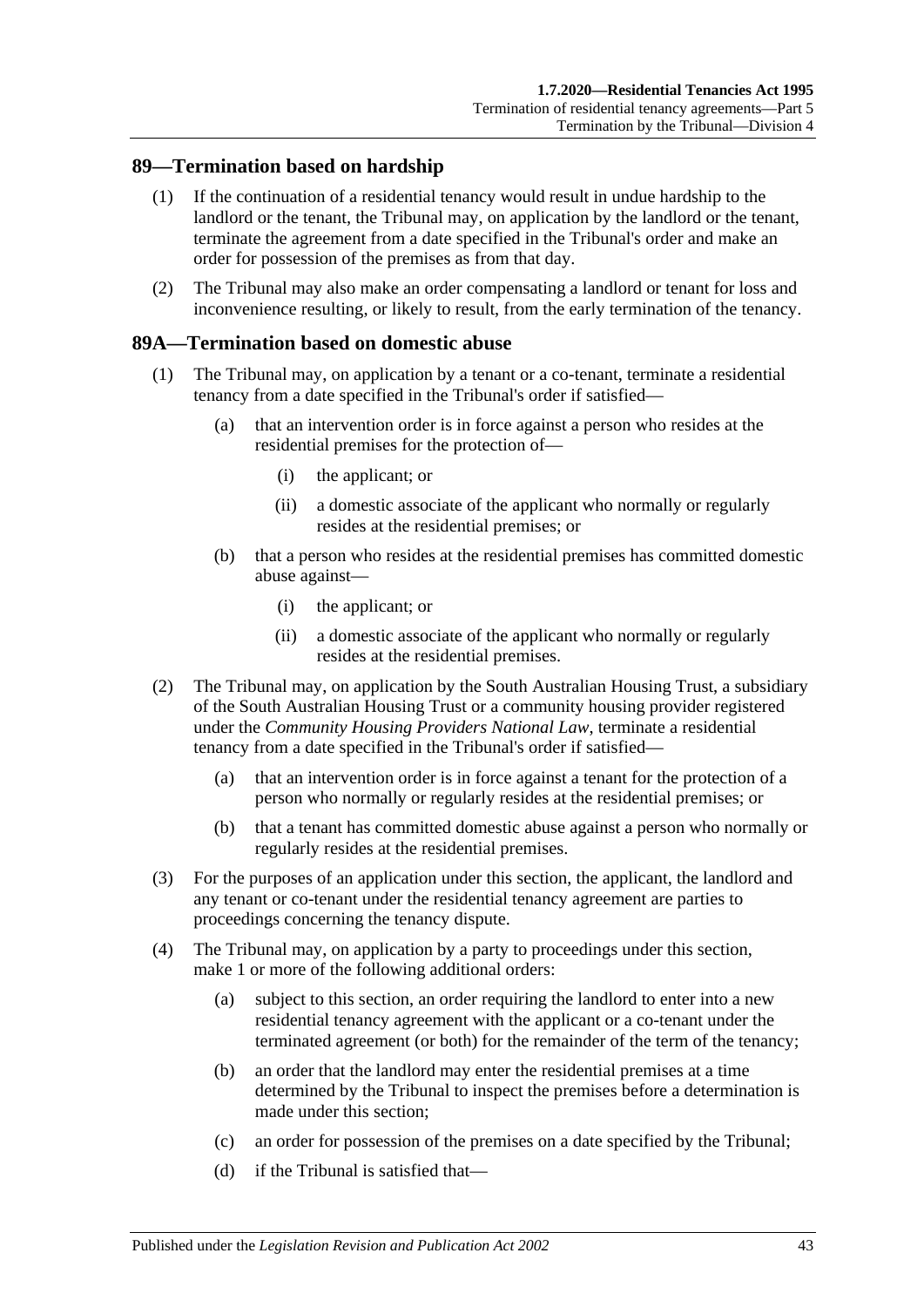- (i) the applicant did not cause or reasonably cause a breach of the residential tenancy agreement; or
- (ii) the nature of any breach of the residential tenancy agreement resulted from an act of abuse or domestic abuse against the applicant,

an order that the landlord, landlord's agent or a database operator must not list the applicant's personal information in a residential tenancy database under section [99F\(1\).](#page-54-0)

- (5) The Tribunal must not make an order under [subsection](#page-42-0) (4)(a) requiring the landlord to enter into a new residential tenancy agreement with a co-tenant who is
	- (a) the person referred to in [subsection](#page-42-1)  $(1)(a)$  against whom an intervention order is in force; or
	- (b) the person referred to in [subsection](#page-42-2)  $(1)(b)$  whom the Tribunal is satisfied has committed domestic abuse against an applicant or a domestic associate of the applicant who normally or regularly resides at the residential premises,

if the landlord indicates, as part of proceedings before the Tribunal, that the landlord considers it would be unreasonable for such an order to be made.

- (6) Before making an order under [subsection](#page-42-0)  $(4)(a)$ , the Tribunal must be satisfied—
	- (a) that any tenant or co-tenant under the new residential tenancy agreement could reasonably be expected to comply with the obligations under the agreement; and
	- (b) in a case where the landlord is the South Australian Housing Trust or a subsidiary of the South Australian Housing Trust—that any tenant under the new residential tenancy agreement meets the eligibility requirements of the Trust; and
	- (c) in a case where—
		- (i) the landlord is a community housing provider registered under the *Community Housing Providers National Law*; and
		- (ii) the residential premises constitute community housing within the meaning of that Law,

that any tenant under the new residential tenancy agreement meets the eligibility requirements for such community housing and any membership or other requirements of the landlord associated with occupation of those premises.

- (7) If the landlord or any co-tenant objects to an application for the making of an order under [subsection](#page-42-3)  $(1)$  or  $(4)(a)$ , the Tribunal must not make the order unless satisfied that the hardship likely to be suffered by the applicant or a domestic associate of the applicant who normally or regularly resides at the residential premises would, if the order were not made, be greater than any hardship likely to be suffered by the objector as a consequence of the making of the order.
- (8) A new residential tenancy agreement entered into by order of the Tribunal under [subsection](#page-42-0) (4)(a) must be on the same terms and conditions as the terminated tenancy agreement, subject to any changes determined by the Tribunal.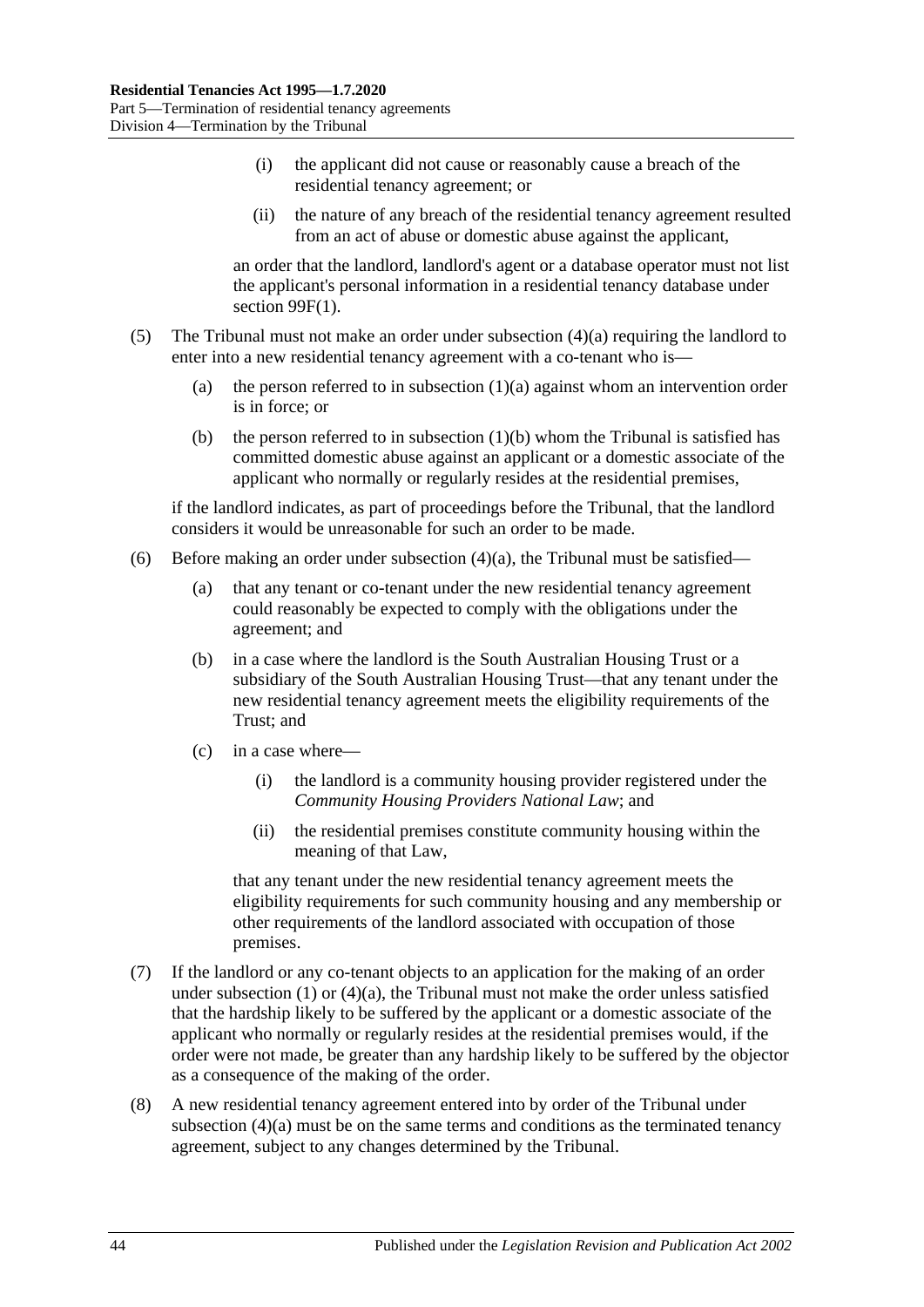- <span id="page-44-1"></span><span id="page-44-0"></span>(9) In considering an application under this section, the Tribunal must have regard to such of the following orders and proceedings (if any) as are relevant to the application:
	- (a) an order, injunction, undertaking, plan, recognisance or other form of obligation imposed or agreement made under the *Family Law Act 1975* of the Commonwealth;
	- (b) an order made under the *[Children's Protection Act](http://www.legislation.sa.gov.au/index.aspx?action=legref&type=act&legtitle=Childrens%20Protection%20Act%201993) 1993* or the *[Children and](http://www.legislation.sa.gov.au/index.aspx?action=legref&type=act&legtitle=Children%20and%20Young%20People%20(Safety)%20Act%202017)  [Young People \(Safety\) Act](http://www.legislation.sa.gov.au/index.aspx?action=legref&type=act&legtitle=Children%20and%20Young%20People%20(Safety)%20Act%202017) 2017*;
	- (c) an order made under the *[Intervention Orders \(Prevention of Abuse\) Act](http://www.legislation.sa.gov.au/index.aspx?action=legref&type=act&legtitle=Intervention%20Orders%20(Prevention%20of%20Abuse)%20Act%202009) 2009*;
	- (d) a pending application for an order referred to in [paragraph](#page-44-0) (a), [\(b\)](#page-44-1) or [\(c\);](#page-44-2)
	- (e) any other relevant legal proceedings.
- <span id="page-44-3"></span><span id="page-44-2"></span>(10) If a residential tenancy is terminated under this section because of an intervention order in force against a co-tenant under the residential tenancy agreement, or because a co-tenant under the agreement has committed domestic abuse, the Tribunal may order the co-tenant to make a payment of compensation to the landlord for loss and inconvenience resulting, or likely to result, from the termination of the tenancy or from any additional order made under [subsection](#page-42-4) (4).
- <span id="page-44-4"></span>(11) If the Tribunal finds, in relation to a residential tenancy that is terminated under this section, that 1 or more, but not all, of the co-tenants under the residential tenancy agreement are responsible for damage to the residential premises or ancillary property, the Tribunal may determine that the responsible co-tenant or co-tenants are liable (to the exclusion of other co-tenants) for making any payment of compensation ordered under section  $110(1)(c)$ .
- <span id="page-44-5"></span>(12) If 1 or more, but not all, of the co-tenants under a residential tenancy agreement are liable under [subsection](#page-44-3) (10) or [\(11\)](#page-44-4) for making a payment of compensation, the following provisions apply:
	- (a) the Tribunal may give a direction under section  $110(1)(i)$  that the bond (if any) be paid to the landlord and any co-tenant who is not liable for making the payment in such proportions as the Tribunal thinks fit;
	- (b) a direction under [paragraph](#page-44-5) (a) may not operate to limit the amount of bond payable to a landlord under section [110\(1\)\(i\).](#page-76-0)

#### **90—Tribunal may terminate tenancy if tenant's conduct unacceptable**

- (1) The Tribunal may, on application by an interested person, terminate a residential tenancy and make an order for possession of the premises if it is satisfied that the tenant has—
	- (a) used the premises, or caused or permitted the premises to be used, for an illegal purpose; or
	- (b) caused or permitted a nuisance; or
	- (c) caused or permitted an interference with the reasonable peace, comfort or privacy of another person who resides in the immediate vicinity of the premises.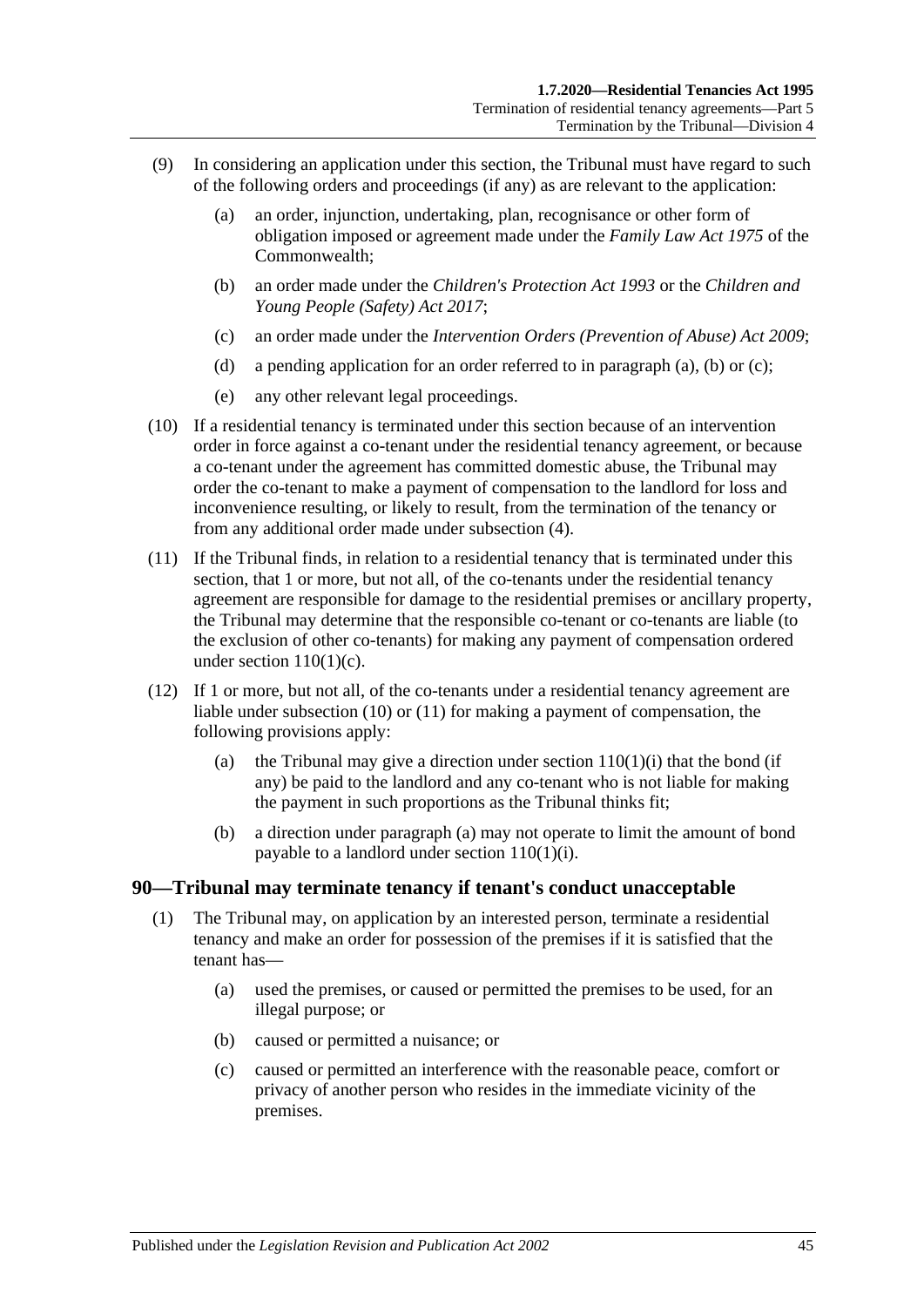- (2) If the Tribunal terminates a tenancy and makes an order for possession under this section—
	- (a) the Tribunal must specify the day as from which the order will operate, being not more than 28 days after the day on which the orders are made; and
	- (b) the Tribunal may order the landlord—
		- (i) to take such action as is specified in the order for the purpose of taking possession of the premises; and
		- (ii) not to permit the tenant to occupy the premises (whether as a tenant or otherwise) for a specified period or until further order (and any agreement entered into in contravention of such an order is void).
- (2a) However—
	- (a) the Tribunal must not make an order under this section unless the landlord has been given a reasonable opportunity to be heard in relation to the matter; and
	- (b) if the landlord objects to the making of an order under this section, the Tribunal must not make an order unless the Tribunal is satisfied that exceptional circumstances exist justifying the making of the order in any event.
- (3) In this section—

#### *interested person* means—

- (a) the landlord; or
- (b) a person who has been adversely affected by the conduct of the tenant on which the application is based; or
- (c) a strata corporation or community corporation representing the interests of persons who have been adversely affected by the conduct of the tenant on which the application is based; or
- (d) a police officer; or
- (e) an authorised officer within the meaning of the *[Fair Trading Act](http://www.legislation.sa.gov.au/index.aspx?action=legref&type=act&legtitle=Fair%20Trading%20Act%201987) 1987*.
- <span id="page-45-0"></span>(4) If an application relating to a tenant is, or is to be, made under this section by an authorised officer within the meaning of the *[Fair Trading Act](http://www.legislation.sa.gov.au/index.aspx?action=legref&type=act&legtitle=Fair%20Trading%20Act%201987) 1987*, the authorised officer may refer the application to the Commissioner of Police.
- (5) As soon as reasonably practicable following referral of an application under [subsection](#page-45-0) (4), the Commissioner of Police must make available to the authorised officer information to which the Commissioner of Police has access relevant to the application (unless the Commissioner of Police considers there is good reason for withholding the information).

## **Division 5—Notices of termination**

#### **91—Form of notice of termination**

- (1) A notice of termination given by a landlord to a tenant must—
	- (a) be in writing and in the form prescribed by regulation<sup>1</sup>; and
	- (b) be signed by the landlord or the landlord's agent; and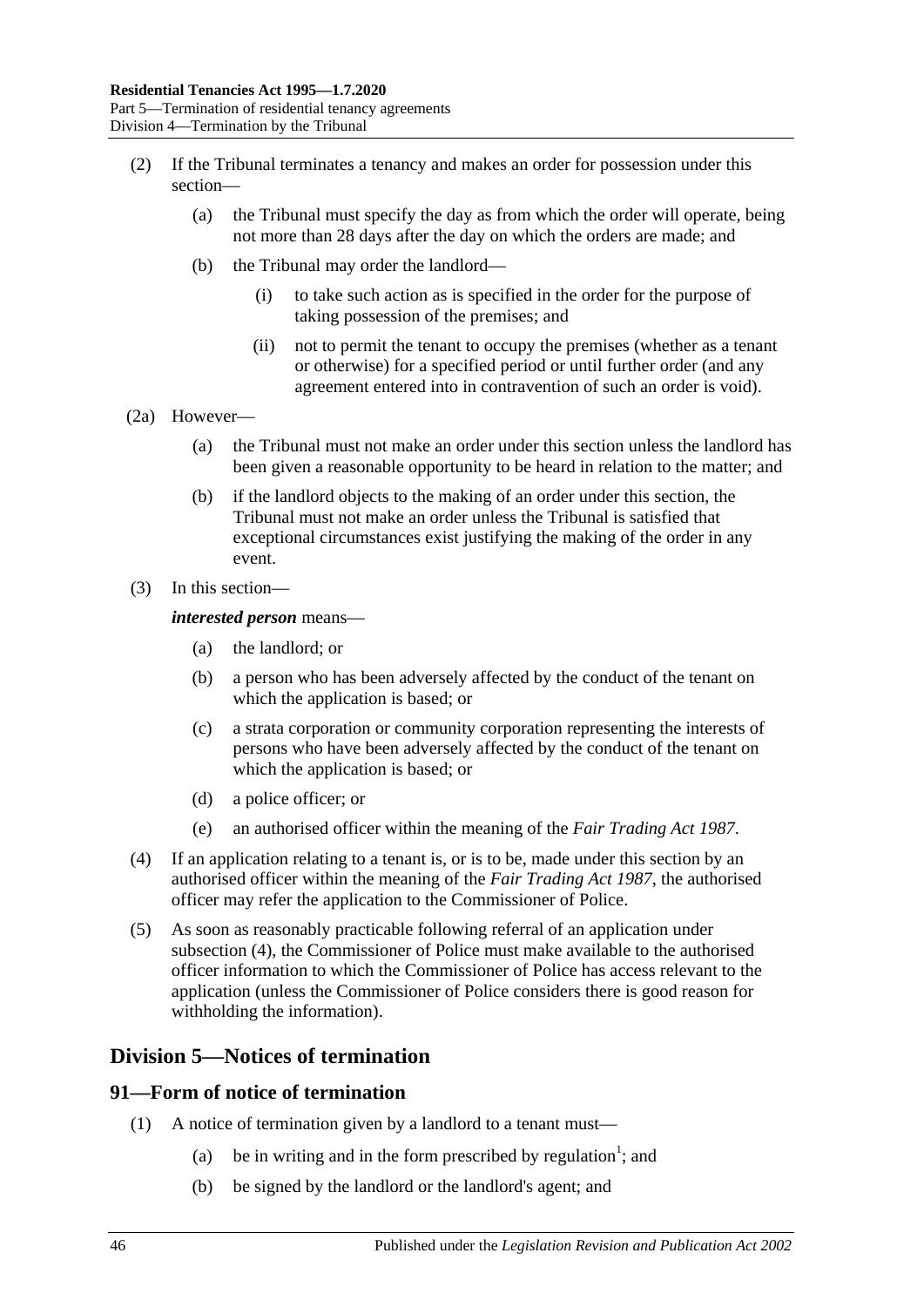- (c) state the address of the premises subject to the tenancy; and
- (d) state the day on which the tenant is required to give up vacant possession of the premises to the landlord; and
- (e) if the tenancy is to be terminated on a particular ground—specify and give reasonable particulars of the ground of termination; and
- (f) include any further information required by regulation.
- (2) A notice of termination given by a tenant to a landlord must—
	- (a) be in writing and in the form required by regulation<sup>1</sup>; and
	- (b) be signed by the tenant or an agent of the tenant; and
	- (c) state the address of the premises subject to the tenancy; and
	- (d) state the day on which the tenant is to give up vacant possession of the premises to the landlord; and
	- (e) if the tenancy is to be terminated on a particular ground—specify and give reasonable particulars of the ground of termination; and
	- (f) include any further information required by regulation.

#### **Note—**

1 The *[Acts Interpretation Act](http://www.legislation.sa.gov.au/index.aspx?action=legref&type=act&legtitle=Acts%20Interpretation%20Act%201915) 1915* allows some divergence from the prescribed form providing that the form actually used is to the same effect.

#### **92—Termination of periodic tenancy**

A notice terminating a periodic tenancy under this Act is not ineffectual because—

- (a) the period of notice is less than would, apart from this Act, have been required at law; or
- (b) the day on which the tenancy is to end is not the last day of a period of the tenancy.

#### <span id="page-46-0"></span>**92A—Notice of termination void if no action taken**

 $If$ <sub>—</sub>

- (a) a notice of termination is given to a landlord or tenant; and
- (b) the tenant has not given up vacant possession of the residential premises to the landlord within 1 month after the day on which he or she is to do so in accordance with the notice; and
- (c) the landlord has not, within that period, applied to the Tribunal for an order for possession of the premises,

the notice of termination is ineffectual and the residential tenancy will be taken not to have been terminated.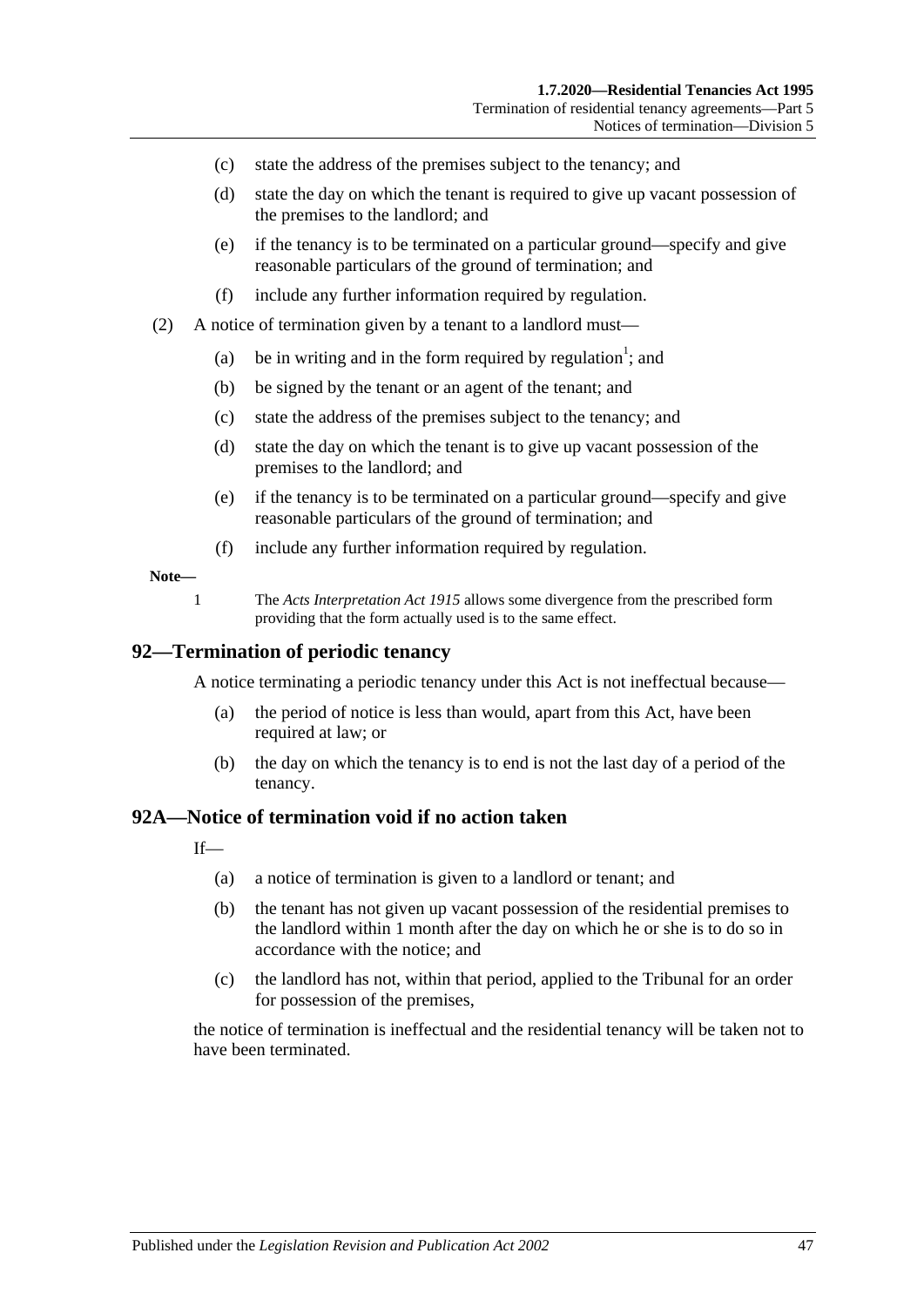# **Division 6—Repossession of premises**

## **93—Order for possession**

(1) If a residential tenancy is terminated by notice of termination under this Act or, in the case of a tenancy under which the South Australian Housing Trust is landlord, under the residential tenancy agreement, the landlord may apply to the Tribunal for an order for possession of the premises.

**Note—**

The landlord may not make the application if the notice of termination is ineffectual unde[r section](#page-46-0) 92A.

- (2) If the Tribunal is satisfied that the tenancy has been terminated, the Tribunal may make an order for possession of the premises.
- (3) The order for possession will take effect on a date specified by the Tribunal in the order, being a date not more than seven days after the date of the order unless the operation of the order for possession is suspended<sup>1</sup>.
- <span id="page-47-1"></span>(4) However, if the Tribunal, although satisfied that the landlord is entitled to an order for possession of the premises, is satisfied by the tenant that the grant of an order for immediate possession of the premises would cause severe hardship to the tenant, the Tribunal may—
	- (a) suspend the operation of the order for possession for up to 90 days; and
	- (b) extend the operation of the residential tenancy agreement until the landlord obtains vacant possession of the premises from the tenant.
- (4a) In extending the operation of the residential tenancy agreement, the Tribunal may make modifications to the agreement that it considers appropriate (but the modifications cannot reduce the tenant's financial obligations under the agreement).
- <span id="page-47-0"></span>(5) If the tenant fails to comply with an order for possession, the landlord is entitled to compensation for any loss caused by that failure.
- (6) The Tribunal may, on application by the landlord, order the tenant to pay to the landlord compensation to which the landlord is entitled under [subsection](#page-47-0) (5).

**Note—**

#### **94—Abandoned premises**

- (1) The Tribunal may, on application by a landlord—
	- (a) declare that a tenant abandoned premises on a day stated in the declaration; and
	- (b) make an order for immediate possession of the premises.
- (1a) In determining whether a tenant has abandoned premises, the Tribunal may have regard to—
	- (a) any failure by the tenant to pay rent or to carry out obligations under the residential tenancy agreement; and

<sup>1</sup> See [subsection](#page-47-1) (4).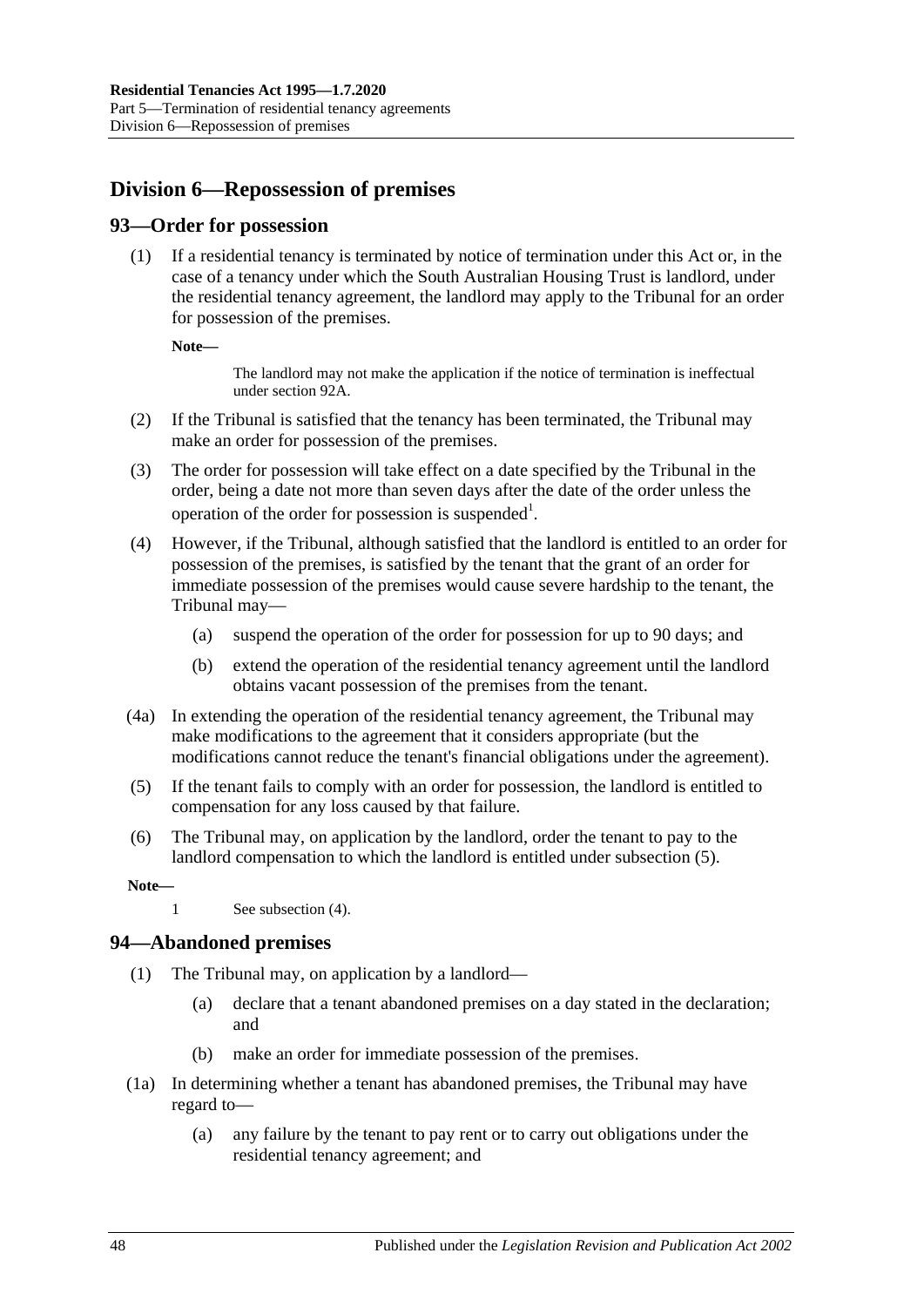- (b) any evidence suggesting that the tenant no longer occupies the premises as a place of residence; and
- (c) any other matter the Tribunal thinks fit.
- (2) A tenant is taken to have abandoned the premises on the day stated in a declaration under this section.
- (3) If a tenant has abandoned premises, the landlord is entitled to compensation for any loss (including loss of rent) caused by the abandonment.
- (4) However, the landlord must take reasonable steps to mitigate any loss and is not entitled to compensation for loss that could have been avoided by those steps.
- (5) The Tribunal may, on application by the landlord, order the tenant to pay to the landlord compensation to which the landlord is entitled under this section.

#### **95—Repossession of premises**

A person must not enter premises for the purpose of taking possession of the premises before, or after, the end of a residential tenancy unless—

- (a) the tenant abandons, or voluntarily gives up possession of, the premises; or
- (ab) the person is authorised to take possession of the premises by force of a notice to vacate issued in respect of the premises; or
- (b) the person is authorised to take possession of the premises under the order of a court or the Tribunal.

Maximum penalty: \$5 000.

## **96—Forfeiture of head tenancy not to result automatically in destruction of right to possession under residential tenancy agreement**

- <span id="page-48-0"></span>(1) A person cannot take possession of residential premises subject to a residential tenancy agreement so as to defeat the tenant's right to possession under the residential tenancy agreement unless an order for possession of the premises is made by a court or the Tribunal.
- <span id="page-48-1"></span>(1a) An order under [subsection](#page-48-0) (1) must be served on the tenant and takes effect—
	- (a) in the case of an order made in favour of a mortgagee—30 days after the day on which it is served or at such later time as is specified by the court or the Tribunal; and
	- (b) in any other case—at such time as is specified by the court or the Tribunal.
- <span id="page-48-2"></span>(1b) If an order of a kind referred to in [subsection](#page-48-1)  $(1a)(a)$  is made, the tenant—
	- (a) is not required to pay any rent, fee or other charge in respect of his or her occupation of the residential premises in the period following service of the order; and
	- (b) is entitled to compensation for any rent paid in respect of that period.
- (1c) The Tribunal may, on application by the tenant, order a person to whom rent has been paid to pay to the tenant compensation to which the tenant is entitled under [subsection](#page-48-2) (1b).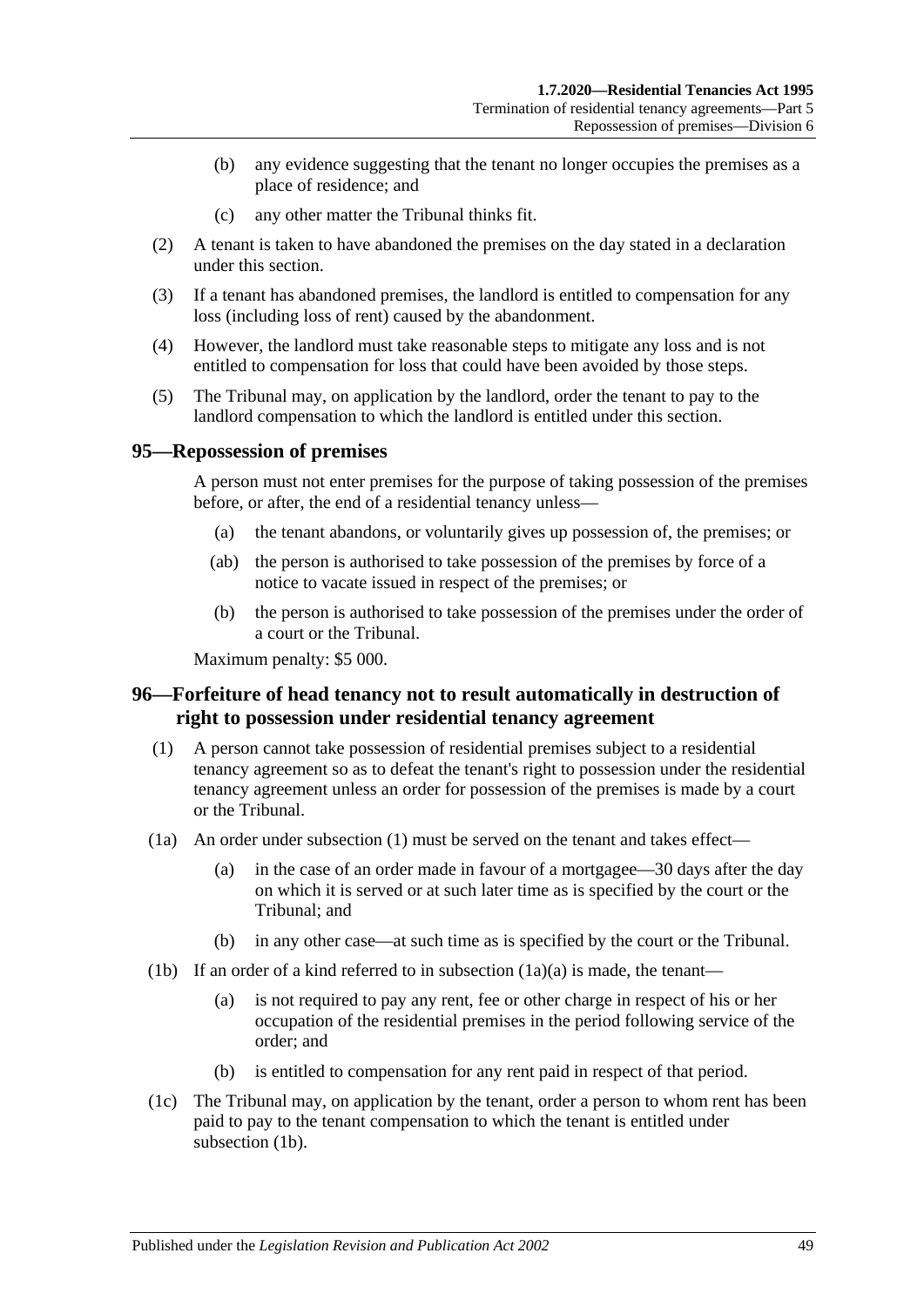- <span id="page-49-0"></span>(2) If a person is entitled to possession of residential premises as against a person who granted a residential tenancy, a court before which proceedings for possession of the premises are brought, or the Tribunal, may, on application by an interested person, vest the residential tenancy agreement in the person who would, but for the agreement, be entitled to possession of the premises so that the tenant holds the premises directly from that person as landlord.
- (3) An order may be made under [subsection](#page-49-0) (2) on terms and conditions the court or Tribunal considers just.

# **Division 7—Abandoned property**

## **97—Abandoned property**

- (1) This Division applies to property (*abandoned property*) that is left on residential premises by a tenant after termination of a residential tenancy agreement.
- (2) Nothing in this Division affects any obligation a landlord may have in relation to property left on the premises under another Act or law.

## **97A—Offence to deal with abandoned property in unauthorised way**

A landlord must not deal with abandoned property otherwise than in accordance with this Division.

Maximum penalty: \$2 500.

## **97B—Action to deal with abandoned property other than personal documents**

- (1) This section applies to abandoned property other than personal documents.
- <span id="page-49-1"></span>(2) The landlord may, at any time after recovering possession of the premises, remove from the premises and destroy or dispose of abandoned property consisting of perishable goods.
- (2a) The landlord must, within the period of 2 days after recovering possession of the premises, allow the tenant access to the premises to reclaim abandoned property.
- <span id="page-49-2"></span>(3) The landlord may, when at least 2 days have passed after recovering possession of the premises, remove from the premises and destroy or dispose of abandoned property, other than perishable goods, if the value of the property is less than a fair estimate of the cost of removal, storage and sale of the property.
- (4) If there is abandoned property (other than personal documents) on the premises that may not be dealt with under [subsection](#page-49-1) (2) or [\(3\)](#page-49-2) (*valuable abandoned property*), the landlord must—
	- (a) as soon as practicable, make reasonable attempts to notify the tenant that such property has been found on the premises; and
	- (b) take reasonable steps to keep the property safe until at least 28 days after possession of the premises is recovered.
- <span id="page-49-3"></span>(5) A person who is entitled to possession of valuable abandoned property may reclaim the property by paying to the landlord the reasonable costs incurred by the landlord in dealing with the property in accordance with this Division and any other reasonable costs incurred by the landlord as a result of the property being left on the premises.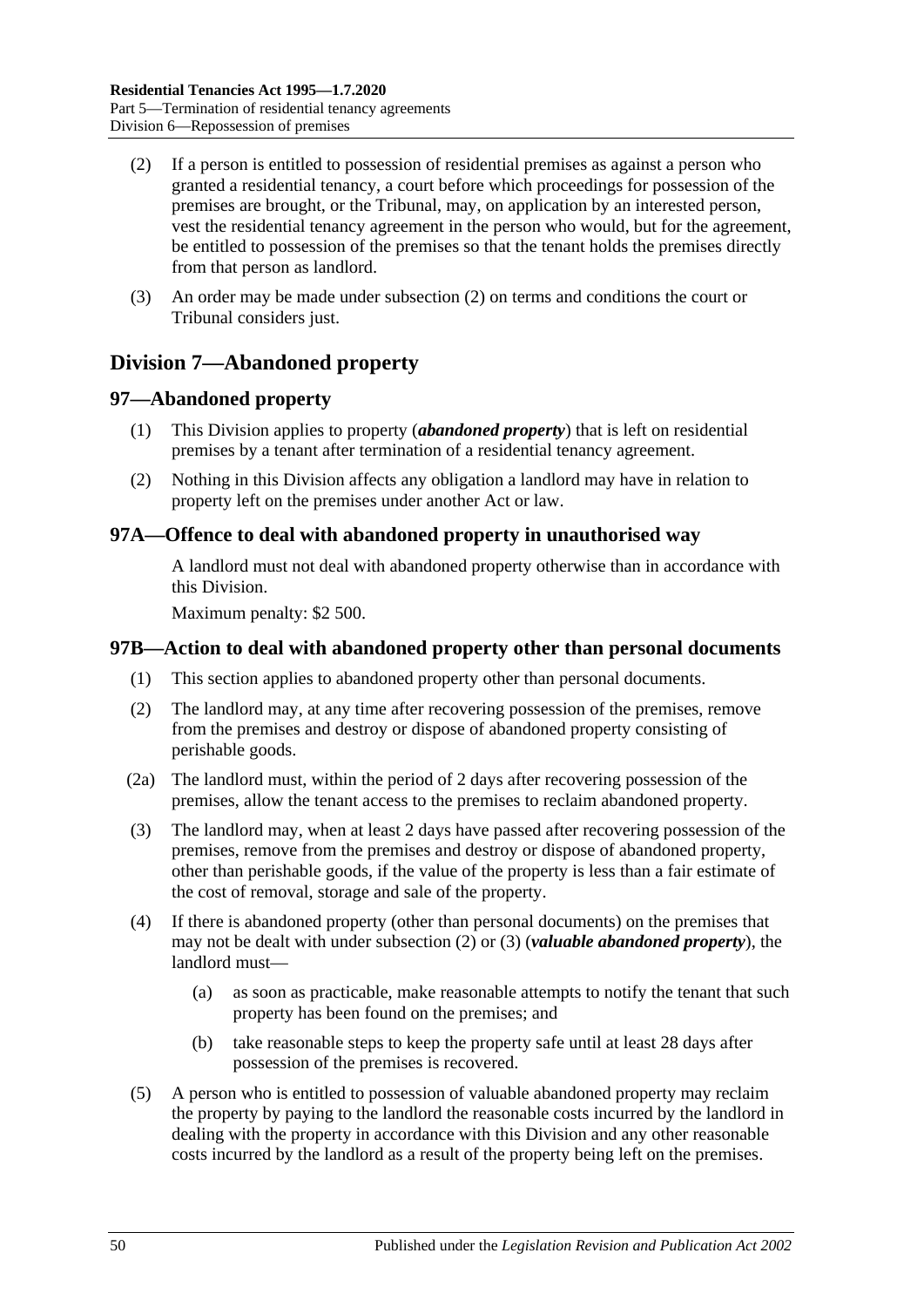- (6) If valuable abandoned property is not reclaimed within the period of 28 days referred to in [subsection](#page-49-3) (4)(b), the landlord may, subject to the regulations, sell or otherwise lawfully dispose of the property (as if the landlord were the owner of the property).
- (7) If valuable abandoned property is sold in accordance with this section, or if any other abandoned property is sold by the landlord, the landlord—
	- (a) may retain out of the proceeds of sale—
		- (i) the reasonable costs incurred by the landlord in dealing with the property in accordance with this Division and any other reasonable costs incurred by the landlord as a result of the property being left on the premises; and
		- (ii) any amounts owed to the landlord under the residential tenancy agreement; and
	- (b) must pay the balance (if any) to the owner of the property, or if the identity and address of the owner are not known to, or reasonably ascertainable by, the landlord, to the Commissioner for the credit of the Fund.
- (8) If a dispute arises between a landlord and tenant about the exercise of powers conferred by this section, the Tribunal may, on application by either party to the dispute, make orders resolving the matters in dispute.

## **97C—Action to deal with abandoned personal documents**

- (1) This section applies to abandoned property consisting of personal documents.
- (2) The landlord must—
	- (a) as soon as practicable, make reasonable attempts to notify the tenant that the documents have been found on the premises; and
	- (b) take reasonable steps to keep the documents safe until at least 28 days after possession of the premises is recovered.
- <span id="page-50-1"></span><span id="page-50-0"></span>(3) If the personal documents are not reclaimed by the tenant within the 28 day period referred to in [subsection](#page-50-0) (2)(b), the landlord may destroy or dispose of the documents.
- (4) [Subsection](#page-50-1) (3) applies subject to any Act relating to the preservation of records.

# **Division 8—Enforcement of orders for possession**

## **99—Enforcement of orders for possession**

- (1) If an order for possession of premises is made by the Tribunal and the person in whose favour the order was made advises the Tribunal, within 14 days of the day on which the order takes effect or such longer period as the Tribunal may allow, that the order has not been complied with—
	- (a) the order is enforceable by a bailiff (and, subject to [subsection](#page-51-0) (3), only by a bailiff); and
	- (b) the bailiff must enforce the order as soon as is practicable after the Tribunal is advised that it has not been complied with.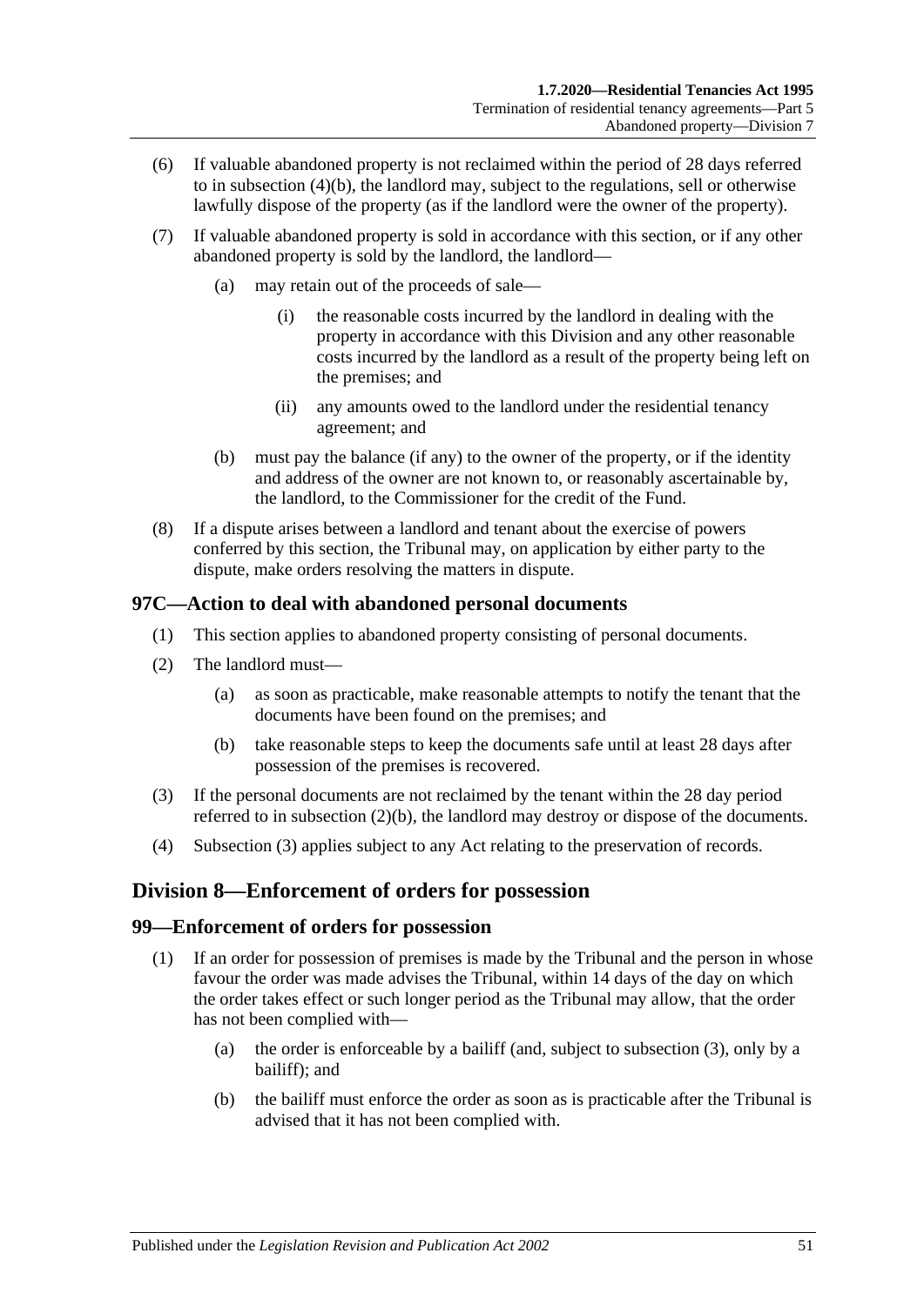- (2) A bailiff enforcing an order for possession of premises may enter the premises, ask questions and take all steps as are reasonably necessary for the purpose of enforcing the order.
- <span id="page-51-0"></span>(3) A police officer must, if requested by a bailiff, assist the bailiff in enforcing an order for possession.
- (4) In the exercise of the powers conferred by this section a bailiff may use the force that is reasonable and necessary in the circumstances.
- (5) A person must not hinder or obstruct a bailiff in the exercise of the powers conferred by this section.

Maximum penalty: \$2 500.

- (6) A person questioned pursuant to this section must not refuse or fail to answer the question to the best of his or her knowledge, information and belief. Maximum penalty: \$2 500.
- (7) However, a person is not obliged to answer a question under this section if to do so might tend to incriminate the person or to make the person liable to a penalty, or would require the disclosure of information that is privileged under the principles of legal professional privilege.

# **Part 5A—Residential tenancy databases**

## **99A—Definitions**

In this Division—

*agent* of a landlord means a person employed, or otherwise authorised, by the landlord to act as the landlord's agent;

*database* means a system, device or other thing used for storing information, whether electronically or in some other form;

*database operator* means an entity that operates a residential tenancy database;

*inaccurate*, in relation to personal information in a residential tenancy database, includes information that is inaccurate because—

- (a) the information indicates that the person owes a landlord an amount that is more than the bond for a residential tenancy agreement; and
- (b) the amount owed was paid to the landlord more than 3 months after the amount became due;

**Note—**

If the amount is paid to the landlord within 3 months after the amount became due, the information would be out of date. See definition of *out of date*, [paragraph](#page-52-0) (a).

*list* personal information in a residential tenancy database means—

- (a) enter the personal information into the database; or
- (b) give the personal information to a database operator or someone else for entry into the database,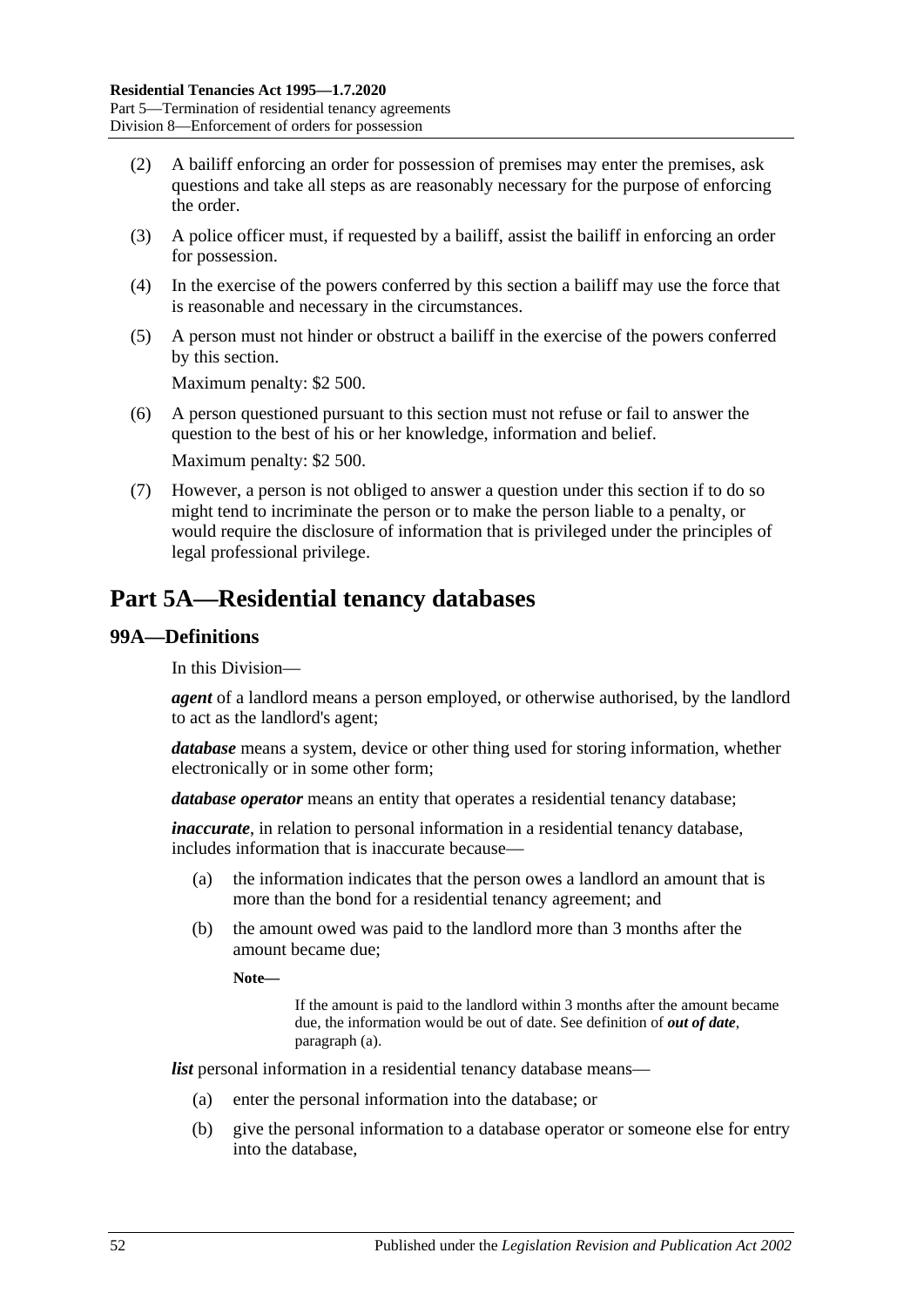and includes amend personal information about a person in the database to include additional personal information about the person;

<span id="page-52-0"></span>*out of date*, in relation to personal information in a residential tenancy database, means the information is no longer accurate because—

- (a) for a listing made on the basis the person owes a landlord an amount that is more than the bond for a residential tenancy agreement—the amount owed was paid to the landlord within 3 months after the amount became due; or
- (b) for a listing made on the basis the Tribunal has made an order terminating the residential tenancy agreement—the order has been set aside, varied or quashed on review or appeal;

*personal information* means information (including an individual's name) or an opinion, whether true or not, about an individual whose identity is apparent, or can reasonably be ascertained, from the information or opinion;

*residential tenancy database* means a database—

- (a) containing personal information—
	- (i) relating to, or arising from, the occupation of residential premises under a residential tenancy agreement; or
	- (ii) entered into the database for reasons relating to, or arising from, the occupation of residential premises under a residential tenancy agreement; and
- (b) with an intended purpose of use by landlords or agents of landlords for checking a person's tenancy history for deciding whether a residential tenancy agreement should be entered into with the person.

**Note—**

For statutory provisions relating to reports provided otherwise than through the use of a residential tenancy database see Part 4 of the *[Fair Trading Act](http://www.legislation.sa.gov.au/index.aspx?action=legref&type=act&legtitle=Fair%20Trading%20Act%201987) 1987*.

#### **99B—Application**

This Division does not apply to a residential tenancy database kept by an entity (including a department of the government of a State or Territory) for use only by that entity or its officers, employees or agents.

## **99C—Extra-territorial operation of Part**

(1) This section applies if—

- (a) a person does an act, or makes an omission, outside the State in relation to personal information—
	- (i) about a person who resides in the State; or
	- (ii) relating to, or arising from, the occupation of residential premises in the State; or
	- (iii) entered into a residential tenancy database for reasons relating to, or arising from, the occupation of residential premises in the State; and
- <span id="page-52-1"></span>(b) the act or omission would constitute an offence against a provision of this Part if it were done or made by the person within the State.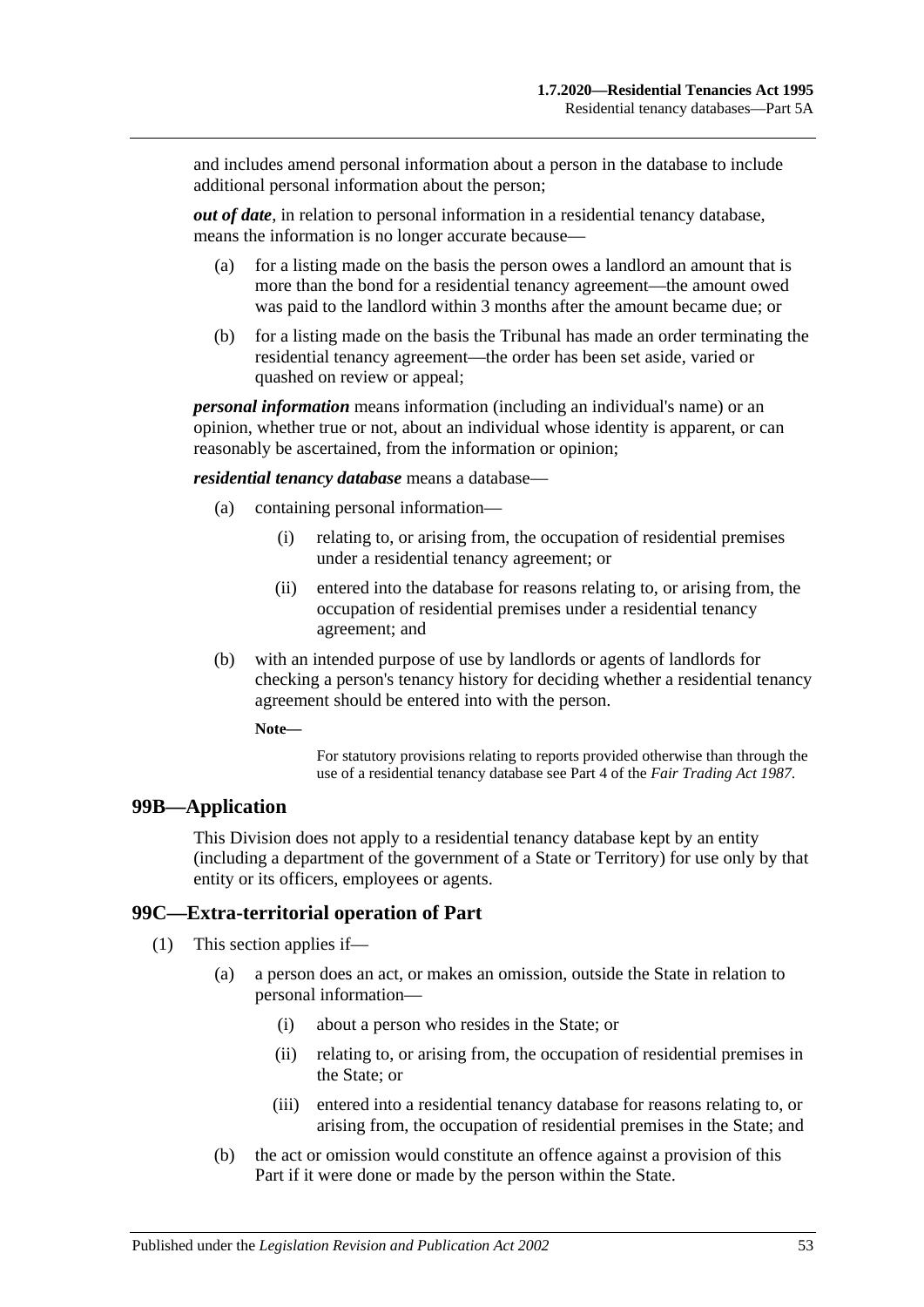(2) The person commits an offence of the same kind as that mentioned in [subsection](#page-52-1) (1)(b) and may be charged with and convicted of the offence.

## **99D—Notice of usual use of database**

- (1) This section applies if—
	- (a) a person (the *applicant*) applies to a landlord, whether or not through the landlord's agent, to enter into a residential tenancy agreement; and
	- (b) the landlord or, if the application is made through the landlord's agent, the landlord or agent usually uses 1 or more residential tenancy databases for deciding whether a residential tenancy agreement should be entered into with a person.
- <span id="page-53-1"></span><span id="page-53-0"></span>(2) The landlord or agent must, when the application is made, give the applicant written notice stating the following:
	- (a) the name of each residential tenancy database the landlord or agent usually uses, or may use, for deciding whether a residential tenancy agreement should be entered into with a person;
	- (b) that the reason the landlord or agent uses a residential tenancy database mentioned in [paragraph](#page-53-0) (a) is for checking an applicant's tenancy history;
	- (c) for each residential tenancy database mentioned in [paragraph](#page-53-0) (a), how persons may contact the database operator who operates the database and obtain information from the operator.

Maximum penalty: \$5 000.

Expiation fee: \$315.

- (3) [Subsection](#page-53-1) (2) applies in relation to a residential tenancy database whether or not the landlord or agent intends to use the database for deciding whether a residential tenancy agreement should be entered into with the applicant.
- (4) However, the landlord or agent is not required to give the written notice mentioned in [subsection](#page-53-1) (2) if a written notice stating the matters mentioned in the subsection was given to the applicant not more than 7 days before the application was made.

#### **Example—**

The landlord or agent gave a written notice stating the matters mentioned in [subsection](#page-53-1) (2) to the applicant when the applicant obtained the application form and that happened less than 7 days before the applicant made the application.

## **99E—Notice of listing if database used**

- (1) This section applies if—
	- (a) a person (the *applicant*) applies to a landlord, whether or not through the landlord's agent, to enter into a residential tenancy agreement; and
	- (b) the landlord or, if the application is made through the landlord's agent, the landlord or agent uses a residential tenancy database for checking whether personal information about the applicant is in the database; and
	- (c) personal information about the applicant is in the database.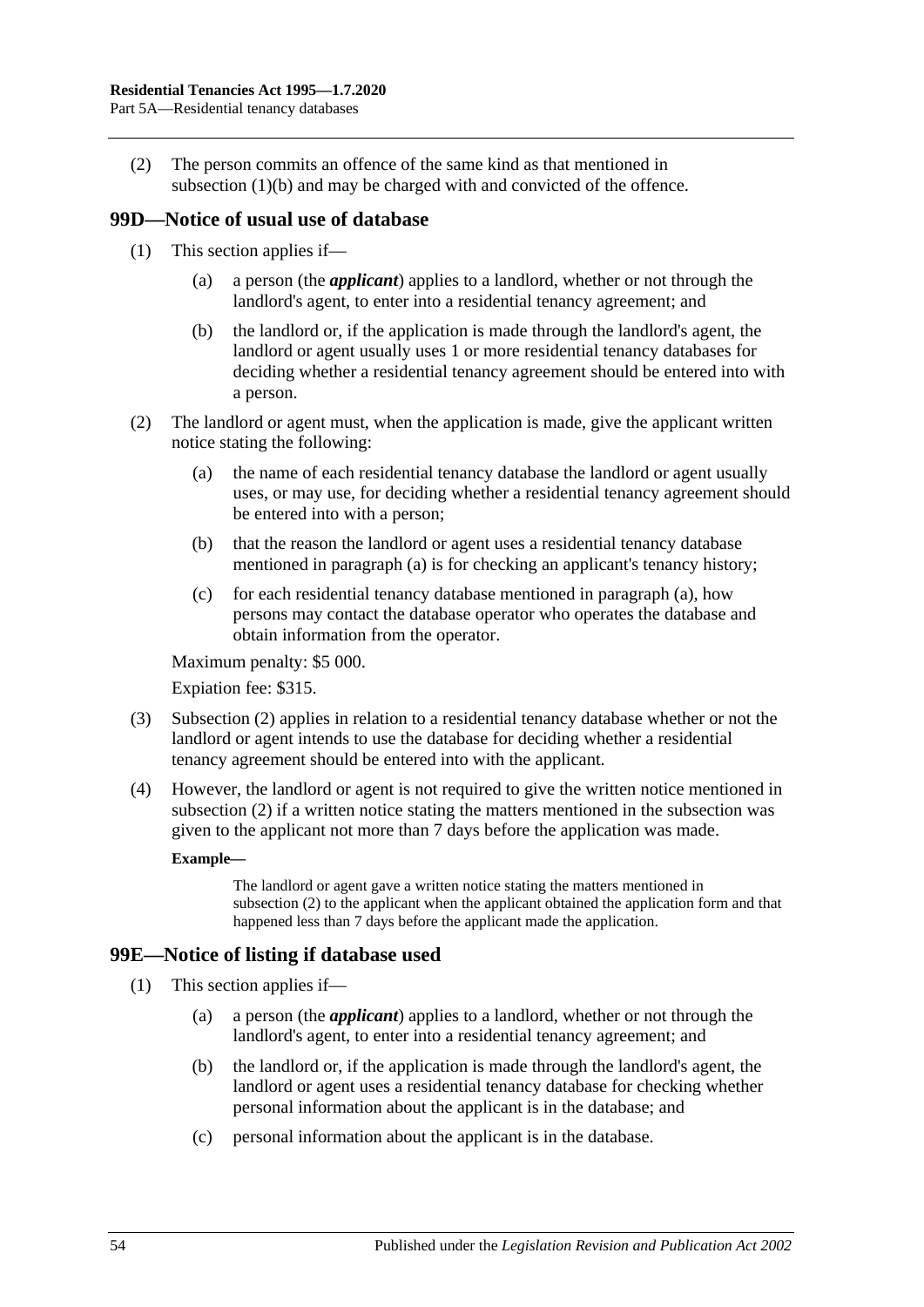- <span id="page-54-1"></span>(2) The landlord or agent must, as soon as possible but within 7 days after using the database, give the applicant a written notice stating—
	- (a) the name of the database; and
	- (b) that personal information about the applicant is in the database; and
	- (c) the name of each person who listed the personal information in the database; and
	- (d) how and in what circumstances the applicant can have the personal information removed or amended under this Division.

Maximum penalty: \$5 000.

Expiation fee: \$315.

(3) However, [subsection](#page-54-1) (2)(c) requires the written notice to state the name of a person only if the person is identified in the residential tenancy database as the person who listed the personal information in the database.

#### <span id="page-54-0"></span>**99F—Listing can be made only for particular breaches by particular persons**

- (1) A landlord, landlord's agent or database operator may only list personal information about a person in a residential tenancy database if—
	- (a) the person was named as a tenant in a residential tenancy agreement that has ended; and
	- (b) the person has breached the agreement; and
	- (c) because of the breach, either—
		- (i) the person owes the landlord an amount that is more than the bond for the agreement; or
		- (ii) the Tribunal has made an order terminating the residential tenancy agreement; and
	- (d) the personal information—
		- (i) relates only to the breach; and
		- (ii) is accurate, complete and unambiguous; and
	- (e) the Tribunal has not made an order under section [89A\(4\)\(d\)](#page-42-5) prohibiting the listing.

<span id="page-54-2"></span>Maximum penalty: \$5 000.

(2) Without limiting [subsection](#page-54-2)  $(1)(d)(ii)$ , the personal information must indicate the nature of the breach.

**Examples of how personal information can indicate nature of breach—**

- including the words "rent arrears" in personal information about a person who has breached a residential tenancy agreement by failing to pay rent;
- including the words "damage to premises" in the personal information about a person who has breached a residential tenancy agreement by damaging premises.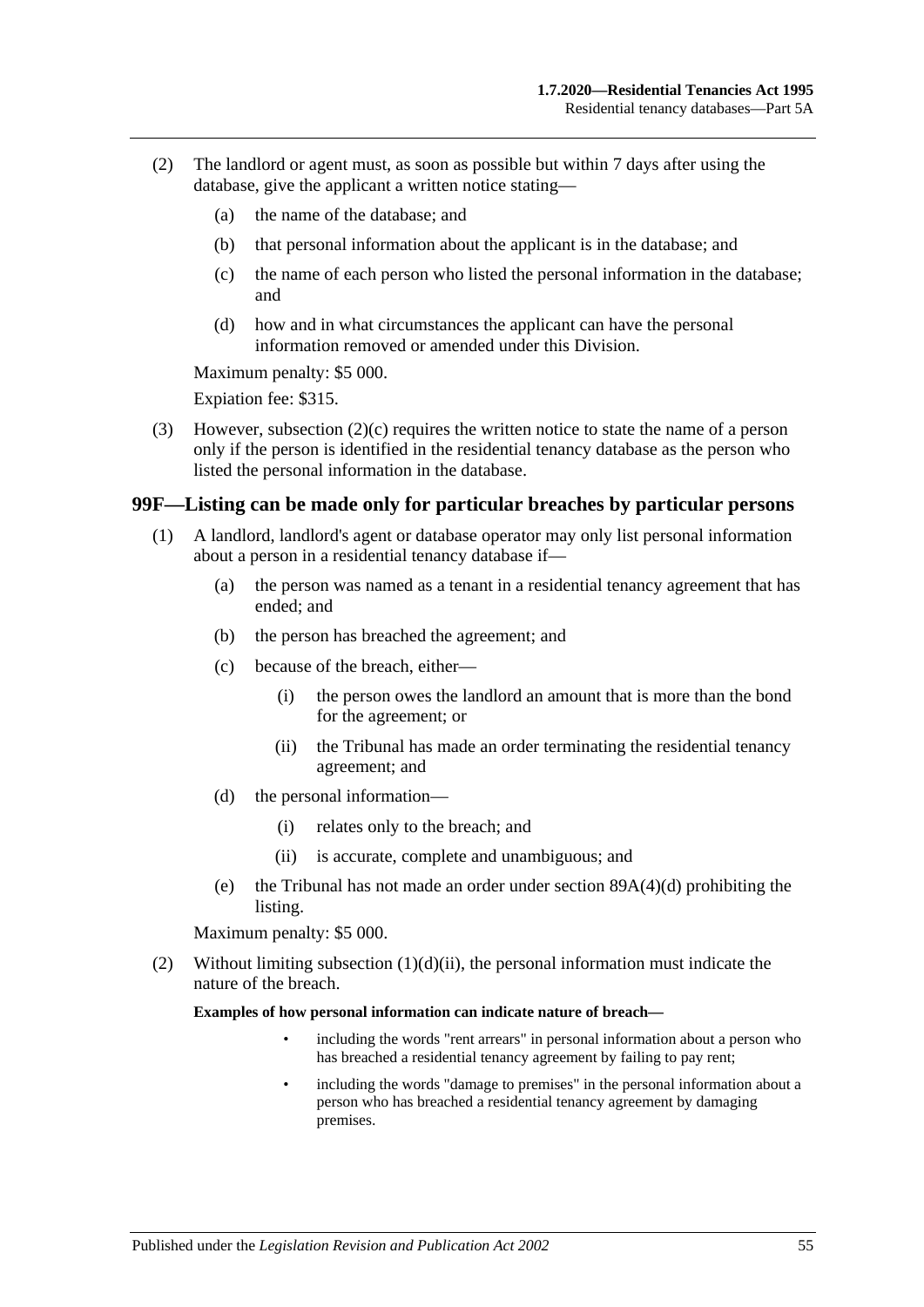## <span id="page-55-0"></span>**99G—Further restriction on listing**

- (1) A landlord, landlord's agent or database operator must not list personal information about a person in a residential tenancy database unless the landlord, agent or operator—
	- (a) has, without charging a fee—
		- (i) given the person a copy of the personal information; or
		- (ii) taken other reasonable steps to disclose the personal information to the person; and
	- (b) has given the person at least 14 days to review the personal information and make submissions—
		- (i) objecting to its entry into the database; or
		- (ii) about its accuracy, completeness and clarity; and
	- (c) has considered any submissions made.

<span id="page-55-1"></span>Maximum penalty: \$5 000.

- <span id="page-55-2"></span>(2) [Subsection](#page-55-0) (1) does not apply if the landlord, landlord's agent or database operator cannot locate the person after making reasonable enquiries.
- (3) [Subsection](#page-55-1) (1)(b) and [\(c\)](#page-55-2) do not apply—
	- (a) to information that, at the time of the listing, is contained in publicly available court or Tribunal records; or
	- (b) to a listing involving only an amendment of personal information about a person under [section](#page-55-3) 99H.

## <span id="page-55-3"></span>**99H—Ensuring quality of listing—landlord's or agent's obligation**

- (1) This section applies if a landlord or landlord's agent who lists personal information in a residential tenancy database becomes aware that the information is inaccurate, incomplete, ambiguous or out of date.
- <span id="page-55-4"></span>(2) The landlord or agent must, within 7 days, give written notice of the following to the database operator who keeps the database:
	- (a) if the information is inaccurate, incomplete, or ambiguous—
		- (i) that the information is inaccurate, incomplete or ambiguous; and
		- (ii) how the information must be amended so that it is no longer inaccurate, incomplete or ambiguous;

#### **Example—**

A landlord lists, in a residential tenancy database, personal information about a tenant who owes the landlord an amount that is more than the bond for a residential tenancy agreement. The tenant pays the amount owed to the landlord more than 3 months after the amount became due. The landlord must, within 7 days after the landlord becomes aware of the payment, give the database operator who keeps the database written notice of—

(a) the personal information being inaccurate; and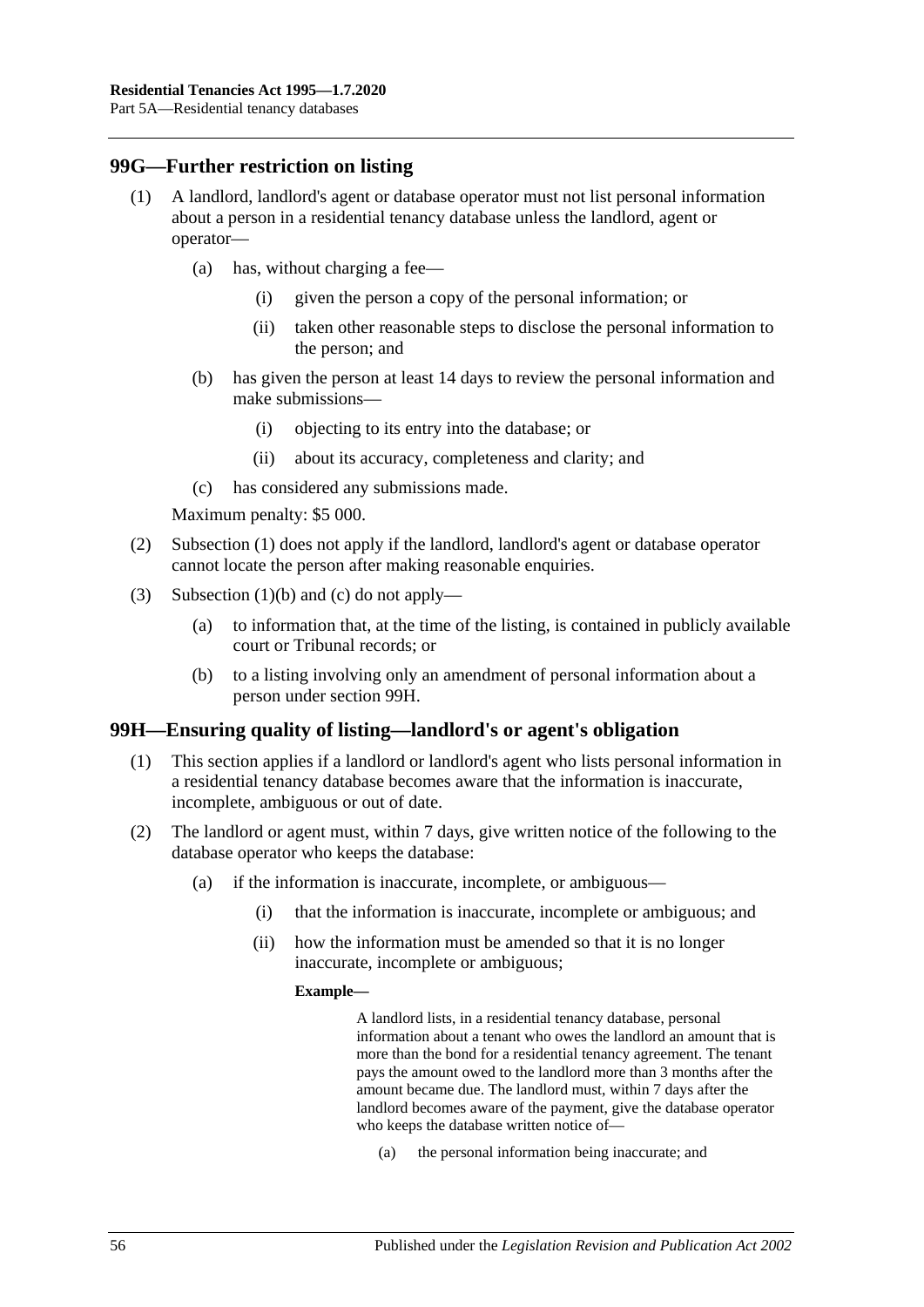- (b) the details of the payment to be included in the personal information so that it is no longer inaccurate.
- (b) if the information is out of date—that the information is out of date and must be removed.

Maximum penalty: \$5 000.

(3) The landlord or agent must keep a copy of the written notice for 1 year after it was given under [subsection](#page-55-4) (2).

Maximum penalty: \$5 000.

### **99I—Ensuring quality of listing—database operator's obligation**

- (1) This section applies if a landlord or landlord's agent who has listed personal information in a tenancy database gives the database operator who operates the database a written notice stating that the personal information must be—
	- (a) amended in a stated way to make it accurate, complete and unambiguous; or
	- (b) removed.
- (2) The database operator must amend the personal information in the stated way, or remove the personal information, within 14 days after the operator is given the written notice.

Maximum penalty: \$5 000.

### <span id="page-56-0"></span>**99J—Providing copy of personal information listed**

(1) A landlord or landlord's agent who lists personal information about a person in a residential tenancy database must, if asked in writing by the person, give the person a copy of the information within 14 days after the request is made.

Maximum penalty: \$5 000.

<span id="page-56-1"></span>(2) A database operator must, if asked in writing by a person whose personal information is in the residential tenancy database kept by the operator, give the person a copy of the information within 14 days after the request is made.

Maximum penalty: \$5 000.

- (3) If a landlord or landlord's agent charges a fee for giving personal information under [subsection](#page-56-0) (1), or a database operator charges a fee for giving personal information under [subsection](#page-56-1) (2), the subsection applies only if the fee has been paid.
- (4) A fee charged by a landlord or landlord's agent for giving personal information under [subsection](#page-56-0) (1), or by a database operator for giving personal information under [subsection](#page-56-1) (2)—
	- (a) must not be excessive; and
	- (b) must not apply to lodging a request for the information.

#### <span id="page-56-3"></span>**99K—Keeping personal information listed**

- <span id="page-56-2"></span>(1) A database operator must not keep personal information about a particular person in the operator's residential tenancy database for longer than—
	- (a) 3 years; or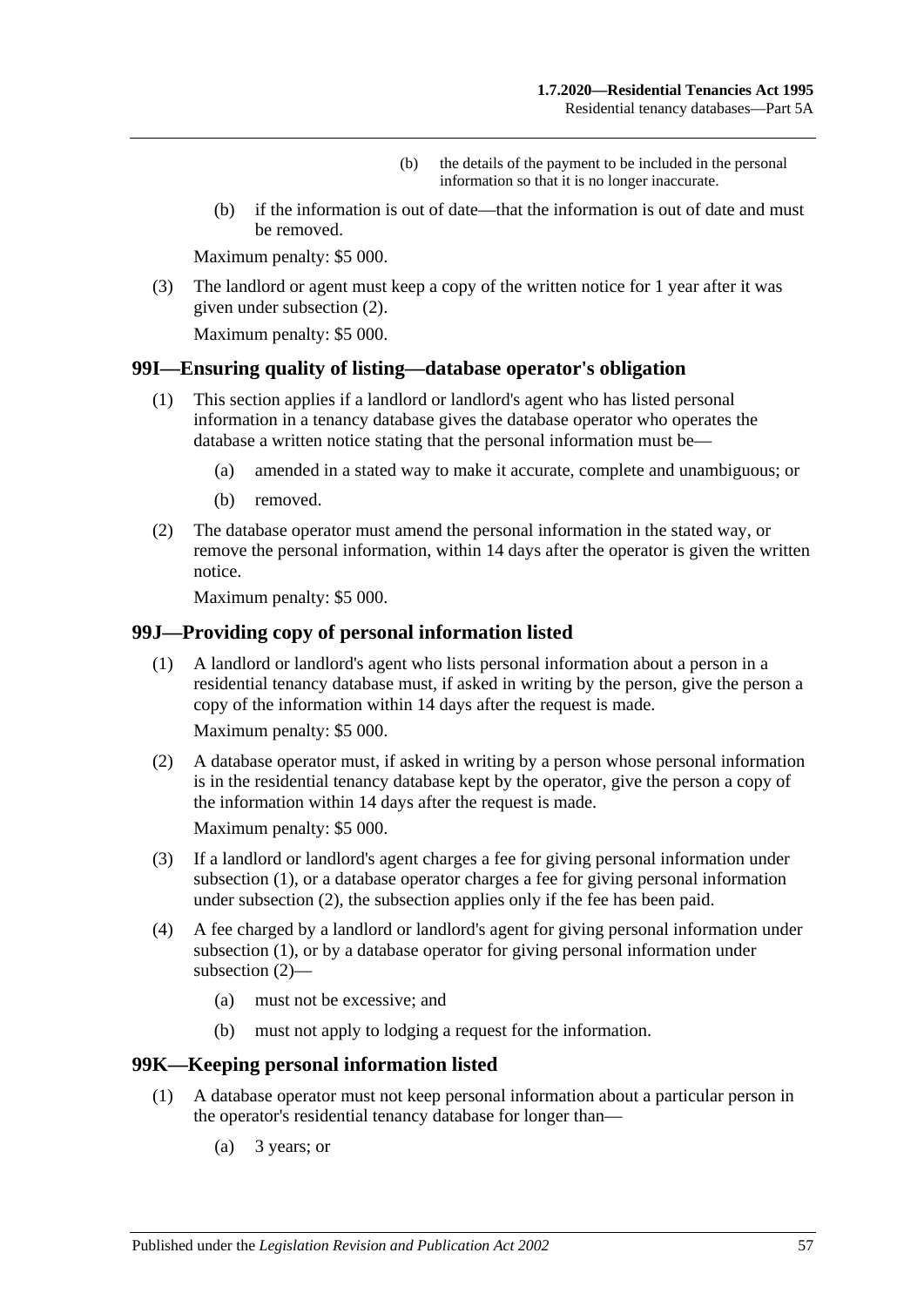<span id="page-57-0"></span>(b) if, under the national privacy principles, the operator of the database is required to remove the personal information before the end of the 3 year period mentioned in [paragraph](#page-56-2) (a)—the period ending when the information must be removed under the national privacy principles.

Maximum penalty: \$5 000.

Expiation fee: \$315.

- (2) However, a database operator may keep the person's name in the operator's residential tenancy database for longer than the period stated in [subsection](#page-56-2)  $(1)(a)$  or  $(b)$  if—
	- (a) other personal information about the person in the database is attached to the name; and
	- (b) the other personal information is not required to be removed under [subsection](#page-56-3) (1) or another law.
- (3) This section does not limit the operation of another provision of this Part or any other law that requires the removal of the personal information.
- (4) In this section—

*national privacy principles* means the principles stated in Schedule 3 of the *Privacy Act 1988* of the Commonwealth.

#### <span id="page-57-1"></span>**99L—Powers of Tribunal**

- (1) The Tribunal may, on the application of the Commissioner or a person whose personal information is in a residential tenancy database, make such orders against a landlord, landlord's agent or database operator as may be necessary or expedient in the opinion of the Tribunal to ensure compliance with this Part or any provision of this Part.
- <span id="page-57-2"></span>(2) If a database operator commits an offence against this Part, the Tribunal may, on the application of the Commissioner, make an order requiring the database operator to comply with conditions specified in the order in relation to a residential tenancy database operated by the operator.
- (3) An order under [subsection](#page-57-1) (1) or [\(2\)](#page-57-2) is effective for such period as may be specified in the order or until further order of the Tribunal.

## **99M—Notifying relevant non-parties of Tribunal order about listing**

- (1) This section applies if—
	- (a) the Tribunal makes an order that a person must, in relation to a residential tenancy database—
		- (i) amend personal information in a stated way; or
		- (ii) remove all or particular personal information about a person; and
	- (b) the person against whom the order is made (the *relevant person*) is not a party to the proceedings before the Tribunal.
- (2) The Tribunal must ensure that a copy of the order is given to the relevant person.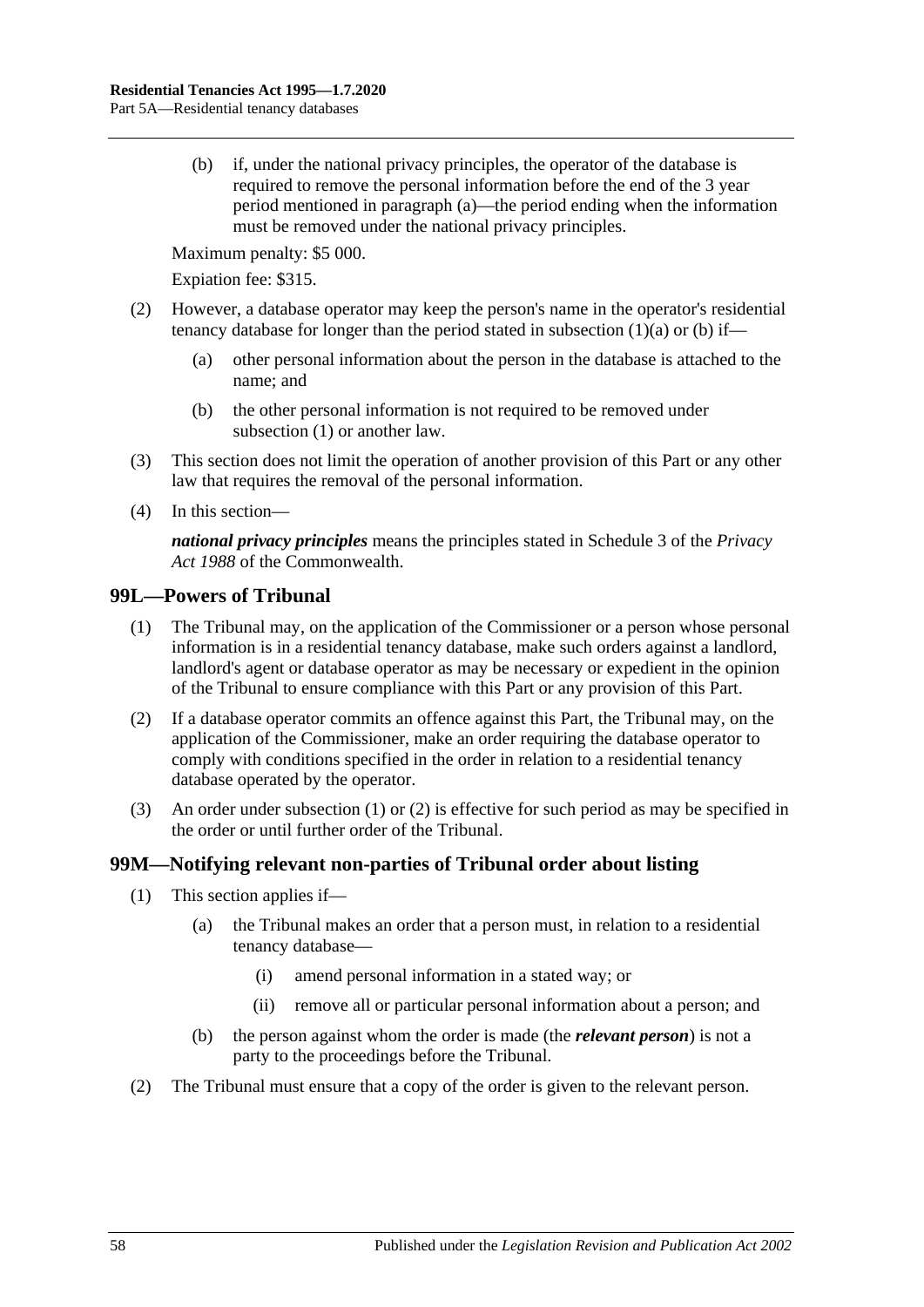# **Part 6—Residential Tenancies Fund**

## **100—Residential Tenancies Fund**

- (1) The fund entitled the *Residential Tenancies Fund* continues in existence.
- (2) The Fund is to be kept and administered by the Commissioner.
- (3) The Fund consists of the amounts received by the Commissioner by way of bonds, and other amounts paid into the Fund under this Act.
- (4) The Fund may be invested as approved by the Minister.
- (5) The Commissioner will make repayments in respect of bonds from the Fund.
- (6) In this section—

*bond* includes a bond within the meaning of [Part 7.](#page-59-0)

### **101—Application of income**

- (1) The income derived from investment of the Fund may be applied—
	- (a) towards the costs of—
		- (i) administering and enforcing this Act and the *[Residential Parks](http://www.legislation.sa.gov.au/index.aspx?action=legref&type=act&legtitle=Residential%20Parks%20Act%202007)  Act [2007](http://www.legislation.sa.gov.au/index.aspx?action=legref&type=act&legtitle=Residential%20Parks%20Act%202007)*; and
		- (ii) the operation of the Tribunal to the extent that the costs are attributable to proceedings under this Act, the *[Residential Parks](http://www.legislation.sa.gov.au/index.aspx?action=legref&type=act&legtitle=Residential%20Parks%20Act%202007)  Act [2007](http://www.legislation.sa.gov.au/index.aspx?action=legref&type=act&legtitle=Residential%20Parks%20Act%202007)* or the *[Retirement Villages Act](http://www.legislation.sa.gov.au/index.aspx?action=legref&type=act&legtitle=Retirement%20Villages%20Act%201987) 1987*; and
	- (b) for the education of landlords, tenants, rooming house proprietors, rooming house residents and park owners and residents of residential parks about their statutory and contractual rights and obligations, and for other educational purposes approved by the Commissioner; and
	- (c) towards the costs of projects directed at providing accommodation, or assistance related to accommodation, for the homeless or other disadvantaged sections of the community; and
	- (d) on research, approved by the Commissioner, into—
		- (i) the availability of rental accommodation within the community; and
		- (ii) areas of social need related to the availability (or non-availability) of rental accommodation or particular kinds of rental accommodation; and
		- (iii) other matters connected with, or arising under, this Act or the *[Residential Parks Act](http://www.legislation.sa.gov.au/index.aspx?action=legref&type=act&legtitle=Residential%20Parks%20Act%202007) 2007*; and
	- (e) for the benefit of landlords, tenants, rooming house proprietors, rooming house residents and park owners and residents of residential parks in other ways approved by the Commissioner; and
	- (f) for any other purposes connected with, or arising under, this Act or the *[Residential Parks Act](http://www.legislation.sa.gov.au/index.aspx?action=legref&type=act&legtitle=Residential%20Parks%20Act%202007) 2007* approved by the Commissioner.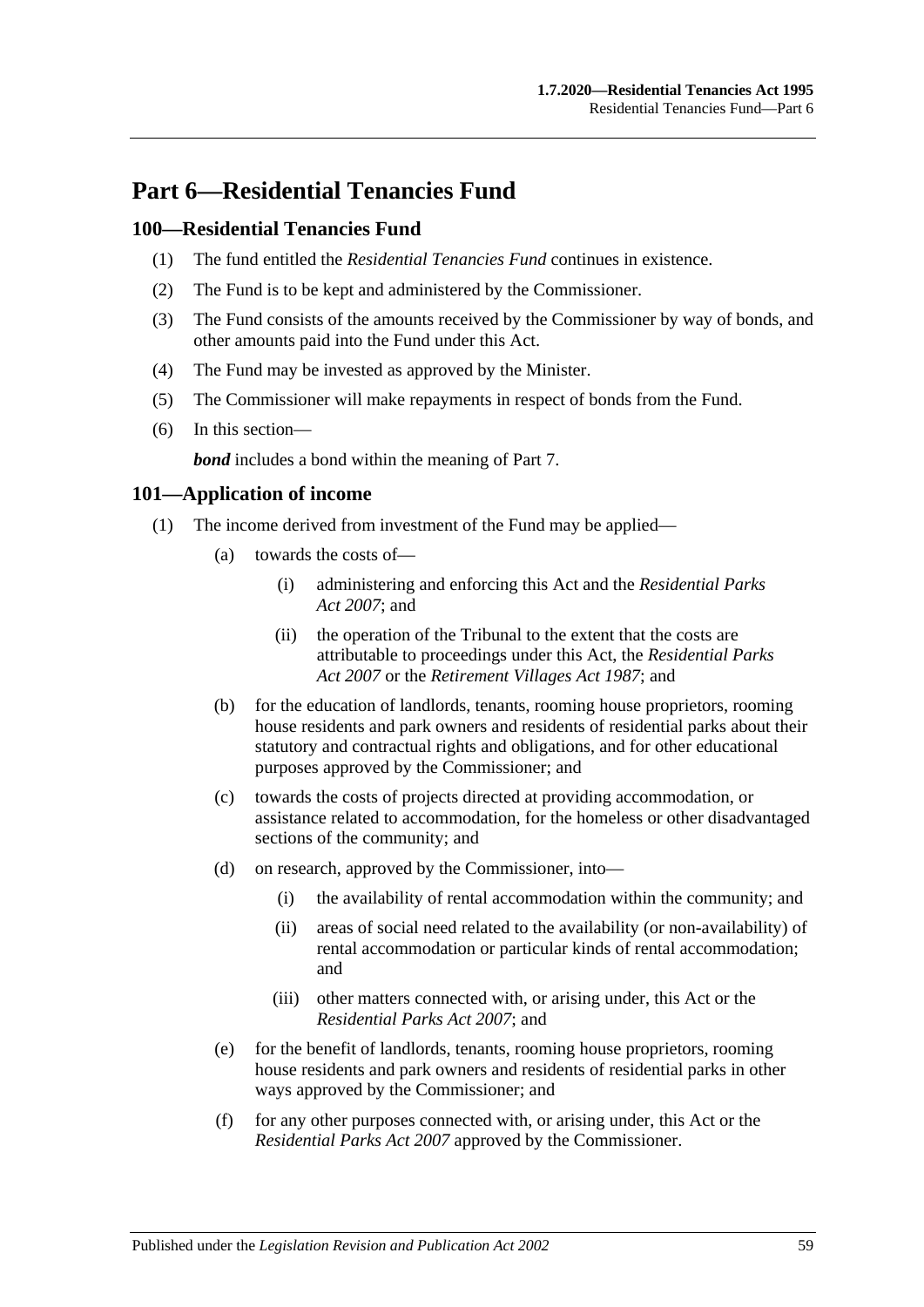(2) In this section, *residential park*, *park owner* and *resident* of a residential park have the same respective meanings as in the *[Residential Parks Act](http://www.legislation.sa.gov.au/index.aspx?action=legref&type=act&legtitle=Residential%20Parks%20Act%202007) 2007*.

## **102—Accounts and audit**

- (1) The Commissioner must keep proper accounts of the receipts and payments from the Fund.
- (2) The Auditor-General may at any time, and must at least once in each year, audit the accounts of the Fund.

# <span id="page-59-0"></span>**Part 7—Rooming houses**

# **Division 1—Interpretation**

## **103—Interpretation**

In this Part—

*bond* means an amount a resident is required to pay under a rooming house agreement, or an agreement collateral to a rooming house agreement, as security for the performance of obligations under a rooming house agreement;

*house rules*—see [section](#page-60-0) 105A;

*proprietor* means rooming house proprietor;

*rent* means an amount payable under a rooming house agreement for accommodation at the rooming house;

*resident* means a rooming house resident.

## **Division 2—Rooming house agreements**

## **104—Standard terms of rooming house agreements**

A rooming house agreement will be taken to include terms prescribed by regulation as standard terms for rooming house agreements.

## **105—Copies of written agreements**

- (1) If a proprietor invites or requires a resident to sign a written rooming house agreement, or a document recording its terms, the proprietor must ensure that—
	- (a) the resident receives a copy of the agreement or other document (for the resident to keep), when the resident signs it; and
	- (b) if the agreement or other document has not been signed by the proprietor, a copy of the agreement or other document, as executed by all parties, is delivered to the resident within 14 days after the resident gives the agreement or other document back to the proprietor to complete its execution.

Maximum penalty: \$2 500.

Expiation fee: \$210.

(2) A rooming house agreement is not rendered void or unenforceable by non-compliance with a requirement of this section.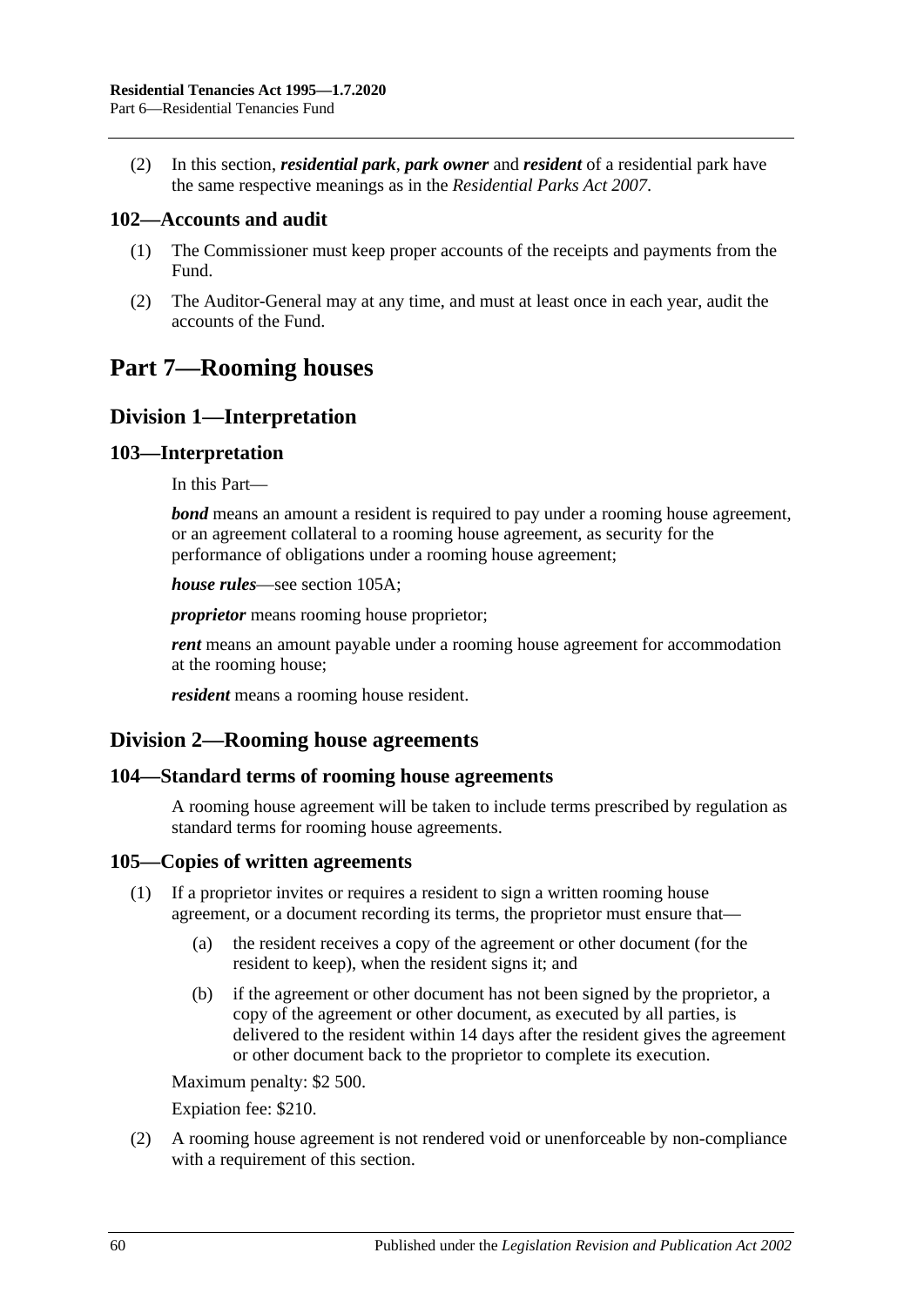# **Division 3—House rules**

## <span id="page-60-0"></span>**105A—House rules**

- (1) A proprietor of a rooming house may make written rules about conduct or behaviour of the residents.
- (2) A house rule will be void to the extent that—
	- (a) it is made for a purpose other than enhancing the health or safety of persons or the safety of property; or
	- (b) it is inconsistent with this Act or any other Act or law.
- (3) The house rules for a rooming house (as from time to time in force under this section) are to be taken to constitute terms of every rooming house agreement relating to the rooming house.
- (4) The *[Subordinate Legislation Act](http://www.legislation.sa.gov.au/index.aspx?action=legref&type=act&legtitle=Subordinate%20Legislation%20Act%201978) 1978* does not apply to house rules.

## **105B—Amendment of house rules**

- (1) A proprietor may make written amendments to house rules for a rooming house.
- (2) An amendment does not have effect unless each resident of the rooming house has been given 7 days written notice of the amendment.
- (3) In this section—

*amendment* to house rules includes—

- (a) a variation of a house rule; or
- (b) the addition to the house rules of a new rule; or
- (c) the revocation of an existing house rule.

## **105C—Application to Tribunal if house rules are considered unreasonable**

- (1) An application may be made to the Tribunal by a resident of a rooming house for a declaration that a house rule for the rooming house is unreasonable.
- (2) On an application under this section, the Tribunal may, by order—
	- (a) declare the rule or proposed rule to be reasonable; or
	- (b) declare the rule or proposed rule to be unreasonable and, if the Tribunal considers it appropriate, require the proprietor to amend the rule in a specified manner.
- (3) A house rule is void if the Tribunal makes an order that the rule or proposed rule is unreasonable.
- (4) If a proprietor does not amend a house rule as required by order of the Tribunal, the proprietor is guilty of an offence.

Maximum penalty: \$2 500.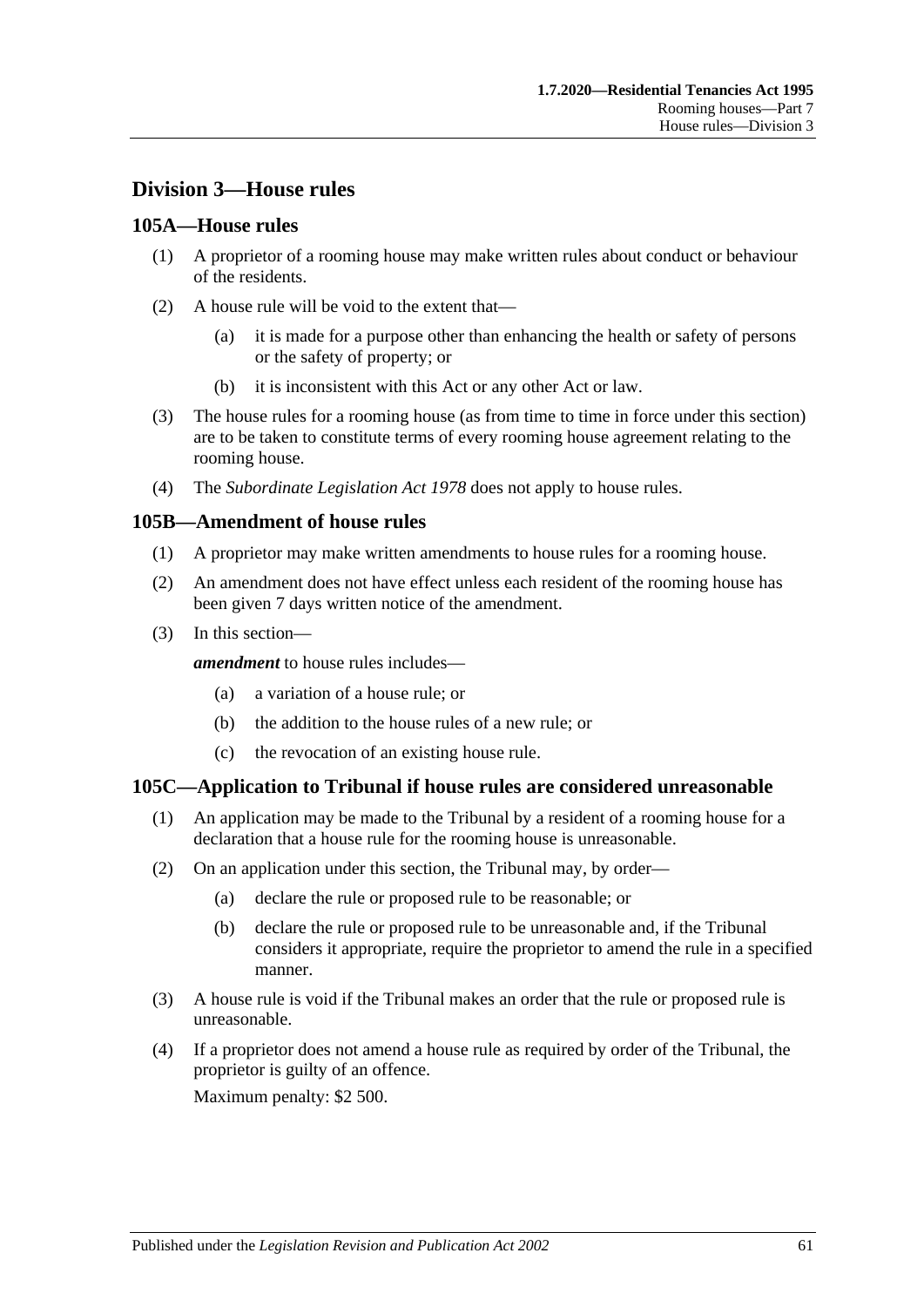## **105D—Availability of house rules**

- (1) A rooming house proprietor must
	- ensure that the house rules (as in force from time to time) are displayed in a prominent place at the rooming house; and
	- (b) at the request of a resident or prospective resident of the rooming house, provide a copy of the house rules (as in force from time to time) to the resident or prospective resident.

Maximum penalty: \$2 500.

Expiation fee: \$210.

(2) However, if the rooming house proprietor has, within the previous 2 months, provided a copy of the house rules to a person, the proprietor need not provide a further copy but, in that case, must make a copy available for inspection by the person.

# **Division 4—Mutual rights and obligations of proprietors and residents**

## **Subdivision 1—Rent and other charges**

## **105E—Permissible consideration and statutory charges**

- (1) A proprietor must not require or receive from a resident or prospective resident a payment, other than rent or a bond (or both), under a rooming house agreement, or as a condition to entering into, renewing or extending a rooming house agreement. Maximum penalty: \$2 500.
- (2) It is a term of a rooming house agreement that the proprietor must bear all statutory charges imposed in respect of the accommodation.
- (3) However, the proprietor may require a resident to make a payment—
	- (a) for rates and charges for water supply; or
	- (b) for the provision of electricity, gas or telephone services at the premises; or
	- (c) for meals or other facilities or services (such as meals, cleaning and laundry of linen) provided by the proprietor,

if the proprietor has, before the facilities or services were made available or provided to the resident, informed the resident in writing of the basis on which charges for those facilities or services would be made.

(4) A proprietor must, before requiring a resident to make a payment for facilities or services, give the resident an itemised account setting out the resident's proportional use of the facilities or services.

Maximum penalty: \$1 250.

## **105F—Rent in advance**

(1) A person must not demand or require another person to pay more than 1 weeks rent under a rooming house agreement before the end of the first week of the period of accommodation under the agreement.

Maximum penalty: \$2 500.

Expiation fee: \$210.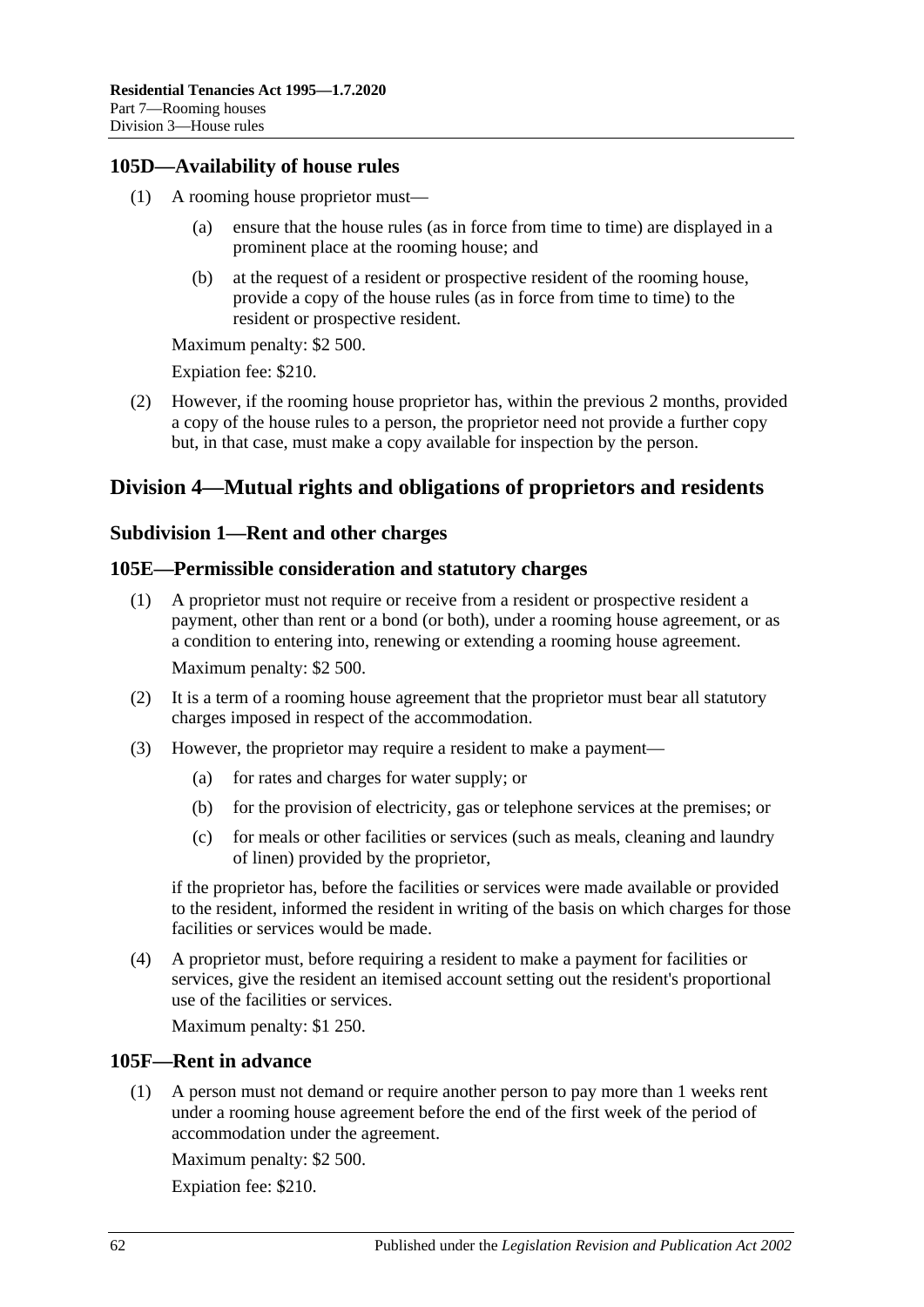(2) If rent has been paid under a rooming house agreement, a person must not require a further payment of rent until the end of the last period for which rent has been paid.

Maximum penalty: \$2 500.

Expiation fee: \$210.

(3) A person must not require another person to give a post-dated cheque or other post-dated negotiable instrument in payment of rent under a rooming house agreement.

Maximum penalty: \$2 500.

Expiation fee: \$210.

## **105G—Duty to provide statement or give receipt for payments**

(1) If a resident makes a payment under a rooming house agreement or an agreement collateral to a rooming house agreement, the proprietor must, at the reasonable request of the resident, give the resident a statement of the relevant information for each payment made during the period specified in the request (and such statement must be given to the resident within 7 days of the making of the request).

Maximum penalty: \$2 500.

Expiation fee: \$210.

(2) If a resident makes a payment under a rooming house agreement or an agreement collateral to a rooming house agreement other than into an ADI account, the person who receives the payment must, within 48 hours after receiving the payment, give the resident a receipt setting out the relevant information in respect of the payment.

Maximum penalty: \$2 500.

Expiation fee: \$210.

(3) In this section—

*relevant information* in respect of a payment means—

- (a) the date on which the payment was received; and
- (b) the name of the person making the payment; and
- (c) the amount paid; and
- (d) the address of the premises to which the payment relates; and
- (e) if the payment is for rent—the period of accommodation to which the payment relates; and
- (f) if the payment is a bond—a statement of that fact; and
- (g) if the payment is for facilities or services (other than accommodation)—a description of the facilities or services and the period to which the payment relates.

## **105H—Payment of rent by electronic transaction**

If a resident pays rent into an ADI account kept by the proprietor or the proprietor's agent, the payment will be taken to have been made when it is credited to the ADI account.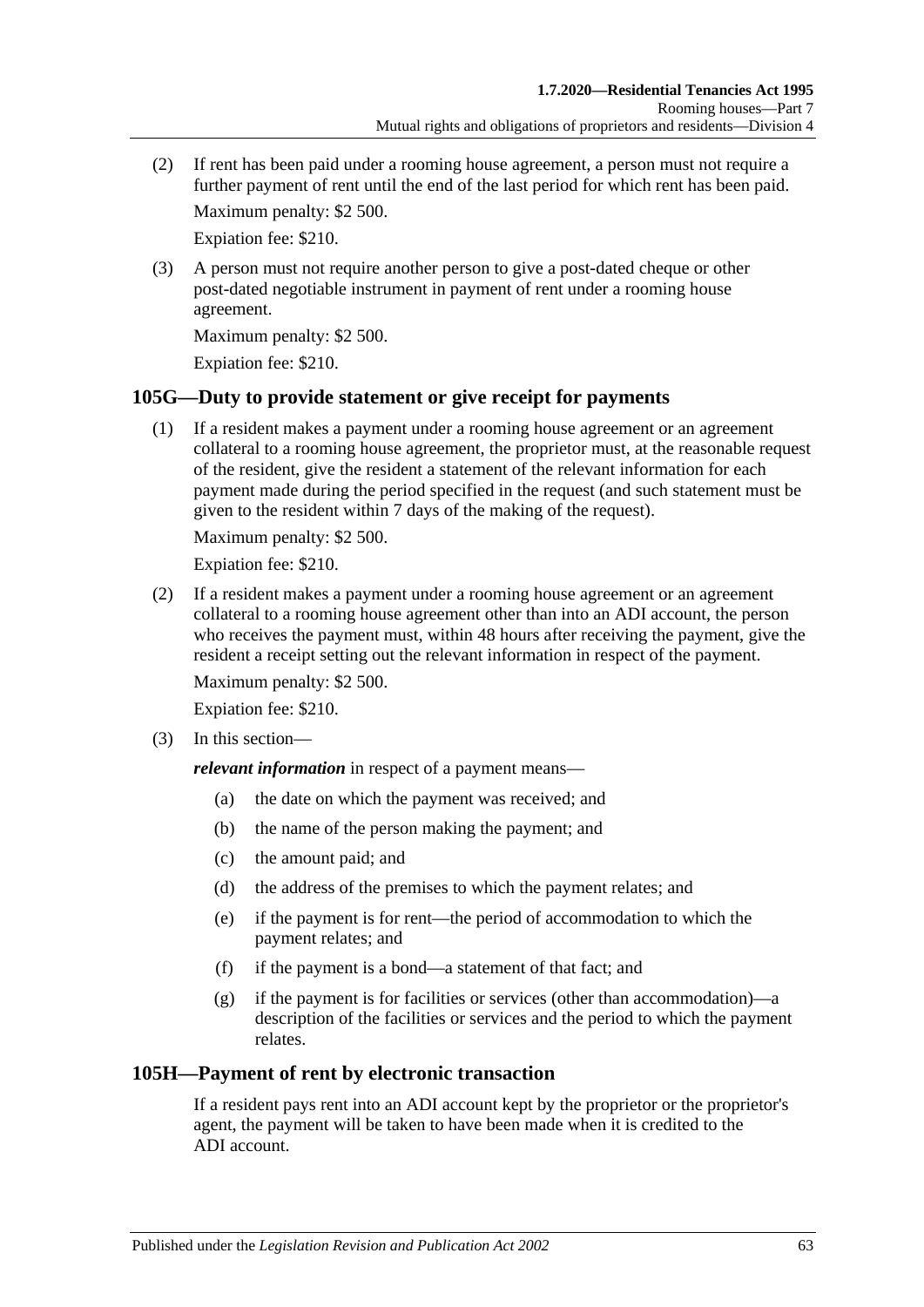## **105I—Rent increases**

- (1) A proprietor may increase the rent payable under a rooming house agreement by giving written notice to the resident specifying the date as from which the increase takes effect.
- (2) However—
	- (a) the right to increase the rent may be excluded or limited by the terms of the rooming house agreement; and
	- (b) if accommodation at the rooming house is to be provided for a fixed term, the rooming house agreement is taken to exclude an increase in rent during the term unless it specifically allows for an increase in rent; and
	- (c) the date fixed for an increase of rent must be at least 6 months after the date of the agreement or, if there has been a previous increase of rent under this section, the last increase and, subject to [subsection](#page-63-0) (3), at least 4 weeks after the notice is given.
- <span id="page-63-0"></span>(3) If a rent control notice that has applied in respect of the rooming house ceases to be in force, the proprietor may, by notice given under this section within 4 weeks after the rent control notice ceases to be in force, increase the rent for accommodation at the rooming house from a date falling at least 14 days after the notice is given.
- (4) If the rent payable under a rooming house agreement is increased under this section, the terms of the agreement are varied accordingly.
- (5) This section does not affect the operation of a provision of a rooming house agreement under which the rent payable under the agreement changes automatically on a basis set out in the agreement.
- (6) For the purposes of this section, a series of rooming house agreements between the same parties and relating to accommodation at the same rooming house is treated as a single rooming house agreement unless at least 6 months have elapsed since rent for accommodation at the rooming house was fixed or last increased.

## **105J—Rent decreases**

- (1) The rent payable under a rooming house agreement may be reduced by mutual agreement between the proprietor and the resident.
- (2) The Tribunal may, on application by a resident, make an order for the reduction of rent payable under the rooming house agreement if satisfied that services or facilities ordinarily provided to the resident under the agreement will not be provided by the proprietor for a period of time.
- (3) A reduction of rent may be made on a temporary basis so that the rent reverts to the level that would have been otherwise applicable at the end of a specified period.
- (4) If the rent payable under a rooming house agreement is reduced under this section, the terms of the agreement are varied accordingly.
- (5) This section does not affect the operation of a provision of a rooming house agreement under which the rent payable under the agreement changes automatically on a basis set out in the agreement.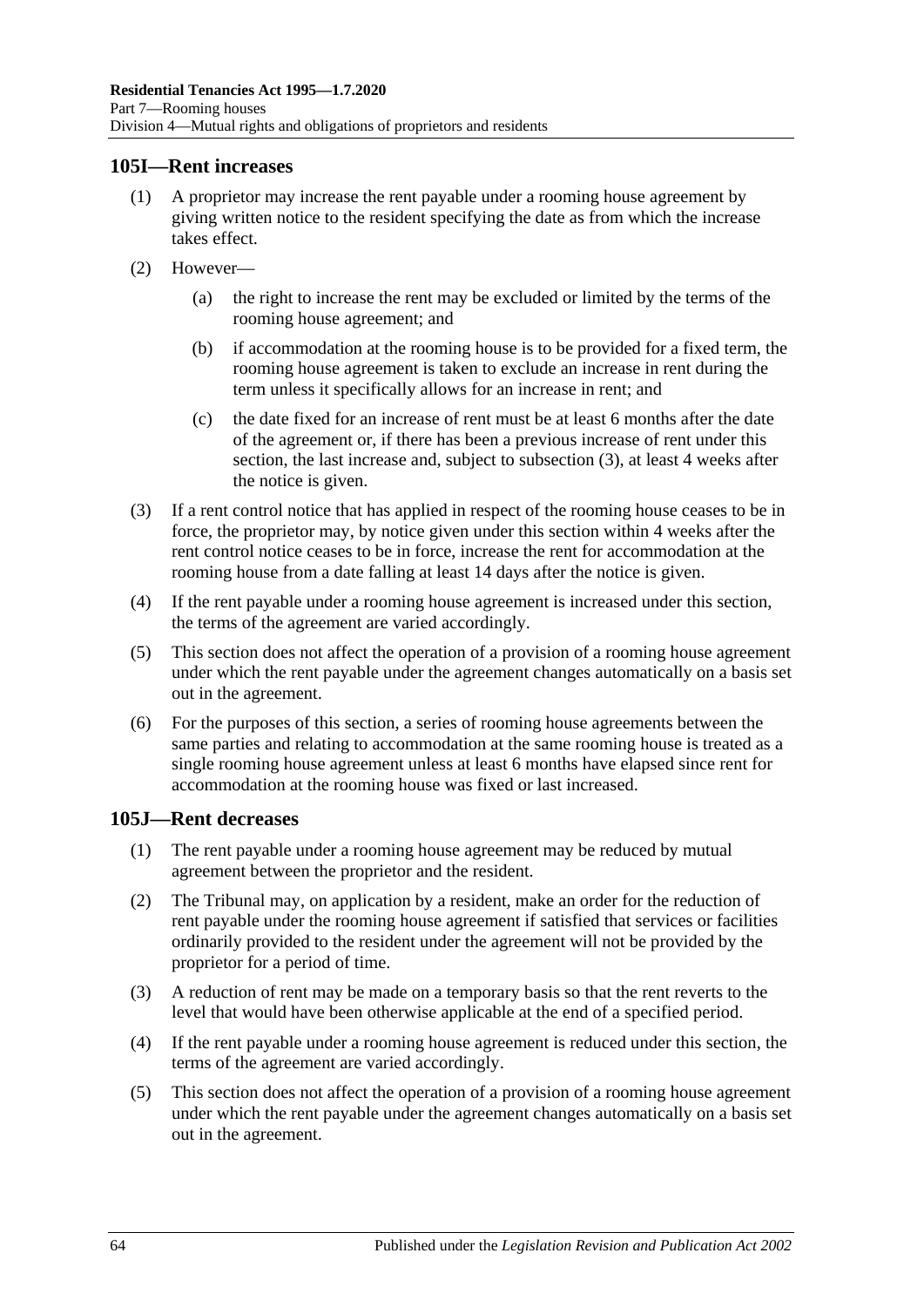(6) For the purposes of this section, a series of rooming house agreements between the same parties and relating to accommodation at the same rooming house is treated as a single rooming house agreement unless at least 6 months have elapsed since rent for accommodation at the rooming house was fixed or last increased.

# **Subdivision 2—Bonds**

## <span id="page-64-1"></span>**105K—Bond**

A person must not—

- (a) require more than 1 bond for the same rooming house agreement; or
- (b) require the payment of a bond exceeding 2 weeks rent under a rooming house agreement.

Maximum penalty: \$2 500.

## **105L—Receipt of bond and transmission to Commissioner**

(1) A person must, within 48 hours after receiving an amount paid by way of a bond, give the person who paid a receipt stating the date payment was received, the name of the person from whom the payment was received, the amount paid, and the address of the rooming house to which the payment relates.

Maximum penalty: \$2 500.

Expiation fee: \$210.

(2) A person who receives an amount by way of a bond must pay the amount of the bond to the Commissioner within the period allowed by regulation.

Maximum penalty: \$5 000.

Expiation fee: \$315.

#### **105M—Repayment of bond**

- (1) An application may be made to the Commissioner for—
	- (a) payment of the whole amount of the bond either to the proprietor or the resident; or
	- (b) payment of a specified amount of the bond to the proprietor and the balance to the resident.
- (2) The application—
	- (a) must be in a form approved by the Commissioner; and
	- (b) may be made jointly by the proprietor and the resident or by either the proprietor or the resident.
- (3) If the application is undisputed, the Commissioner must pay out the amount of the bond as specified in the application.
- <span id="page-64-0"></span>(4) If an application is liable to be disputed, the Commissioner must give the respondent written notice of the application (in a form the Commissioner considers appropriate) and inform the respondent that, if the respondent wants to dispute the application, a written notice of dispute must be lodged with the Commissioner within 10 days after the date the notice is given to the respondent.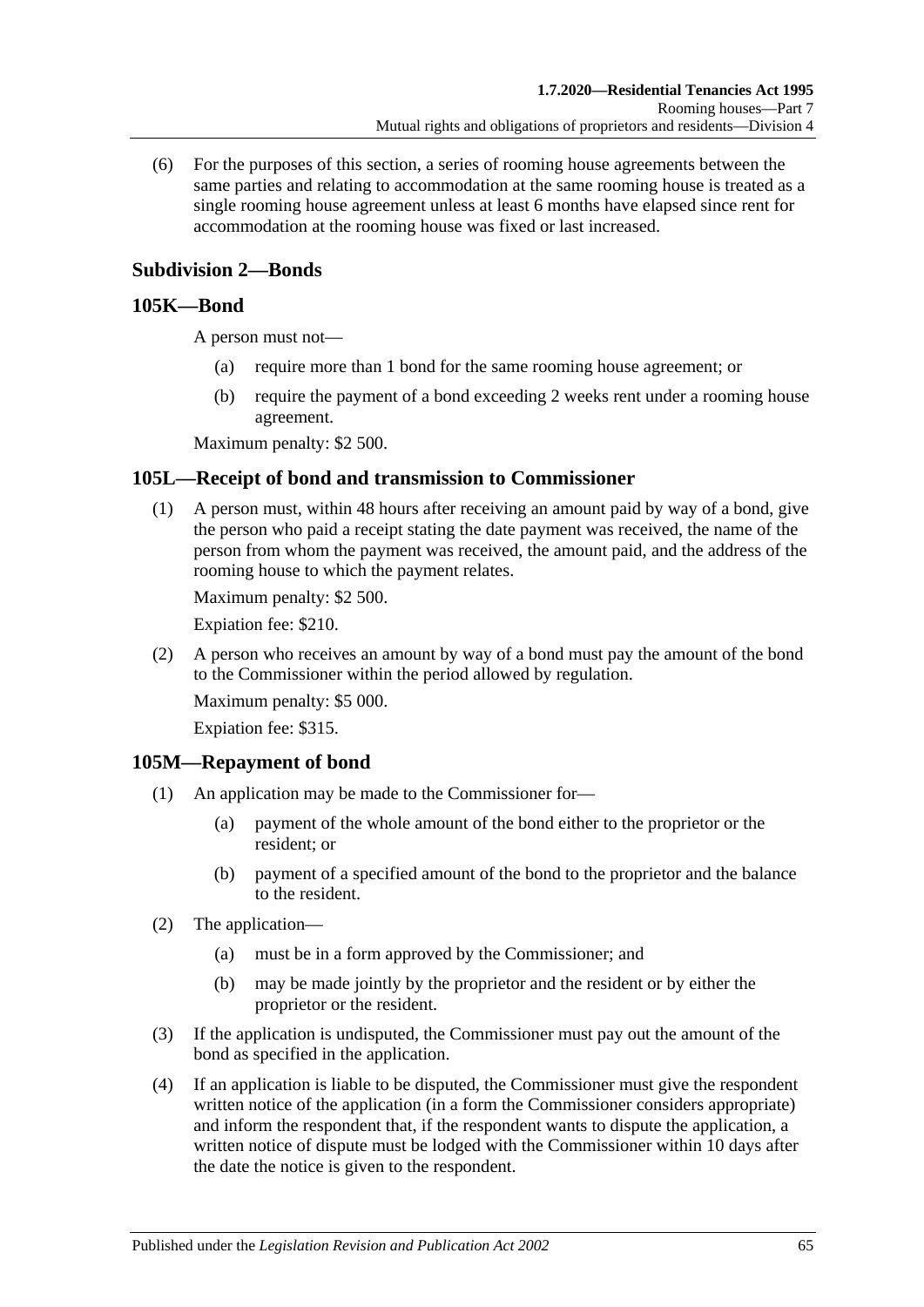- <span id="page-65-0"></span>(5) If the respondent does not give the Commissioner written notice of dispute within 10 days after the day on which the Commissioner's notice under [subsection](#page-64-0) (4) is given to the respondent, the Commissioner may pay out the amount of the bond as proposed in the application.
- (6) However, if the application is made by the proprietor alone more than 12 months after the termination of the rooming house agreement—
	- (a) the Commissioner must refer the application to the Tribunal for determination; and
	- (b) the Tribunal may authorise payment of the amount of the bond as proposed in the application if the Tribunal is satisfied, on the basis of information provided by the proprietor, that the proprietor is entitled to the payment.
- (7) If the Commissioner receives a written notice of dispute before the amount of the bond is paid out under [subsection](#page-65-0) (5), the Commissioner must refer the dispute to the Tribunal for determination.
- <span id="page-65-1"></span>(8) Despite a preceding subsection, if—
	- (a) the bond has been provided or paid on behalf of the resident by a third party prescribed by the regulations, or in circumstances prescribed by the regulations; and
	- (b) the Commissioner is given notice of the third party's interest in accordance with the regulations,

then—

- (c) the third party is entitled to make application to the Commissioner for the payment of the whole, or a specified part, of the bond; and
- $(d)$
- (i) if the application is made with the consent of the proprietor—the Commissioner must pay out the amount of the bond as specified in the application;
- (ii) in any other case—the Commissioner must give the proprietor and, if the resident is still in possession of the premises, the resident, written notice of the application (in a form the Commissioner considers appropriate) and—
	- (A) if the Commissioner does not receive a written notice of dispute from the party or parties to whom the notice of the application was given within 10 days after the date on which the original notice is given—the Commissioner may pay out the amount of the bond as proposed in the application;
	- (B) in any other case—the Commissioner must refer the matter to the Tribunal for determination.
- (9) If a payment is made under [subsection](#page-65-1) (8) and the resident is still in possession of the premises, the proprietor may require the resident to provide a new bond in accordance with [section](#page-64-1) 105K.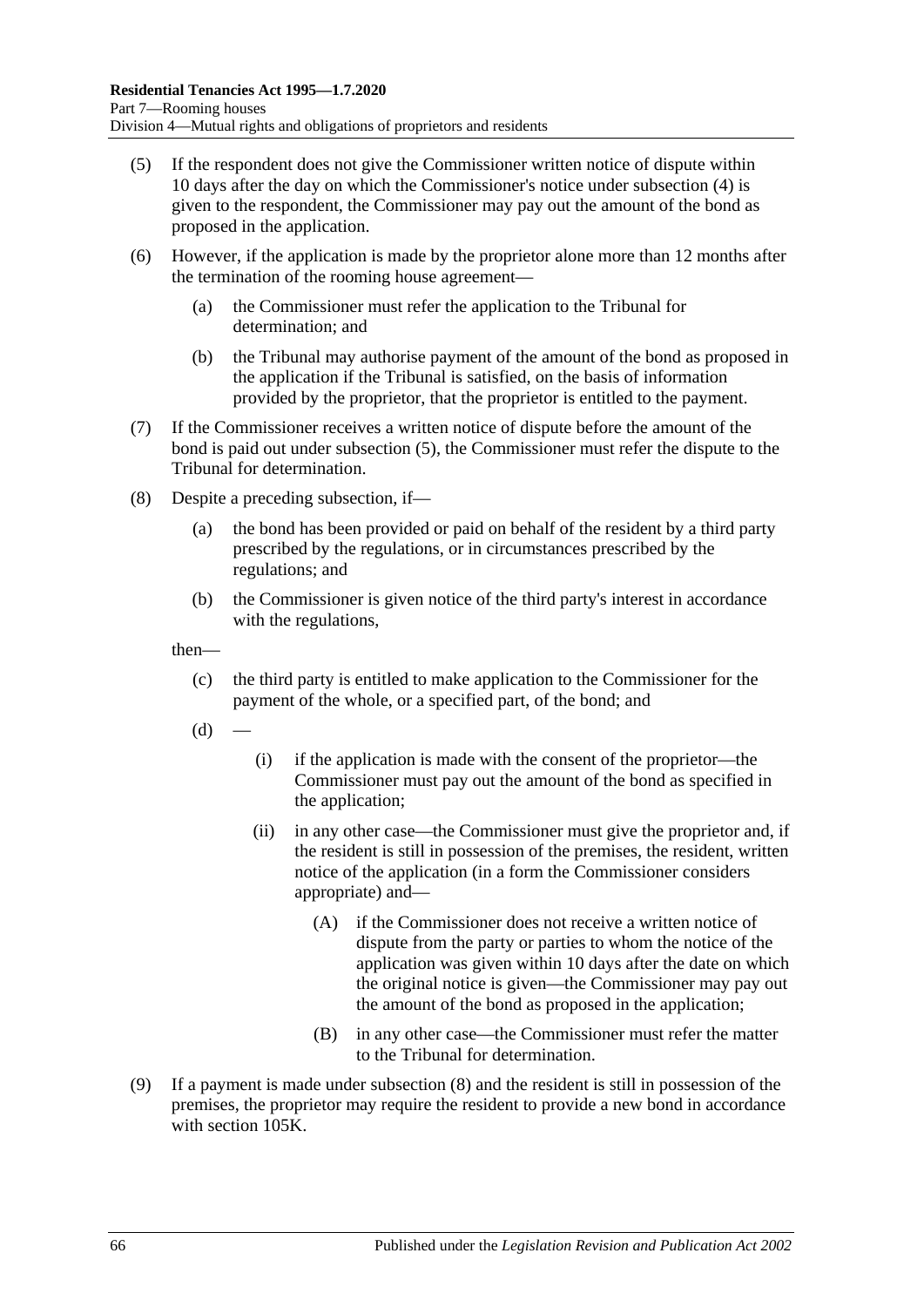<span id="page-66-0"></span> $(10)$  If—

- (a) a bond under a rooming house agreement is provided on behalf of the resident by a third party prescribed by the regulations in circumstances prescribed by the regulations; and
- (b) the proprietor makes application to the Commissioner for the payment of the whole, or a specified part, of the amount payable under the bond,

then—

- (c) if the application is made with the consent of the third party—the Commissioner must pay out the amount as specified in the application;
- (d) in any other case—the Commissioner must give the third party and, if the resident is still in possession of the premises, the resident, written notice of the application (in a form the Commissioner considers appropriate) and—
	- (i) if the Commissioner does not receive a written notice of dispute from the party or parties to whom the notice of the application was given within 10 days after the date on which the original notice is given—the Commissioner may pay out the amount as proposed in the application;
	- (ii) in any other case—the Commissioner must refer the matter to the Tribunal for determination.
- (11) If a payment is made under [subsection](#page-66-0) (10), the third party must reimburse the Fund to the extent of the payment.
- (12) A payment under this section will be made from the Fund.
- (13) For the purposes of this section—
	- (a) an application is undisputed if it is—
		- (i) a joint application by the proprietor and the resident; or
		- (ii) an application by the proprietor that the whole of the amount of the bond be paid to the resident; or
		- (iii) an application by the resident that the whole of the amount of the bond be paid to the proprietor; and
	- (b) an application that does not fall into any of those categories is liable to be disputed; and
	- (c) if the application was made by the proprietor, the resident is the respondent; and
	- (d) if the application was made by the resident, the proprietor is the respondent.

## **Subdivision 3—Other obligations of proprietor**

## <span id="page-66-1"></span>**105N—Use and enjoyment of room and facilities**

- (1) It is a term of a rooming house agreement that the proprietor—
	- (a) will not unreasonably restrict, or interfere with—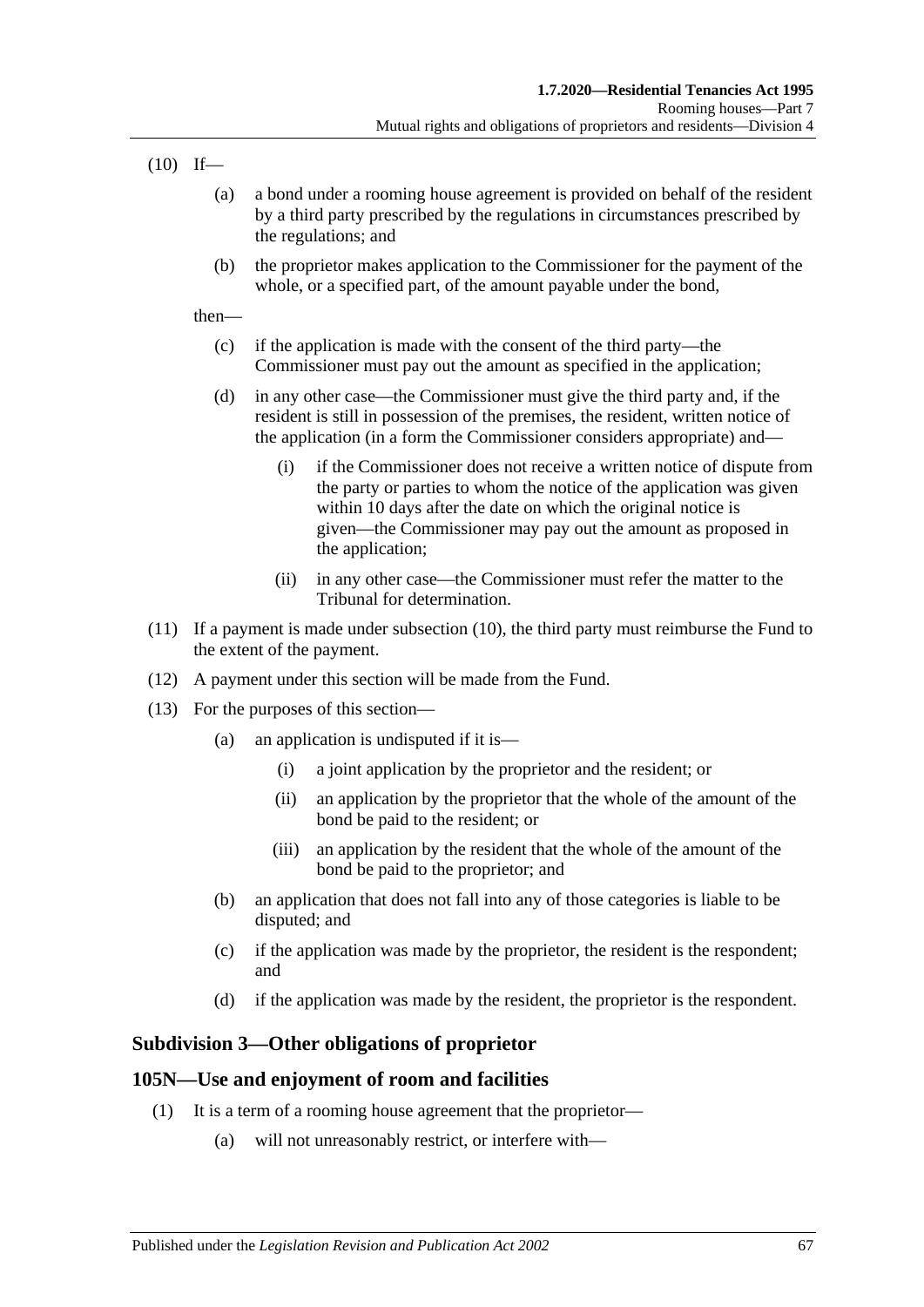- (i) the quiet enjoyment of a room or facilities at the rooming house by the resident; or
- (ii) the reasonable peace, comfort or privacy of the resident in the resident's use of a room or facilities at the rooming house; and
- (b) will ensure that the resident has reasonable access (at all times) to the resident's room, and to the toilet and bathroom facilities; and
- (c) will exercise his or her right of access to the resident's room in a reasonable manner and will not stay in the room longer than is necessary to achieve the purpose of entry without the resident's consent.
- (2) A proprietor who, without reasonable excuse, contravenes a term of an agreement arising under [subsection](#page-66-1) (1) is guilty of an offence. Maximum penalty: \$2 500.

<span id="page-67-0"></span>**105O—Security of premises and personal property**

- (1) It is a term of a rooming house agreement that—
	- (a) the proprietor will take reasonable steps to provide and maintain the locks and other devices that are necessary to ensure each resident of the rooming house may make his or her room reasonably secure; and
	- (b) neither the proprietor nor the resident will alter or remove a lock or security device or add a lock or security device without the consent of the other; and
	- (c) neither the proprietor nor the resident will unreasonably withhold his or her consent to the alteration or removal of a lock or security device by the other; and
	- (d) the proprietor will take reasonable steps to ensure the security of personal property of each resident of the rooming house and, for that purpose, will provide each resident with a cupboard, or other similar facility, capable of being locked so as to enable the resident to keep personal property secure within his or her room.
- (2) A proprietor or resident who, without reasonable excuse, contravenes a term of an agreement arising under [subsection](#page-67-0) (1) is guilty of an offence. Maximum penalty: \$2 500.

## **105P—Obligation to repair and keep room and premises clean**

- (1) It is a term of a rooming house agreement that the proprietor—
	- (a) must ensure that the resident's room and any facilities shared with other residents of the rooming house are in a reasonable state of repair when the resident enters into occupation of the room and must keep them in a reasonable state of repair having regard to their age, character and prospective life; and
	- (b) must ensure that any facilities shared with other residents of the rooming house are kept in a reasonable state of cleanliness; and
	- (c) must comply with statutory requirements affecting the rooming house; and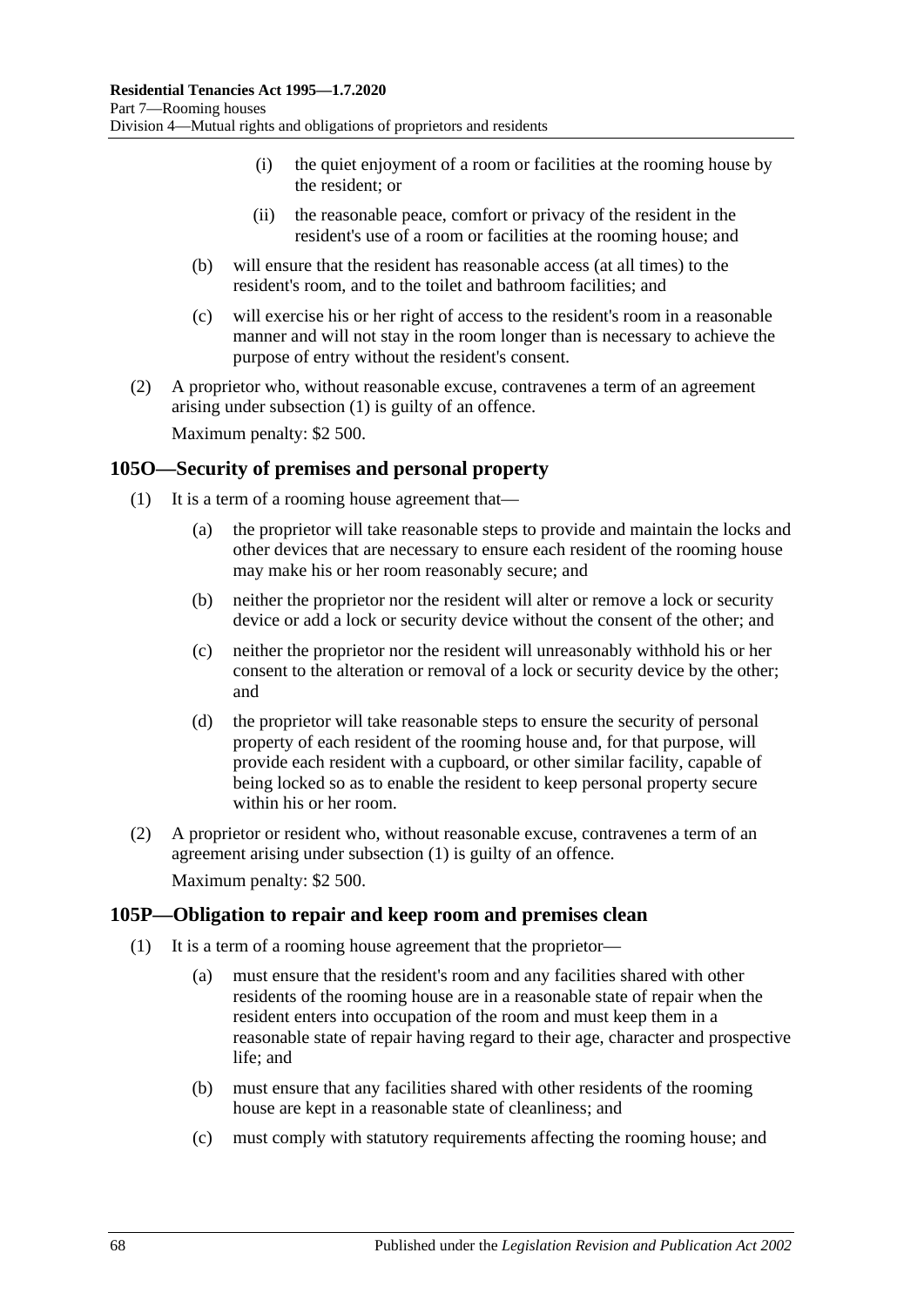- (d) must give the resident not less than 14 days notice of renovations to be carried on at the rooming house; and
- (e) must, if required to carry out repairs to shared bathroom, toilet or laundry facilities, minimise inconvenience or disruption to the resident and, if necessary, provide temporary substitute facilities.
- (2) The obligation to repair applies even though the resident had notice of the state of disrepair before entering into occupation.
- (3) However, the proprietor will not be regarded as being in breach of the obligation to repair unless the proprietor—
	- (a) has notice of the defect requiring repair; and
	- (b) fails to act with reasonable diligence to have the defect repaired.

### **105Q—Sale of rooming house**

- (1) It is a term of a rooming house agreement that—
	- (a) the proprietor will give the resident written notice of the proprietor's intention to sell the rooming house not later than 14 days after the proprietor enters into a sales agency agreement for the sale of the premises; and
	- (b) the rooming house will not be advertised for sale or made available for inspection by prospective purchasers before the day falling 14 days after the resident is notified of the proprietor's intention to sell the rooming house.
- (2) It is a term of a rooming house agreement that, if the rooming house is sold, the proprietor will give the resident written notice of the name of the purchaser and the date from which rent is to be paid to him or her.

## **Subdivision 4—Other obligations of resident**

## **105R—General obligations of resident**

- (1) It is a term of a rooming house agreement that the resident—
	- (a) must not use the rooming house, or cause or permit the rooming house to be used, for an illegal purpose; and
	- (b) must not keep an animal on the rooming house premises without the proprietor's consent; and
	- (c) must keep the resident's room in a condition that does not give rise to a fire or health hazard; and
	- (d) must notify the proprietor of damage to the rooming house or to property provided by the proprietor for use by the resident; and
	- (e) must allow the proprietor reasonable access to the resident's room.
- (2) A resident who intentionally causes serious damage to the rooming house is guilty of an offence.

Maximum penalty: \$2 500.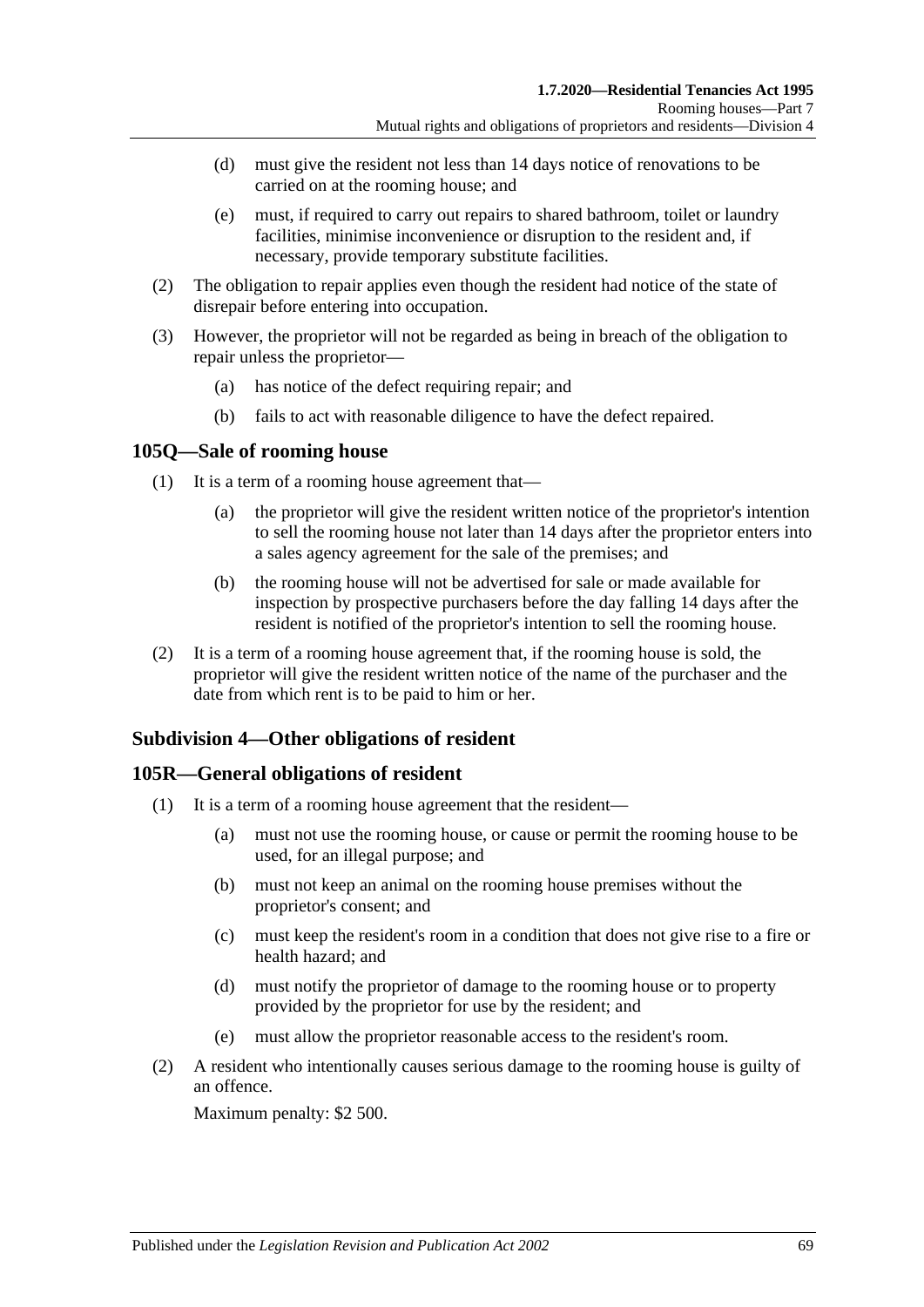## **Subdivision 5—Miscellaneous**

## **105S—Accelerated rent and liquidated damages**

- (1) If a rooming house agreement provides that, on breach by the resident of a term about rent or other term of the agreement, the resident is liable to pay—
	- (a) all or any part of the rent remaining payable under the agreement; or
	- (b) rent of an increased amount; or
	- (c) an amount by way of penalty; or
	- (d) an amount by way of liquidated damages,

the provision is void.

- (2) If a rooming house agreement provides that, on early or punctual payment of rent, the rent will or may be decreased or the resident will or may be granted or paid a rebate, refund or other benefit, the resident is entitled to the reduction, rebate, refund or other benefit in any event.
- (3) If a rooming house agreement contains a provision to which this section applies, the proprietor is guilty of an offence.

Maximum penalty: \$5 000.

Expiation fee: \$315.

### **105T—Goods not to be taken in lieu of amounts owing to proprietor**

A proprietor must not take or dispose of a resident's goods on account of any rent or other amount owing to the proprietor by the resident under the rooming house agreement.

Maximum penalty: \$5 000.

## **Division 5—Termination of rooming house agreement**

#### **105U—Termination of rooming house agreement**

- (1) If a resident under a rooming house agreement has abandoned the resident's room, the rooming house agreement is terminated.
- (2) A resident will be taken to have abandoned the resident's room if—
	- (a) the Tribunal has made a declaration under [section](#page-72-0) 105V that the resident abandoned the room; or
	- $(b)$
- (i) the rent payable under the agreement has remained unpaid in breach of the agreement for not less than 7 days; and
- (ii) the proprietor—
	- (A) has made reasonable efforts to contact the resident without success; or
	- (B) has been advised by the resident that the room is abandoned.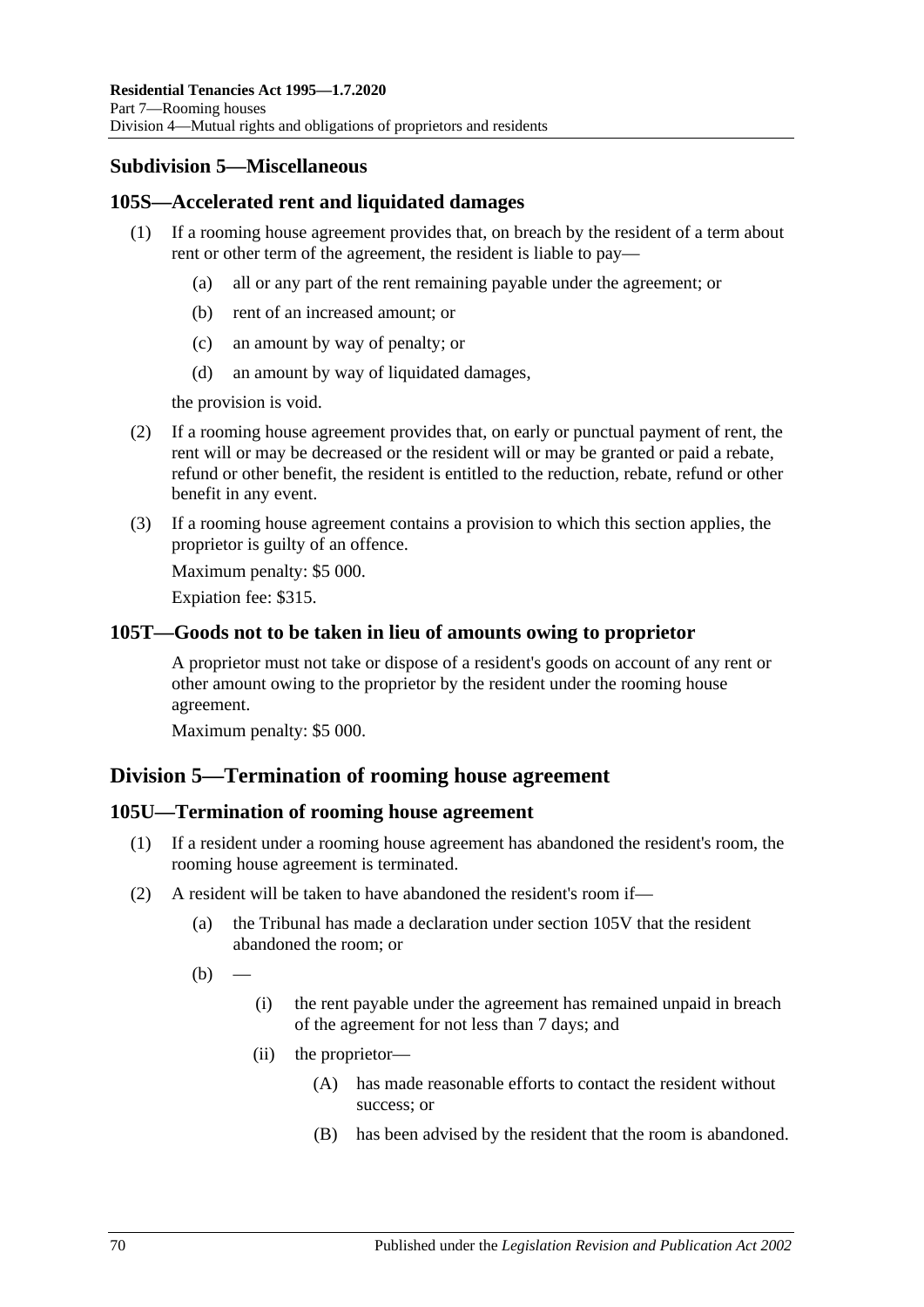- (3) If rent remains outstanding for at least 2 rental periods or 2 weeks (whichever is the lesser), the proprietor may give the resident a written notice informing the resident that if the amount owing is not paid within a specified period (which must be a period of at least 2 clear days) from the date the notice is given then—
	- (a) the rooming house agreement is terminated at the end of the specified period by force of the notice; and
	- (b) the resident must vacate the premises at the end of the specified period.
- (4) If a resident, or a person who has entered the rooming house at the resident's invitation, causes serious damage to the rooming house, creates a danger to a person or property in the rooming house, or seriously interrupts the privacy, peace, comfort or quiet enjoyment of another resident, the proprietor may give the resident a written notice informing the resident that—
	- (a) the rooming house agreement is terminated by force of the notice immediately or on a specified day; and
	- (b) the resident must vacate the premises immediately or on or before the specified day (as the case requires).
- (5) If a resident breaches a term of the rooming house agreement (otherwise than as referred to in a preceding subsection), the proprietor may give the resident a written notice informing the resident that—
	- (a) the rooming house agreement is terminated by force of the notice on a specified day (which must be at least 7 clear days after the day the notice is given); and
	- (b) the resident must vacate the premises on or before the specified day.
- <span id="page-70-0"></span>(6) A proprietor may terminate a rooming house agreement providing for accommodation on a periodic basis without specifying a ground for termination by giving the resident at least 4 weeks written notice of termination.
- <span id="page-70-1"></span>(6a) Despite [subsection](#page-70-0) (6), if a rooming house has, within the preceding 6 months, been the subject of an inspection by an authorised officer within the meaning of the *[Housing Improvement Act](http://www.legislation.sa.gov.au/index.aspx?action=legref&type=act&legtitle=Housing%20Improvement%20Act%202016) 2016* in connection with the administration or enforcement of that Act, the proprietor may only terminate a rooming house agreement by notice under that subsection if the notice is given on 1 or more grounds prescribed by regulation for the purposes of this subsection and the Tribunal authorises the giving of the notice.
- (6b) [Subsection](#page-70-1) (6a) does not apply if a notice to vacate applies in respect of the premises.
- (7) A resident under a rooming house agreement providing for accommodation on a periodic basis may terminate the agreement without specifying a ground for termination by giving the proprietor at least 1 days notice of termination.
- (8) A notice under this section must be in the form approved by the Commissioner.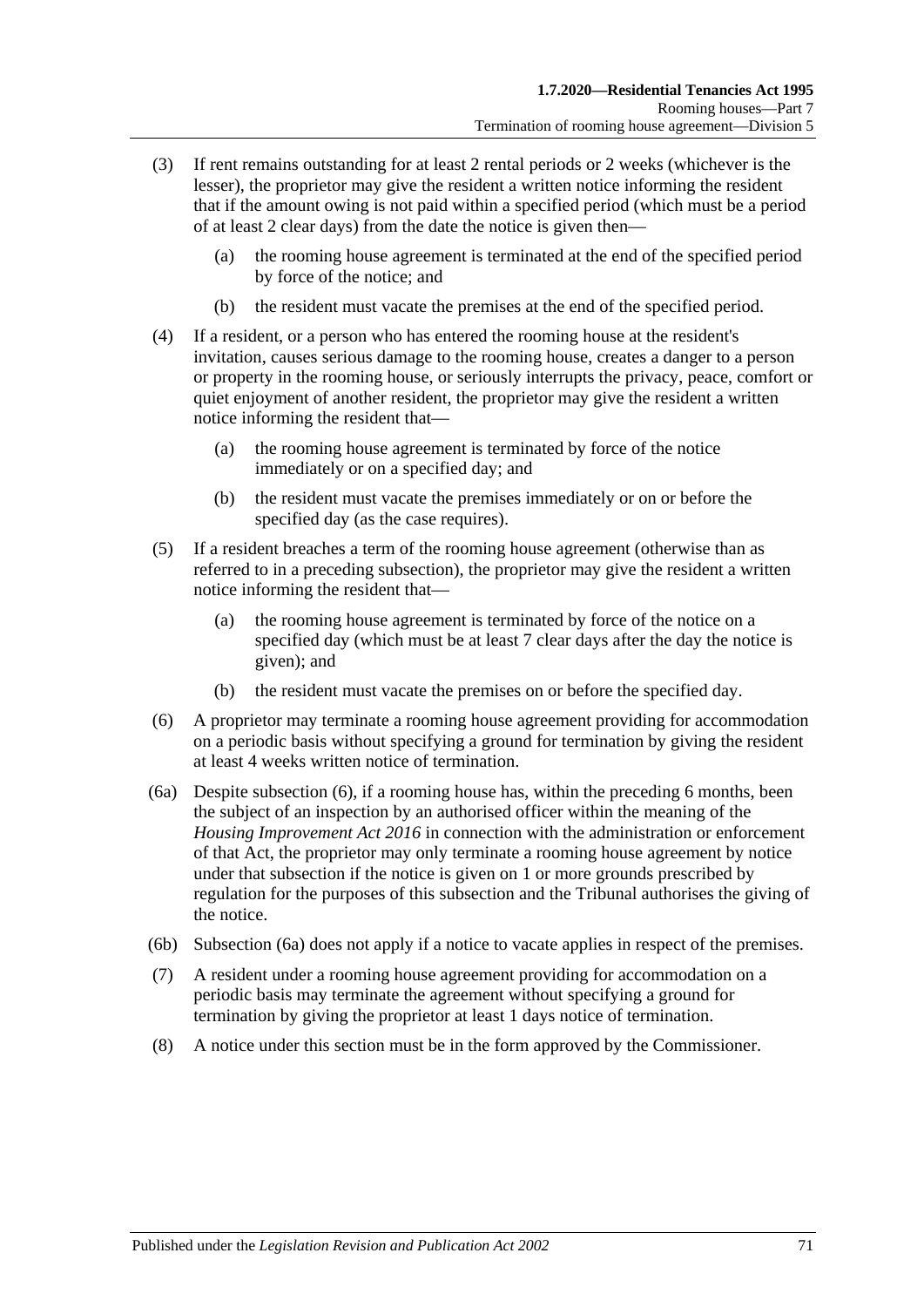## <span id="page-71-0"></span>**105UA—Termination based on abuse of rooming house resident**

- <span id="page-71-2"></span>(1) The Tribunal may, on application by a resident, terminate a rooming house agreement from a date specified in the Tribunal's order if satisfied—
	- (a) that an intervention order is in force against a person who resides in the same rooming house as the applicant (whether or not under the same rooming house agreement as the applicant) for the protection of—
		- (i) the applicant; or
		- (ii) a domestic associate of the applicant who normally or regularly resides in the rooming house; or
	- (b) that a person who resides in the same rooming house as the applicant (whether or not under the same rooming house agreement as the applicant) has committed domestic abuse against—
		- (i) the applicant; or
		- (ii) a domestic associate of the applicant who normally or regularly resides in the rooming house.
- <span id="page-71-3"></span>(2) For the purposes of an application under this section, the applicant, the proprietor and any other resident under the rooming house agreement are parties to proceedings concerning the tenancy dispute.
- <span id="page-71-1"></span>(3) If the Tribunal makes an order under [subsection](#page-71-0) (1)—
	- (a) the Tribunal may, subject to this section, also make an order requiring the proprietor to enter into a new rooming house agreement with the applicant or another resident under the terminated rooming house agreement (or both) for the remainder of the term of the agreement; and
	- (b) the new rooming house agreement must be on the same terms and conditions as the terminated rooming house agreement, subject to any changes determined by the Tribunal.
- (4) The Tribunal must not make an order under [subsection](#page-71-1) (3) requiring the proprietor to enter into a new rooming house agreement with a resident under the terminated rooming house agreement who is
	- (a) the person referred to in [subsection](#page-71-2)  $(1)(a)$  against whom an intervention order is in force; or
	- (b) the person referred to in [subsection](#page-71-3)  $(1)(b)$  whom the Tribunal is satisfied has committed domestic abuse against an applicant or a domestic associate of the applicant who normally or regularly resides in the rooming house,

if the proprietor indicates, as part of proceedings before the Tribunal, that the proprietor considers it would be unreasonable for such an order to be made.

(5) The Tribunal must, before making an order under [subsection](#page-71-1) (3) requiring a proprietor to enter into a new rooming house agreement, be satisfied that the resident or residents under the new rooming house agreement could reasonably be expected to comply with the obligations under the new agreement.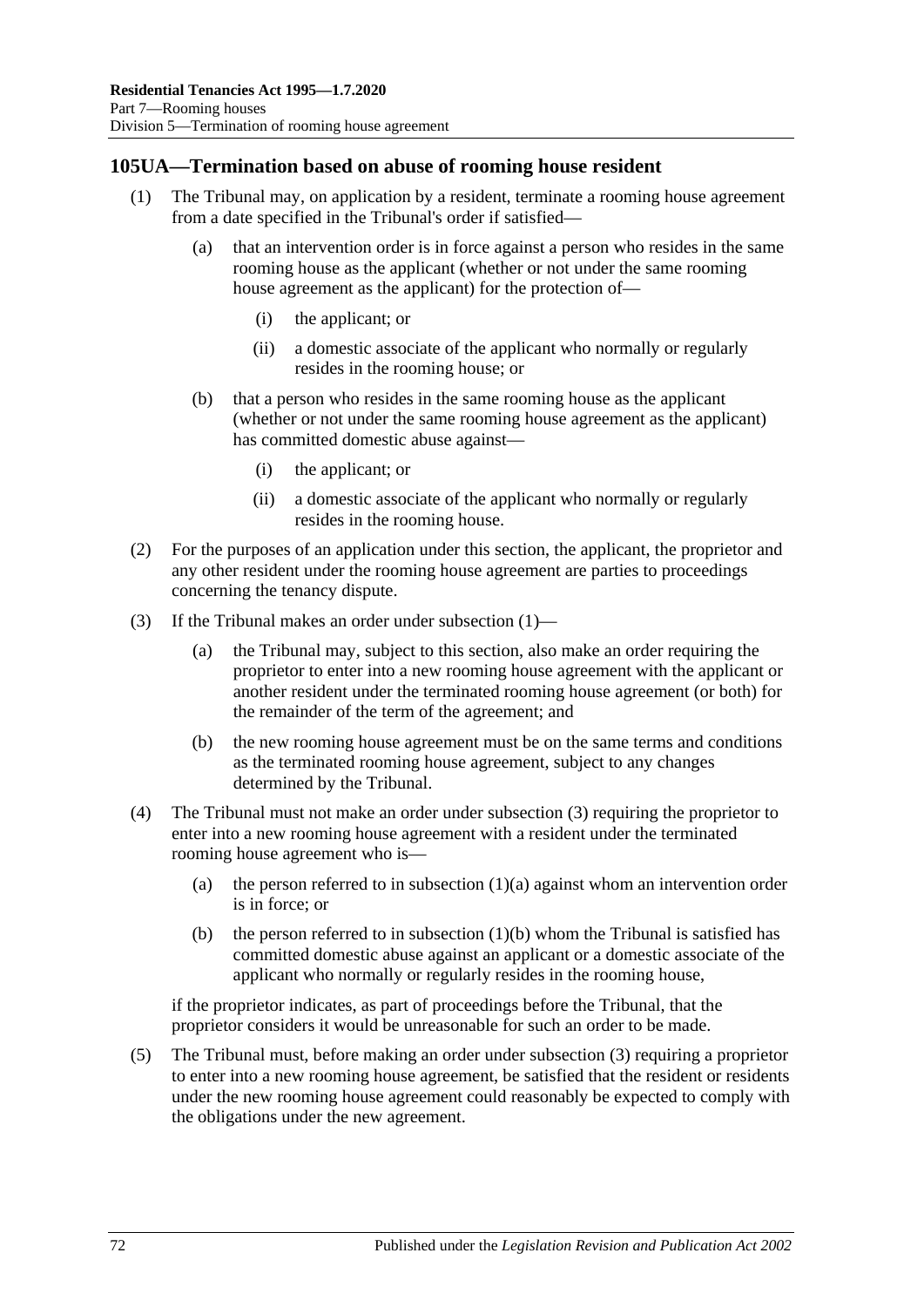- (6) If a party to proceedings on an application under this section objects to an application for the making of an order under [subsection](#page-71-0) (1) or [\(3\),](#page-71-1) the Tribunal must not make the order unless satisfied that the hardship likely to be suffered by the applicant or a domestic associate of the applicant who normally or regularly resides in the rooming house would, if the order were not made, be greater than any hardship likely to be suffered by the objector as a consequence of the making of the order.
- <span id="page-72-1"></span><span id="page-72-0"></span>(7) In considering an application under this section, the Tribunal must have regard to such of the following orders and proceedings (if any) as are relevant to the application:
	- (a) an order, injunction, undertaking, plan, recognisance or other form of obligation imposed or agreement made under the *Family Law Act 1975* of the Commonwealth;
	- (b) an order made under the *[Children's Protection Act](http://www.legislation.sa.gov.au/index.aspx?action=legref&type=act&legtitle=Childrens%20Protection%20Act%201993) 1993* or the *[Children and](http://www.legislation.sa.gov.au/index.aspx?action=legref&type=act&legtitle=Children%20and%20Young%20People%20(Safety)%20Act%202017)  [Young People \(Safety\) Act](http://www.legislation.sa.gov.au/index.aspx?action=legref&type=act&legtitle=Children%20and%20Young%20People%20(Safety)%20Act%202017) 2017*;
	- (c) an order made under the *[Intervention Orders \(Prevention of Abuse\) Act](http://www.legislation.sa.gov.au/index.aspx?action=legref&type=act&legtitle=Intervention%20Orders%20(Prevention%20of%20Abuse)%20Act%202009) 2009*;
	- (d) a pending application for an order referred to in [paragraph](#page-72-0) (a), [\(b\)](#page-72-1) or [\(c\);](#page-72-2)
	- (e) any other relevant legal proceedings.
- <span id="page-72-3"></span><span id="page-72-2"></span>(8) If a rooming house agreement is terminated under this section because of an intervention order in force against a resident under the agreement, or because a resident under the agreement has committed domestic abuse, the Tribunal may order the resident to make a payment of compensation to the proprietor for loss and inconvenience resulting, or likely to result, from the termination of the agreement or from an order under [subsection](#page-71-1) (3).
- <span id="page-72-4"></span>(9) If the Tribunal finds, in relation to a rooming house agreement that is terminated under this section, that 1 or more, but not all, of the residents under the agreement are responsible for damage to the rooming house or property provided by the proprietor, the Tribunal may determine that the responsible resident or residents are liable (to the exclusion of other residents under the agreement) for making any payment of compensation ordered under section [110\(1\)\(c\).](#page-76-0)
- <span id="page-72-5"></span>(10) If 1 or more, but not all, of the residents under a rooming house agreement are liable under [subsection](#page-72-3) (8) or [\(9\)](#page-72-4) for making a payment of compensation, the following provisions apply:
	- (a) the Tribunal may give a direction under section  $110(1)(i)$  that the bond (if any) be paid to the proprietor and any resident who is not liable for making the payment in such proportions as the Tribunal thinks fit;
	- (b) a direction under [paragraph](#page-72-5) (a) may not operate to limit the amount of bond payable to a proprietor under section [110\(1\)\(i\).](#page-76-1)

## **105V—Abandoned room**

- (1) The Tribunal may, on application by a proprietor, declare that a resident abandoned the resident's room on a day stated in the declaration.
- (2) The resident is taken to have abandoned the room on the day stated in a declaration under this section.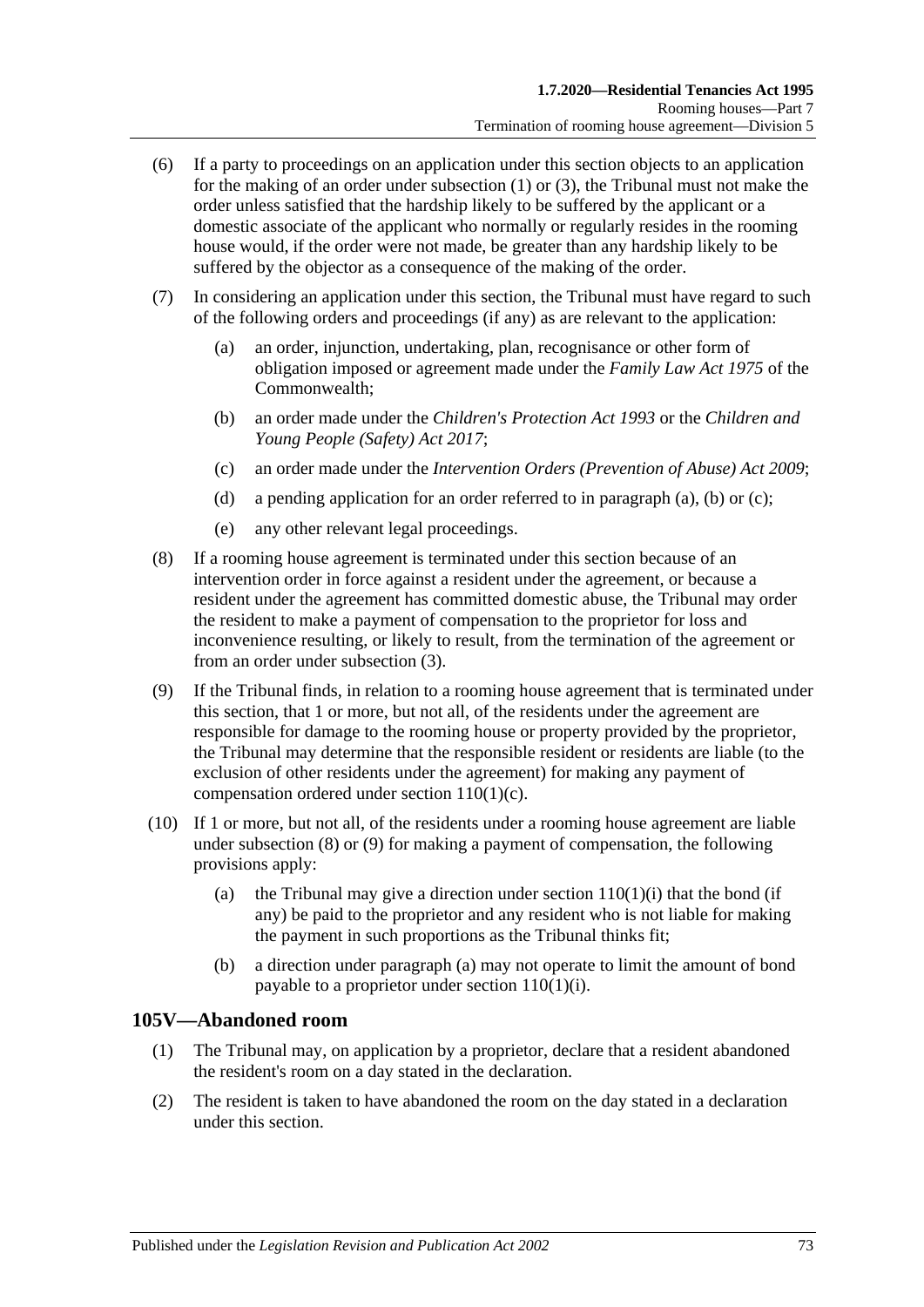- (3) If a resident under a rooming house agreement for the provision of accommodation for a period of 6 months or more has abandoned the resident's room, the proprietor is entitled to compensation for any loss (including loss of rent) caused by the abandonment.
- (4) However, the proprietor must take reasonable steps to mitigate any loss and is not entitled to compensation for loss that could have been avoided by those steps.
- (5) The Tribunal may, on application by the proprietor, order the resident to pay to the proprietor compensation to which the proprietor is entitled under this section.

## <span id="page-73-2"></span>**105W—Abandoned property**

- (1) If property is left on the premises by a resident after the resident vacates the resident's room—
	- (a) the proprietor may, at any time after recovering possession of the room, remove from the premises and destroy or dispose of property consisting of perishable goods; and
	- (b) in the case of any other property (other than personal documents), the proprietor—
		- (i) must, as soon as practicable, make reasonable attempts to notify the resident that the property has been found on the premises; and
		- (ii) must take reasonable steps to keep the property safe for at least 14 days after possession of the room is recovered; and
		- (iii) may destroy or dispose of the property after taking steps to keep it safe for the period referred to in [subparagraph](#page-73-0) (ii).
- <span id="page-73-1"></span><span id="page-73-0"></span>(2) If personal documents are left on the premises by a resident after the resident vacates the resident's room, the proprietor—
	- (a) must, as soon as practicable, make reasonable attempts to notify the resident that the documents have been found on the premises; and
	- (b) must take reasonable steps to keep the documents safe for at least 14 days after possession of the room is recovered; and
	- (c) may destroy or dispose of the documents if they are not reclaimed by the resident within the 14 day period referred to in [paragraph](#page-73-1) (b).
- (3) For the purposes of this section, a person who is entitled to possession of the property may reclaim it by paying to the proprietor the reasonable costs incurred by the proprietor as a result of the property being left on the premises.
- (4) A proprietor may not deal with property left on premises by a resident after termination of a rooming house agreement otherwise than in accordance with this section.

Maximum penalty: \$2 500.

(5) Nothing in this section affects any obligation a proprietor may have in relation to property left on the premises under another Act or law.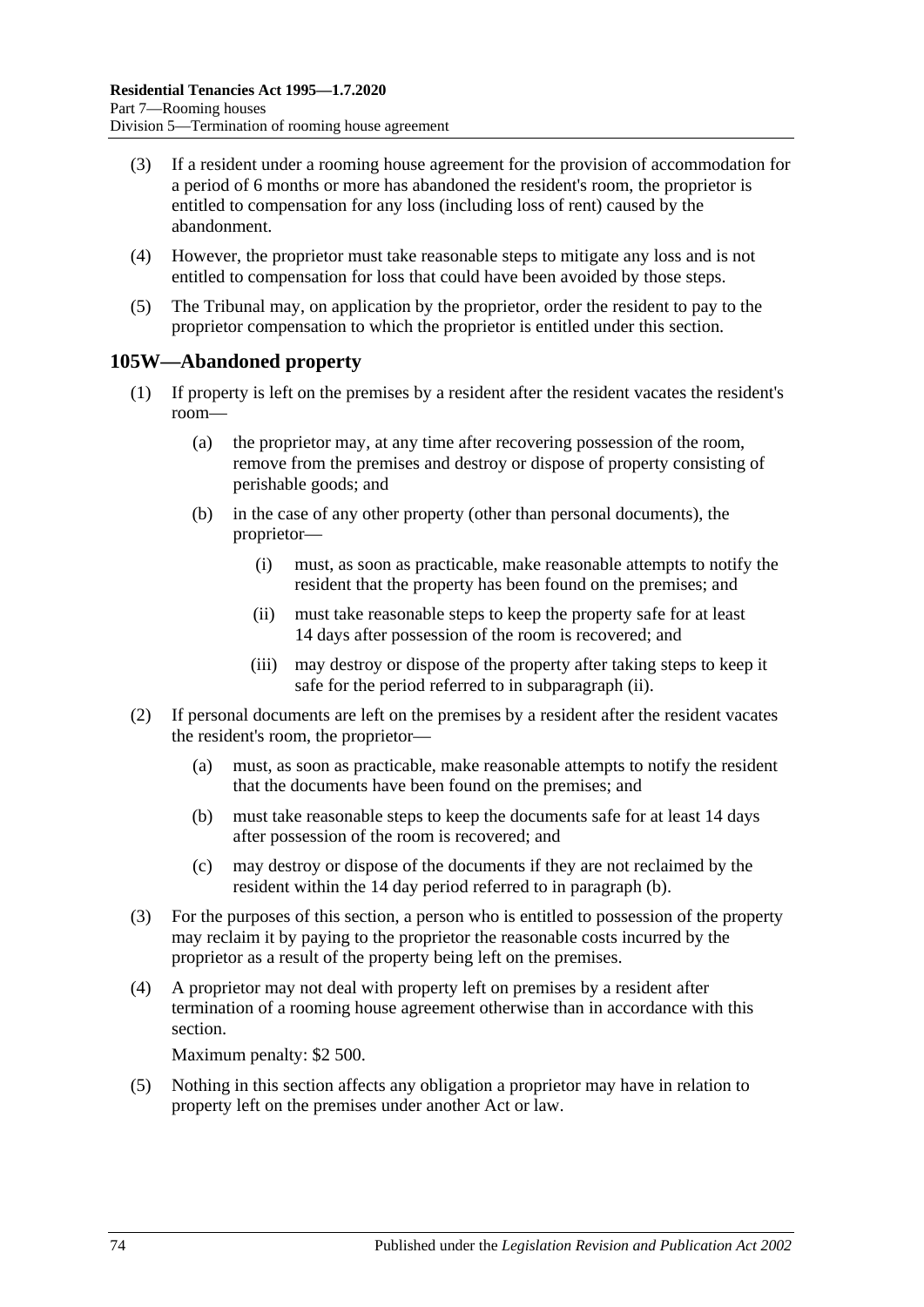## **Part 8—Dispute resolution**

## **Division 1—Conciliation**

## **Subdivision 1—Definitions for this Division**

#### **106—Definitions**

In this Division—

*conciliation* of a dispute includes preliminary assistance in dispute resolution such as the giving of advice to ensure that—

- (a) the parties to the dispute are fully aware of their rights and obligations; and
- (b) there is full and open communication between the parties about the dispute;

*conciliation conference* means a conference called by the Commissioner under section [107\(4\).](#page-74-0)

## **Subdivision 2—Conciliation of dispute by Commissioner**

#### <span id="page-74-1"></span>**107—Conciliation of dispute by Commissioner**

- (1) If a party to a tenancy dispute applies to the Commissioner for conciliation of the dispute, the Commissioner may conciliate the dispute.
- (2) A fee prescribed by regulation is payable on an application under [subsection](#page-74-1) (1).
- (3) The Registrar or a Deputy Registrar may refer an application made to the Tribunal to the Commissioner for conciliation.
- <span id="page-74-0"></span>(4) The Commissioner may call a conference of the parties to the dispute for the purpose of attempting to resolve the dispute by agreement.
- (5) The Commissioner must notify the parties of the time and place fixed for the conference.
- (6) If conciliation of a dispute is terminated because it appears to the Commissioner that it is unlikely that an agreed settlement can be reached within a reasonable time or for any other reason, the Commissioner must refer the matter to the Registrar or a Deputy Registrar for the listing of the matter before the Tribunal.

## **Subdivision 4—Duties and procedure**

## **108A—Functions of Commissioner in conciliation of dispute**

The Commissioner has the following functions in the conciliation of a tenancy dispute under this Division:

- (a) to seek to identify the issues in dispute and to narrow the range of the dispute;
- (b) to encourage the settlement of the dispute by facilitating, and helping to conduct, negotiations between the parties to the dispute;
- (c) to promote the open exchange of information relevant to the dispute by the parties;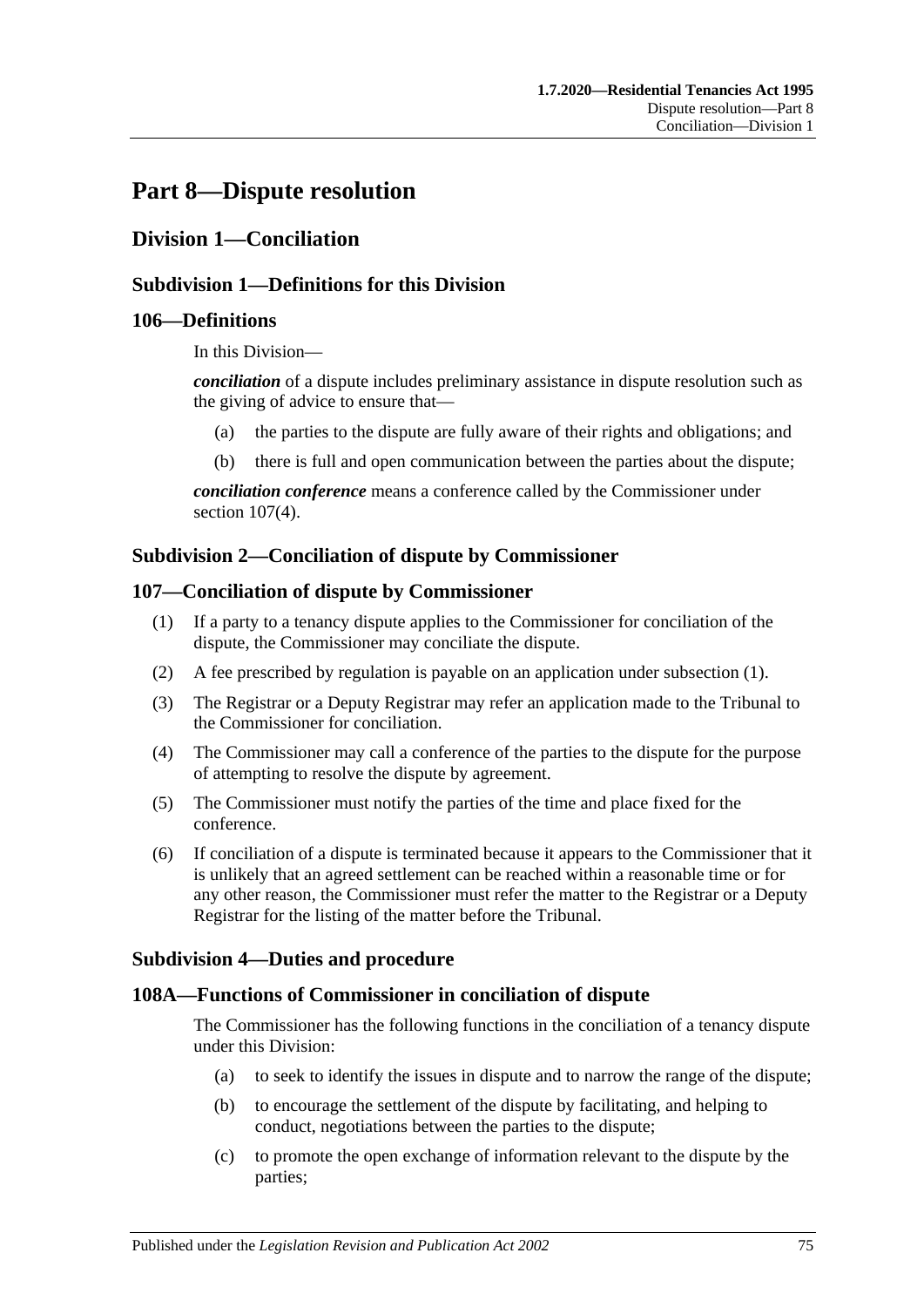- (d) to provide to the parties information about the operation of this Act relevant to a settlement of the dispute;
- (e) to help in the settlement of the dispute in any other appropriate way.

#### **108B—Procedure**

- (1) A conciliation conference may, at the discretion of the Commissioner, be adjourned from time to time.
- (2) Unless the Commissioner decides otherwise, the conference will be held in private and the Commissioner may exclude from the conference any person apart from the parties and their representatives.
- (3) The Commissioner (if not legally qualified) may refer a question of law arising at the conference to a member of the Tribunal who is legally qualified for determination.
- (4) A party must, if required by the Commissioner, disclose to the other party details of the party's case and of the evidence available to the party in support of that case.
- (5) The Commissioner or a party may terminate a conciliation at any time.
- (6) A settlement to which a party or representative of a party agrees at a conciliation conference is binding on the party provided that it is not inconsistent with this Act.
- (7) The settlement must be put into writing and signed by or for the parties and a copy of the signed settlement must be provided to the Tribunal.
- (8) The Tribunal may make a determination or order to give effect to the settlement.
- (10) The Commissioner has the same protection and immunity as a member of the Tribunal under the *[South Australian Civil and Administrative Tribunal Act](http://www.legislation.sa.gov.au/index.aspx?action=legref&type=act&legtitle=South%20Australian%20Civil%20and%20Administrative%20Tribunal%20Act%202013) 2013*.

#### **108C—Restriction on evidence**

Evidence of anything said or done in the course of conciliation of a tenancy dispute under this Division is inadmissible in proceedings before the Tribunal except by consent of all parties to the proceedings.

## **Division 2—Intervention**

#### **109—Power to intervene**

- (1) The Commissioner may intervene in proceedings before the Tribunal or a court concerning a tenancy dispute.
- (2) If the Commissioner intervenes in proceedings the Commissioner becomes a party to the proceedings and has all the rights (including rights of appeal) of a party to the proceedings.

## **Division 3—Powers of the Tribunal**

#### **110—Powers of Tribunal**

- (1) The Tribunal may, on application by a party to a tenancy dispute—
	- (a) restrain an action in breach of this Act, a residential tenancy agreement, a rooming house agreement, or an agreement collateral to a residential tenancy agreement or a rooming house agreement; or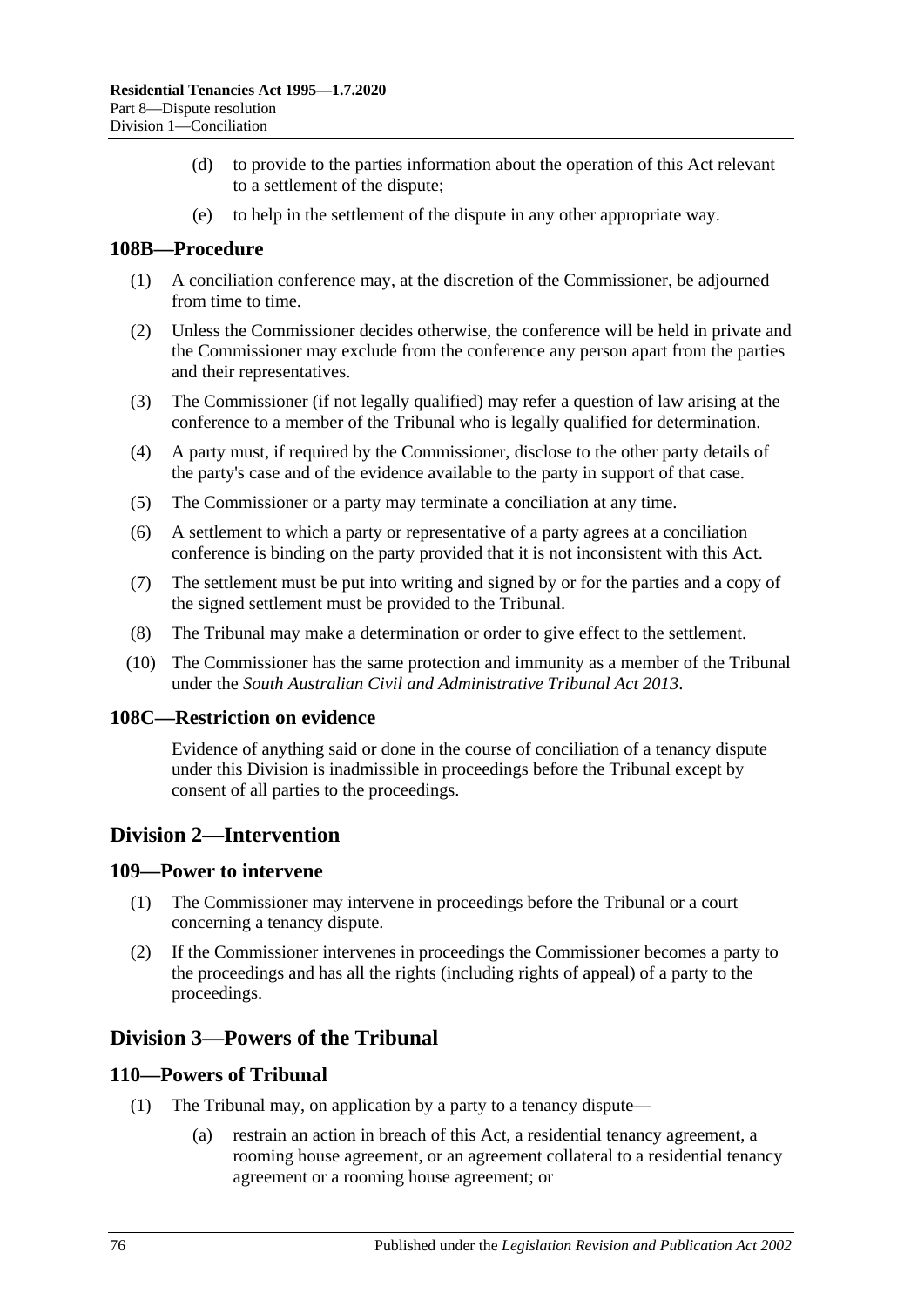- (b) require a person to comply with an obligation under this Act, a residential tenancy agreement, a rooming house agreement or an agreement collateral to a residential tenancy agreement or a rooming house agreement; or
- <span id="page-76-0"></span>(c) order a person to make a payment (which may include compensation) under this Act, a residential tenancy agreement, a rooming house agreement or a collateral agreement or for breach of this Act, a residential tenancy agreement, a rooming house agreement, or a collateral agreement; or
- (d) relieve a party to a residential tenancy agreement, a rooming house agreement or a collateral agreement from the obligation to comply with a provision of the agreement; or
- (e) terminate a residential tenancy or rooming house agreement or declare that a residential tenancy or rooming house agreement has, or has not, been validly terminated; or
- (f) reinstate rights under a residential tenancy agreement or rooming house agreement that have been forfeited or have otherwise terminated; or
- (g) require payment of rent into the Fund until conditions stipulated by the Tribunal have been complied with; or
- (h) require that rent paid into the Fund be paid out and applied as directed by the Tribunal; or
- <span id="page-76-1"></span>(i) require that a bond (including a bond under [Part 7\)](#page-59-0) paid into the Fund be paid out and applied as directed by the Tribunal; or
- (j) require a tenant or a rooming house resident to give up the possession of premises to the landlord or rooming house proprietor; or
- (k) make orders to give effect to rights and liabilities arising from the assignment of a residential tenancy agreement; or
- (l) exercise any other power conferred on the Tribunal under this Act; or
- (m) do anything else necessary or desirable to resolve a tenancy dispute.
- (2) The Tribunal does not have jurisdiction to award compensation for damages arising from personal injury.

## **111—Conditional and alternative orders**

- (1) The Tribunal may make orders on conditions the Tribunal considers appropriate.
- (2) The Tribunal may make orders in the alternative so that a particular order takes effect, or does not take effect, according to whether stipulated conditions are complied with.

#### **112—Restraining orders**

(1) If the Tribunal is satisfied, on application by a landlord, that there is a risk that the tenant or a person permitted on the premises by the tenant may cause serious damage to property or personal injury, the Tribunal may make an order (a *restraining order*) restraining the tenant and other persons on the premises from engaging in conduct of a kind described in the order.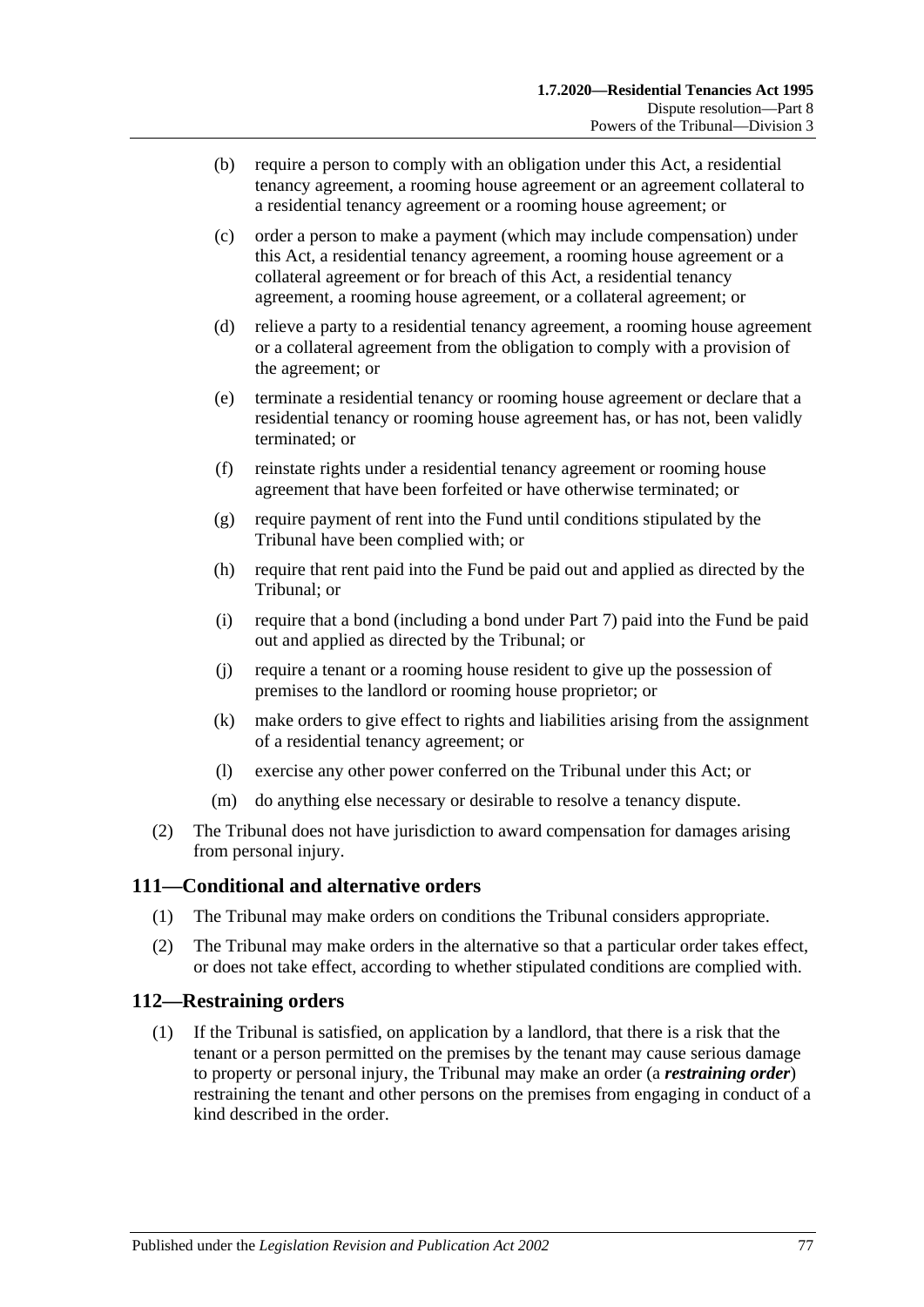- (1a) If the Tribunal is satisfied, on application by a tenant, that there is a risk that a co-tenant or a person permitted on the premises by a co-tenant may—
	- (a) cause serious damage to property; or
	- (b) cause personal injury; or
	- (c) if the co-tenant is a domestic associate or former domestic associate of the tenant—commit an act of domestic abuse,

the Tribunal may make a restraining order restraining the co-tenant and other persons on the premises from engaging in conduct of a kind described in the order.

- <span id="page-77-1"></span><span id="page-77-0"></span>(1b) In considering an application under subsection (1a), the Tribunal must have regard to such of the following orders and proceedings (if any) as are relevant to the application:
	- (a) an order, injunction, undertaking, plan, recognisance or other form of obligation imposed or agreement made under the *Family Law Act 1975* of the Commonwealth;
	- (b) an order made under the *[Children's Protection Act](http://www.legislation.sa.gov.au/index.aspx?action=legref&type=act&legtitle=Childrens%20Protection%20Act%201993) 1993* or the *[Children and](http://www.legislation.sa.gov.au/index.aspx?action=legref&type=act&legtitle=Children%20and%20Young%20People%20(Safety)%20Act%202017)  [Young People \(Safety\) Act](http://www.legislation.sa.gov.au/index.aspx?action=legref&type=act&legtitle=Children%20and%20Young%20People%20(Safety)%20Act%202017) 2017*;
	- (c) an order made under the *[Intervention Orders \(Prevention of Abuse\) Act](http://www.legislation.sa.gov.au/index.aspx?action=legref&type=act&legtitle=Intervention%20Orders%20(Prevention%20of%20Abuse)%20Act%202009) 2009*;
	- (d) a pending application for an order referred to in [paragraph](#page-77-0) (a), [\(b\)](#page-77-1) or [\(c\);](#page-77-2)
	- (e) any other relevant legal proceedings.
- <span id="page-77-2"></span>(2) An application for a restraining order may be made without notice to the persons against whom the order is sought but, if the order is made without giving them a reasonable opportunity to respond to the allegations against them, the Tribunal must allow them a reasonable opportunity to satisfy it that the order should not continue in operation.
- (3) A person must not contravene a restraining order. Maximum penalty: Imprisonment for 1 year.

## **Division 4—Representation**

#### **113—Representation**

- (1) A party to a tenancy dispute may only be represented in proceedings before the Tribunal (including a conference or mediation under sections 50 and 51 respectively of the *[South Australian Civil and Administrative Tribunal Act](http://www.legislation.sa.gov.au/index.aspx?action=legref&type=act&legtitle=South%20Australian%20Civil%20and%20Administrative%20Tribunal%20Act%202013) 2013*), or at a conciliation conference under this Act, as allowed by this section.
- (2) A party to a tenancy dispute may be represented by a lawyer if—
	- (a) all parties to the proceedings agree to the representation and the Tribunal is satisfied that it will not unfairly disadvantage a party who does not have a professional representative; or
	- (b) the Tribunal is satisfied that the party is unable to present the party's case properly without assistance; or
	- (c) another party to the dispute is a lawyer, or is represented by a professional representative; or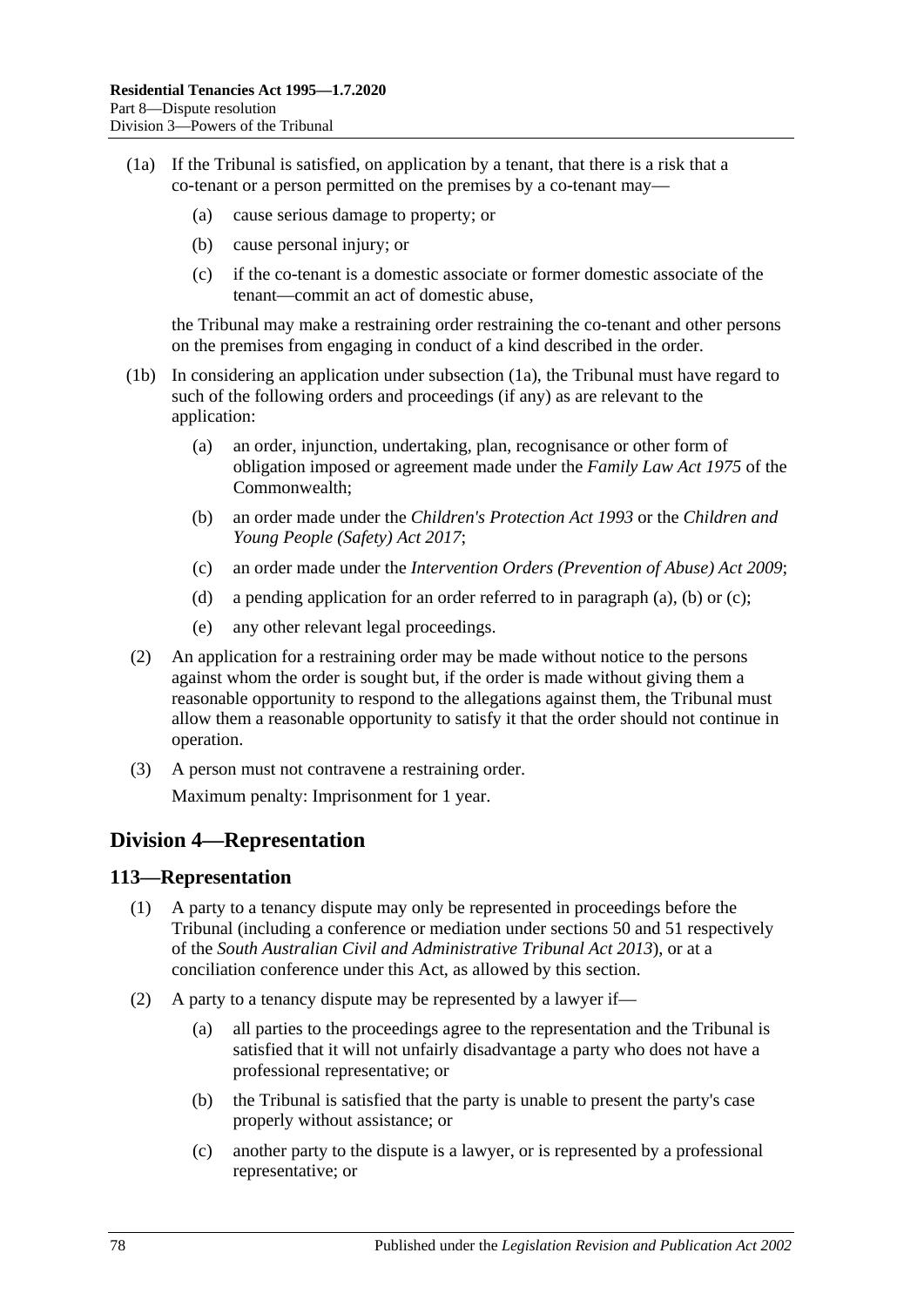- (d) the Commissioner has intervened in, or is a party to, the proceedings.
- (3) A party to a tenancy dispute may be represented by a person who is not a lawyer if—
	- (a) the party is a body corporate and the representative is an officer or employee of the body corporate; or
	- (b) the party is a landlord or rooming house proprietor and the representative is an agent, or an officer or employee of an agent, appointed by the landlord or rooming house proprietor to manage the premises on the party's behalf; or
	- (c) all parties to the proceedings agree to the representation and the Tribunal is satisfied that it will not unfairly disadvantage an unrepresented party; or
	- (d) the Tribunal is satisfied that the party is unable to present the party's case properly without assistance.
- (4) In this section—

#### *professional representative* means—

- (a) a lawyer, a law clerk, or a person who holds or has held legal qualifications under the law of the State or another place; or
- (b) a land agent, or an officer or employee of a land agent.

#### **114—Remuneration of representative**

A person must not ask for or receive a fee for representing a party to a tenancy dispute in proceedings before the Tribunal (including a conference or mediation under sections 50 and 51 respectively of the *[South Australian Civil and Administrative](http://www.legislation.sa.gov.au/index.aspx?action=legref&type=act&legtitle=South%20Australian%20Civil%20and%20Administrative%20Tribunal%20Act%202013)  [Tribunal Act](http://www.legislation.sa.gov.au/index.aspx?action=legref&type=act&legtitle=South%20Australian%20Civil%20and%20Administrative%20Tribunal%20Act%202013) 2013*), or at a conciliation conference under this Act, unless—

- (a) the representative is a lawyer or a law clerk employed by a lawyer; or
- (b) the representative is an officer or employee of a body corporate who represented the body corporate in the proceedings; or
- (c) the representative is an agent, or an officer or employee of an agent, who represented a landlord in the proceedings whose premises the agent had been appointed to manage on behalf of the landlord.

Maximum penalty: \$15 000.

## **Part 9—Miscellaneous**

#### **115—Contract to avoid Act**

- (1) An agreement or arrangement that is inconsistent with this Act or purports to exclude, modify or restrict the operation of this Act, is (unless the inconsistency, exclusion, modification or restriction is expressly permitted under this Act) to that extent void.
- (2) A purported waiver of a right under this Act is void.
- (3) A person who enters into an agreement or arrangement to defeat, evade or prevent the operation of this Act (directly or indirectly) is guilty of an offence. Maximum penalty: \$10 000.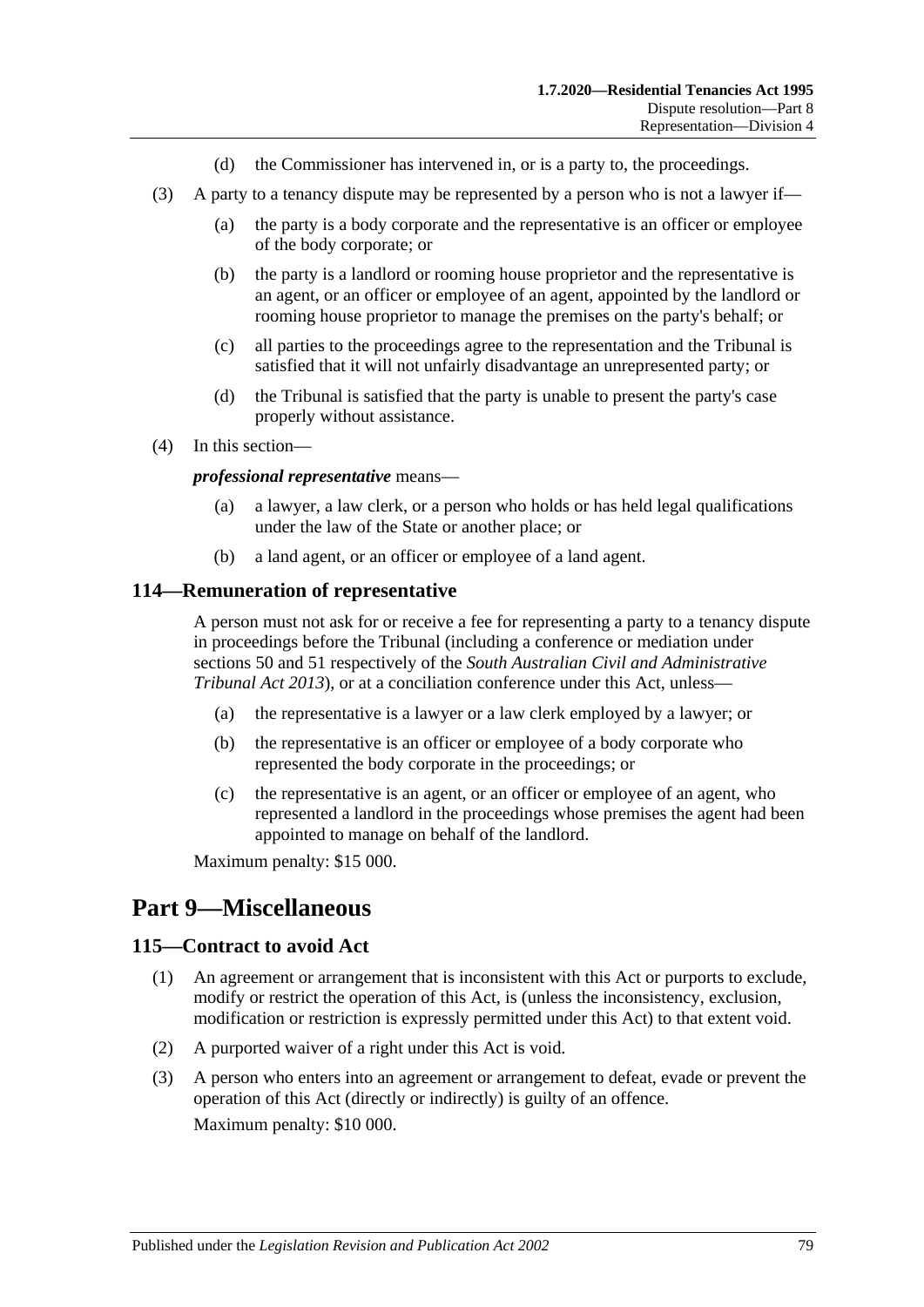## **117—Notice by landlord not waived by acceptance of rent**

A demand for, any proceeding for the recovery of, or acceptance of, rent by a landlord after the landlord has notice of a breach of the agreement by the tenant or has given the tenant notice of termination under this Act does not operate as a waiver of that breach or that notice.

## **117A—Liability to prosecution not to derogate from civil liability**

The liability to be prosecuted for an offence is in addition to any civil liability for breach of a residential tenancy agreement or rooming house agreement or any other civil liability the person may incur.

#### **118—Exemptions**

The Minister may, by order published in the Gazette—

- (a) exempt agreements, or premises, of a specified class from the provisions, or specified provisions, of this Act; or
- (b) modify specified provisions of this Act in their application to a specified class of agreements or a specified class of premises; or
- (c) vary or revoke an order previously made by the Minister under this section.

## **119—Tribunal may exempt agreement or premises from provision of Act**

- (1) The Tribunal may, on application by an interested person, if the Tribunal considers it necessary or desirable in the circumstances, order that a provision of this Act will not apply in relation to an agreement or prospective agreement or to particular premises, or will apply in a modified manner (and the order will have effect accordingly).
- (2) An order may be made on conditions that the Tribunal considers appropriate.
- (3) A person must not contravene a condition to an order.

Maximum penalty: \$2 500.

#### **120—Service**

- (1) A notice or document required or authorised to be given to a person under this Act may be—
	- (a) given to the person, or an agent of the person, personally; or
	- (b) sent by post addressed to the person, or an agent of the person, at the last known place of residence, employment or business of the person or agent; or
	- (c) left in a letterbox or other place where it is likely to come to the attention of the person, or an agent of the person, at the last known place of residence, employment or business; or
	- (d) transmitted by fax or email to a fax number or email address provided by the person for the purposes of service under this Act (in which case the notice or document will be taken to have been given or served at the time of transmission); or
	- (e) given in some other manner permitted by the Tribunal.
- (3) If two or more persons are the landlords or tenants under a residential tenancy agreement, a notice or other document is duly given if given to any one of them.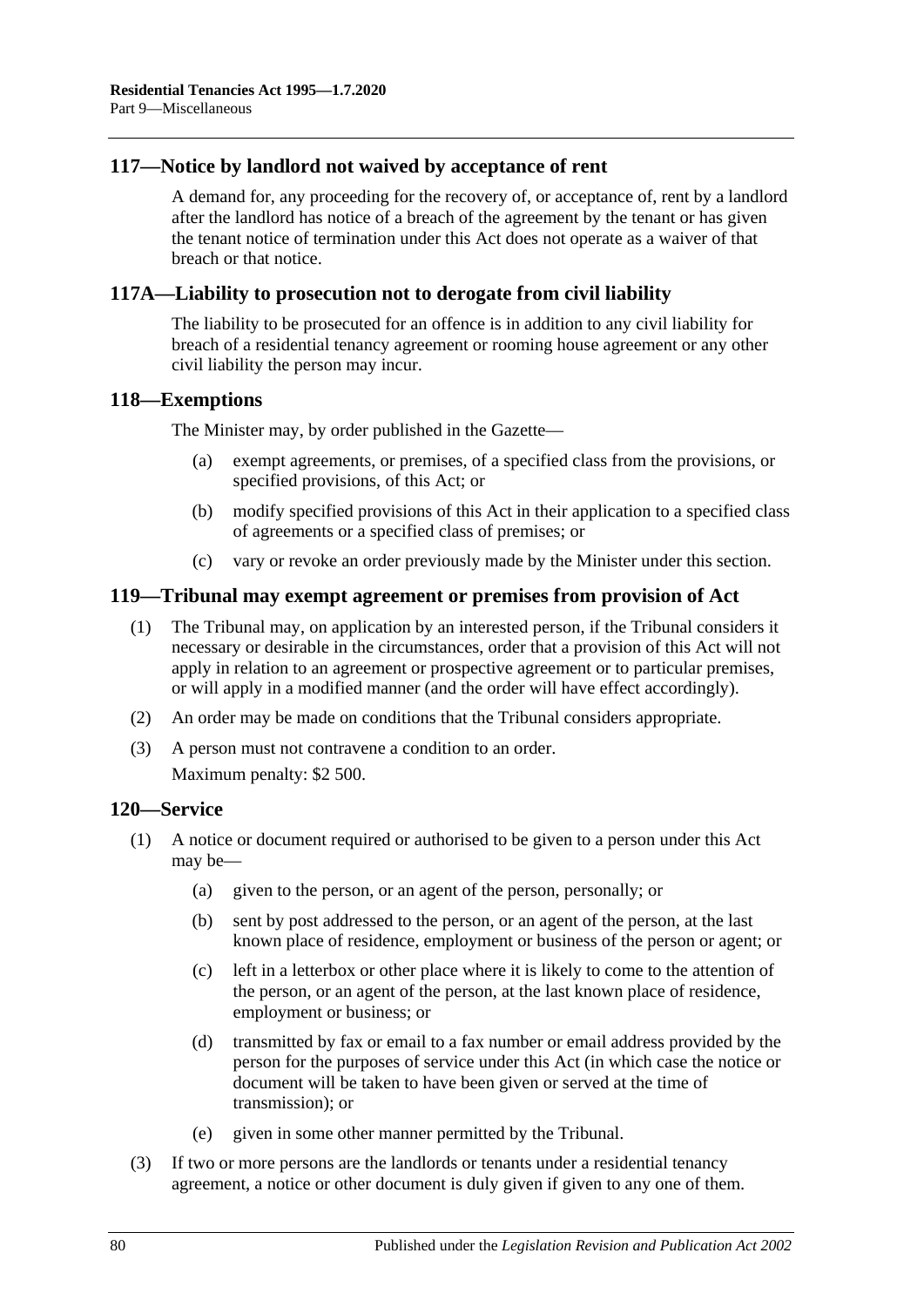## **121—Regulations**

- (1) The Governor may make regulations for the purposes of this Act.
- (2) The regulations may—
	- (a) be of general or limited application; and
	- (b) provide that a matter or thing is to be determined, dispensed with or regulated by the Minister.
- (3) A regulation may impose a penalty not exceeding \$5 000 for breach of the regulation.
- (4) The regulations may fix expiation fees, not exceeding \$315, for alleged offences against the regulations.

## **Schedule 1—Transitional provisions—***Residential Tenancies (Miscellaneous) Amendment Act 2013*

## **1—Interpretation**

In this Schedule—

*amending Act* means the *[Residential Tenancies \(Miscellaneous\) Amendment](http://www.legislation.sa.gov.au/index.aspx?action=legref&type=act&legtitle=Residential%20Tenancies%20(Miscellaneous)%20Amendment%20Act%202013)  Act [2013](http://www.legislation.sa.gov.au/index.aspx?action=legref&type=act&legtitle=Residential%20Tenancies%20(Miscellaneous)%20Amendment%20Act%202013)*.

## **2—Operation of amendments**

- (1) Subject to the regulations, an amendment made by the amending Act applies to a residential tenancy agreement or rooming house agreement whether the agreement was entered into before or after the commencement of the amendment.
- (2) However—
	- (a) [subsection](#page-28-0) (3a) of [section](#page-27-0) 69 as inserted by the amending Act does not apply in relation to a residential tenancy agreement entered into before the commencement of that subsection; and
	- (b) [subsections](#page-31-0) (2) and [\(3\)](#page-31-1) of [section](#page-31-2) 73 as inserted by the amending Act do not apply in relation to a residential tenancy agreement entered into before the commencement of those subsections (and [section](#page-31-0) 73(2) and [\(3\)](#page-31-1) as in force immediately before the commencement of section 47 of the amending Act will continue to apply to residential tenancy agreements entered into before that commencement); and
	- (c) [section](#page-40-0) 85A as inserted by the amending Act does not apply in relation to a residential tenancy agreement entered into before the commencement of that section; and
	- (d) [section](#page-68-0) 105Q as inserted by the amending Act does not apply in relation to a rooming house agreement entered into before the commencement of that section.

## **3—Registrar and deputy registrars**

Section 15(2) as inserted by the amending Act does not apply in relation to a person appointed to be the registrar or a deputy registrar before the commencement of that section.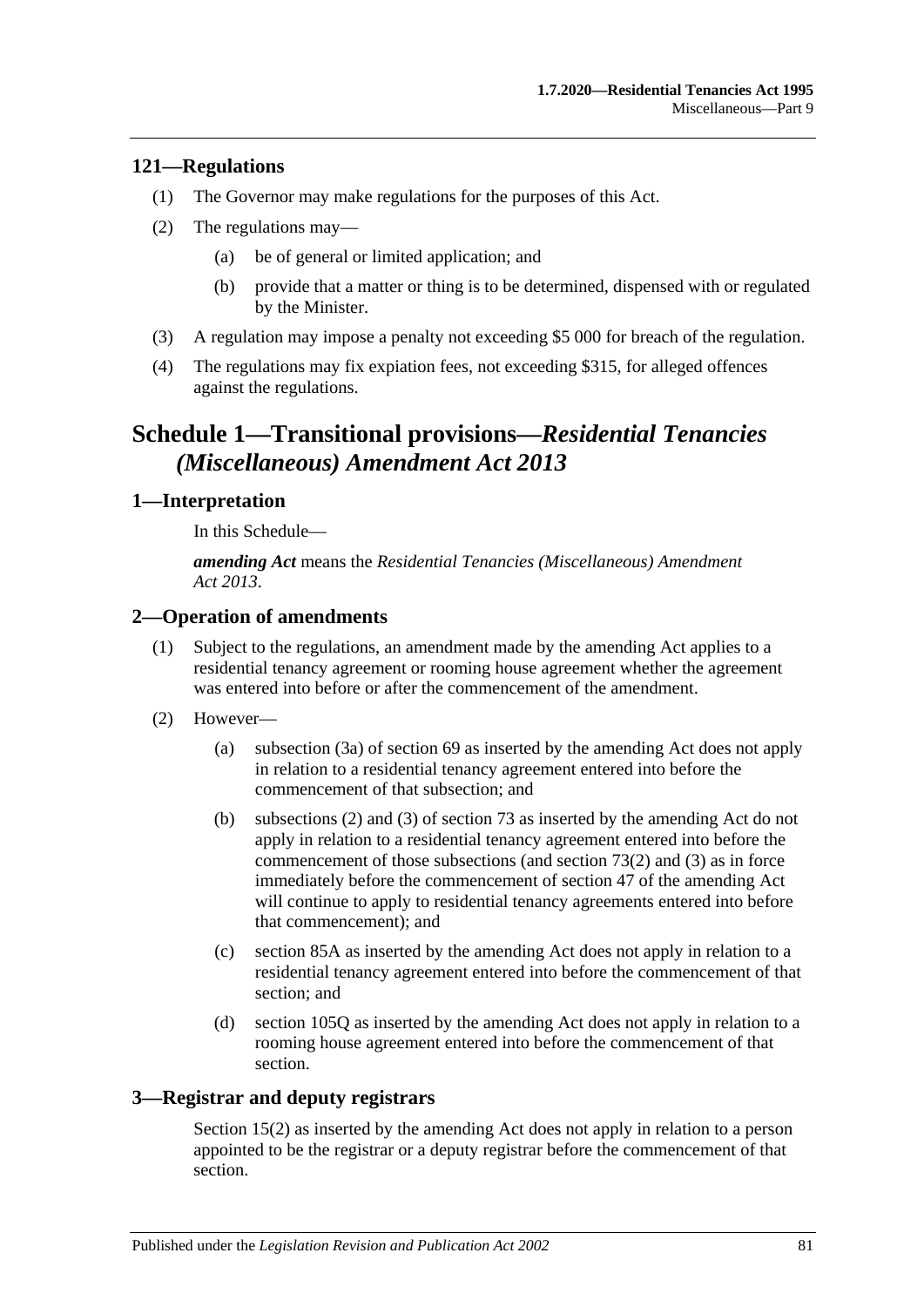Schedule 1—Transitional provisions—*Residential Tenancies (Miscellaneous) Amendment Act 2013*

#### **4—Jurisdiction of Tribunal**

The amendments made to [section](#page-12-0) 24(2) and [\(5\)](#page-12-1) by the amending Act—

- (a) do not apply in respect of proceedings commenced before the commencement of the amendments (and those proceedings may continue as if the amendments had not been made); and
- (b) apply in respect of proceedings commenced on or after the commencement of the amendments (including proceedings in respect of a claim arising before the commencement of the amendments).

#### **5—Interest payable on repayment of bond**

[Section](#page-25-0) 63(11) and (12) as in force immediately before the commencement of this clause apply in relation to a bond paid to the Commissioner before that commencement as if the amendments made to that section by the amending Act had not been made.

#### **6—Abandoned property**

- (1) The revised abandoned property provisions apply in respect of property left on premises whether the property was left on the premises before or after the commencement of those provisions.
- (2) In this clause—

*revised abandoned property provisions* means [Part 5 Division 7](#page-49-0) and [section](#page-73-2) 105W as inserted by the amending Act.

#### **7—Application to existing house rules**

[Part 7 Division](#page-60-0) 3 as inserted by section 72 of the amending Act applies to house rules made by a rooming house proprietor and in operation immediately before the commencement of this clause.

#### <span id="page-81-0"></span>**8—Other provisions**

- (1) The Governor may, by regulation, make additional provisions of a saving or transitional nature consequent on the enactment of the amending Act.
- <span id="page-81-1"></span>(2) A provision of a regulation made under [subclause](#page-81-0) (1) may, if the regulation so provides, take effect from the commencement of the amending Act or from a later day.
- (3) To the extent to which a provision takes effect under [subclause](#page-81-1) (2) from a day earlier than the day of the regulation's publication in the Gazette, the provision does not operate to the disadvantage of a person by—
	- (a) decreasing the person's rights; or
	- (b) imposing liabilities on the person.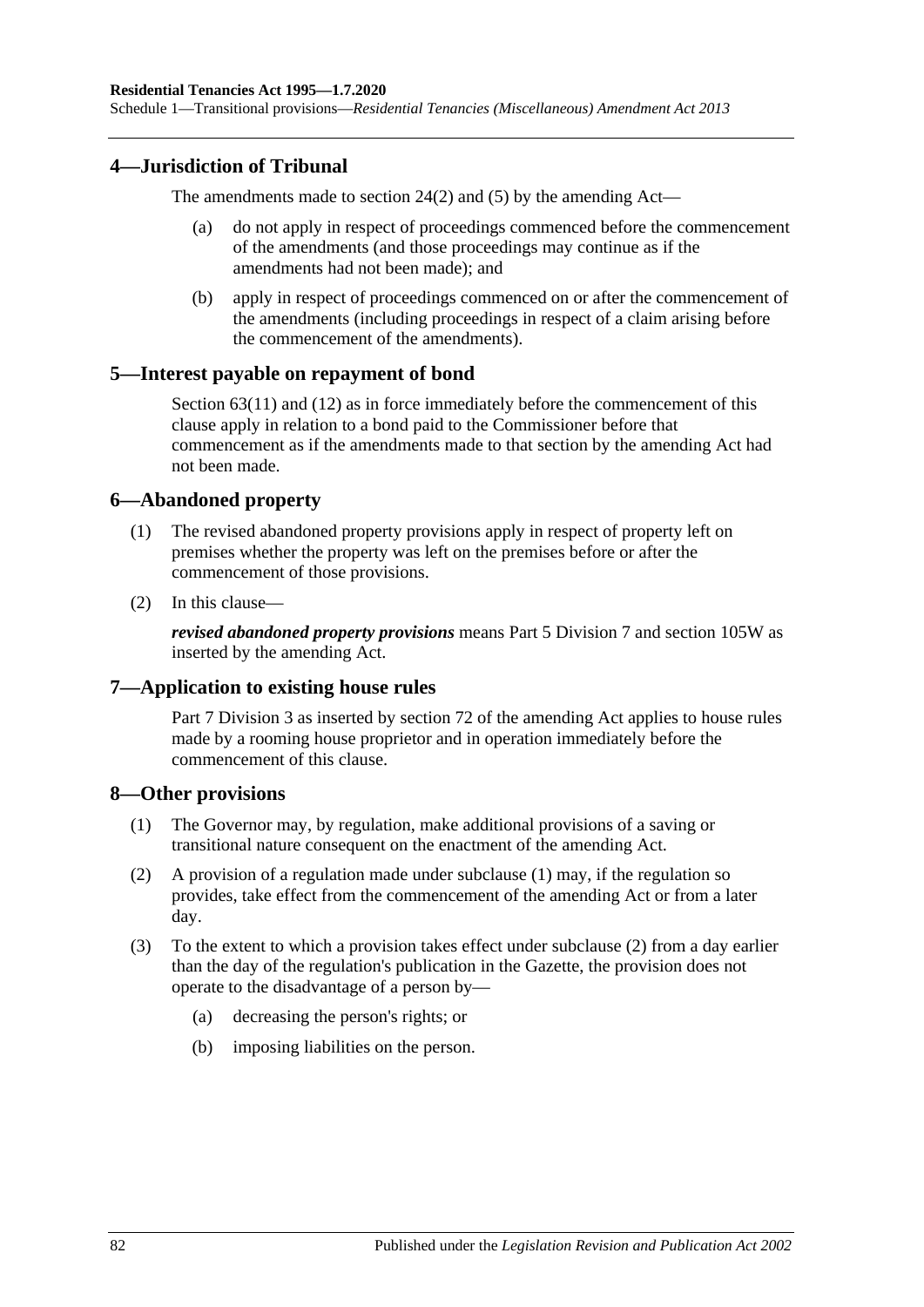# **Schedule 2—Transitional provisions—***Residential Tenancies (Miscellaneous) Amendment Act 2016*

## **1—Interpretation**

In this Schedule—

*amending Act* means the *[Residential Tenancies \(Miscellaneous\) Amendment](http://www.legislation.sa.gov.au/index.aspx?action=legref&type=act&legtitle=Residential%20Tenancies%20(Miscellaneous)%20Amendment%20Act%202016)  Act [2016](http://www.legislation.sa.gov.au/index.aspx?action=legref&type=act&legtitle=Residential%20Tenancies%20(Miscellaneous)%20Amendment%20Act%202016)*.

## **2—Operation of amendments**

- (1) [Section](#page-29-0) 72 as amended by section 4 of the amending Act applies to a residential tenancy agreement whether the agreement was entered into before or after the commencement of that section of the amending Act.
- (2) [Subsection](#page-40-1) (2) of [section](#page-40-0) 85A as inserted by section 5 of the amending Act does not apply to a residential tenancy agreement entered into before the commencement of that subsection.
- (3) [Subsection](#page-49-1) (2a) of [section](#page-49-2) 97B as inserted by section 6 of the amending Act applies in respect of abandoned property left on residential premises whether the property was left on the premises before or after the commencement of that subsection.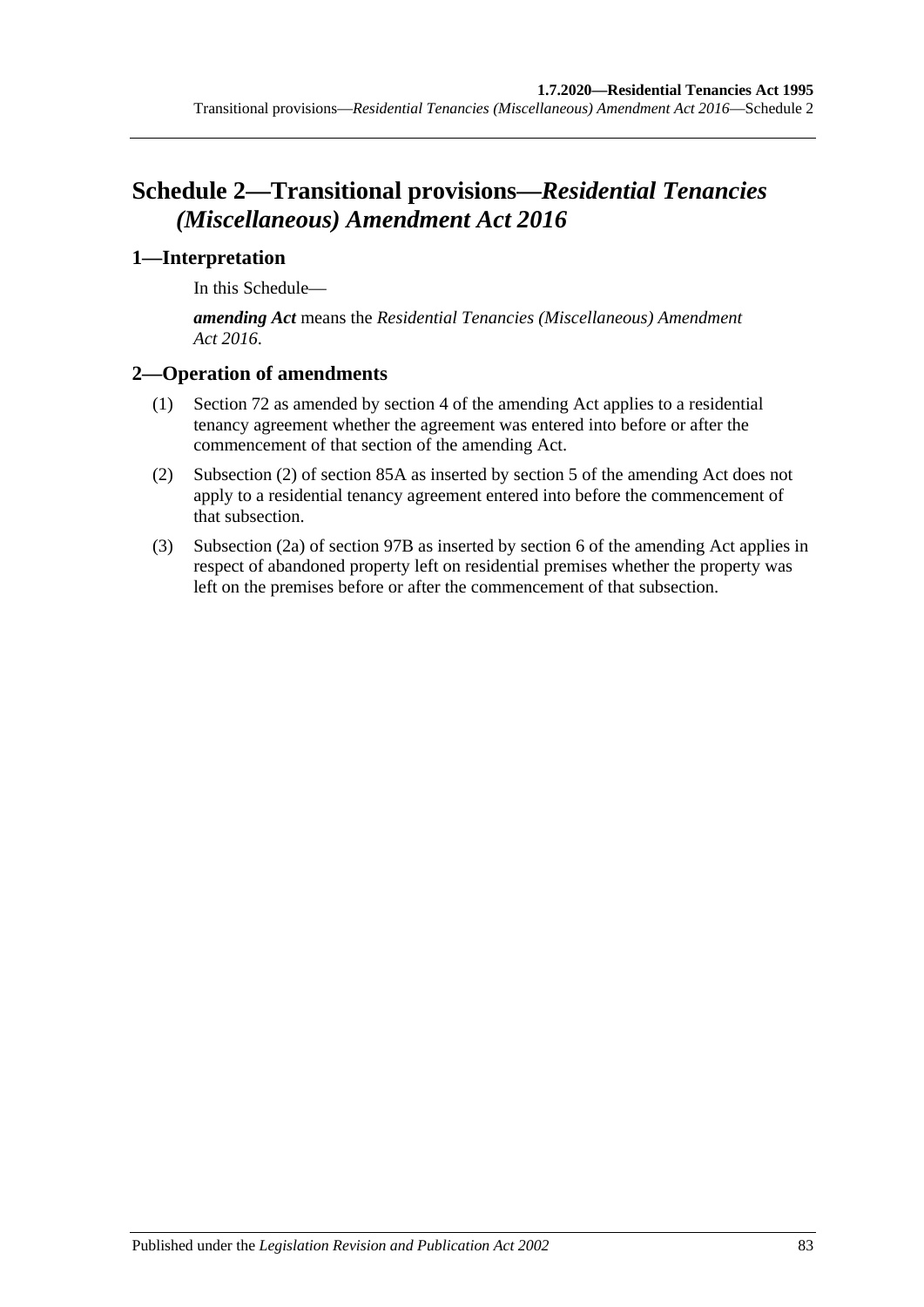# **Legislative history**

## **Notes**

- Please note—References in the legislation to other legislation or instruments or to titles of bodies or offices are not automatically updated as part of the program for the revision and publication of legislation and therefore may be obsolete.
- Earlier versions of this Act (historical versions) are listed at the end of the legislative history.
- For further information relating to the Act and subordinate legislation made under the Act see the Index of South Australian Statutes or www.legislation.sa.gov.au.

## **Legislation repealed by principal Act**

The *Residential Tenancies Act 1995* repealed the following:

*Residential Tenancies Act 1978 Residential Tenancies (Housing Trust) Amendment Act 1993*

## **Legislation amended by principal Act**

The *Residential Tenancies Act 1995* amended the following:

*Retirement Villages Act 1987*

## **Principal Act and amendments**

| Year | N <sub>0</sub> | Title                                                                                            | Assent    | Commencement                                                                                                                                                                                                                                                                                                                                                                                                                                                                                                                                                                             |
|------|----------------|--------------------------------------------------------------------------------------------------|-----------|------------------------------------------------------------------------------------------------------------------------------------------------------------------------------------------------------------------------------------------------------------------------------------------------------------------------------------------------------------------------------------------------------------------------------------------------------------------------------------------------------------------------------------------------------------------------------------------|
| 1995 | 63             | <b>Residential Tenancies Act 1995</b>                                                            | 10.8.1995 | 24.8.1995 (Gazette 24.8.1995 p499)<br>except ss 4, 5(1) & (2)(c), 6–23,<br>$24(1)(a) & (c) & (2) - (5), 25 - 62,$<br>$63(1)$ —(6), 64—72, 74—100, 101(a),<br>(b), (d)—(f), 102, 106—120 and Sch<br>(cl 1(1), 3(a), 4 & 6)—30.11.1995<br>$(Gazette 23.11.1995 p1412)$ and except<br>s $63(7)$ - $(10)$ - 5.2.1996 (Gazette<br>25.1.1996 $p808$ ) and except ss $5(2)(a)$ ,<br>(b), (d)—(h) and $24(1)(b)$ —1.7.1996<br>(Gazette 27.6.1996 $p3107$ ) and except<br>ss $63(11) \& (12)$ , $101(c)$ , $103-105$ and<br>Sch (cl 5)—10.8.1997 (s 7(5) Acts<br><i>Interpretation Act 1915</i> ) |
| 1996 | -34            | <b>Statutes Amendment and Repeal</b><br>(Common Expiation Scheme)<br>Act 1996                    | 2.5.1996  | Sch (cl 29)-3.2.1997 (Gazette<br>19.12.1996 p1923)                                                                                                                                                                                                                                                                                                                                                                                                                                                                                                                                       |
| 1998 | 21             | <b>Statutes Amendment (Consumer</b><br><i>Affairs</i> ) <i>Act 1998</i> as amended by<br>22/1998 | 2.4.1998  | Pt 9 (ss 24-26)-28.5.1998 (Gazette<br>28.5.1998 p2292)                                                                                                                                                                                                                                                                                                                                                                                                                                                                                                                                   |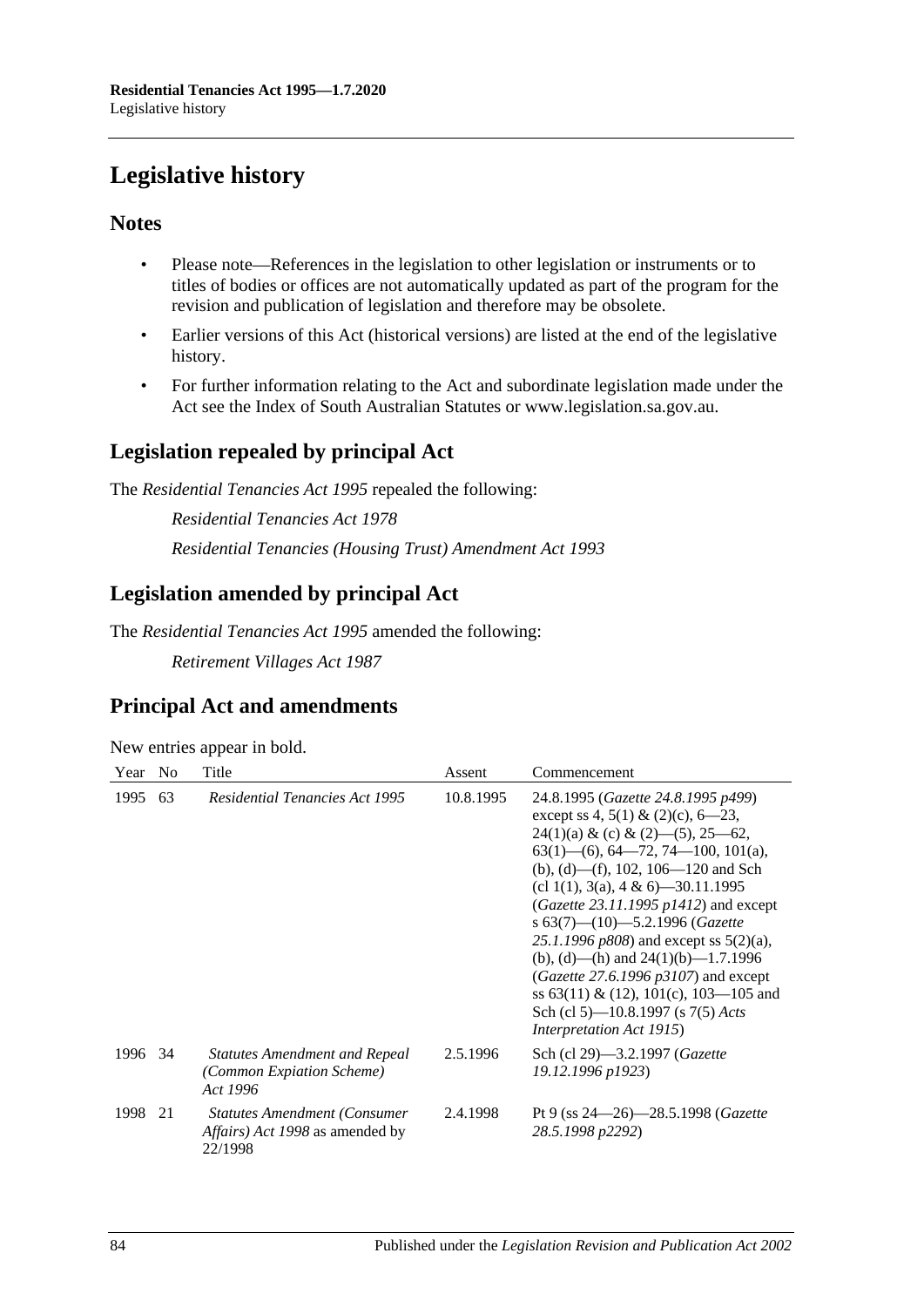| 1998    | 22 | <b>Statutes Amendment (Consumer</b><br>Affairs) Amendment Act 1998                | 2.4.1998   | 2.4.1998                                                                                                                                                                                                                                                  |
|---------|----|-----------------------------------------------------------------------------------|------------|-----------------------------------------------------------------------------------------------------------------------------------------------------------------------------------------------------------------------------------------------------------|
| 1999    | 33 | <b>Financial Sector Reform (South</b><br>Australia) Act 1999                      | 17.6.1999  | Sch (item $45$ )—1.7.1999 being the date<br>specified under s 3(16) of the Financial<br>Sector Reform (Amendments and<br>Transitional Provisions) Act (No. 1)<br>1999 of the Commonwealth as the<br>transfer date for the purposes of that<br>Act: $s(2)$ |
| 1999    | 55 | <b>Residential Tenancies</b><br>(Miscellaneous) Amendment<br>Act 1999             | 12.8.1999  | 3.10.1999 (Gazette 30.9.1999 p1341)                                                                                                                                                                                                                       |
| 2001    | 59 | Retirement Villages<br>(Miscellaneous) Amendment<br>Act 2001                      | 22.11.2001 | s 19-1.7.2002 (Gazette 15.1.2002<br>p186                                                                                                                                                                                                                  |
| 2003    | 44 | <b>Statute Law Revision Act 2003</b>                                              | 23.10.2003 | Sch 1-24.11.2003 (Gazette 13.11.2003<br>p4048)                                                                                                                                                                                                            |
| 2006    | 44 | <b>Statutes Amendment (Justice</b><br>Portfolio) Act 2006                         | 14.12.2006 | Pt 25 (s 49)-18.1.2007 ( <i>Gazette</i><br>18.1.2007 p234)                                                                                                                                                                                                |
| 2007    | 19 | <b>Residential Parks Act 2007</b>                                                 | 14.6.2007  | Sch 2 (cl 1)-5.11.2007 (Gazette<br>25.10.2007 p4044)                                                                                                                                                                                                      |
| 2007    | 20 | Statutes Amendment (Affordable<br>Housing) Act 2007                               | 14.6.2007  | Pt 5 (ss 92 & 93)-11.2.2008 ( <i>Gazette</i><br>17.1.2008 p264)                                                                                                                                                                                           |
| 2009    | 84 | <b>Statutes Amendment (Public Sector</b><br>Consequential Amendments) Act<br>2009 | 10.12.2009 | Pt 131 (s 299)-1.2.2010 (Gazette<br>28.1.2010 p320)                                                                                                                                                                                                       |
| 2012 54 |    | <b>Statutes Amendment and Repeal</b><br>(Budget 2012) Act 2012                    | 6.12.2012  | Pt 11 (s 34)-28.2.2013 ( <i>Gazette</i><br>28.2.2013 p581)                                                                                                                                                                                                |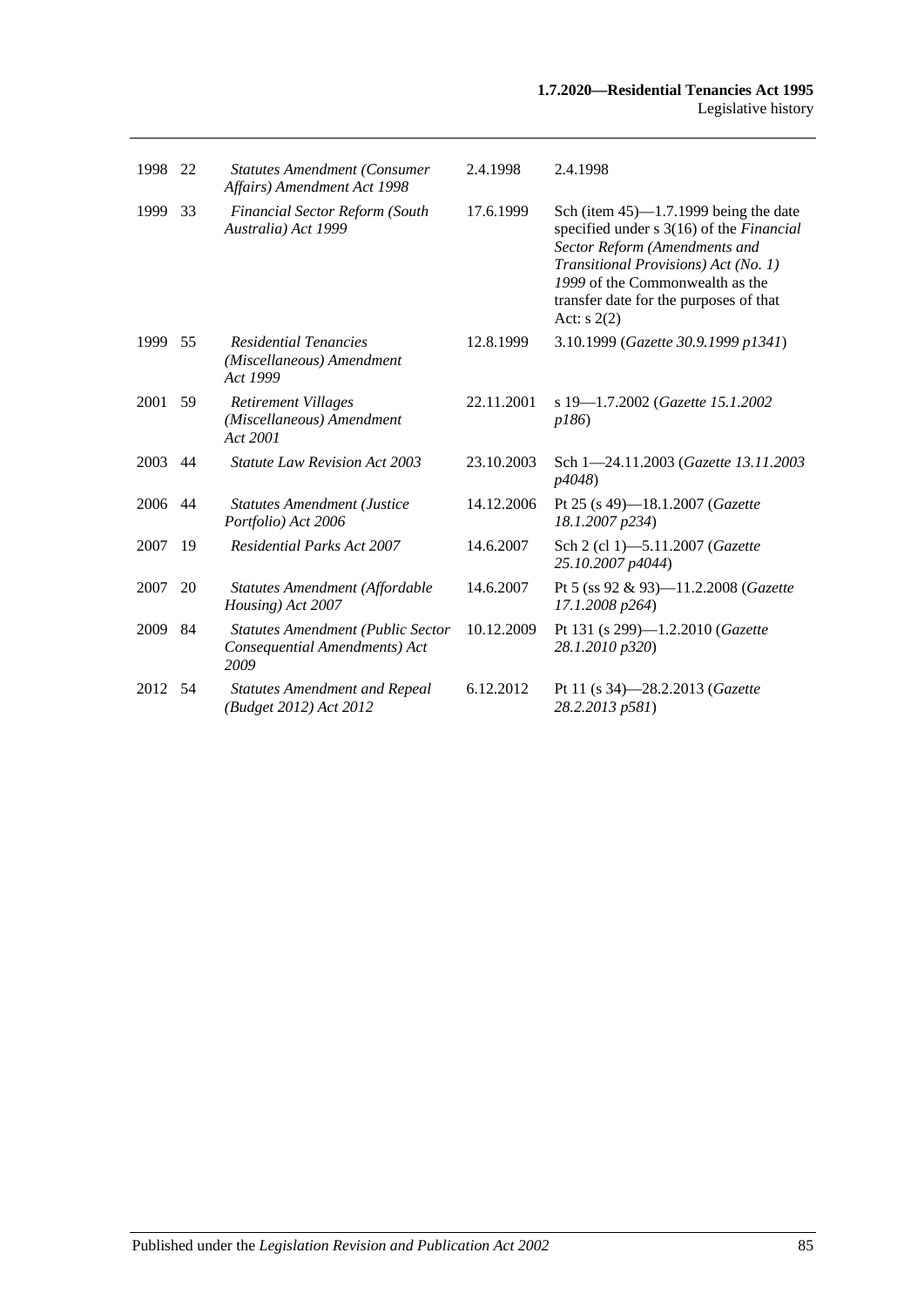| 2013    | -13 | <b>Residential Tenancies</b><br>(Miscellaneous) Amendment<br>Act 2013                                     | 9.5.2013   | Pt 2 (s 47(4))-8.6.2013 (Gazette<br>6.6.2013 p2497); s 71-7.2.2014; bond<br>(as inserted by $s(4(1))$ , <i>domestic facility</i><br><i>requiring instructions</i> (as inserted by<br>s $4(2)$ ), deletion of <i>mediation</i> by s $4(3)$ ,<br>personal documents (as inserted by                                                                                                                                                                                                                                                                                                                                                                                                                                                                                                                                                                                                                                                                                                                                           |
|---------|-----|-----------------------------------------------------------------------------------------------------------|------------|-----------------------------------------------------------------------------------------------------------------------------------------------------------------------------------------------------------------------------------------------------------------------------------------------------------------------------------------------------------------------------------------------------------------------------------------------------------------------------------------------------------------------------------------------------------------------------------------------------------------------------------------------------------------------------------------------------------------------------------------------------------------------------------------------------------------------------------------------------------------------------------------------------------------------------------------------------------------------------------------------------------------------------|
|         |     |                                                                                                           |            | s 4(3), ss 4(4), (5), (7)—(9), 5(1)—(3),<br>new s $5(1b)$ (as inserted by s $5(4)$ ),<br>ss $6-30$ , new s $56(2)(fb)$ (as inserted by<br>s $31(1)$ , ss $31(2)$ , $32-35$ , $36(1)$ (10),<br>37, 38(1), (2), substitution of $s$ 63(5) by<br>s 38(3), ss $38(4)$ —(9), (12), 39—46,<br>$47(1)$ — $(3)$ , 48—69, 70(1), (2), new Pt 7<br>(except ss $105L(2)$ & $105M$ ) (as<br>substituted by s 72), 73–82, new Sch 1<br>(except cl 5) (as substituted by<br>s 83)-1.3.2014 (Gazette 6.2.2014<br>p549); collateral agreement (as inserted<br>by $s(1)$ , <i>domestic services agreement</i><br>(as inserted by $s(4(2))$ , no premium<br>retirement village (as inserted by s 4(3)),<br>s 4(6), new s $5(1c)$ (as inserted by<br>s $5(4)$ , new s $56(2)(fa)$ (as inserted by<br>s $31(1)$ , s $36(11)$ , new s $63(5a)$ (as<br>inserted by s 38(3)), ss 38(10), (11),<br>70(3), new Pt 7 ss $105L(2)$ & $105M$ (as<br>inserted by s 72), new Sch 1 cl 5 (as<br>substituted by s 83)-9.5.2015 (Gazette<br>16.4.2015 p1534) |
| 2013 65 |     | <b>Community Housing Providers</b><br>(National Law) (South Australia)<br>Act 2013                        | 21.11.2013 | Sch 3 (cll 6-12)-1.4.2014 (Gazette<br>6.2.2014 p547)                                                                                                                                                                                                                                                                                                                                                                                                                                                                                                                                                                                                                                                                                                                                                                                                                                                                                                                                                                        |
| 2014    | 26  | Statutes Amendment (SACAT)<br>Act 2014                                                                    | 11.12.2014 | Pt 14 (ss 158-186)-29.3.2015<br>(Gazette 5.3.2015 p883)                                                                                                                                                                                                                                                                                                                                                                                                                                                                                                                                                                                                                                                                                                                                                                                                                                                                                                                                                                     |
| 2015    | 43  | Residential Tenancies (Domestic<br>Violence Protections) Amendment<br>Act 2015                            | 3.12.2015  | 10.12.2015 (Gazette 10.12.2015 p5202)                                                                                                                                                                                                                                                                                                                                                                                                                                                                                                                                                                                                                                                                                                                                                                                                                                                                                                                                                                                       |
| 2016    | 36  | Housing Improvement Act 2016                                                                              | 4.8.2016   | Sch 1 (cll 10-21)-3.4.2017 (Gazette<br>7.3.2017 p830)                                                                                                                                                                                                                                                                                                                                                                                                                                                                                                                                                                                                                                                                                                                                                                                                                                                                                                                                                                       |
| 2016 45 |     | <b>Residential Tenancies</b><br>(Miscellaneous) Amendment Act<br>2016                                     | 29.9.2016  | 3.7.2017 (Gazette 22.6.2017 p2223)                                                                                                                                                                                                                                                                                                                                                                                                                                                                                                                                                                                                                                                                                                                                                                                                                                                                                                                                                                                          |
| 2016    | 50  | Retirement Villages Act 2016                                                                              | 10.11.2016 | Sch 2 (cll 2 & 3)-1.1.2018 (Gazette<br>8.8.2017 p3141)                                                                                                                                                                                                                                                                                                                                                                                                                                                                                                                                                                                                                                                                                                                                                                                                                                                                                                                                                                      |
| 2017    | 51  | Statutes Amendment (SACAT No 2)<br>Act 2017                                                               | 28.11.2017 | Pt 41 (s 214)-14.12.2017 (Gazette<br>12.12.2017 p4960)                                                                                                                                                                                                                                                                                                                                                                                                                                                                                                                                                                                                                                                                                                                                                                                                                                                                                                                                                                      |
| 2017    | 64  | <b>Children's Protection Law Reform</b><br>(Transitional Arrangements and<br>Related Amendments) Act 2017 | 12.12.2017 | Pt 17 (ss 123 to 125)-22.10.2018<br>(Gazette 19.12.2017 p5119)                                                                                                                                                                                                                                                                                                                                                                                                                                                                                                                                                                                                                                                                                                                                                                                                                                                                                                                                                              |
| 2019    | 33  | Landscape South Australia<br>Act 2019                                                                     | 21.11.2019 | Sch 5 (cl 79)-1.7.2020 (Gazette<br>25.6.2020 p3502)                                                                                                                                                                                                                                                                                                                                                                                                                                                                                                                                                                                                                                                                                                                                                                                                                                                                                                                                                                         |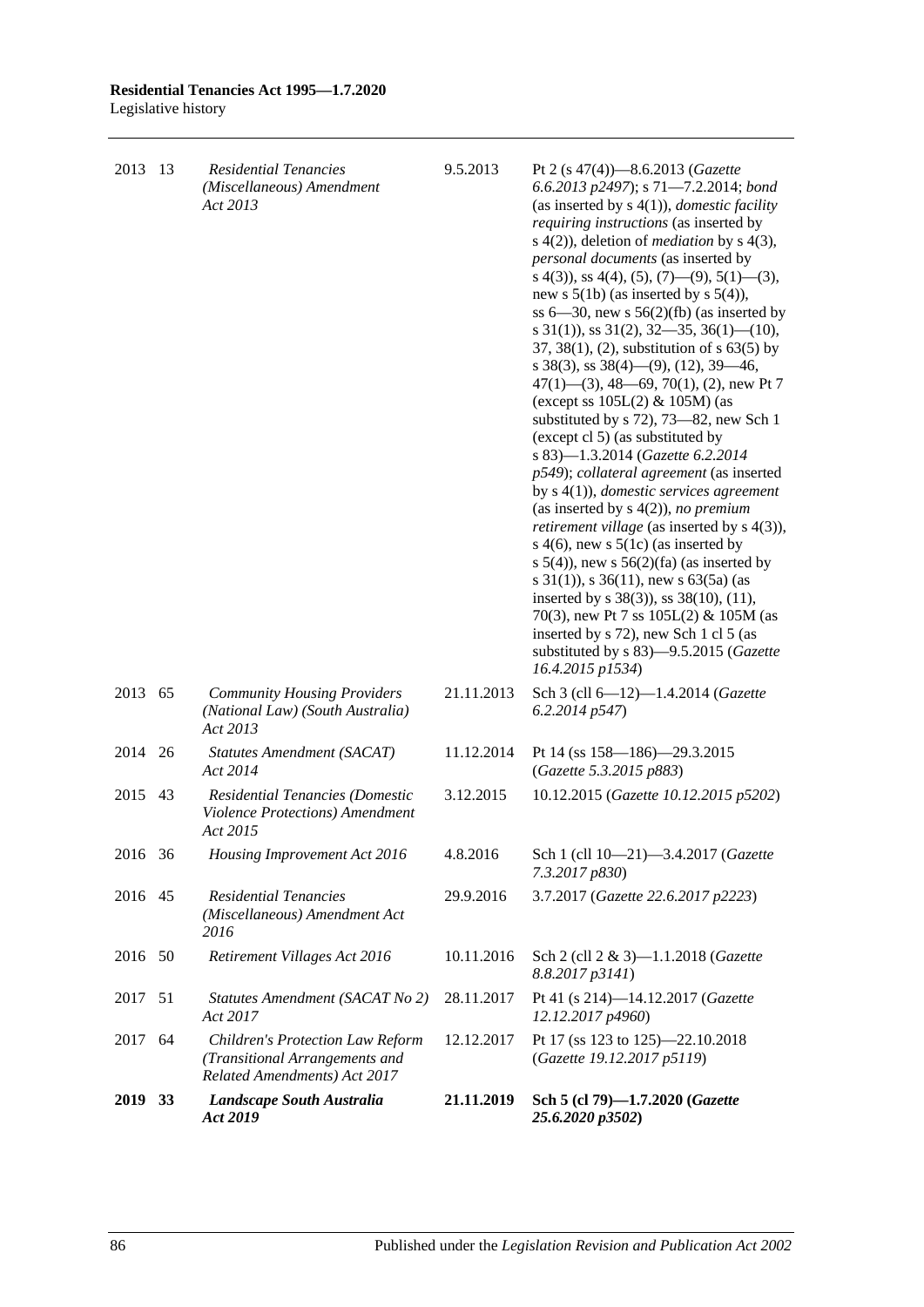## **Provisions amended**

New entries appear in bold.

Entries that relate to provisions that have been deleted appear in italics.

| Provision                                      | How varied                               | Commencement |  |
|------------------------------------------------|------------------------------------------|--------------|--|
| Long title                                     | amended by 44/2003 s 3(1) (Sch 1)        | 24.11.2003   |  |
| Pt1                                            |                                          |              |  |
| s <sub>2</sub>                                 | deleted by $44/2003$ s $3(1)$ (Sch 1)    | 24.11.2003   |  |
| s 3                                            |                                          |              |  |
| $s \; 3(1)$                                    |                                          |              |  |
| abuse and act of<br>abuse                      | inserted by $43/2015$ s $4(1)$           | 10.12.2015   |  |
| bailiff                                        | inserted by $26/2014$ s $158(1)$         | 29.3.2015    |  |
| bond                                           | inserted by $13/2013$ s $4(1)$           | 1.3.2014     |  |
| collateral<br>agreement                        | inserted by $13/2013$ s $4(1)$           | 9.5.2015     |  |
|                                                | amended by $50/2016$ Sch 2 cl 2(1)       | 1.1.2018     |  |
| co-tenant                                      | inserted by $43/2015$ s $4(2)$           | 10.12.2015   |  |
| decision                                       | inserted by 26/2014 s 158(2)             | 29.3.2015    |  |
| Deputy President                               | inserted by 26/2014 s 158(2)             | 29.3.2015    |  |
| Deputy Registrar                               | inserted by 26/2014 s 158(2)             | 29.3.2015    |  |
| domestic abuse                                 | inserted by $43/2015$ s $4(3)$           | 10.12.2015   |  |
| domestic associate                             | inserted by $43/2015$ s $4(3)$           | 10.12.2015   |  |
| domestic facility<br>requiring<br>instructions | inserted by $13/2013$ s $4(2)$           | 1.3.2014     |  |
| domestic partner                               | inserted by $43/2015$ s $4(4)$           | 10.12.2015   |  |
| domestic services<br>agreement                 | inserted by $13/2013$ s $4(2)$           | 9.5.2015     |  |
|                                                | amended by $50/2016$ Sch 2 cl 2(2)       | 1.1.2018     |  |
| financial<br>institution                       | deleted by $33/1999$ Sch (item $45(a)$ ) | 1.7.1999     |  |
| housing<br>assessment order                    | inserted by 36/2016 Sch 1 cl 10(1)       | 3.4.2017     |  |
| housing<br>demolition order                    | inserted by 36/2016 Sch 1 cl 10(1)       | 3.4.2017     |  |
| housing<br>improvement<br>notice               | deleted by $36/2016$ Sch 1 cl $10(1)$    | 3.4.2017     |  |
| housing<br>improvement<br>order                | inserted by 36/2016 Sch 1 cl 10(1)       | 3.4.2017     |  |
| intervention order                             | inserted by $43/2015$ s $4(5)$           | 10.12.2015   |  |
| mediation                                      | deleted by $13/2013$ s $4(3)$            | 1.3.2014     |  |
| no premium<br>retirement village               | inserted by $13/2013$ s $4(3)$           | 9.5.2015     |  |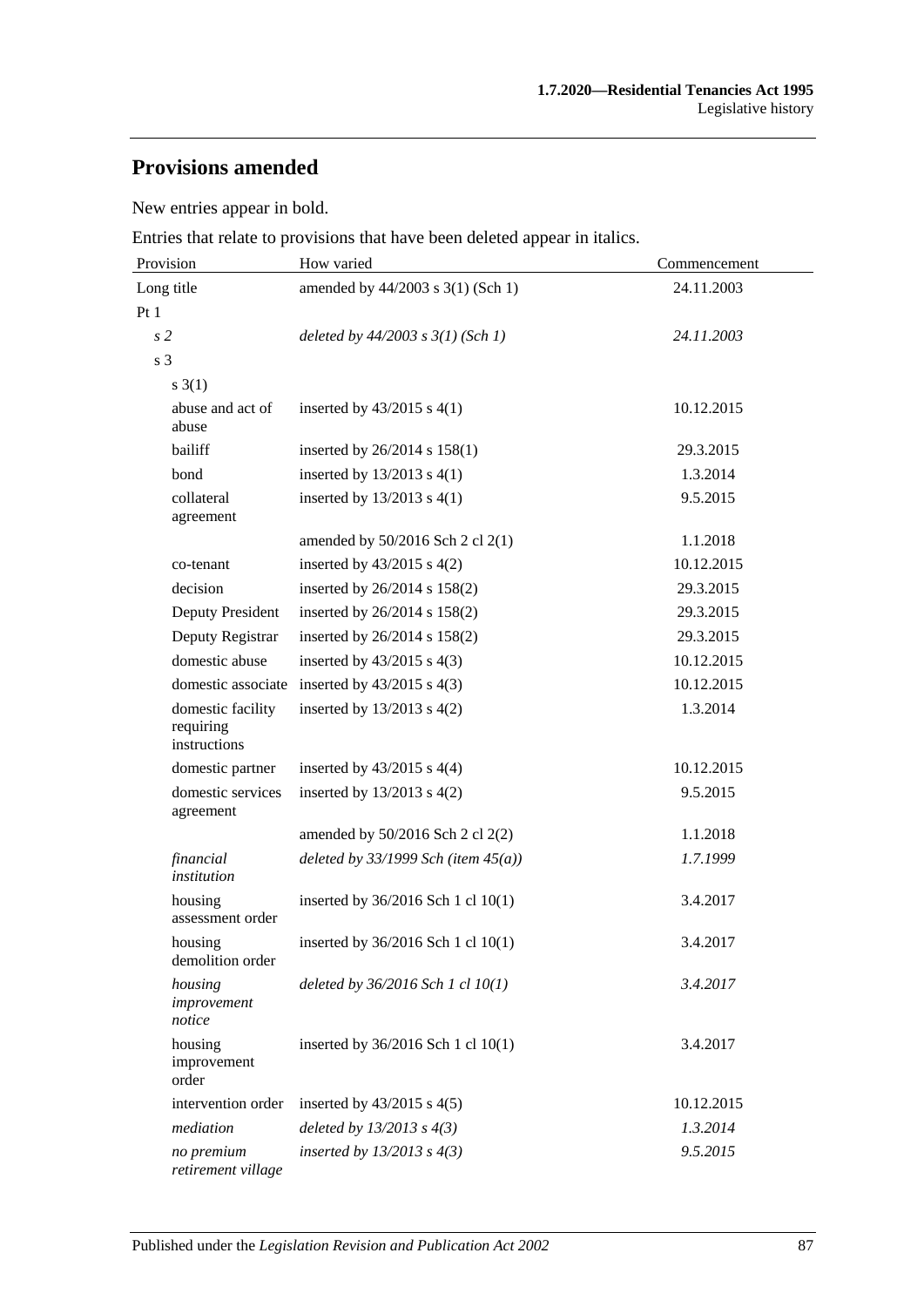|                                                    | deleted by $50/2016$ Sch 2 cl $2(3)$              | 1.1.2018  |
|----------------------------------------------------|---------------------------------------------------|-----------|
| notice to vacate                                   | inserted by 36/2016 Sch 1 cl 10(2)                | 3.4.2017  |
| personal<br>documents                              | inserted by $13/2013$ s $4(3)$                    | 1.3.2014  |
| preliminary rent<br>control notice                 | inserted by 36/2016 Sch 1 cl 10(3)                | 3.4.2017  |
| prescribed<br>retirement village                   | inserted by $50/2016$ Sch 2 cl 2(4)               | 1.1.2018  |
| President                                          | inserted by 26/2014 s 158(3)                      | 29.3.2015 |
| registered agent                                   | deleted by $13/2013$ s $4(4)$                     | 1.3.2014  |
| registered<br>community<br>housing<br>organisation | inserted by $13/2013$ s $4(4)$                    | 1.3.2014  |
|                                                    | deleted by 65/2013 Sch 3 cl 6                     | 1.4.2014  |
| registered<br>community<br>housing provider        | inserted by 65/2013 Sch 1 cl 6                    | 1.4.2014  |
| association                                        | registered housing inserted by $13/2013$ s $4(4)$ | 1.3.2014  |
|                                                    | deleted by 65/2013 Sch 3 cl 6                     | 1.4.2014  |
| co-operative                                       | registered housing amended by $13/2013$ s $4(5)$  | 1.3.2014  |
|                                                    | deleted by 65/2013 Sch 3 cl 6                     | 1.4.2014  |
| Registrar                                          | inserted by 26/2014 s 158(4)                      | 29.3.2015 |
| rent                                               | substituted by $13/2013$ s 4(6)                   | 9.5.2015  |
|                                                    | amended by 50/2016 Sch 2 cl 2(5)                  | 1.1.2018  |
| rent control notice                                | inserted by 36/2016 Sch 1 cl 10(4)                | 3.4.2017  |
| Rules                                              | deleted by 26/2014 s 158(5)                       | 29.3.2015 |
| security                                           | deleted by $13/2013$ s $4(7)$                     | 1.3.2014  |
| security bond                                      | deleted by $13/2013$ s $4(7)$                     | 1.3.2014  |
| statutory charges                                  | inserted by $13/2013$ s $4(8)$                    | 1.3.2014  |
|                                                    | amended by 33/2019 Sch 5 cl 79                    | 1.7.2020  |
| statutory rates,<br>taxes and charges              | deleted by $13/2013$ s $4(8)$                     | 1.3.2014  |
| tenancy dispute                                    | amended by $13/2013$ s $4(9)$                     | 1.3.2014  |
| Tribunal                                           | substituted by $26/2014$ s $158(6)$               | 29.3.2015 |
| $s \; 3(4)$                                        | inserted by 55/1999 s 3                           | 3.10.1999 |
| s <sub>5</sub>                                     |                                                   |           |
| s 5(1)                                             | amended by 19/2007 Sch 2 cl 1                     | 5.11.2007 |
|                                                    | amended by $13/2013$ s $5(1)$ —(3)                | 1.3.2014  |
|                                                    | amended by 50/2016 Sch 2 cl 3(1)                  | 1.1.2018  |
| $s\ 5(1a)$                                         | inserted by 20/2007 s 92(1)                       | 11.2.2008 |
| $s\ 5(1b)$                                         | inserted by $13/2013$ s $5(4)$                    | 1.3.2014  |
| $s\ 5(1c)$                                         | inserted by $13/2013$ s $5(4)$                    | 9.5.2015  |
|                                                    | amended by 50/2016 Sch 2 cl 3(2)                  | 1.1.2018  |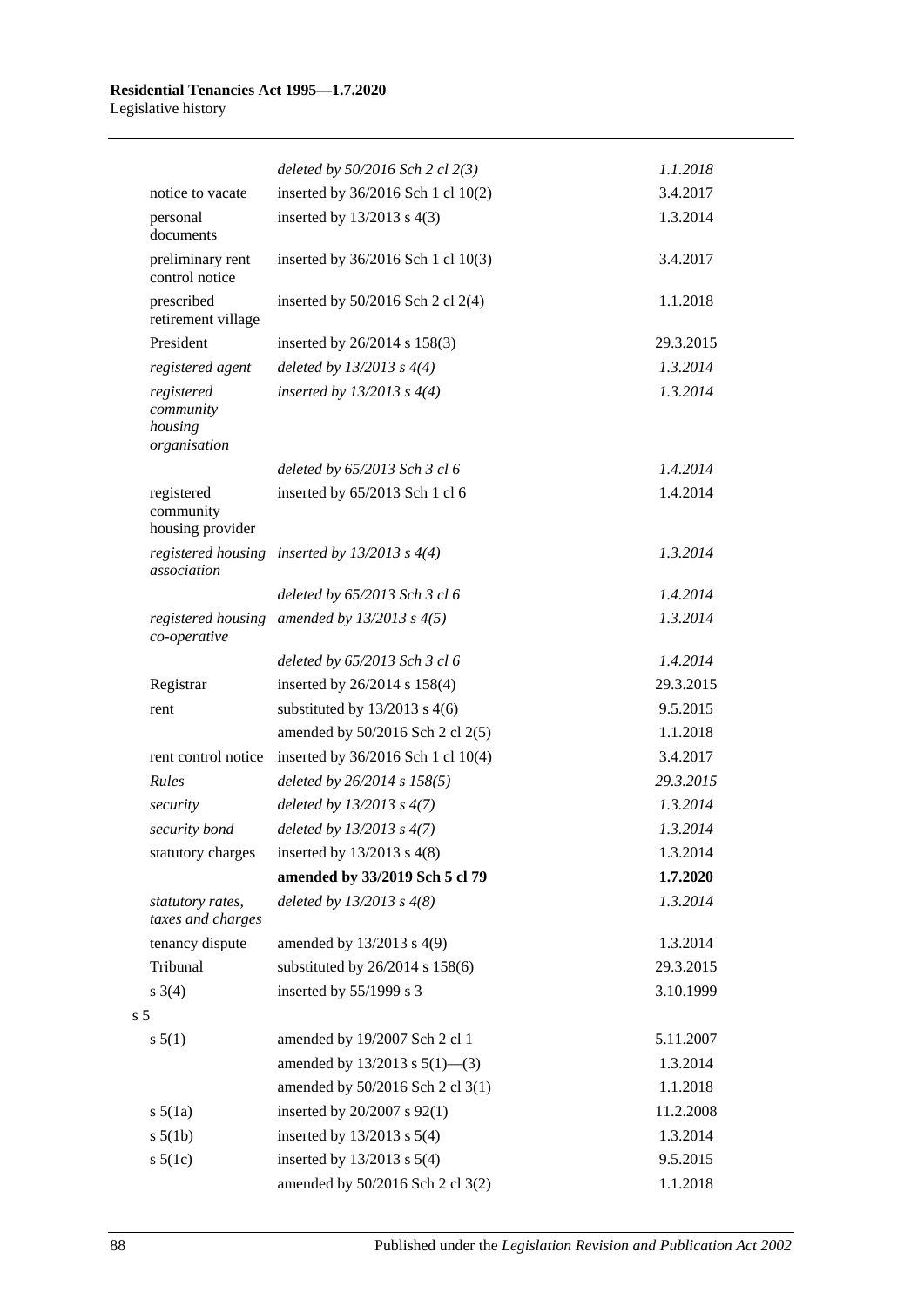|                                           | amended by 55/1999 s 4                        |            |
|-------------------------------------------|-----------------------------------------------|------------|
| $s\ 5(2)$                                 |                                               | 3.10.1999  |
|                                           | amended by 20/2007 s 92(2)-(5)                | 11.2.2008  |
|                                           | amended by 26/2014 s 159                      | 29.3.2015  |
|                                           | amended by 43/2015 s 5                        | 10.12.2015 |
| Pt 2                                      |                                               |            |
| s 9                                       | deleted by 84/2009 s 299                      | 1.2.2010   |
| Pt 3                                      |                                               |            |
| heading                                   | substituted by 26/2014 s 160                  | 29.3.2015  |
| Pt 3 Div 1 before<br>deletion by 26/2014  |                                               |            |
| s <sub>13</sub>                           |                                               |            |
| $s$ 13(1a)                                | inserted by $13/2013$ s 6                     | 1.3.2014   |
| s <sub>15</sub>                           | substituted by 13/2013 s 7                    | 1.3.2014   |
| s16                                       |                                               |            |
| $s\,16(1)$                                | s 16 redesignated as s $16(1)$ by 13/2013 s 8 | 1.3.2014   |
| $s\,16(2)$                                | inserted by $13/2013$ s 8                     | 1.3.2014   |
| Pt 3 Div 1                                | deleted by 26/2014 s 161                      | 29.3.2015  |
| Pt 3 Div 2 before<br>deletion by 26/2014  |                                               |            |
| s21                                       | amended by 13/2013 s 9                        | 1.3.2014   |
| Pt 3 Div 2                                | deleted by 26/2014 s 161                      | 29.3.2015  |
| Pt 3 Div 3                                |                                               |            |
| s 24                                      |                                               |            |
| $s\,24(1)$                                | amended by 20/2007 s 93                       | 11.2.2008  |
|                                           | amended by 13/2013 s 10(1)                    | 1.3.2014   |
|                                           | (c) deleted by $26/2014$ s $162(1)$           | 29.3.2015  |
| $s\,24(2)$                                | amended by 13/2013 s 10(2)                    | 1.3.2014   |
| $s\,24(4)$                                | amended by 26/2014 s 162(2)                   | 29.3.2015  |
| $s\,24(5)$                                | amended by 13/2013 s 10(2)                    | 1.3.2014   |
| s 25 before<br>substitution by<br>26/2014 |                                               |            |
| $s\,25(3)$                                | inserted by 13/2013 s 11                      | 1.3.2014   |
| s <sub>25</sub>                           | substituted by 26/2014 s 163                  | 29.3.2015  |
| s25A                                      | inserted by 26/2014 s 163                     | 29.3.2015  |
| Pt 3 Div 4                                | deleted by 13/2013 s 12                       | 1.3.2014   |
| Pt 3 Div 5                                |                                               |            |
| heading                                   | substituted by 26/2014 s 164                  | 29.3.2015  |
| s 31 before deletion<br>by 26/2014        |                                               |            |
| $s \, 3I(2)$                              | amended by $13/2013$ s $13(1)$ , (2)          | 1.3.2014   |
| $s \frac{3I(3)}{3}$                       | inserted by $13/2013$ s $13(3)$               | 1.3.2014   |
| s31                                       | deleted by 26/2014 s 165                      | 29.3.2015  |
| s 32                                      |                                               |            |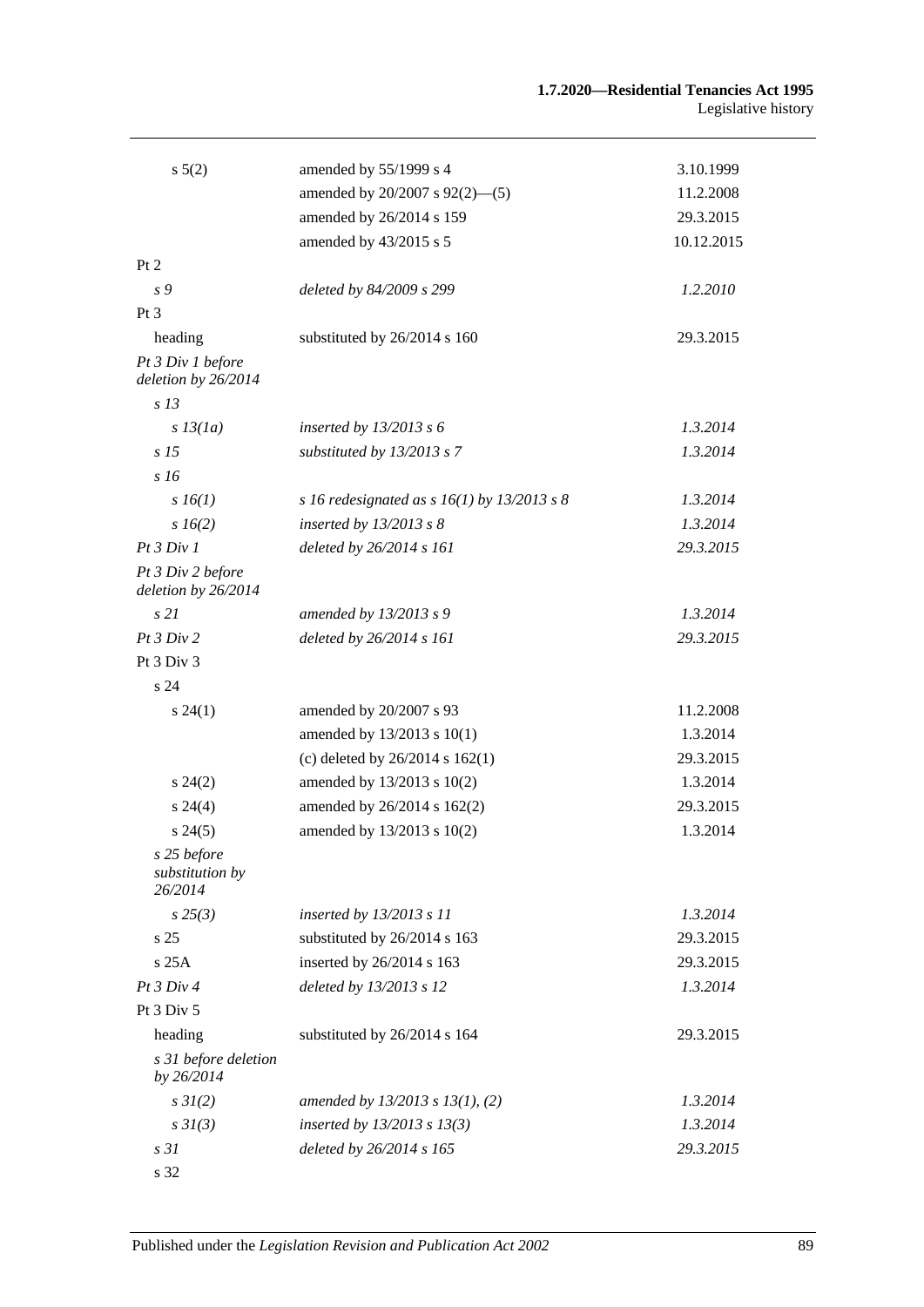## **Residential Tenancies Act 1995—1.7.2020**

Legislative history

| $s\,32(1)$                                | amended by $13/2013$ s $14(1)$ , (2) | 1.3.2014   |
|-------------------------------------------|--------------------------------------|------------|
|                                           | deleted by 26/2014 s 166             | 29.3.2015  |
| $s\,32(1a)$                               | inserted by $13/2013$ s $14(3)$      | 1.3.2014   |
|                                           | deleted by 26/2014 s 166             | 29.3.2015  |
| $s\,32(2)$                                | substituted by $13/2013$ s $14(4)$   | 1.3.2014   |
|                                           | deleted by 26/2014 s 166             | 29.3.2015  |
| $s \frac{32(3) - (5)}{2}$                 | substituted by 65/2013 Sch 3 cl 7    | 1.4.2014   |
| s 33                                      | substituted by 26/2014 s 167         | 29.3.2015  |
| Pt 3 Div 6                                | deleted by 13/2013 s 15              | 1.3.2014   |
| Pt 3 Div 7                                |                                      |            |
| heading                                   | substituted by 26/2014 s 168         | 29.3.2015  |
| s 35                                      |                                      |            |
| $s \; 35(2)$                              | amended by 26/2014 s 169(1)          | 29.3.2015  |
| $s \frac{35(3)-(5)}{2}$                   | deleted by $26/2014$ s $169(2)$      | 29.3.2015  |
| s 36 before deletion<br>by 26/2014        |                                      |            |
| $s \, 36(1)$                              | amended by $21/1998 s 24(a)$         | 28.5.1998  |
| $s \, 36(2)$                              | amended by 59/2001 s 19              | 1.7.2002   |
| $s \, 36(3)$                              | inserted by $21/1998 s 24(b)$        | 28.5.1998  |
| s36                                       | deleted by 26/2014 s 170             | 29.3.2015  |
| s 37 before deletion<br>by 51/2017        |                                      |            |
| $s \frac{37}{2}$                          | amended by $13/2013$ s $16(1)$       | 1.3.2014   |
| $s \frac{37(3)}{3}$                       | inserted by $13/2013$ s $16(2)$      | 1.3.2014   |
| $s \frac{37}{4}$ and (5)                  | inserted by 26/2014 s 171            | 29.3.2015  |
| s <sub>37</sub>                           | deleted by 51/2017 s 214             | 14.12.2017 |
| s 38                                      | deleted by 26/2014 s 172             | 29.3.2015  |
| Pt 3 Div 8                                |                                      |            |
| s 39                                      | substituted by 26/2014 s 173         | 29.3.2015  |
| s 39A                                     | inserted by 26/2014 s 173            | 29.3.2015  |
| Pt 3 Div 9 before<br>deletion by 26/2014  |                                      |            |
| s41                                       |                                      |            |
| s 4I(1)                                   | amended by $13/2013$ s $17(1)$       | 1.3.2014   |
| $s\,4I(2)$                                | deleted by 13/2013 s 17(2)           | 1.3.2014   |
| $s\,42$                                   | deleted by 13/2013 s 18              | 1.3.2014   |
| Pt3 Div9                                  | deleted by 26/2014 s 174             | 29.3.2015  |
| Pt 3 Div 10 before<br>deletion by 26/2014 |                                      |            |
| $s\,45$                                   |                                      |            |
| $s\,45(1)$                                | amended by 13/2013 s 19(1)-(3)       | 1.3.2014   |
| $s\,45(3)$                                | inserted by $13/2013$ s $19(4)$      | 1.3.2014   |
| $s\,46$                                   |                                      |            |
| $s\,46(3)$                                | inserted by $13/2013$ s 20           | 1.3.2014   |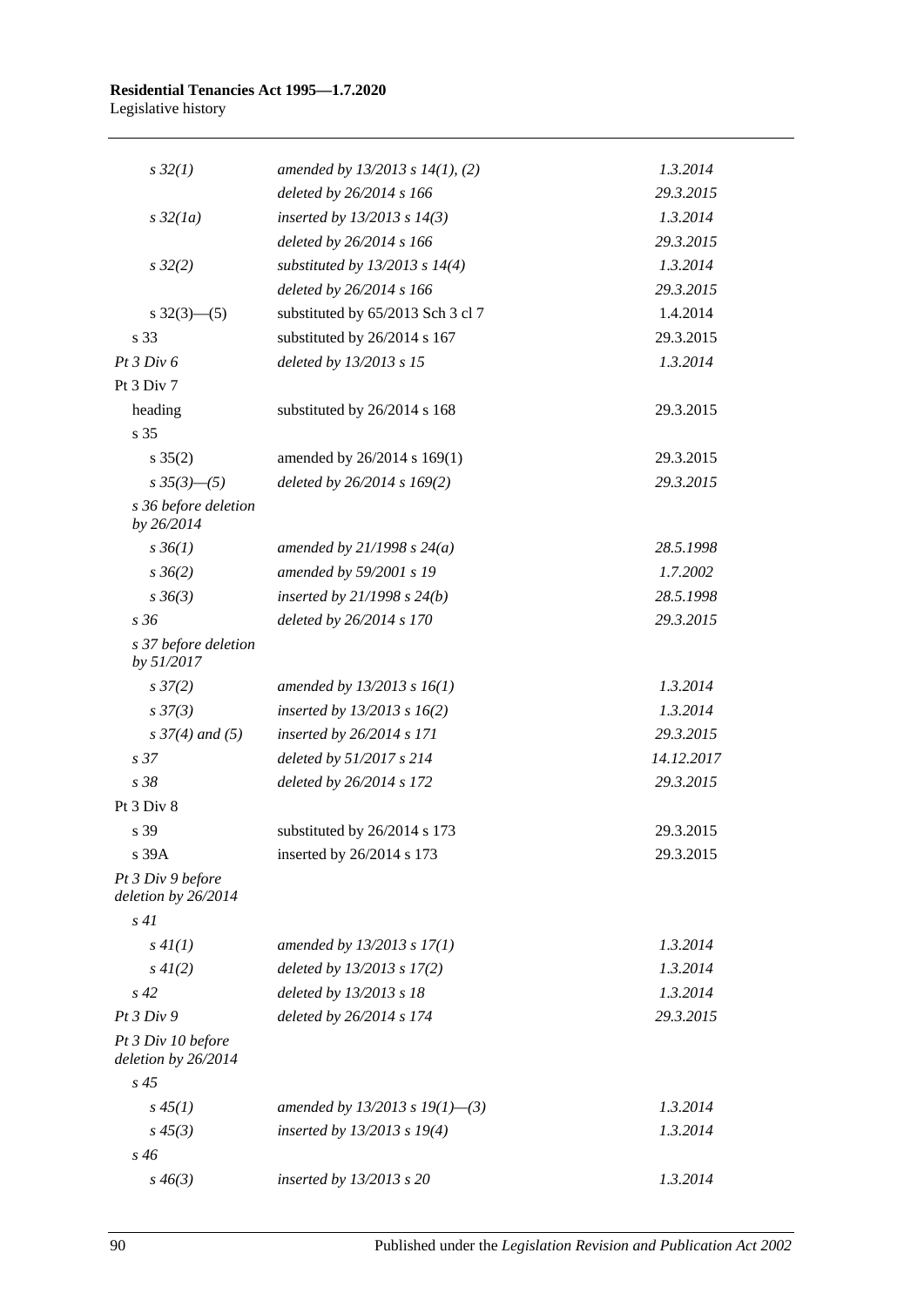| $s\,47$                                   |                                        |           |
|-------------------------------------------|----------------------------------------|-----------|
| $s\,47(4)$                                | inserted by 13/2013 s 21               | 1.3.2014  |
| Pt3 Div10                                 | deleted by 26/2014 s 174               | 29.3.2015 |
| Pt 4                                      |                                        |           |
| Pt 4 Div A1                               | inserted by 13/2013 s 22               | 1.3.2014  |
| Pt 4 Div 1                                |                                        |           |
| s 48 before<br>substitution by<br>13/2013 |                                        |           |
| $s\,48(1), (2)$ and<br>(4)                | amended by 34/1996 s 4 (Sch cl 29)     | 3.2.1997  |
| s 48                                      | substituted by 13/2013 s 23            | 1.3.2014  |
| s 49                                      | amended by 34/1996 s 4 (Sch cl 29)     | 3.2.1997  |
|                                           | substituted by 13/2013 s 24            | 1.3.2014  |
| s <sub>50</sub>                           | amended by 13/2013 s 25                | 1.3.2014  |
| s 51                                      | amended by 13/2013 s 26                | 1.3.2014  |
| Pt 4 Div 2                                |                                        |           |
| s <sub>52</sub>                           |                                        |           |
| s 52(1)                                   | amended by 13/2013 s 27(1)             | 1.3.2014  |
| $s\,52(2)$                                | amended by 13/2013 s 27(2)             | 1.3.2014  |
| $s\,52(3)$                                | amended by 13/2013 s 27(3)             | 1.3.2014  |
| Pt 4 Div 3                                |                                        |           |
| s 53                                      |                                        |           |
| s 53(1)                                   | amended by 13/2013 s 28(1), (2)        | 1.3.2014  |
| s 54                                      |                                        |           |
| s 54(1)                                   | amended by 13/2013 s 29(1)             | 1.3.2014  |
| $s\,54(2)$                                | amended by 13/2013 s 29(2)             | 1.3.2014  |
| $s\,54(3)$                                | amended by 13/2013 s 29(3)             | 1.3.2014  |
| s <sub>55</sub>                           |                                        |           |
| s 55(1)                                   | amended by 13/2013 s 30(1)             | 1.3.2014  |
| s 55(2)                                   | amended by 13/2013 s 30(2), (3)        | 1.3.2014  |
|                                           | amended by 65/2013 Sch 3 cl 8(1), (2)  | 1.4.2014  |
|                                           | amended by 36/2016 Sch 1 cl 11(1), (2) | 3.4.2017  |
| s 55(2a)                                  | inserted by 13/2013 s 30(4)            | 1.3.2014  |
| s 55(7)                                   | inserted by 13/2013 s 30(5)            | 1.3.2014  |
| s 56                                      |                                        |           |
| $s\,56(2)$                                | (fb) inserted by $13/2013$ s $31(1)$   | 1.3.2014  |
|                                           | (fa) inserted by $13/2013$ s $31(1)$   | 9.5.2015  |
| s 56(5)                                   | amended by 13/2013 s 31(2)             | 1.3.2014  |
| s 56A                                     | inserted by 13/2013 s 32               | 1.3.2014  |
| s 57                                      |                                        |           |
| s 57(1)                                   | amended by 13/2013 s 33(1), (2)        | 1.3.2014  |
| s 57(2)                                   | amended by 13/2013 s 33(3), (4)        | 1.3.2014  |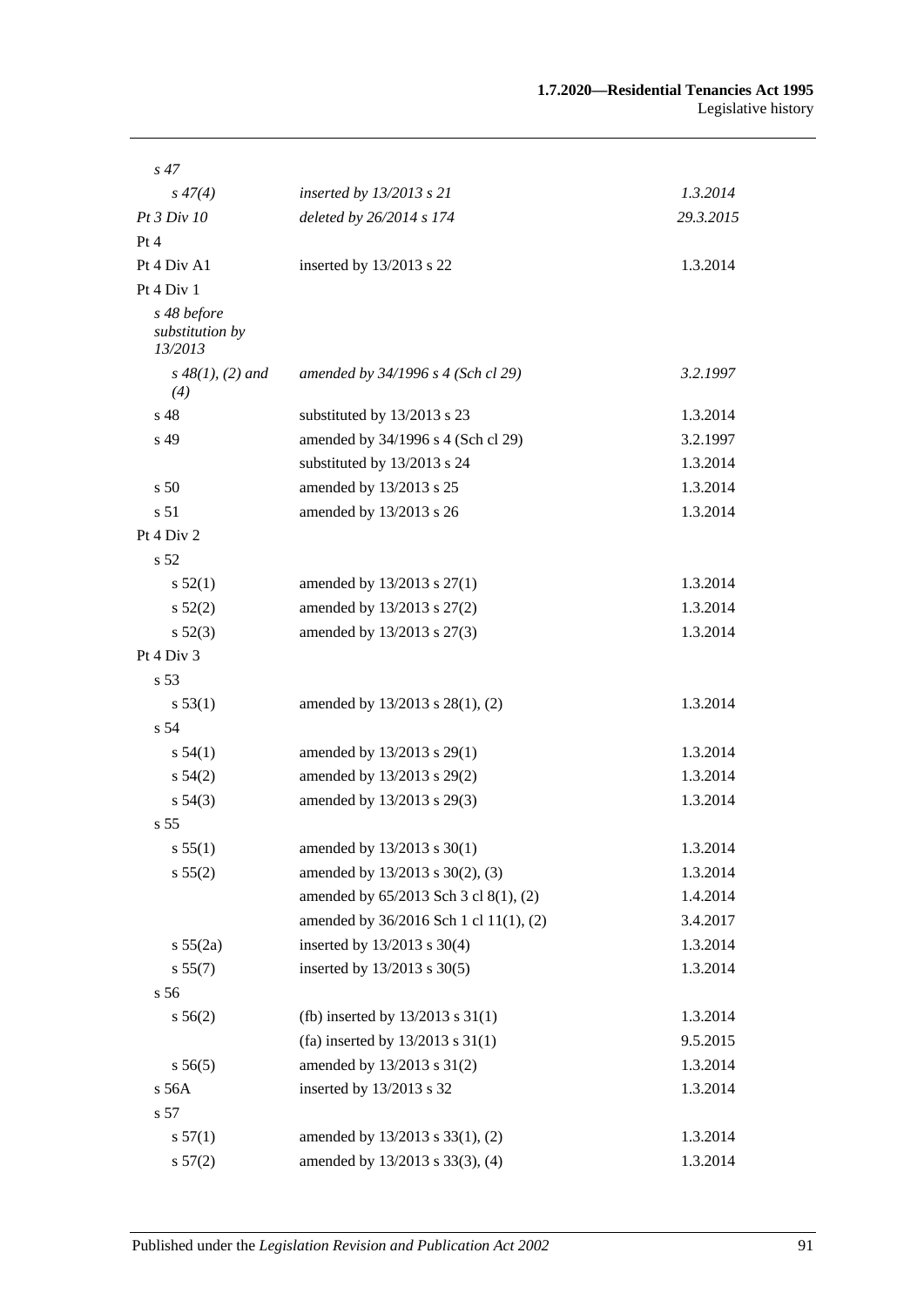# **Residential Tenancies Act 1995—1.7.2020**

Legislative history

| s 58 before<br>substitution by<br>13/2013 |                                                                                  |            |
|-------------------------------------------|----------------------------------------------------------------------------------|------------|
| s 58(1)                                   | amended by 34/1996 s 4 (Sch cl 29)                                               | 3.2.1997   |
| s 58(2)                                   | amended by $33/1999$ Sch (item $45(b)$ )                                         | 1.7.1999   |
| s 58                                      | substituted by 13/2013 s 34                                                      | 1.3.2014   |
| s 58A                                     | inserted by 13/2013 s 34                                                         | 1.3.2014   |
| Pt 4 Div 4                                |                                                                                  |            |
| heading                                   | amended by 13/2013 s 35                                                          | 1.3.2014   |
| s 61                                      |                                                                                  |            |
| s 61(1)                                   | amended by $13/2013$ s $36(1)$ —(3)                                              | 1.3.2014   |
| $s \ 61(2)$                               | amended by 13/2013 s 36(4)–(7)                                                   | 1.3.2014   |
| $s \ 61(2a)$                              | inserted by 13/2013 s 36(8)                                                      | 1.3.2014   |
| $s \ 61(3)$                               | amended by 13/2013 s 36(9)                                                       | 1.3.2014   |
| s 61(4)                                   | amended by 13/2013 s 36(10)                                                      | 1.3.2014   |
| s 61(5)                                   | inserted by 13/2013 s 36(11)                                                     | 9.5.2015   |
| s <sub>62</sub>                           |                                                                                  |            |
| $s \, 62(1)$                              | amended by 34/1996 s 4 (Sch cl 29)                                               | 3.2.1997   |
|                                           | amended by 13/2013 s 37(1), (2)                                                  | 1.3.2014   |
| $s \, 62(2)$                              | amended by 34/1996 s 4 (Sch cl 29)                                               | 3.2.1997   |
|                                           | amended by 13/2013 s 37(3)–(5)                                                   | 1.3.2014   |
| s 63                                      |                                                                                  |            |
| s 63(1)                                   | amended by 13/2013 s 38(1)                                                       | 1.3.2014   |
| $s \, 63(3)$                              | amended by 13/2013 s 38(2)                                                       | 1.3.2014   |
| s 63(5)                                   | substituted by 13/2013 s 38(3)                                                   | 1.3.2014   |
| $s\ 63(5a)$                               | inserted by 13/2013 s 38(3)                                                      | 9.5.2015   |
| s 63(6)                                   | amended by 13/2013 s 38(4)                                                       | 1.3.2014   |
| s 63(7)                                   | amended by 44/2003 s 3(1) (Sch 1)                                                | 24.11.2003 |
|                                           | amended by 13/2013 s 38(5), (6)                                                  | 1.3.2014   |
| $s\,63(8)$                                | amended by 13/2013 s 38(7)                                                       | 1.3.2014   |
| s 63(9)                                   | amended by 13/2013 s 38(8), (9)                                                  | 1.3.2014   |
| s 63(11)                                  | amended by 13/2013 s 38(10)                                                      | 9.5.2015   |
| $s\,63(12)$                               | deleted by 13/2013 s 38(11)                                                      | 9.5.2015   |
| $s\,63(13)$                               | s 63 footnotes 1 and 2 redesignated as s 63(13)<br>by $44/2003$ s $3(1)$ (Sch 1) | 24.11.2003 |
|                                           | amended by 13/2013 s 38(12)                                                      | 1.3.2014   |
| Pt 4 Div 5                                |                                                                                  |            |
| s 65                                      |                                                                                  |            |
| s 65(2)                                   | amended by 13/2013 s 39(1), (2)                                                  | 1.3.2014   |
| Pt 4 Div 6                                |                                                                                  |            |
| s 66                                      |                                                                                  |            |
| s 66(1)                                   | amended by 13/2013 s 40(1)                                                       | 1.3.2014   |
| s 66(2)                                   | amended by 13/2013 s 40(2), (3)                                                  | 1.3.2014   |
| $s\,66(3)$                                | amended by 13/2013 s 40(4), (5)                                                  | 1.3.2014   |
|                                           |                                                                                  |            |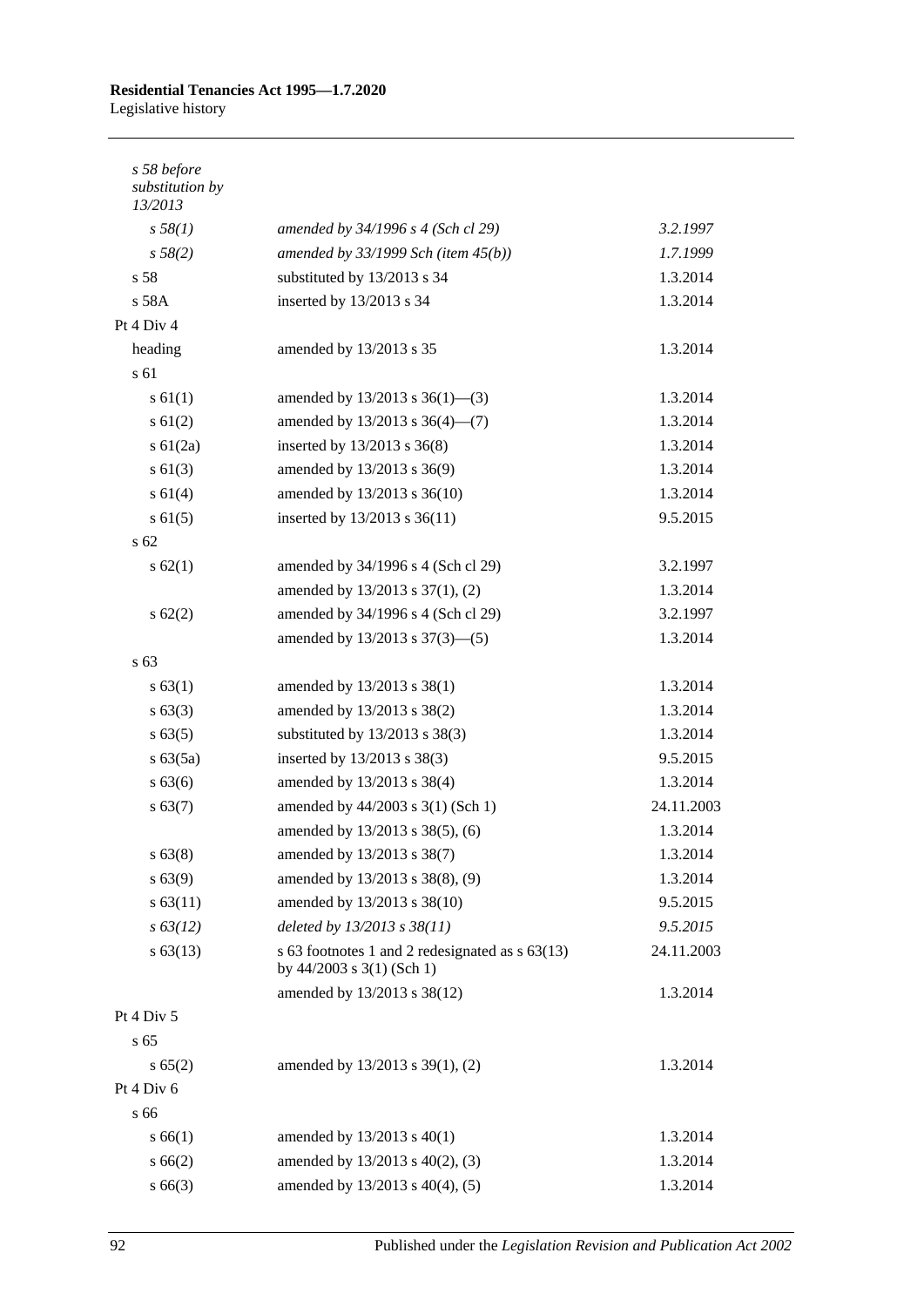| Pt 4 Div 7                      |                                           |            |
|---------------------------------|-------------------------------------------|------------|
| s 68                            |                                           |            |
| s 68(1)                         | amended by $13/2013$ s $41(1)$            | 1.3.2014   |
| s 68(1a)                        | inserted by $13/2013$ s $41(2)$           | 1.3.2014   |
| s 68(2)                         | amended by 13/2013 s 41(3)                | 1.3.2014   |
|                                 | amended by 65/2013 Sch 3 cl 9             | 1.4.2014   |
|                                 | (c) deleted by $36/2016$ Sch 1 cl $12(1)$ | 3.4.2017   |
| s68(3)                          | substituted by $13/2013$ s $41(4)$        | 1.3.2014   |
| $s\,68(4)$                      | amended by $13/2013$ s $41(5)$            | 1.3.2014   |
|                                 | deleted by 36/2016 Sch 1 cl 12(2)         | 3.4.2017   |
| s 68(5)                         | inserted by 13/2013 s 41(6)               | 1.3.2014   |
| Pt 4 Div 8                      |                                           |            |
| s 69                            |                                           |            |
| s 69(1)                         | amended by 13/2013 s 42(1)                | 1.3.2014   |
| s 69(2)                         | amended by 13/2013 s 42(2), (3)           | 1.3.2014   |
| $s\ 69(3a)$                     | inserted by $13/2013$ s $42(4)$           | 1.3.2014   |
| s 70                            |                                           |            |
| $s \, 70(1a)$                   | inserted by 13/2013 s 43(1)               | 1.3.2014   |
| $s \, 70(1b)$                   | inserted by 36/2016 Sch 1 cl 13           | 3.4.2017   |
| $s \, 70(3)$                    | amended by 13/2013 s 43(2)                | 1.3.2014   |
| Pt 4 Div 9A                     | inserted by 13/2013 s 44                  | 1.3.2014   |
| Pt 4 Div 10                     |                                           |            |
| s 72                            | substituted by 13/2013 s 45               | 1.3.2014   |
| $s\,72(1)$                      | amended by 43/2015 s 6                    | 10.12.2015 |
|                                 | amended by $45/2016$ s $4(1)$ —(3)        | 3.7.2017   |
|                                 | amended by 36/2016 Sch 1 cl 14            | 3.4.2017   |
| Pt 4 Div 11                     |                                           |            |
| heading                         | substituted by 13/2013 s 46               | 1.3.2014   |
| s 73                            |                                           |            |
| s 73(1)                         | amended by 13/2013 s 47(1)                | 1.3.2014   |
| s 73(2)                         | amended by 54/2012 s 34(1)                | 28.2.2013  |
|                                 | substituted by $13/2013$ s $47(2)$        | 1.3.2014   |
| s 73(3)                         | amended by 54/2012 s 34(2)                | 28.2.2013  |
|                                 | substituted by $13/2013$ s $47(2)$        | 1.3.2014   |
| s 73(4)                         | inserted by 54/2012 s 34(3)               | 28.2.2013  |
|                                 | amended by 13/2013 s 47(3)                | 1.3.2014   |
| s 73(5)                         | inserted by 54/2012 s 34(3)               | 28.2.2013  |
| $s\,73(6)$                      | inserted by 54/2012 s 34(3)               | 28.2.2013  |
| water security<br>rebate amount | amended by 13/2013 s 47(4)                | 8.6.2013   |
| Pt 4 Div 12                     |                                           |            |
| s 74                            |                                           |            |
| s74(2)                          | amended by 13/2013 s 48(1)                | 1.3.2014   |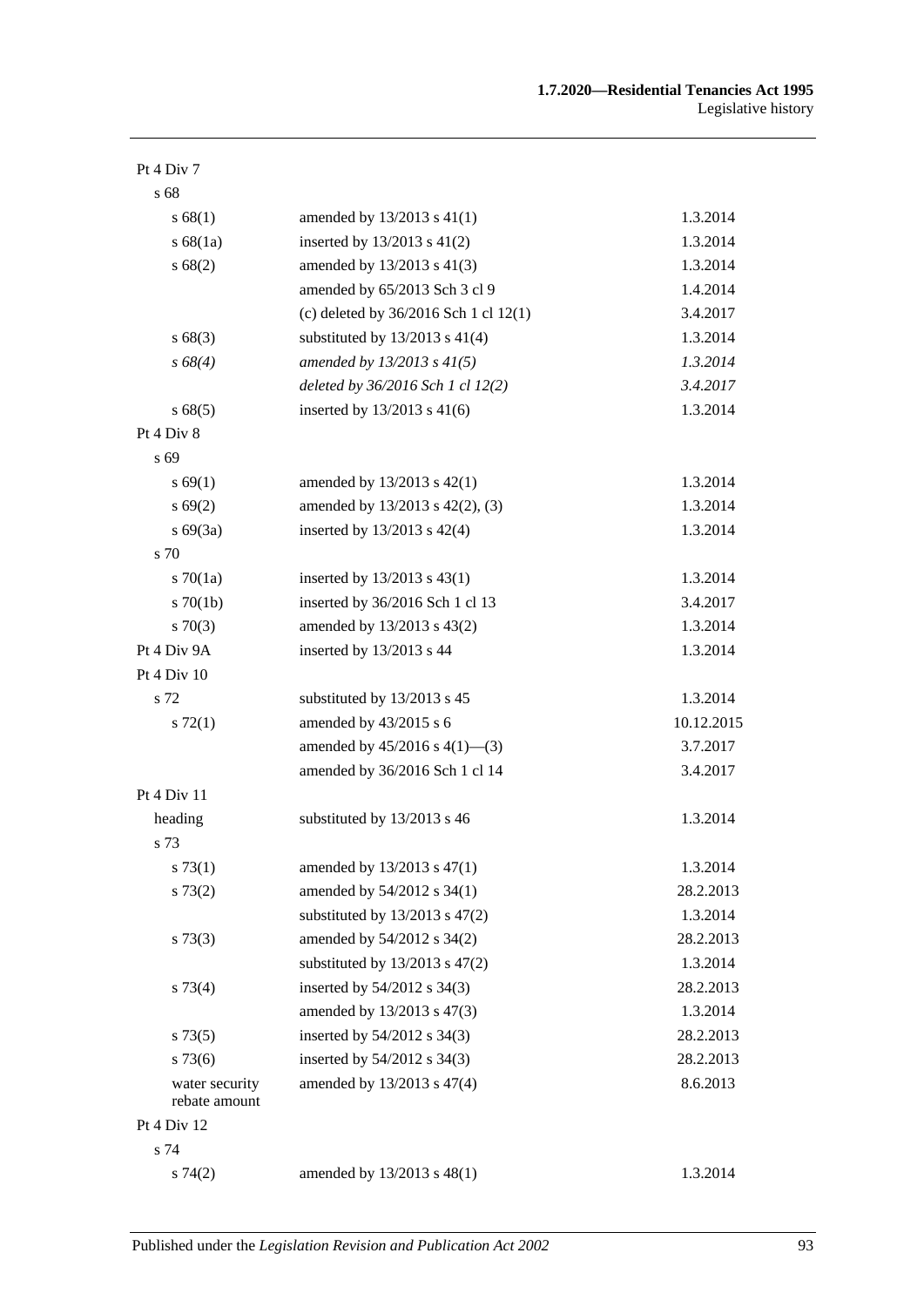## **Residential Tenancies Act 1995—1.7.2020**

Legislative history

|                       | amended by 65/2013 Sch 3 cl 10(1)                                                     | 1.4.2014   |
|-----------------------|---------------------------------------------------------------------------------------|------------|
| $s \, 74(2a)$         | s $74(2)$ dot point redesignated as s $74(2a)$ by<br>44/2003 s 3(1) (Sch 1)           | 24.11.2003 |
|                       | substituted by 13/2013 s 48(2)                                                        | 1.3.2014   |
|                       | amended by 65/2013 Sch 3 cl 10(2)                                                     | 1.4.2014   |
| $s$ 74 $(2ab)$        | inserted by 13/2013 s 48(2)                                                           | 1.3.2014   |
| s $74(2b)$ and $(2c)$ | s 74(2) dot points redesignated as s 74(2b) and<br>$(2c)$ by 44/2003 s 3(1) (Sch 1)   | 24.11.2003 |
| s74(5)                | amended by 13/2013 s 48(3)                                                            | 1.3.2014   |
| Pt 4 Div 15           |                                                                                       |            |
| s 77                  |                                                                                       |            |
| $s\,77(3)$            | amended by 13/2013 s 49                                                               | 1.3.2014   |
| s 78A                 | inserted by $13/2013$ s 50                                                            | 1.3.2014   |
| $Pt\,5$               |                                                                                       |            |
| Pt 5 Div 1            |                                                                                       |            |
| s 79                  | (a) deleted by $13/2013$ s $51$                                                       | 1.3.2014   |
|                       | amended by 36/2016 Sch 1 cl 15                                                        | 3.4.2017   |
| s 79A                 | inserted by 13/2013 s 52                                                              | 1.3.2014   |
| Pt $5$ Div $2$        |                                                                                       |            |
| s 80                  |                                                                                       |            |
| 80(2)                 | amended by 13/2013 s 53                                                               | 1.3.2014   |
| $s\ 80(6)$ and (7)    | s $80(5)$ dot points redesignated as s $80(6)$ and<br>$(7)$ by 44/2003 s 3(1) (Sch 1) | 24.11.2003 |
| s 81                  |                                                                                       |            |
| s 81(3)               | amended by 13/2013 s 54(1)                                                            | 1.3.2014   |
| s 81(4)               | amended by 13/2013 s 54(2)                                                            | 1.3.2014   |
| s 82                  |                                                                                       |            |
| s 82(1)               | substituted by 65/2013 Sch 3 cl 11                                                    | 1.4.2014   |
| s 83                  |                                                                                       |            |
| s 83(2)               | substituted by 13/2013 s 55                                                           | 1.3.2014   |
|                       | amended by 65/2013 Sch 3 cl 12                                                        | 1.4.2014   |
|                       | amended by 36/2016 Sch 1 cl 16                                                        | 3.4.2017   |
| ss 83A and 83B        | inserted by 13/2013 s 56                                                              | 1.3.2014   |
| s 84                  |                                                                                       |            |
| s 84(1)               | substituted by $13/2013$ s $57(1)$                                                    | 1.3.2014   |
|                       | substituted by 36/2016 Sch 1 cl 17(1)                                                 | 3.4.2017   |
| s 84(3)               | inserted by 13/2013 s 57(2)                                                           | 1.3.2014   |
|                       | amended by 36/2016 Sch 1 cl 17(2)                                                     | 3.4.2017   |
| s 84(4)               | inserted by 36/2016 Sch 1 cl 17(3)                                                    | 3.4.2017   |
| Pt 5 Div 3            |                                                                                       |            |
| s 85                  |                                                                                       |            |
| s 85(3a)              | s $85(3)$ dot point redesignated as s $85(3a)$ by<br>$44/2003$ s 3(1) (Sch 1)         | 24.11.2003 |
| s 85A                 | inserted by 13/2013 s 58                                                              | 1.3.2014   |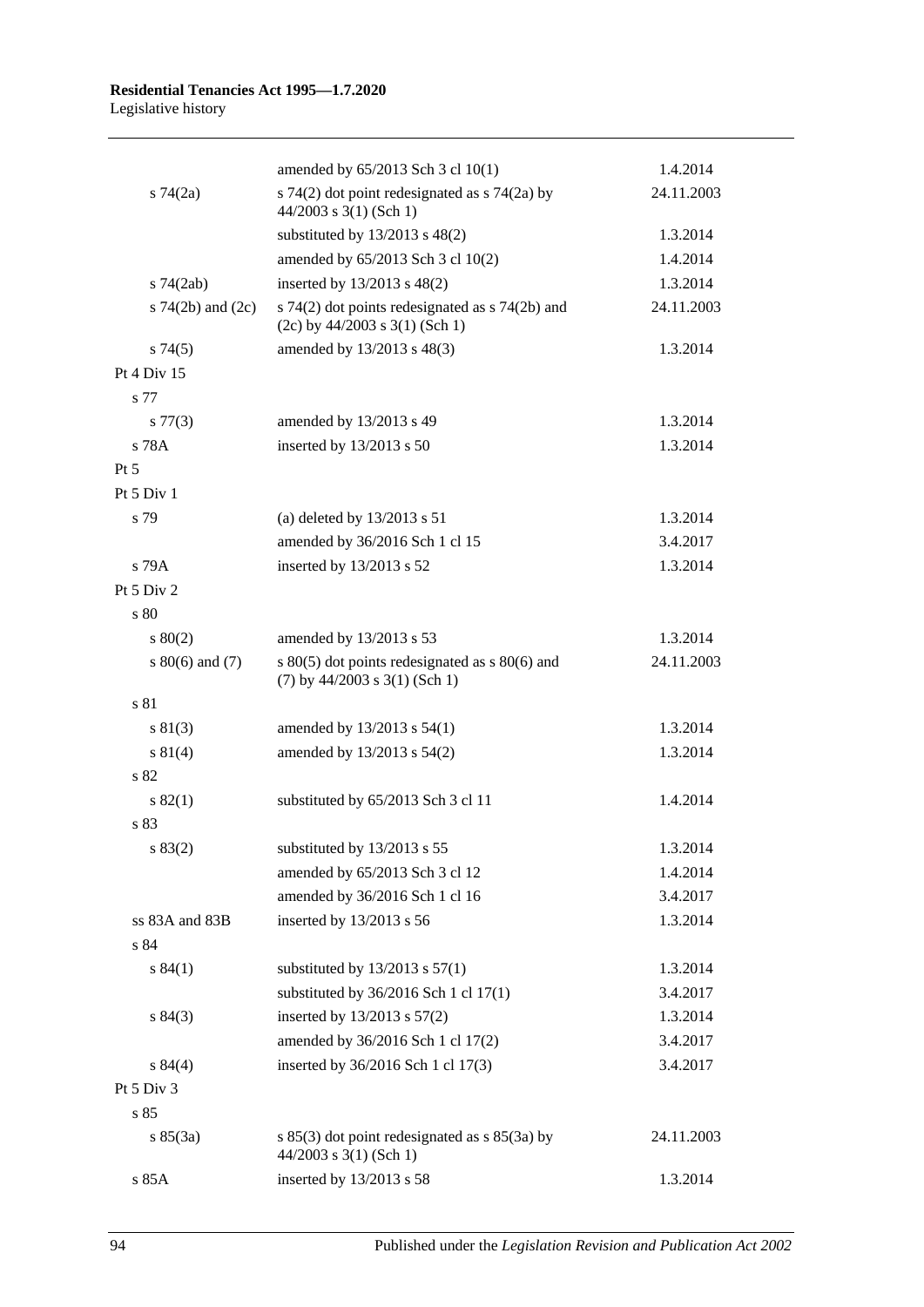| s 85A(1)                                     | s 85A redesignated as $s$ 85A(1) by 45/2016 s 5                           | 3.7.2017   |
|----------------------------------------------|---------------------------------------------------------------------------|------------|
| s 85A(2)                                     | inserted by 45/2016 s 5                                                   | 3.7.2017   |
| ss 86A and 86B                               | inserted by 13/2013 s 59                                                  | 1.3.2014   |
| Pt 5 Div 4                                   |                                                                           |            |
| s 87                                         |                                                                           |            |
| s $87(1a)$ and $(1b)$                        | inserted by $13/2013$ s 60                                                | 1.3.2014   |
| s 89A                                        | inserted by 43/2015 s 7                                                   | 10.12.2015 |
| s 89A(9)                                     | amended by 64/2017 s 123                                                  | 22.10.2018 |
| s 90                                         |                                                                           |            |
| $s\,90(2)$                                   | substituted by 55/1999 s 5                                                | 3.10.1999  |
|                                              | amended by 44/2006 s 49                                                   | 18.1.2007  |
| $s \ 90(2a)$                                 | inserted by 55/1999 s 5                                                   | 3.10.1999  |
| $s\ 90(3)$                                   |                                                                           |            |
| interested person                            | amended by $13/2013$ s $61(1)$                                            | 1.3.2014   |
| $s\ 90(4)$ and (5)                           | inserted by $13/2013$ s $61(2)$                                           | 1.3.2014   |
| Pt 5 Div 5                                   |                                                                           |            |
| $s\,92A$                                     | inserted by 13/2013 s 62                                                  | 1.3.2014   |
| Pt 5 Div 6                                   |                                                                           |            |
| s 93                                         |                                                                           |            |
| $s\,93(1)$                                   | substituted by $13/2013$ s $63(1)$                                        | 1.3.2014   |
| $s\,93(2)$                                   | amended by 13/2013 s 63(2)                                                | 1.3.2014   |
| $s\,93(4a)$                                  | s 93(4) dot point redesignated as s 93(4a) by<br>$44/2003$ s 3(1) (Sch 1) | 24.11.2003 |
| s 94                                         |                                                                           |            |
| $s\,94(1a)$                                  | inserted by $13/2013$ s 64                                                | 1.3.2014   |
| s 95                                         | amended by 13/2013 s 65                                                   | 1.3.2014   |
|                                              | amended by 36/2016 Sch 1 cl 18                                            | 3.4.2017   |
| s 96                                         |                                                                           |            |
| s 96(1a)—(1c)                                | inserted by 13/2013 s 66                                                  | 1.3.2014   |
| Pt 5 Div 7 before<br>substitution by 13/2013 |                                                                           |            |
| s <sub>97</sub>                              |                                                                           |            |
| $s\,97(4)$                                   | substituted by 55/1999 s $6(a)$                                           | 3.10.1999  |
| $s\,97(6)$                                   | amended by $55/1999 s 6(b)$                                               | 3.10.1999  |
| Pt 5 Div 7                                   | substituted by 13/2013 s 67                                               | 1.3.2014   |
| s 97B                                        |                                                                           |            |
| $s$ 97B $(2a)$                               | inserted by $45/2016$ s $6(1)$                                            | 3.7.2017   |
| $s\,97B(7)$                                  | amended by 45/2016 s 6(2)                                                 | 3.7.2017   |
| Pt 5 Div 8                                   |                                                                           |            |
| heading                                      | substituted by 26/2014 s 175                                              | 29.3.2015  |
| s 98                                         | deleted by 26/2014 s 176                                                  | 29.3.2015  |
| s 99                                         |                                                                           |            |
| $s\,99(1)$                                   | substituted by $13/2013$ s $68(1)$                                        | 1.3.2014   |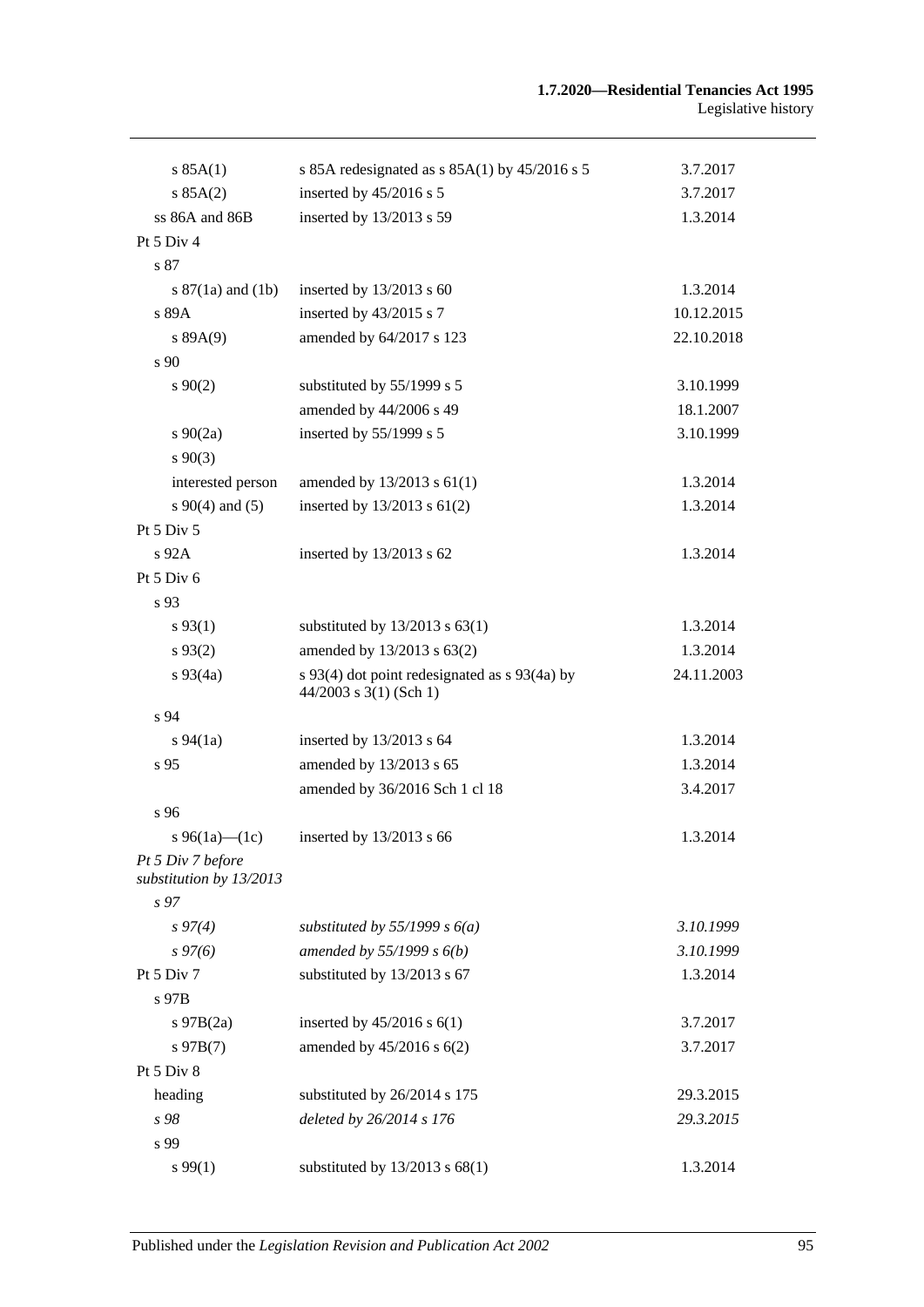|                                        | amended by 26/2014 s 177(1)                                                | 29.3.2015                                         |
|----------------------------------------|----------------------------------------------------------------------------|---------------------------------------------------|
| $s\,99(3)$                             | amended by 13/2013 s 68(2)                                                 | 1.3.2014                                          |
| $s\,99(5)$                             | amended by 13/2013 s 68(3)                                                 | 1.3.2014                                          |
| $s\,99(6)$                             | amended by 13/2013 s 68(4)                                                 | 1.3.2014                                          |
| s99(8)                                 | amended by 13/2013 s 68(2)                                                 | 1.3.2014                                          |
|                                        | deleted by 26/2014 s 177(2)                                                | 29.3.2015                                         |
| Pt 5A                                  | inserted by 13/2013 s 69                                                   | 1.3.2014                                          |
| s 99F                                  |                                                                            |                                                   |
| $s \, 99F(1)$                          | amended by 43/2015 s 8(1), (2)                                             | 10.12.2015                                        |
| Pt 6                                   |                                                                            |                                                   |
| s 100                                  |                                                                            |                                                   |
| 100(3)                                 | amended by 13/2013 s 70(1)                                                 | 1.3.2014                                          |
| 100(5)                                 | amended by 13/2013 s 70(2)                                                 | 1.3.2014                                          |
| 100(6)                                 | inserted by 13/2013 s 70(3)                                                | 9.5.2015                                          |
| s 101                                  |                                                                            |                                                   |
| s 101(1)                               | s 101 amended and redesignated as s 101(1) by<br>$13/2013$ s $71(1)$ - (3) | 7.2.2014                                          |
|                                        | amended by 26/2014 s 178                                                   | 29.3.2015                                         |
| s 101(2)                               | inserted by 13/2013 s 71(3)                                                | 7.2.2014                                          |
| Pt 7 before substitution<br>by 13/2013 |                                                                            |                                                   |
| s 105A                                 | inserted by 21/1998 s 25                                                   | 28.5.1998                                         |
| Pt 7                                   | substituted by 13/2013 s 72                                                | 1.3.2014 except ss $105L(2)$ and<br>105M-9.5.2015 |
| s 105I                                 |                                                                            |                                                   |
| s 105I(3)                              | substituted by 36/2016 Sch 1 cl 19                                         | 3.4.2017                                          |
| s 105P                                 |                                                                            |                                                   |
| s $105P(3)$                            | substituted by 36/2016 Sch 1 cl 20                                         | 3.4.2017                                          |
| s 105U                                 |                                                                            |                                                   |
| (6b)                                   | s 105U(6a) and inserted by 36/2016 Sch 1 cl 21                             | 3.4.2017                                          |
| s 105UA                                | inserted by 43/2015 s 9                                                    | 10.12.2015                                        |
| $s$ 105UA(7)                           | amended by 64/2017 s 124                                                   | 22.10.2018                                        |
| Pt 8                                   |                                                                            |                                                   |
| Pt 8 Div 1                             | substituted by 13/2013 s 73                                                | 1.3.2014                                          |
| Pt 8 Div 1 Subdiv 1                    |                                                                            |                                                   |
| s 106                                  |                                                                            |                                                   |
| conciliation<br>conference             | substituted by 26/2014 s 179                                               | 29.3.2015                                         |
| Pt 8 Div 1 Subdiv 2                    |                                                                            |                                                   |
| s 107                                  |                                                                            |                                                   |
| $s\ 107(3)$                            | amended by 26/2014 s 180(1)                                                | 29.3.2015                                         |
| $s\ 107(6)$                            | amended by 26/2014 s 180(2)                                                | 29.3.2015                                         |
| Pt 8 Div 1 Subdiv 3                    | deleted by 26/2014 s 181                                                   | 29.3.2015                                         |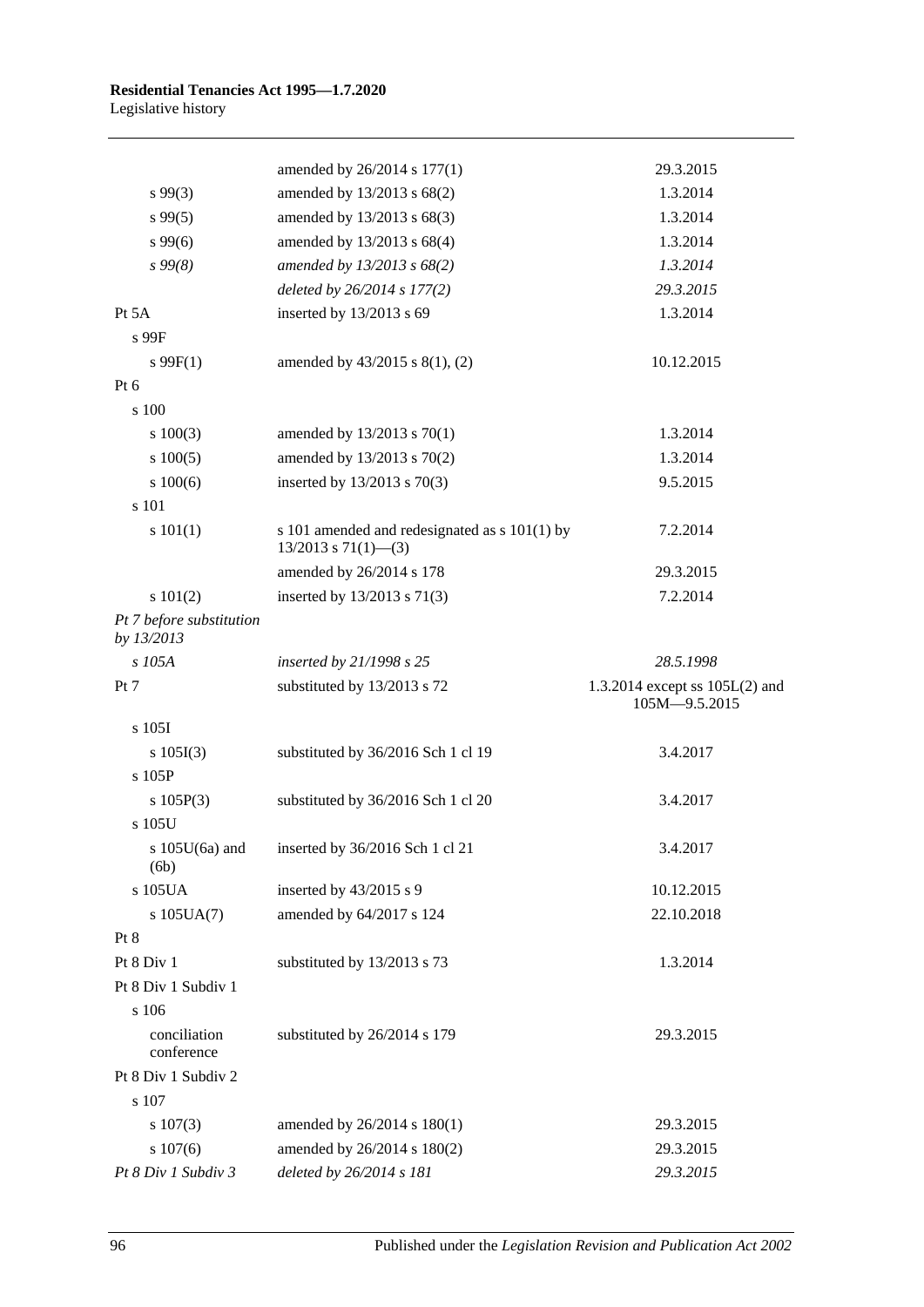| Pt 8 Div 1 Subdiv 4 |                                                                     |            |
|---------------------|---------------------------------------------------------------------|------------|
| s 108A              | amended by 26/2014 s 182                                            | 29.3.2015  |
| s 108B              |                                                                     |            |
| s 108B(1)           | amended by 26/2014 s 183(1)                                         | 29.3.2015  |
| $s\ 108B(2)$        | amended by 26/2014 s 183(1)                                         | 29.3.2015  |
| $s\ 108B(3)$        | amended by 26/2014 s 183(1)                                         | 29.3.2015  |
| $s\ 108B(4)$        | amended by 26/2014 s 183(1)                                         | 29.3.2015  |
| $s\ 108B(5)$        | amended by 26/2014 s 183(1)                                         | 29.3.2015  |
| $s\ 108B(7)$        | substituted by 26/2014 s 183(2)                                     | 29.3.2015  |
| $s$ 108B(9)         | deleted by 26/2014 s 183(3)                                         | 29.3.2015  |
| $s\ 108B(10)$       | substituted by 26/2014 s 183(4)                                     | 29.3.2015  |
| Pt 8 Div 3          |                                                                     |            |
| s 110               |                                                                     |            |
| s 110(1)            | s 110 amended and redesignated as s 110(1) by<br>55/1999 s 7(a)—(c) | 3.10.1999  |
|                     | amended by $13/2013$ s $74(1)$ —(3)                                 | 1.3.2014   |
| s 110(2)            | inserted by $55/1999$ s $7(c)$                                      | 3.10.1999  |
| s 112               |                                                                     |            |
| s 112(1a)           | inserted by 43/2015 s 10                                            | 10.12.2015 |
| s 112 (1b)          | inserted by 43/2015 s 10                                            | 10.12.2015 |
|                     | amended by 64/2017 s 125                                            | 22.10.2018 |
| Pt 8 Div 4          |                                                                     |            |
| s 113               |                                                                     |            |
| s 113(1)            | amended by 13/2013 s 75(1)                                          | 1.3.2014   |
|                     | amended by 26/2014 s 184                                            | 29.3.2015  |
| s 113(3)            | amended by 13/2013 s 75(2), (3)                                     | 1.3.2014   |
| s 114               | amended by 13/2013 s 76                                             | 1.3.2014   |
|                     | amended by 26/2014 s 185                                            | 29.3.2015  |
| Pt <sub>9</sub>     |                                                                     |            |
| s 115               |                                                                     |            |
| s 115(3)            | amended by 13/2013 s 77                                             | 1.3.2014   |
| s 116               | deleted by 13/2013 s 78                                             | 1.3.2014   |
| s 117A              | inserted by 13/2013 s 79                                            | 1.3.2014   |
| s 119               |                                                                     |            |
| s 119(1)            | amended by 21/1998 s 26                                             | 28.5.1998  |
| s 119(3)            | amended by 13/2013 s 80                                             | 1.3.2014   |
| s 120               |                                                                     |            |
| s 120(1)            | amended by 13/2013 s 81(1)                                          | 1.3.2014   |
| $s\,120(2)$         | deleted by $13/2013$ s $81(2)$                                      | 1.3.2014   |
| s 121               |                                                                     |            |
| s 121(3)            | amended by 13/2013 s 82(1)                                          | 1.3.2014   |
| s 121(4)            | inserted by 34/1996 s 4 (Sch cl 29)                                 | 3.2.1997   |
|                     | amended by 13/2013 s 82(2)                                          | 1.3.2014   |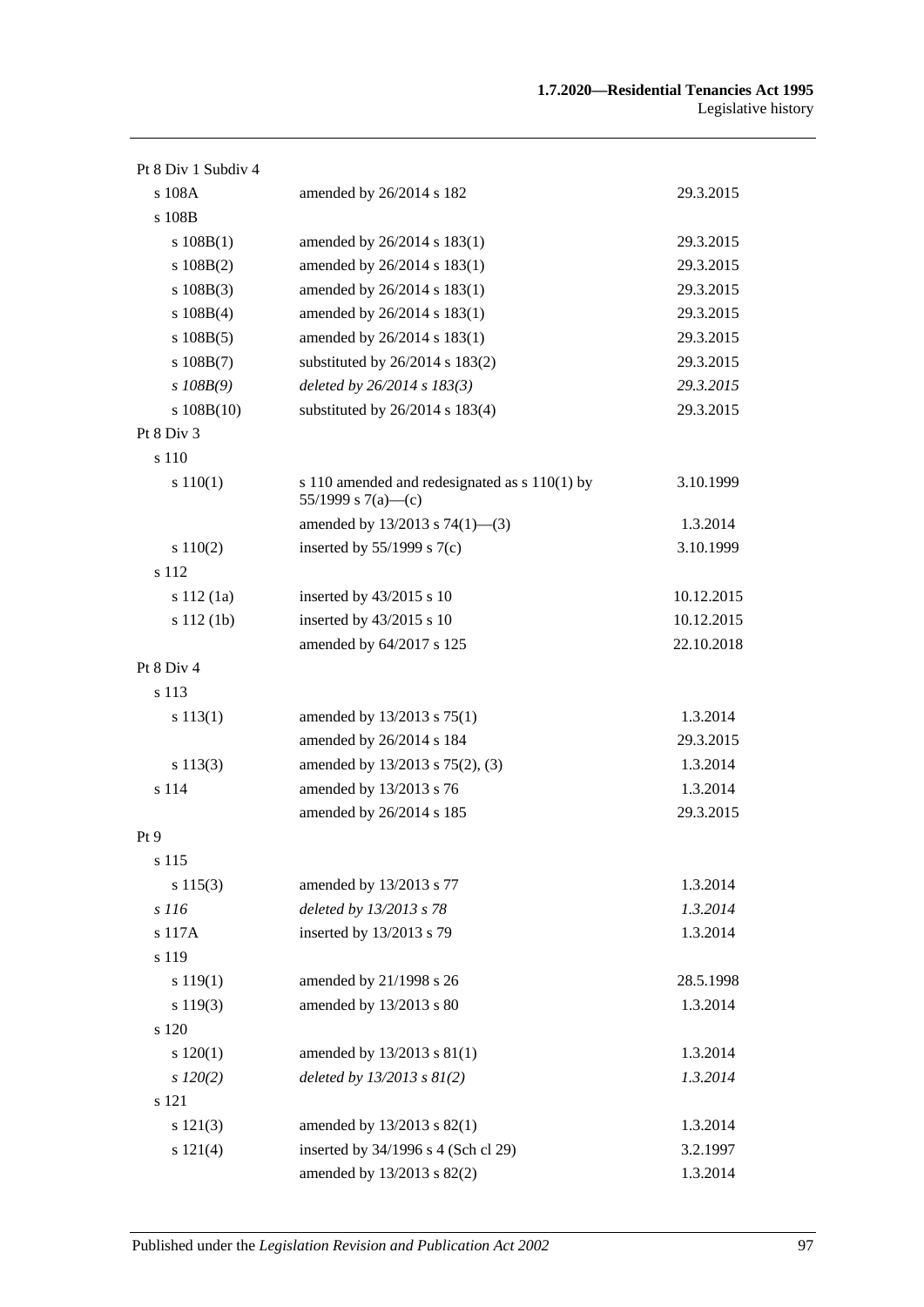#### **Residential Tenancies Act 1995—1.7.2020** Legislative history

| Sch before deletion by<br>13/2013 | heading substituted by $44/2003$ s $3(1)$ (Sch 1) | 24.11.2003                    |
|-----------------------------------|---------------------------------------------------|-------------------------------|
| Div 1                             | deleted by $44/2003$ s $3(1)$ (Sch 1)             | 24.11.2003                    |
| $Div 2$ heading                   | deleted by $44/2003$ s $3(1)$ (Sch 1)             | 24.11.2003                    |
| Div 3                             | deleted by $44/2003$ s $3(1)$ (Sch 1)             | 24.11.2003                    |
| Sch                               | deleted by 13/2013 s 83                           | 1.3.2014                      |
| Sch 1                             | inserted by 13/2013 s 83                          | 1.3.2014 except cl 5-9.5.2015 |
| Sch 2                             | inserted by $45/2016$ s 7                         | 3.7.2017                      |

## **Transitional etc provisions associated with Act or amendments**

## *Statutes Amendment and Repeal (Common Expiation Scheme) Act 1996*

#### **5—Transitional provision**

An Act repealed or amended by this Act will continue to apply (as in force immediately prior to the repeal or amendment coming into operation) to an expiation notice issued under the repealed or amended Act.

#### *Statutes Amendment (SACAT) Act 2014*

#### **186—Transitional provisions**

(1) In this section—

*principal Act* means the *[Residential Tenancies Act](http://www.legislation.sa.gov.au/index.aspx?action=legref&type=act&legtitle=Residential%20Tenancies%20Act%201995) 1995*;

*relevant day* means the day on which this Part comes into operation;

*Residential Tenancies Tribunal* means the Tribunal established under the *[Residential](http://www.legislation.sa.gov.au/index.aspx?action=legref&type=act&legtitle=Residential%20Tenancies%20Act%201995)  [Tenancies Act](http://www.legislation.sa.gov.au/index.aspx?action=legref&type=act&legtitle=Residential%20Tenancies%20Act%201995) 1995*;

*Tribunal* means the South Australian Civil and Administrative Tribunal established under the *[South Australian Civil and Administrative Tribunal Act](http://www.legislation.sa.gov.au/index.aspx?action=legref&type=act&legtitle=South%20Australian%20Civil%20and%20Administrative%20Tribunal%20Act%202013) 2013*.

- (2) A decision (including a decision in the nature of a declaration), direction or order of the Residential Tenancies Tribunal under the principal Act in force immediately before the relevant day will, on and from the relevant day, be taken to be a decision, direction or order of the Tribunal.
- (3) A right to make any application or to seek a review under the principal Act with respect to any matter in existence before the relevant day, with the effect that the relevant proceedings would have been commenced before the Residential Tenancies Tribunal, will be exercised as if this Part had been in operation before the right arose, so that the relevant proceedings may be commenced instead before the Tribunal.
- (4) Any proceedings before the Residential Tenancies Tribunal under the principal Act immediately before the relevant day will, subject to such directions as the President of the Tribunal thinks fit, be transferred to the Tribunal where they may proceed as if they had been commenced before the Tribunal.
- (5) The Tribunal may—
	- (a) receive in evidence any transcript of evidence in proceedings before the Residential Tenancies Tribunal, and draw any conclusions of fact from that evidence that appear proper; and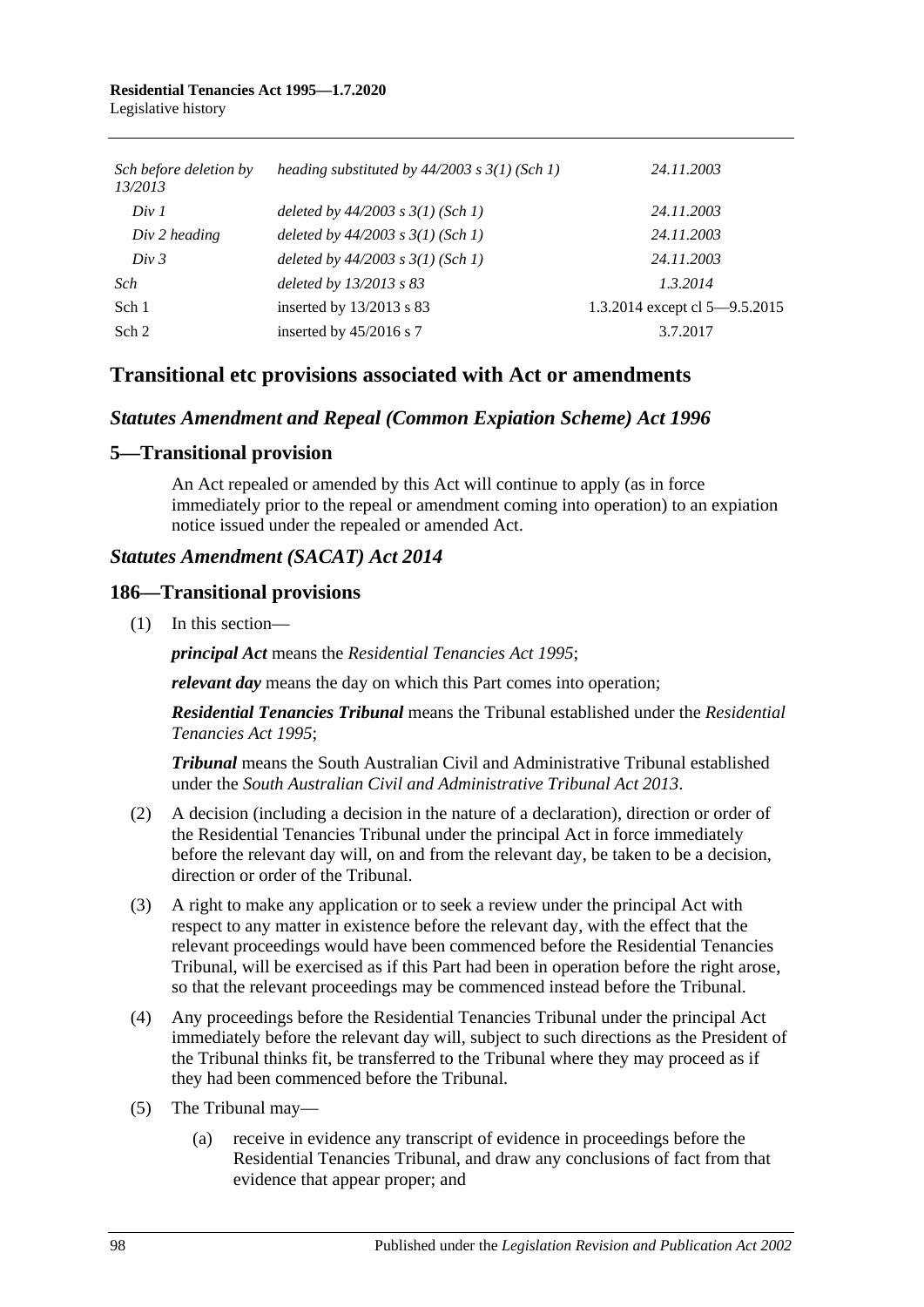- (b) adopt any findings or determinations of the Residential Tenancies Tribunal that may be relevant to proceedings before the Tribunal; and
- (c) adopt or make any decision (including a decision in the nature of a declaration), direction or order in relation to proceedings before the Residential Tenancies Tribunal before the relevant day (including so as to make a decision or declaration, or a direction or order, in relation to proceedings fully heard before the relevant day); and
- (d) take other steps to promote or ensure the smoothest possible transition from 1 jurisdiction to another in connection with the operation of this section.
- (6) The Tribunal may, on application under section 37 of the principal Act made after the relevant date, vary or set aside an order of the Residential Tenancies Tribunal made before the relevant date.
- <span id="page-98-0"></span>(7) The Residential Tenancies Tribunal is dissolved by force of this subsection.
- (8) A member of the Residential Tenancies Tribunal holding office when [subsection](#page-98-0) (7) comes into operation will cease to hold office at that time and any contract of employment, agreement or arrangement relating to the office held by that member is terminated by force of this subsection at the same time (but any such termination will not affect any right of action that a person may have against a Minister or the State on account of that termination).
- (9) Nothing in this section—
	- (a) affects the ability to register an order of the Residential Tenancies Tribunal made before the relevant day in an appropriate court, as provided for by section 36 of the principal Act before its repeal by this Act; or
	- (b) affects a right to appeal to the Administrative and Disciplinary Division of the District Court against a decision, direction or order of the Residential Tenancies Tribunal made or given before the relevant day.

## **Historical versions**

Reprint No 1—3.2.1997 Reprint No 2—28.5.1998 Reprint No 3—1.7.1999 Reprint No 4—3.10.1999 Reprint No 5—1.7.2002 Reprint No 6—24.11.2003 18.1.2007 5.11.2007 11.2.2008 1.2.2010 28.2.2013 8.6.2013 7.2.2014 1.3.2014 1.4.2014